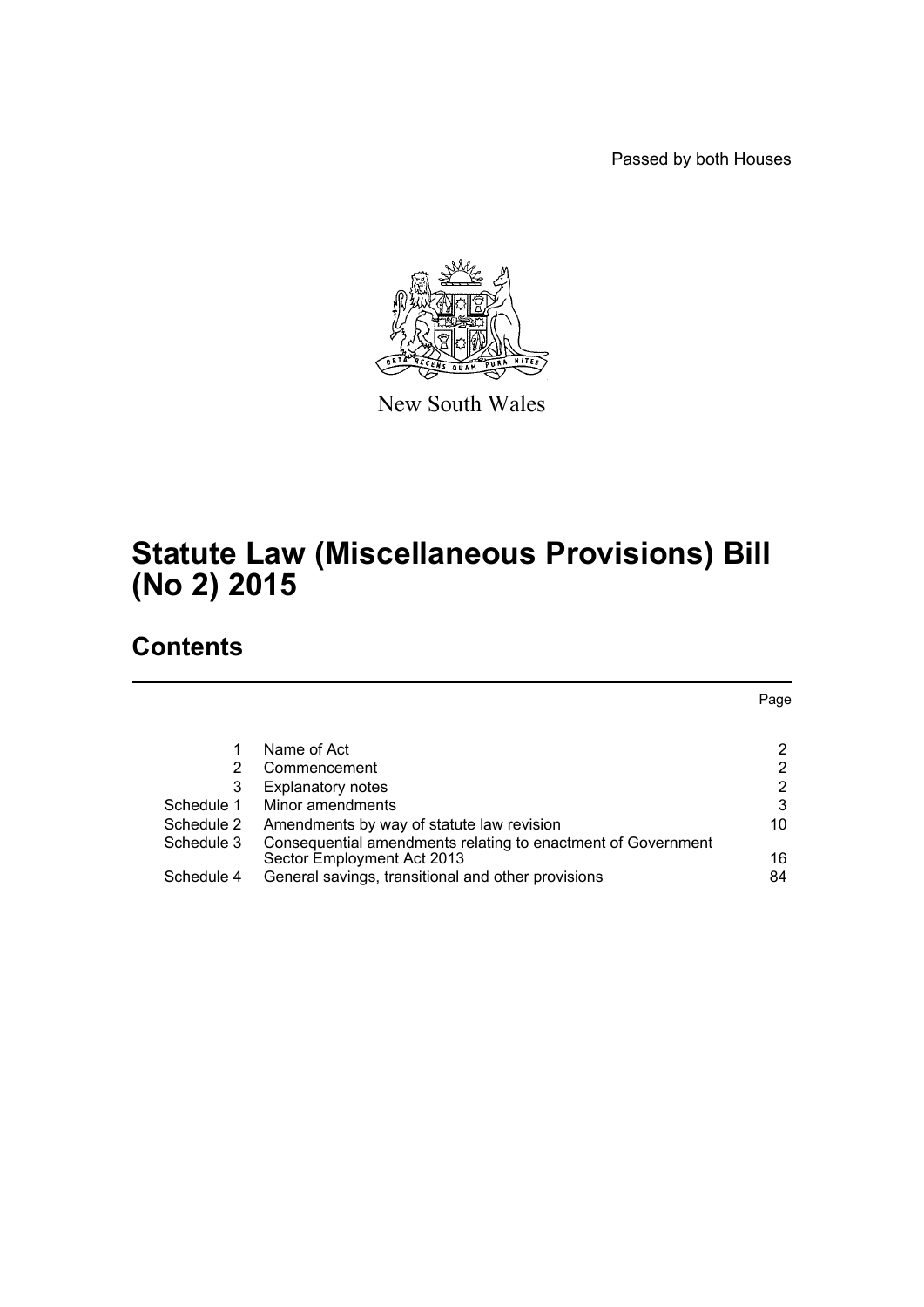*I certify that this PUBLIC BILL, which originated in the LEGISLATIVE COUNCIL, has finally passed the LEGISLATIVE COUNCIL and the LEGISLATIVE ASSEMBLY of NEW SOUTH WALES.*

*Legislative Council 2015* *Clerk of the Parliaments*

New South Wales

# **Statute Law (Miscellaneous Provisions) Bill (No 2) 2015**

Act No , 2015

An Act to amend certain Acts and instruments in various respects and for the purpose of effecting statute law revision; and to make certain savings.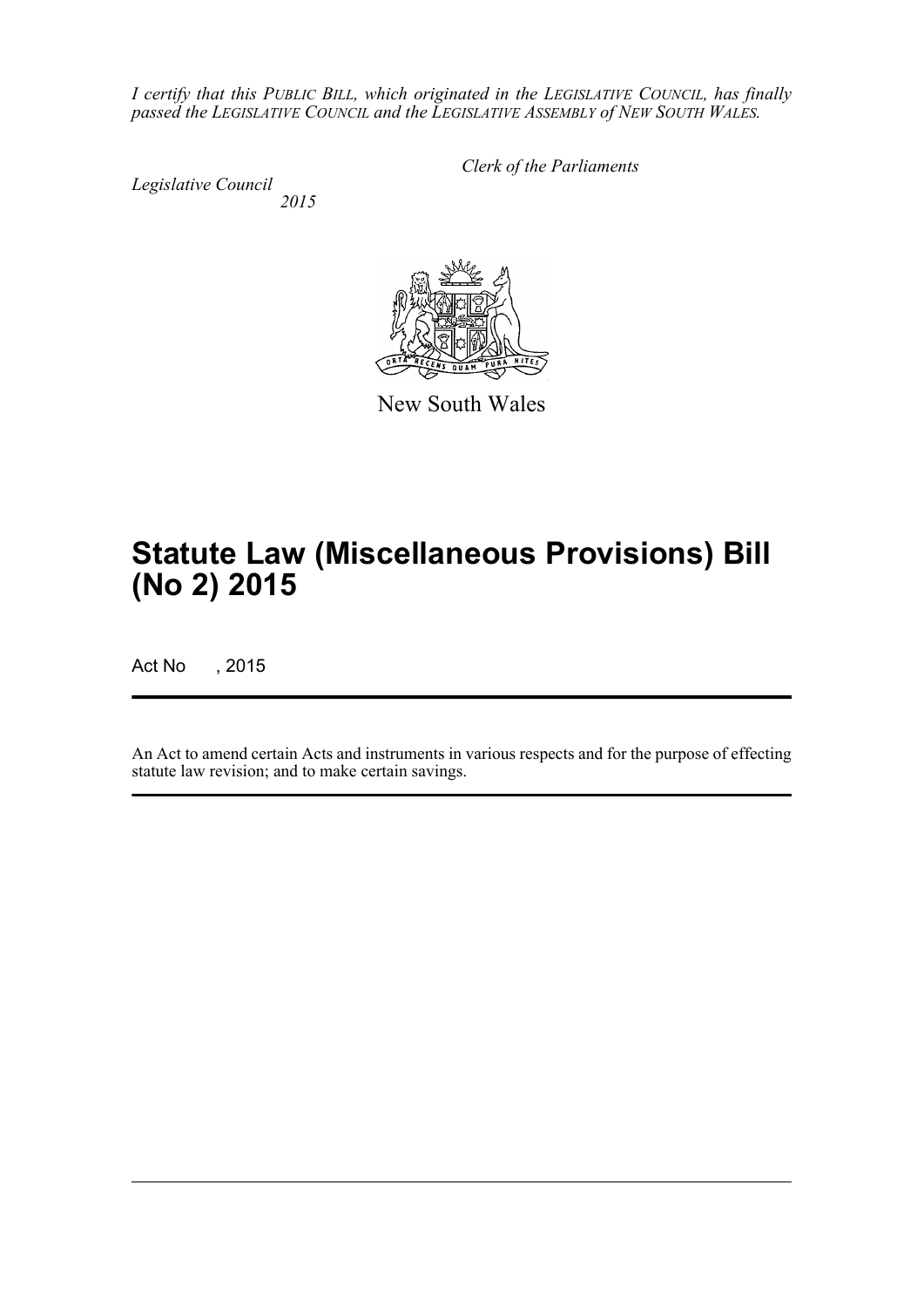Statute Law (Miscellaneous Provisions) Bill (No 2) 2015 [NSW]

#### <span id="page-2-0"></span>**The Legislature of New South Wales enacts:**

#### **1 Name of Act**

This Act is the *Statute Law (Miscellaneous Provisions) Act (No 2) 2015*.

#### <span id="page-2-1"></span>**2 Commencement**

- (1) This Act commences on 8 January 2016, except as provided by this section.
- (2) The amendments made by the Schedules to this Act commence on the day or days specified in those Schedules in relation to the amendments concerned. If a commencement day is not specified, the amendments commence in accordance with subsection  $(1)$ .
- (3) Schedule 3 commences on 15 January 2016.
- (4) Schedule 4 commences on the date of assent to this Act.

#### <span id="page-2-2"></span>**3 Explanatory notes**

The matter appearing under the heading "Explanatory note" in any of the Schedules does not form part of this Act.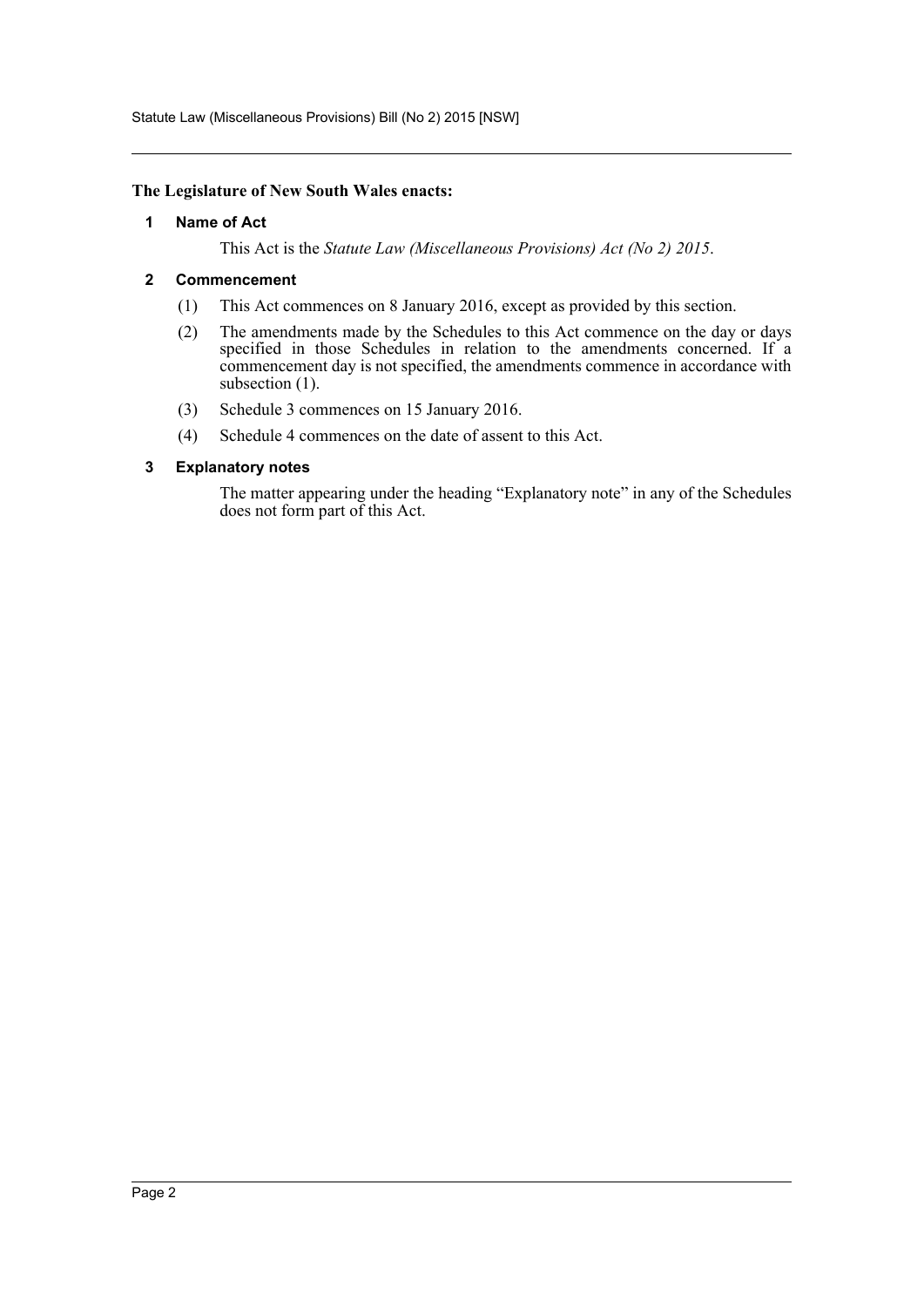# <span id="page-3-0"></span>**Schedule 1 Minor amendments**

### **1.1 Animal Diseases and Animal Pests (Emergency Outbreaks) Act 1991 No 73**

#### **Section 29 Duration of importation order**

Omit "30 days" wherever occurring. Insert instead "6 months".

#### **Explanatory note**

The proposed amendment extends, from 30 days to 6 months, the period for which an importation order (which prohibits or restricts the importation of certain animals, vehicles or other things) may be made or extended under the *Animal Diseases and Animal Pests (Emergency Outbreaks) Act 1991*.

# **1.2 Cemeteries and Crematoria Act 2013 No 105**

### **[1] Section 44 Definitions**

Omit "113" from paragraph (a) of the definition of *appropriate fee*. Insert instead "107".

### **[2] Section 53 Compensation**

Omit "the following" from section 53 (1).

Insert instead "one or other of the following at the election of the cemetery operator".

### **[3] Section 53 (4)**

Omit the subsection.

### **[4] Section 53 (6)**

Omit "113 (8)" from the note to the subsection. Insert instead "107 (8)".

### **[5] Section 56 Grant of interment right**

Omit "cemetery operator" from section 56 (2). Insert instead "Cemeteries Agency".

### **[6] Section 98 Plan of management for submerged land**

Omit "Minister" from section 98 (1) where firstly occurring.

Insert instead "Cemeteries Agency".

### **[7] Section 103 Establishment and functions of committees**

Omit "Cemeteries Agency" from section 103 (3) (d). Insert instead "trust board".

#### **Explanatory note**

Items [1] and [4] of the proposed amendments correct cross-references to the section under which a Crown cemetery operator sets fees payable with respect to certain matters and under which those fees may be disallowed or varied.

Item [2] clarifies that if a cemetery operator revokes a perpetual interment right, the holder of that right is entitled to only one of the available forms of compensation (being either an alternative interment site or a payment of compensation, as elected by the cemetery operator). Item [3] is a consequential amendment.

Item [5] provides that it is the Cemeteries Agency (rather than a cemetery operator, as is currently the case) that may approve the form in which an application for an interment right must be made.

Item [6] provides that it is the Cemeteries Agency (rather than the Minister, as is currently the case) that must refer a plan of management for submerged land to the Minister administering the *Fisheries Management Act 1994*.

Item [7] provides that it is a trust board (rather than the Cemeteries Agency, as is currently the case) that may confer functions on finance committees and audit and risk committees.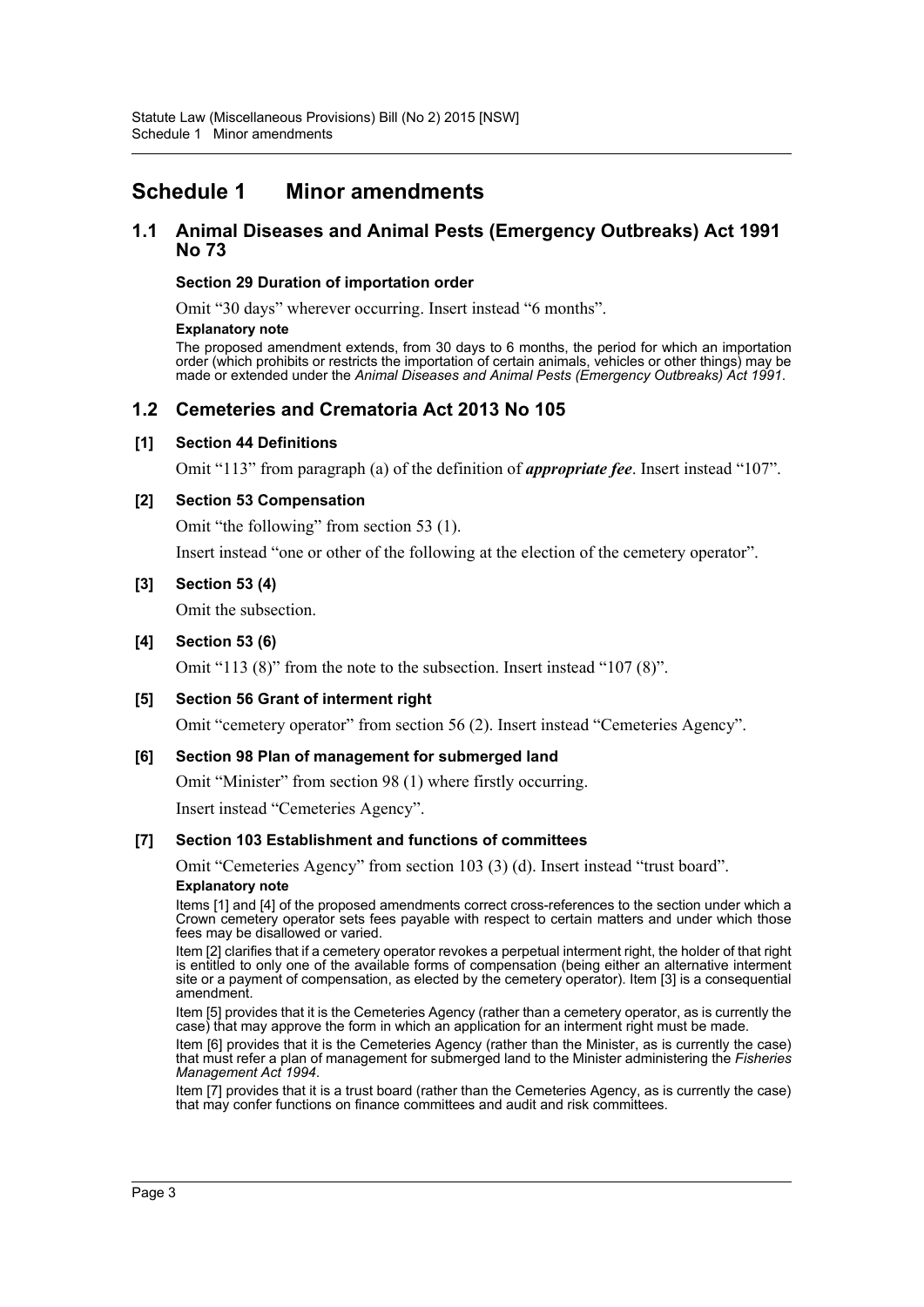# **1.3 Combat Sports Act 2013 No 96**

#### **Section 7 Serological clearances**

Omit "suffering from" from section 7 (1) (a).

Insert instead "capable of transmitting to any other person".

#### **Explanatory note**

The item provides that a serological clearance (which is required for registration under the Act and participation in combat sport contests) is to certify that the person to whom it relates is not capable of transmitting a medical condition or disease (rather than certify that the person is not suffering from the condition or disease, as is currently the case).

### **1.4 Companion Animals Act 1998 No 87**

#### **[1] Section 58H Certificate of compliance required for dangerous and restricted dog enclosures**

Omit ", menacing dog" wherever occurring in section 58H (1) and (4) (a).

#### **[2] Section 58H (2)**

Omit ", menacing".

#### **Explanatory note**

The proposed amendments change a provision which relates to certificates of compliance concerning enclosures for dangerous or restricted dogs, by removing redundant references to menacing dogs (which are not required by the Act to be kept in such enclosures).

### **1.5 Electricity Supply Act 1995 No 94**

#### **[1] Section 87 Licence auditing functions of Tribunal**

Omit "distributors" from section 87 (1) (a). Insert instead "network operators".

#### **[2] Section 191 Regulations**

Insert "(or any person who operates a distribution system for or on behalf of either of those entities)" after "NSW" in section 191 (2A).

#### **[3] Dictionary**

Insert ", for or on behalf of" after "operated by" in paragraph (b) of the definition of *distribution system*.

#### **Explanatory note**

Item [1] of the proposed amendments extends a licence auditing function of the Independent Pricing and Regulatory Tribunal (which currently applies to licences held by distributors) to licences held by transmission operators, in line with similar amendments made to the *Electricity Supply Act 1995* (*the Principal Act*) by the *Electricity Network Assets (Authorised Transactions) Act 2015* (including an amendment to section 88 (1) (a) identical to the proposed amendment to section 87 (1) (a)).

Item [2] extends the classes of electricity distributor that may be exempted from certain requirements of the Principal Act relating to the appointment of customer consultative groups, so as to include any person who operates the rail network electricity system for or on behalf of Rail Corporation New South Wales or Transport for NSW.

Item [3] extends the definition of *distribution system* for the purposes of the Principal Act so as to ensure that any person who operates the rail network electricity system for or on behalf of Rail Corporation New South Wales or Transport for NSW, which are currently treated as distributors for the purposes of the Principal Act, is also treated as a distributor.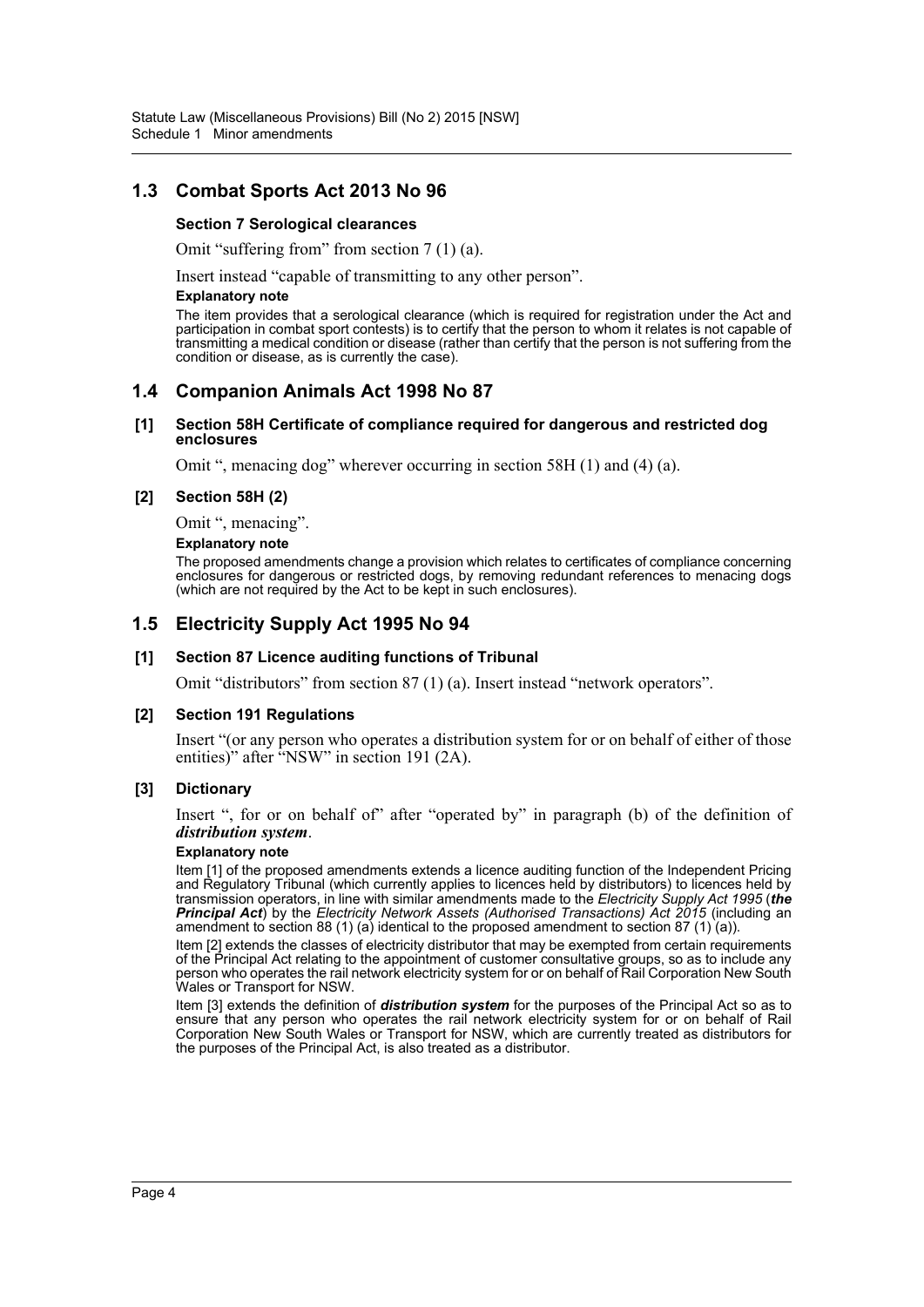# **1.6 Fisheries Management Act 1994 No 38**

#### **[1] Schedule 4 Endangered species, populations and ecological communities**

Insert an asterisk before "*Posidonia australis*" (appearing under the heading Marine vegetation) in Part 2.

#### **[2] Schedule 4, Part 4**

Insert an asterisk before "*Vanvoorstia bennettiana*" (appearing under the heading Marine vegetation).

#### **[3] Schedule 5 Vulnerable species and ecological communities**

Insert an asterisk before "*Bidyanus bidyanus*" and "*Epinephelus daemelii*" (appearing under the heading Fish) in Part 1.

#### **Explanatory note**

Items [1] and [2] of the proposed amendments amend a Schedule listing endangered populations and species presumed extinct to indicate that certain species of marine vegetation listed in the Schedule are also listed threatened species under the *Environment Protection and Biodiversity Conservation Act 1999* of the Commonwealth (*the Commonwealth Act*).

Item [3] amends a Schedule listing vulnerable species to indicate that a species of silver perch and a species of black cod listed in the Schedule are also listed threatened species under the Commonwealth Act.

### **1.7 Health Care Complaints Act 1993 No 105**

#### **[1] Part 2, Division 5, note**

Omit "unregistered". Insert instead "non-registered".

#### **[2] Part 2, Division 6A, heading**

Omit "**unregistered**". Insert instead "**non-registered**".

#### **[3] Section 41AA Interim prohibition orders**

Omit "an unregistered" and "the unregistered" from section 41AA (1).

Insert instead "a non-registered" and "the non-registered", respectively.

#### **[4] Sections 41AA (2) (a) and (6), 41A (1) (b) and (5), 41B (1) (a) and 41C (1) (a)**

Omit "unregistered" wherever occurring. Insert instead "non-registered". **Explanatory note**

The proposed amendments change certain terminology used in reference to unregistered health practitioners to better reflect the status of health practitioners who do not fall within the registration requirements of the *Health Practitioner Regulation National Law (NSW)*.

### **1.8 Independent Pricing and Regulatory Tribunal Act 1992 No 39**

#### **Section 15 Matters to be considered by Tribunal under this Act**

Insert "or under the applied provisions within the meaning of Part 3B" after "section 12A" in section  $15(3)$ .

#### **Explanatory note**

The item makes it clear that certain matters to which the Tribunal is required to have regard in making price determinations and recommendations under the *Independent Pricing and Regulatory Tribunal Act 1992* are not required to be considered by the Tribunal in exercising its functions relating to the approval or determination of charges for the provision of certain water infrastructure services in the Murray-Darling Basin.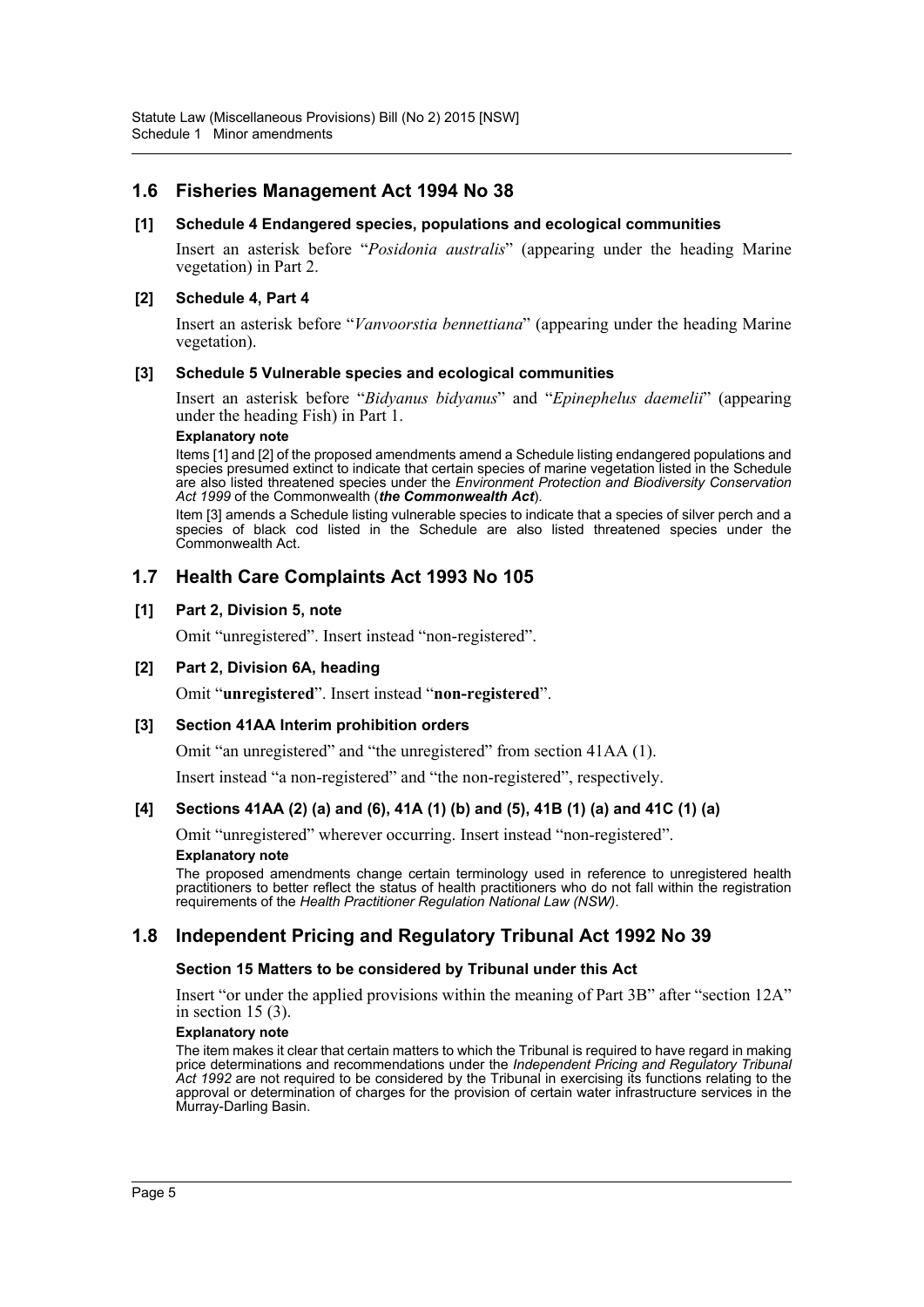# **1.9 Mental Health Act 2007 No 8**

### **[1] Section 120 Cancellation of licences—generally**

Omit "*Private Hospitals and Day Procedure Centres Act 1988*" from section 120 (d). Insert instead "*Private Health Facilities Act 2007*".

#### **[2] Section 127 Certain private health facilities to be licensed**

Omit "private hospital within the meaning of the *Private Hospitals and Day Procedure Centres Act 1988*" and "the hospital".

Insert instead "private health facility within the meaning of the *Private Health Facilities Act 2007*" and "the private health facility", respectively.

#### **Explanatory note**

Item [1] of the proposed amendments updates a reference to the *Private Hospitals and Day Procedure Centres Act 1988* (*the repealed Act*), which has been repealed and replaced by the *Private Health Facilities Act 2007* (*the PHF Act*).

Item [2] updates a reference to a private hospital (formerly defined for the purposes of the repealed Act) to make it clear that a person must hold a licence to conduct a private health facility within the meaning of the PHF Act.

# **1.10 Mental Health (Forensic Provisions) Act 1990 No 10**

### **[1] Sections 46 (4) and 61 (4)**

Omit "the primary carer" wherever occurring.

Insert instead "a designated carer or the principal care provider".

#### **[2] Section 76G Planning for release and leave**

Omit "primary carer" wherever occurring in section 76G (1) and (2).

Insert instead "designated carer or the principal care provider".

#### **Explanatory note**

The proposed amendments update terminology used in reference to carers of forensic patients and correctional patients to distinguish between designated carers and principal care providers, consequent on the enactment of the *Mental Health Amendment (Statutory Review) Act 2014*.

# **1.11 Road Transport Act 2013 No 18**

#### **[1] Section 211 Mandatory interlock orders**

Insert after section 211 (3):

(4) A mandatory interlock order made in respect of a person ceases to have effect if, before the person completes the applicable interlock period, another mandatory interlock order is made in respect of the person.

#### **[2] Section 212 Interlock exemption orders**

Omit "the interlock exemption" from section 212 (5) (b).

Insert instead "a mandatory interlock".

#### **[3] Section 213 Conversion of disqualification period of offender to whom interlock exemption order applies into interlock period**

Omit "under section 211 (1) (a) (i)" from section 213 (5) (b) (ii).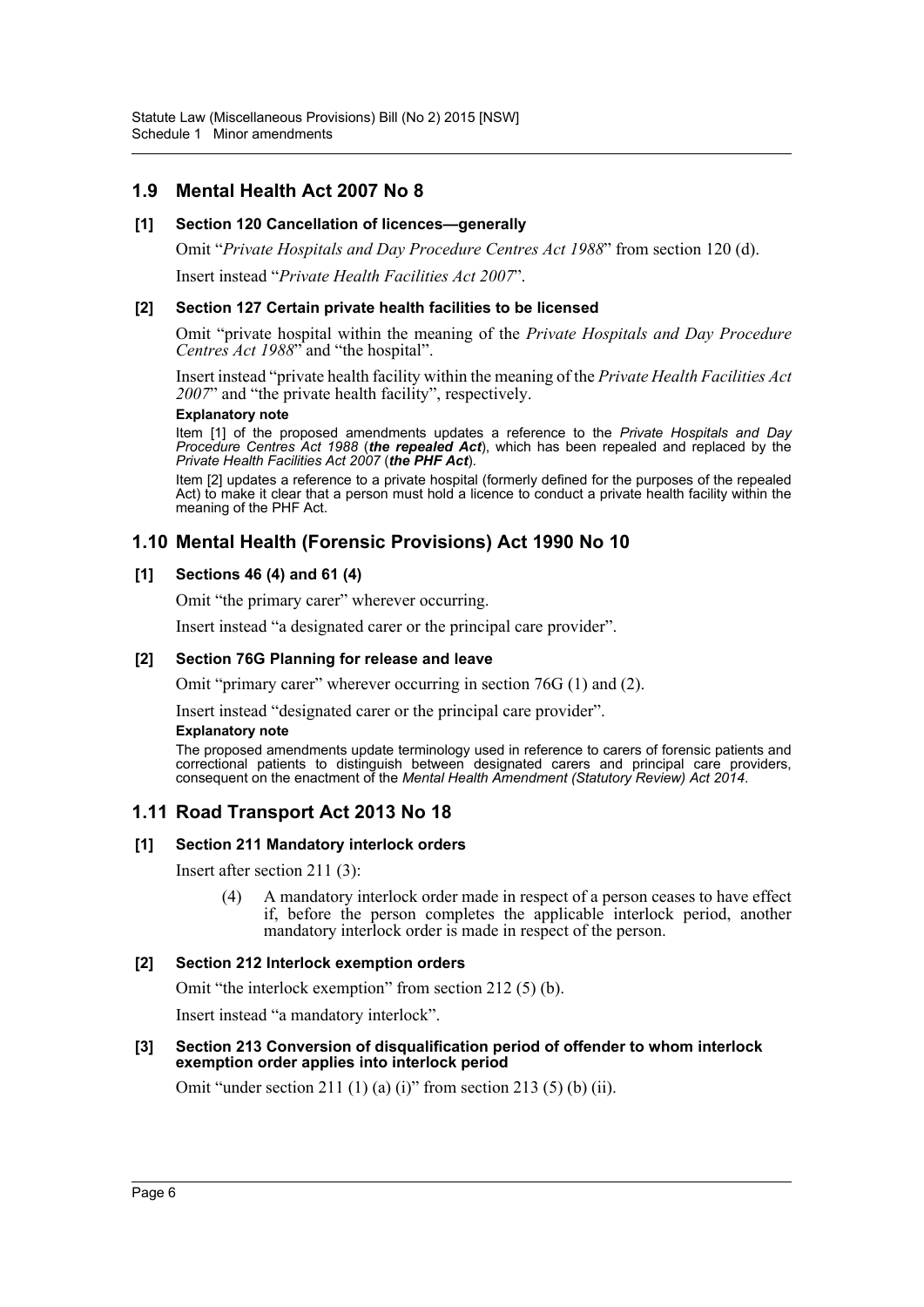### **[4] Section 213 (5A)**

Insert after section 213 (5):

(5A) The minimum interlock period referred to in subsection (5) (b) (ii) commences on the day on which the interlock driver licence is issued and excludes any period of disqualification that would have applied to the offender under section 211  $(1)$  (a) had the mandatory interlock order been made.

#### **[5] Section 215A Effect of completion of interlock period**

Insert after section 215A (2):

(2A) The Authority may, on the grounds prescribed by the statutory rules, refuse an application to vary an interlock driver licence so as to remove an interlock condition to which it is subject.

#### **[6] Section 215A (4) and (5)**

Insert after section 215A (3):

- (4) For the purposes of this Division, any period during which a person holds an external interlock driver licence while a mandatory interlock order is in force in respect of the person is taken to be a period during which the person holds an interlock driver licence. Accordingly, that period is to be taken into account in determining whether the person has completed the interlock period applicable to the person (in respect of that mandatory interlock order) for the purposes of this section.
- (5) In this section:

*external interlock driver licence* means an Australian driver licence of another jurisdiction that is subject to a requirement under a law of that jurisdiction allowing the holder to drive only a motor vehicle fitted with an interlock device (however described).

#### **Explanatory note**

Item [1] of the proposed amendments makes it clear that if more than one mandatory interlock order is made under the *Road Transport Act 2013* (*the Act*) in respect of a person, any earlier mandatory interlock order made in respect of the person ceases to have effect and the applicable period for which the person must hold an interlock driver licence (*the interlock period*) is the period to which the latest of those orders relates.

Item [2] corrects a reference to an interlock order.

Item [4] makes it clear that if a person against whom an interlock exemption order has been made under the Act is issued with an interlock driver licence, the minimum interlock period used in determining when the applicable interlock period ends commences on the day on which the licence is issued (and does not include any earlier period of disqualification that would have applied to the person if a mandatory interlock order had been made). Item [3] makes a consequential amendment. Item [5] makes it clear that Roads and Maritime Services may extend the duration of an interlock

driver licence (by refusing to vary the licence so as to remove the interlock condition to which it is subject) on the grounds prescribed by the statutory rules made under the Act.

Item [6] provides that any period during which a person holds an interlock driver licence issued in another State or a Territory is counted towards any interlock period applicable to the person under the Act.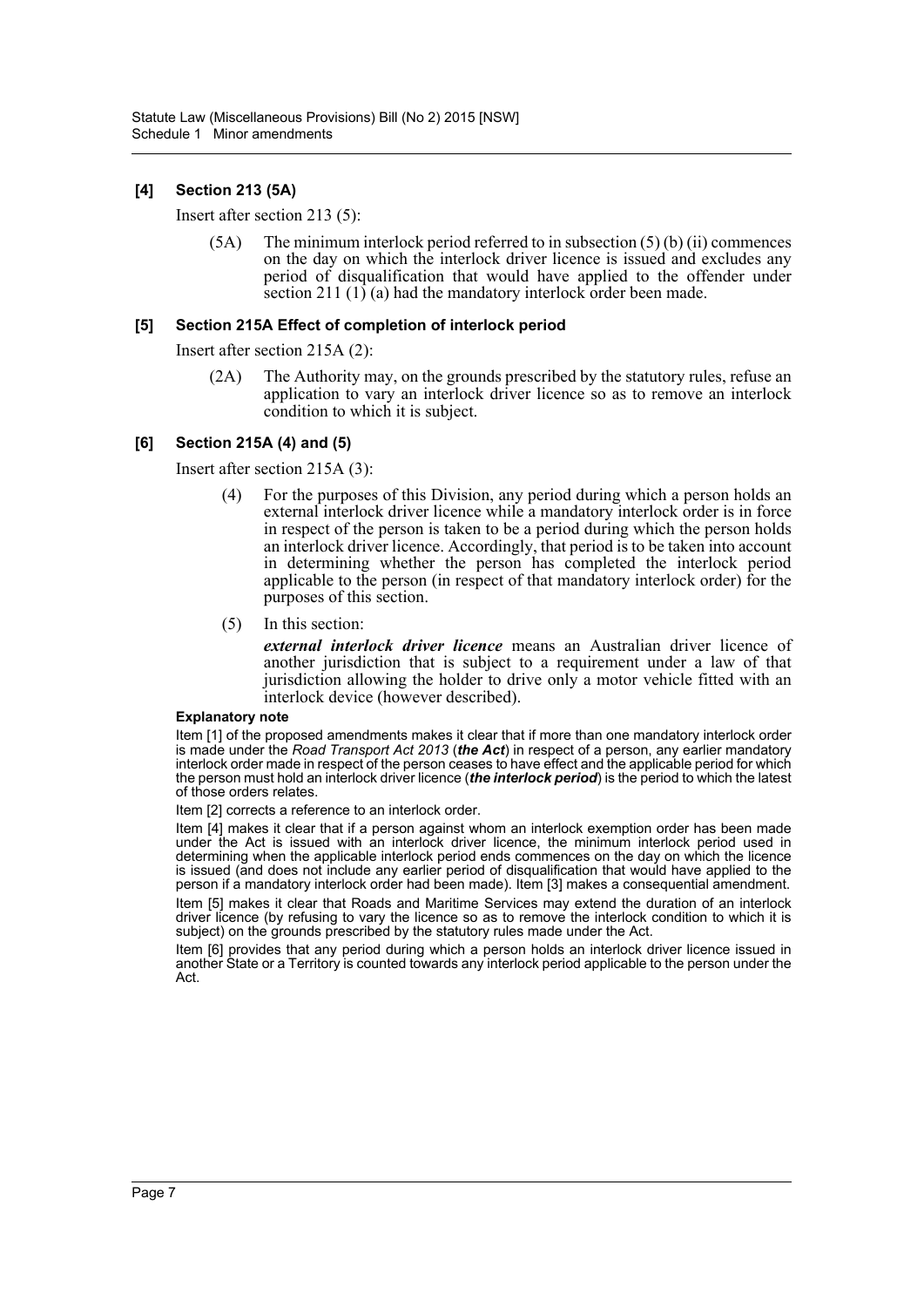# **1.12 Subordinate Legislation Act 1989 No 146**

#### **Schedule 3 Matters not requiring regulatory impact statements**

Insert at the end of the Schedule:

**11** A regulation under the *Major Events Act 2009*.

#### **Explanatory note**

The proposed amendment provides that a regulatory impact statement is not required to be prepared under the *Subordinate Legislation Act 1989* in connection with any regulation made under the *Major Events Act 2009*.

# **1.13 Sydney Cricket and Sports Ground Act 1978 No 72**

#### **Schedule 4 Savings, transitional and other provisions**

Insert at the end of the Schedule with appropriate Part and clause numbering:

# **Part Leases and licences to Australian Rugby Union Limited and University of Technology Sydney**

### **Definition**

In this Part, *the site* means that part of the designated land described as the "Site" in the licence granted by the Trust to Australian Rugby Union Limited on 25 September 2015.

#### **Granting of lease or licence to Australian Rugby Union Limited**

The Trust may grant a lease or licence in respect of the site, or any part of the site, to Australian Rugby Union Limited for a total period (including any option for the grant of a further term after an initial term has expired) not exceeding 75 years.

#### **Granting of lease or licence to University of Technology Sydney**

The Trust may grant a lease or licence in respect of the site, or any part of the site, to the University of Technology Sydney for a total period (including any option for the grant of a further term after an initial term has expired) not exceeding 75 years.

#### **Explanatory note**

The proposed amendment will enable the Sydney Cricket and Sports Ground Trust (*the Trust*) to grant a lease or licence for a total period not exceeding 75 years to Australian Rugby Union Limited in respect of land at Moore Park. It is proposed that the lease or licence will be granted to Australian Rugby Union Limited for the purposes of the Australian Rugby Development Centre.

The proposed amendment will also enable the Trust to grant a lease or licence for a total period not exceeding 75 years to the University of Technology Sydney in respect of land at Moore Park. It is proposed that the lease or licence will be granted to the University of Technology Sydney for the purposes of the UTS Sports Campus.

### **1.14 Water Management Act 2000 No 92**

#### **[1] Section 71L How does a dealing take effect?**

Omit "dealing in default" from section 71L (3) (c). Insert instead "dealing on default".

#### **[2] Schedule 1B Provisions relating to exit from co-held access licence**

Insert "share" after "majority" wherever occurring in clauses 2 (b), 3 (2) (b) and 4 (b).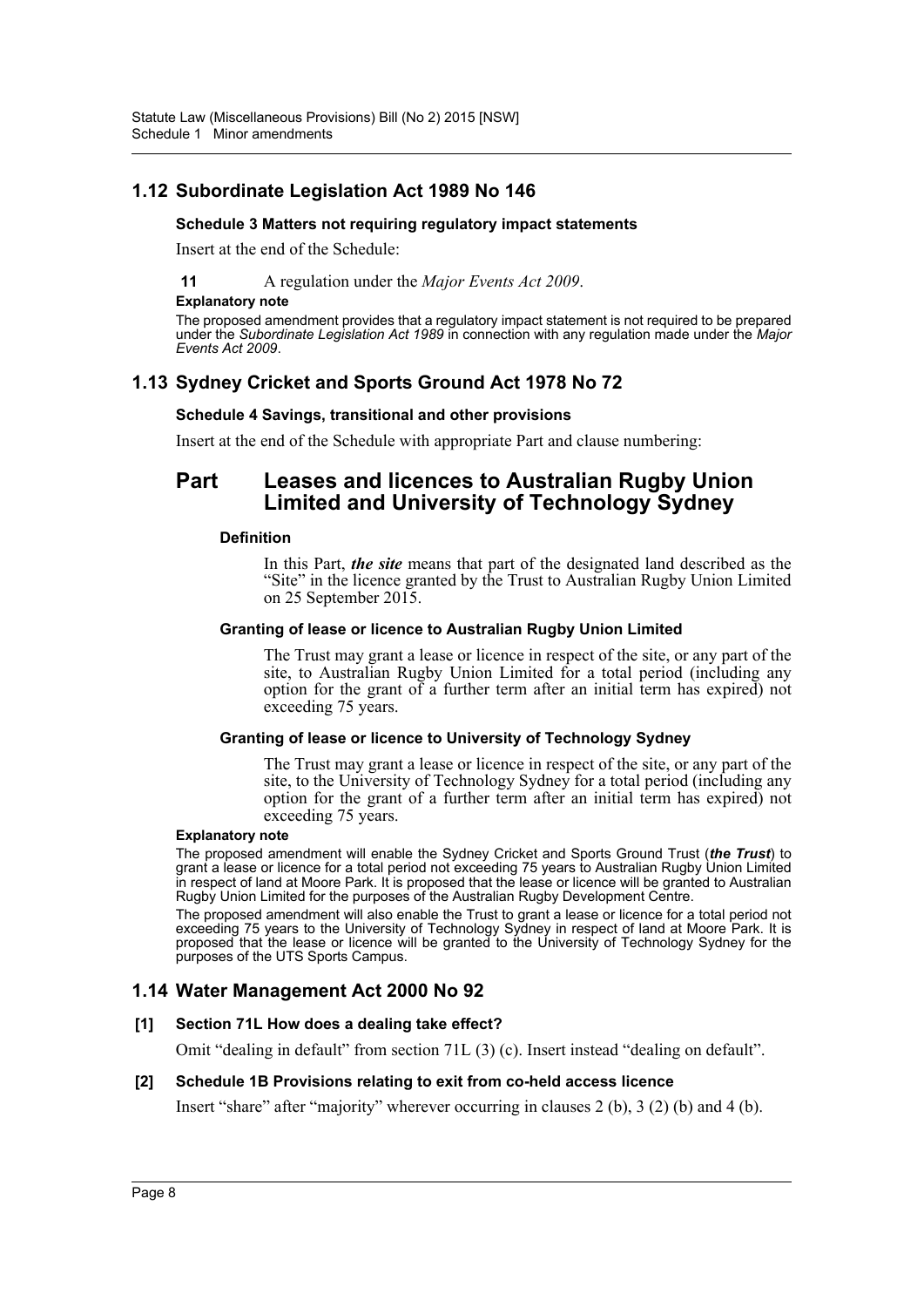#### **[3] Schedule 1B, clause 6**

Omit the clause. Insert instead:

#### **6 Nominated water supply work for new access licence**

A water supply work nominated in relation to an original access licence is taken to be nominated in relation to the new access licence unless:

- (a) the nomination of the water supply work is withdrawn in accordance with this Act, or
- (b) a different water supply work is nominated in accordance with this Act, or
- (c) an order of the Supreme Court made under section 74 provides otherwise.

#### **Explanatory note**

Item [1] of the proposed amendments corrects terminology used in connection with the transfer of a water access licence on the default of payment of a debt secured over the licence.

Item [2] makes it clear that certain allocations under a new water access licence (which replaces an original co-held water access licence) are to be determined according to who holds a majority share of the holdings under the original licence (rather than who holds a majority of those holdings).

Item [3] provides that a nominated water supply work (such as a water pump) under an original co-held water access licence is not taken to be the nominated water supply work under a new water access licence if the nomination of the water supply work is withdrawn.

# **1.15 Water Management Amendment Act 2010 No 133**

#### **Schedule 2 Other amendments to Water Management Act 2000 No 92**

Omit "trust" where secondly occurring in proposed section 239S in Schedule 2 [59].

#### Insert instead "change".

#### **Explanatory note**

The proposed amendment changes a provision of the *Water Management Amendment Act 2010* (which has not yet commenced) relating to the change of name of a private water trust to make it clear that the change of name (rather than the trust itself) must be approved by the members of the trust.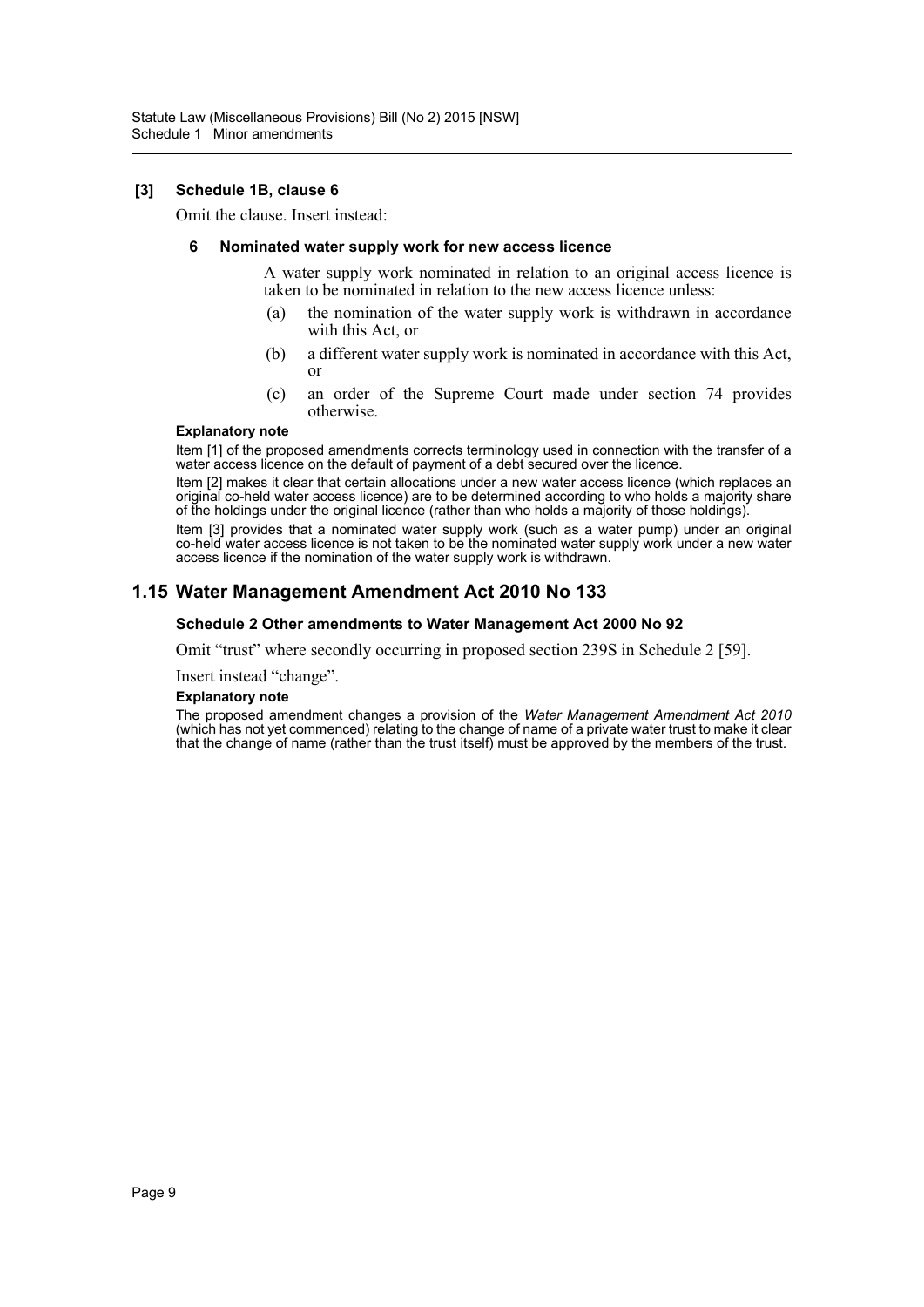# <span id="page-10-0"></span>**Schedule 2 Amendments by way of statute law revision**

# **2.1 Bega Valley Local Environmental Plan 2013**

### **Clause 4.2D (1) (a)**

Omit "alternate". Insert instead "alternative". **Explanatory note** The proposed amendment corrects a grammatical error.

# **2.2 Biosecurity Act 2015 No 24**

#### **Schedule 2, Part 2**

Omit "Leichardt" from Column 3. Insert instead "Leichhardt". **Explanatory note** The proposed amendment corrects a spelling error.

# **2.3 Blacktown Local Environmental Plan 2015**

### **[1] Schedule 1, clause 2 (1)**

Omit "Bidwell" wherever occurring. Insert instead "Bidwill".

### **[2] Schedule 5, matter relating to item no I113**

Omit "Nathai Street". Insert instead "Nattai Street". **Explanatory note** The proposed amendments correct typographical errors.

# **2.4 Child Protection (Working with Children) Act 2012 No 51**

**Section 26 (1) (a) (x)** Omit "272.11,". **Explanatory note** The proposed amendment removes a duplicated reference to other legislation.

# **2.5 Children and Young Persons (Care and Protection) Act 1998 No 157**

### **Section 79B (1A)**

Omit "responsibilty". Insert instead "responsibility". **Explanatory note** The proposed amendment corrects a typographical error.

# **2.6 Children and Young Persons (Care and Protection) Regulation 2012**

### **Clause 31A (1), note**

Omit "*With*". Insert instead "*with*". **Explanatory note** The proposed amendment corrects the citation of an Act.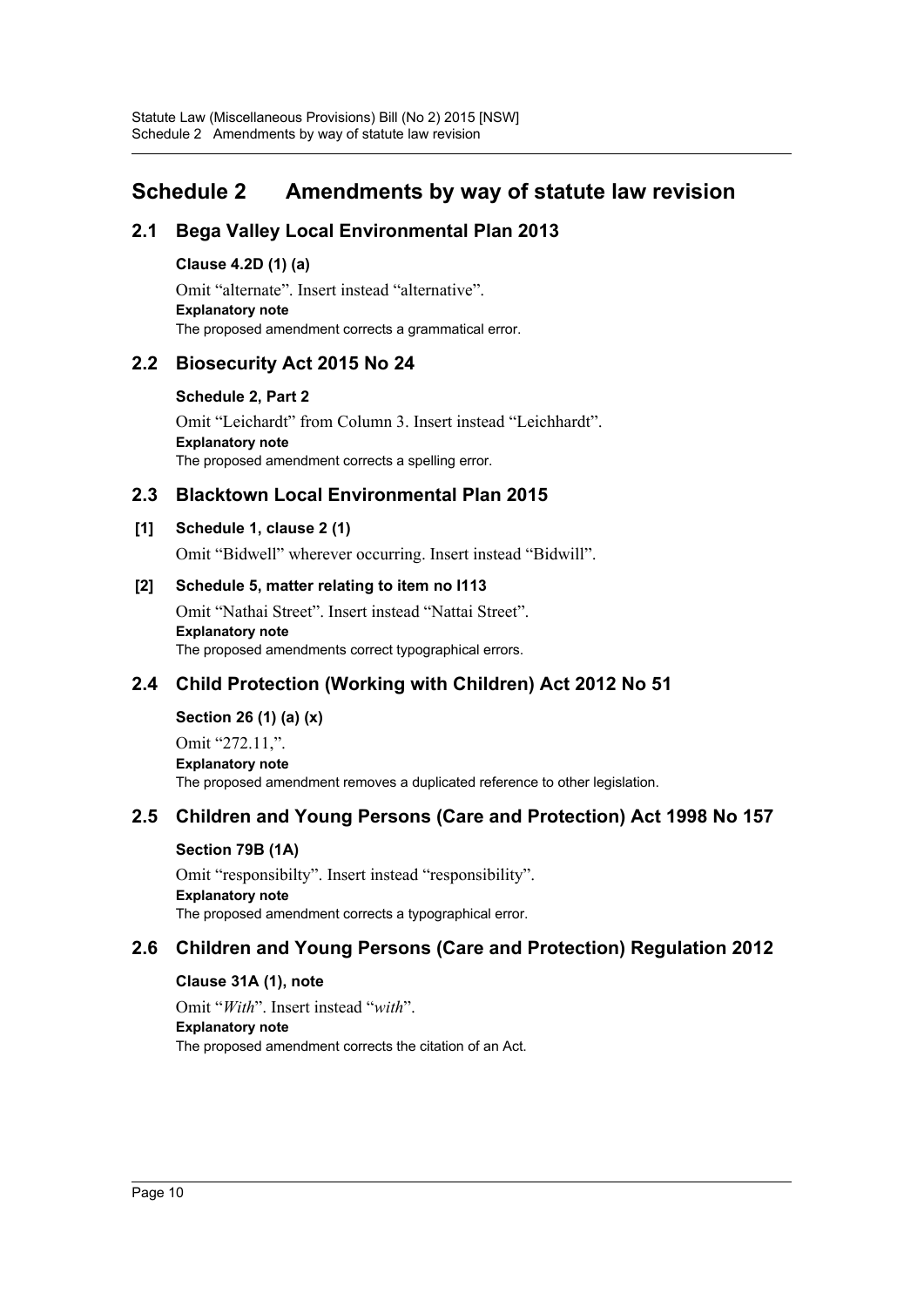# **2.7 Children (Criminal Proceedings) Act 1987 No 55**

#### **Section 33A (5)**

Omit "*Procedures*". Insert instead "*Procedure*". **Explanatory note** The proposed amendment corrects a cross-reference.

# **2.8 Electricity Network Assets (Authorised Transactions) Act 2015 No 5**

#### **Schedule 7, clause 1 (3)**

Omit "provision)". Insert instead "provision". **Explanatory note** The proposed amendment corrects a typographical error.

# **2.9 Environmental Planning and Assessment Regulation 2000**

### **[1] Clause 277 (4) (h)**

Omit "University of Technology, Sydney".

Insert instead "University of Technology Sydney".

### **[2] Schedule 4**

Omit the following from the end of Schedule 4:

**Note.** Section 26 of the *Nation Building and Jobs Plan (State Infrastructure Delivery)* Act 2009 provides that a planning certificate must include advice about any exemption under section 23 or authorisation under section 24 of that Act if the council is provided with a copy of the exemption or authorisation by the Co-ordinator General under that Act.

#### **Explanatory note**

Item [1] of the proposed amendments updates a reference to a university. Item [2] omits a redundant note.

# **2.10 Eurobodalla Local Environmental Plan 2012**

#### **Clause 4.2B (1) (a)**

Omit "alternate". Insert instead "alternative".

#### **Explanatory note**

The proposed amendment corrects a grammatical error.

# **2.11 Health Administration Regulation 2015**

### **Clause 17 (3) (d)**

Omit "Records". Insert instead "Record". **Explanatory note** The proposed amendment corrects the name of an organisation.

# **2.12 Home Care Service Act 1988 No 6**

#### **Section 17A (1)**

Omit "*Appeals*". Insert instead "*Reviews*". **Explanatory note** The proposed amendment updates a cross-reference.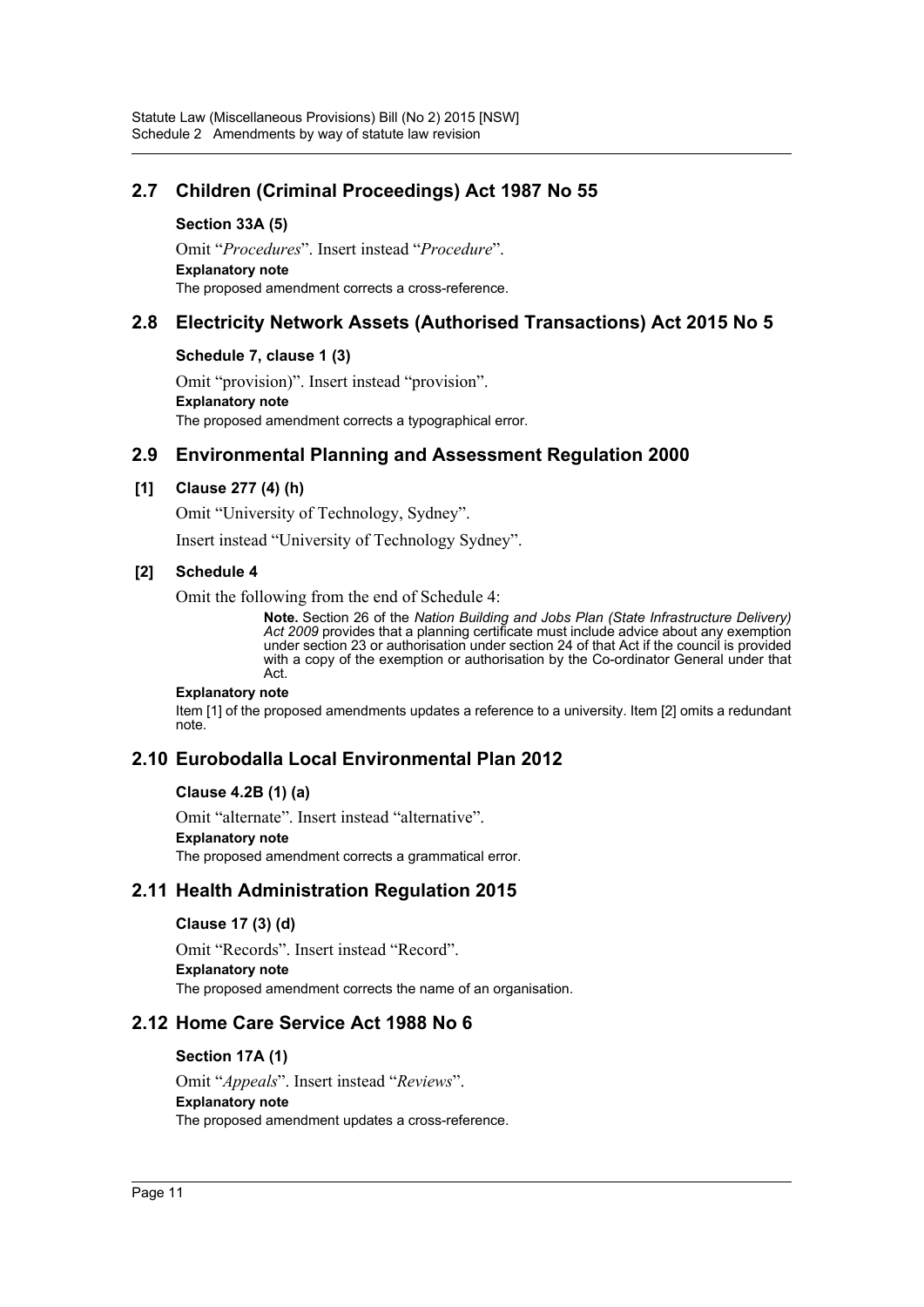# **2.13 Human Tissue Act 1983 No 164**

#### **Section 37A (1), paragraph (a) of definition of "approved health provider"**

Omit the paragraph.

#### **Explanatory note**

The proposed amendment repeals a redundant provision consequentially on the repeal and replacement of the *Private Hospitals and Day Procedure Centres Act 1988* by the *Private Health Facilities Act 2007*.

# **2.14 Infants' Home, Ashfield, Act 1924 No 13**

### **Section 5 (1) (a) (ii) and (iii)**

Omit "childrens'" wherever occurring. Insert instead "children's". **Explanatory note** The proposed amendment corrects use of apostrophes.

# **2.15 Lake Macquarie Local Environmental Plan 2014**

### **[1] Clause 4.1A (2)**

Renumber paragraphs (b) and (a) as paragraphs (a) and (b), respectively.

### **[2] Schedule 5, Part 1**

Omit "minenwerfer (or german mortar)" from the matter relating to item no 149. Insert instead "Minenwerfer (or German mortar)".

#### **[3] Schedule 5, Part 3**

Omit "forest0" from the matter relating to item no A8. Insert instead "forest)". **Explanatory note**

Item [1] of the proposed amendments corrects numbering. Items [2] and [3] correct typographical errors.

# **2.16 Law Enforcement (Powers and Responsibilities) Act 2002 No 103**

#### **[1] Schedule 2**

Insert in alphabetical order:

*Aboriginal Land Rights Act 1983*, section 248A

*Local Land Services Act 2013*, section 178

### **[2] Schedule 2**

Omit "*First Home Owner Grant Act 2000*".

Insert instead "*First Home Owner Grant (New Homes) Act 2000*".

### **[3] Schedule 2**

Omit "*Payroll Tax Rebate Scheme (Disability Employment) Act 2011*, section 42" and "*Road Transport (Vehicle and Driver Management) Act 2005*, section 157".

#### **Explanatory note**

Item [1] of the proposed amendments inserts references to provisions dealing with search warrants in the list of search warrants to which Division 4 of Part 5 of the *Law Enforcement (Powers and Responsibilities) Act 2002* applies. Item [2] updates a reference to a renamed Act. Item [3] removes references to repealed Acts.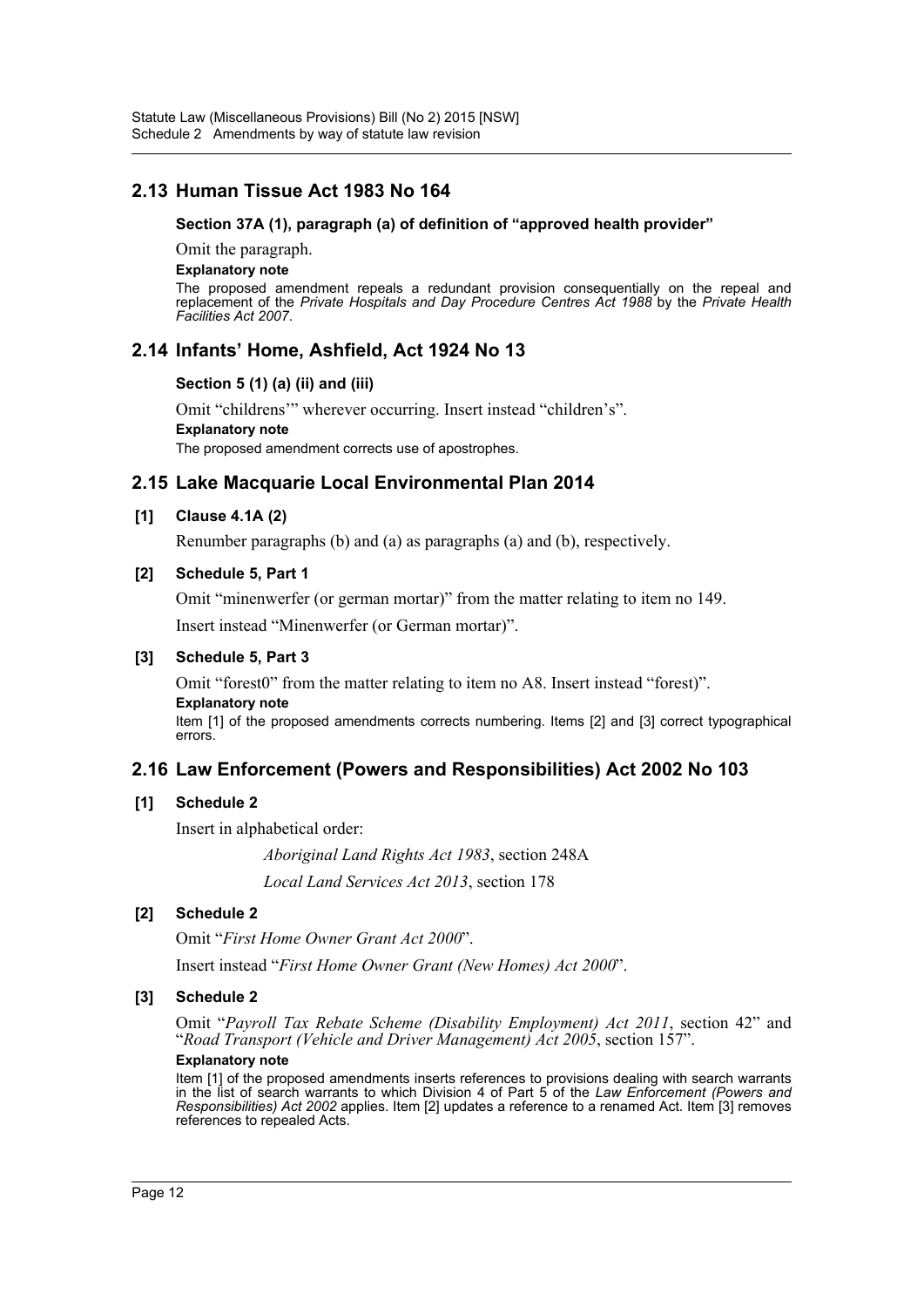# **2.17 Lismore Local Environmental Plan 2012**

#### **Clause 4.2C (1) (a)**

Omit "alternate". Insert instead "alternative". **Explanatory note** The proposed amendment corrects a grammatical error.

# **2.18 Lord Howe Island Local Environmental Plan 2010**

#### **Clause 40 (2) (e)**

Omit "curtlilages". Insert instead "curtilages". **Explanatory note** The proposed amendment corrects a spelling error.

# **2.19 Lotteries and Art Unions Act 1901 No 34**

### **Section 4D (1), definition of "prescribed organisation"**

Omit "*Greyhound Racing Act 2002*" and "*Harness Racing Act 2002*".

Insert instead "*Greyhound Racing Act 2009*" and "*Harness Racing Act 2009*", respectively. **Explanatory note**

The proposed amendment updates references to repealed Acts.

# **2.20 Marine Safety Act 1998 No 121**

### **Schedule 1, clause 1 (1), paragraph (c) of definition of "hospital"**

Omit "private hospital within the meaning of the *Private Hospitals and Day Procedure Centres Act 1988*".

Insert instead "private health facility within the meaning of the *Private Health Facilities Act 2007*".

#### **Explanatory note**

The proposed amendment updates terminology and a cross-reference consequentially on the repeal and replacement of the *Private Hospitals and Day Procedure Centres Act 1988* by the *Private Health Facilities Act 2007*.

# **2.21 Mosman Local Environmental Plan 2012**

#### **Schedule 5, Part 1, matters relating to item no I458–I468 in the suburb of Mosman**

Relocate the matters to appropriate street address order. **Explanatory note**

The proposed amendment corrects the ordering of heritage items.

# **2.22 Oaths Regulation 2011**

#### **Clause 3 (1), definition of "identification document"**

Omit "*Real Property Regulation 2008*" wherever occurring.

Insert instead "*Real Property Regulation 2014*".

**Explanatory note**

The proposed amendment updates references to a repealed regulation.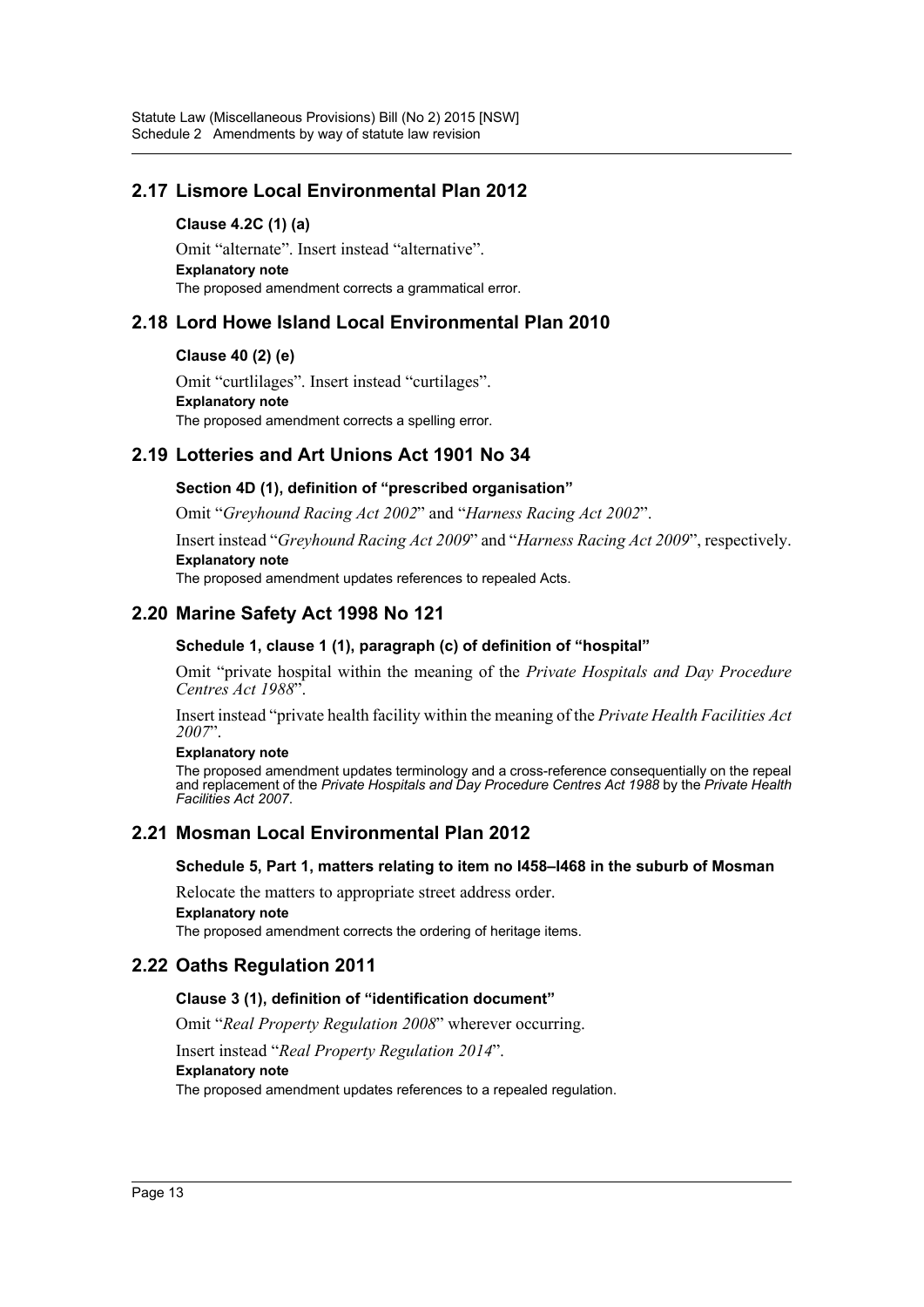# **2.23 Public Finance and Audit Act 1983 No 152**

#### **Schedule 2**

Omit "WestConnex Delivery Authority". **Explanatory note** The proposed amendment removes a reference to a body that has been dissolved.

### **2.24 Racing Administration Amendment (Sports Betting National Operational Model) Act 2014 No 25**

#### **Schedule 1, proposed section 17A (1)**

Omit "sport" wherever occurring in the definition of *sports controlling body*.

Insert instead "sporting event". **Explanatory note** The proposed amendment corrects terminology.

# **2.25 Real Property Act 1900 No 25**

#### **Section 12C (2)**

Omit "Register-General". Insert instead "Registrar-General". **Explanatory note** The proposed amendment corrects a typographical error.

# **2.26 State Environmental Planning Policy (Three Ports) 2013**

### **Schedule 1, clause 18A (2) (d) (ii) and Schedule 2, clause 21 (1) (e) (v)**

Omit "permitted to be re-used under an exemption in force under the *Protection of the Environment Operations (Waste) Regulation 2005*" wherever occurring.

Insert instead "re-used in accordance with a resource recovery exemption in force under the *Protection of the Environment Operations (Waste) Regulation 2014*".

#### **Explanatory note**

The proposed amendment updates terminology consequent on the replacement of a regulation.

# **2.27 State Insurance and Care Governance Act 2015 No 19**

#### **Section 18 (1)**

Omit "and". **Explanatory note** The proposed amendment corrects a typographical error.

# **2.28 Sutherland Shire Local Environmental Plan 2015**

#### **[1] Clause 4.1D**

Renumber clause 4.1D (1) (where secondly occurring) and (2) as subclauses (2) and (3), respectively.

#### **[2] Schedule 5, Part 1, item no 1603**

Omit "Coononong". Insert instead "Coonong".

#### **Explanatory note**

Item [1] of the proposed amendments corrects numbering. Item [2] corrects a typographical error.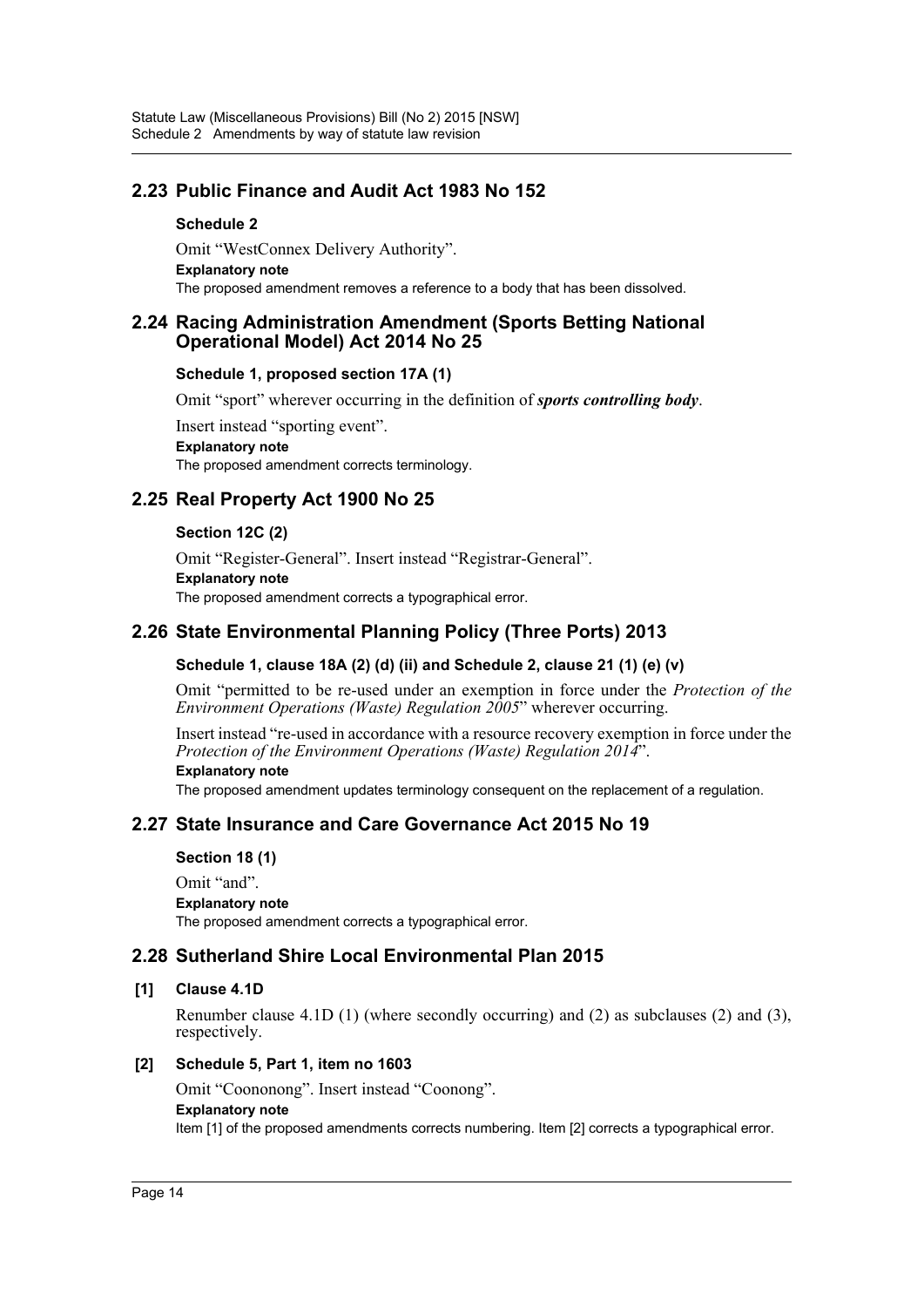# **2.29 Woollahra Local Environmental Plan 2014**

### **Schedule 5, matter relating to item no 583, Queen Street, Woollahra**

Omit "4/153/A". Insert instead "4/153A". **Explanatory note** The proposed amendment corrects a typographical error.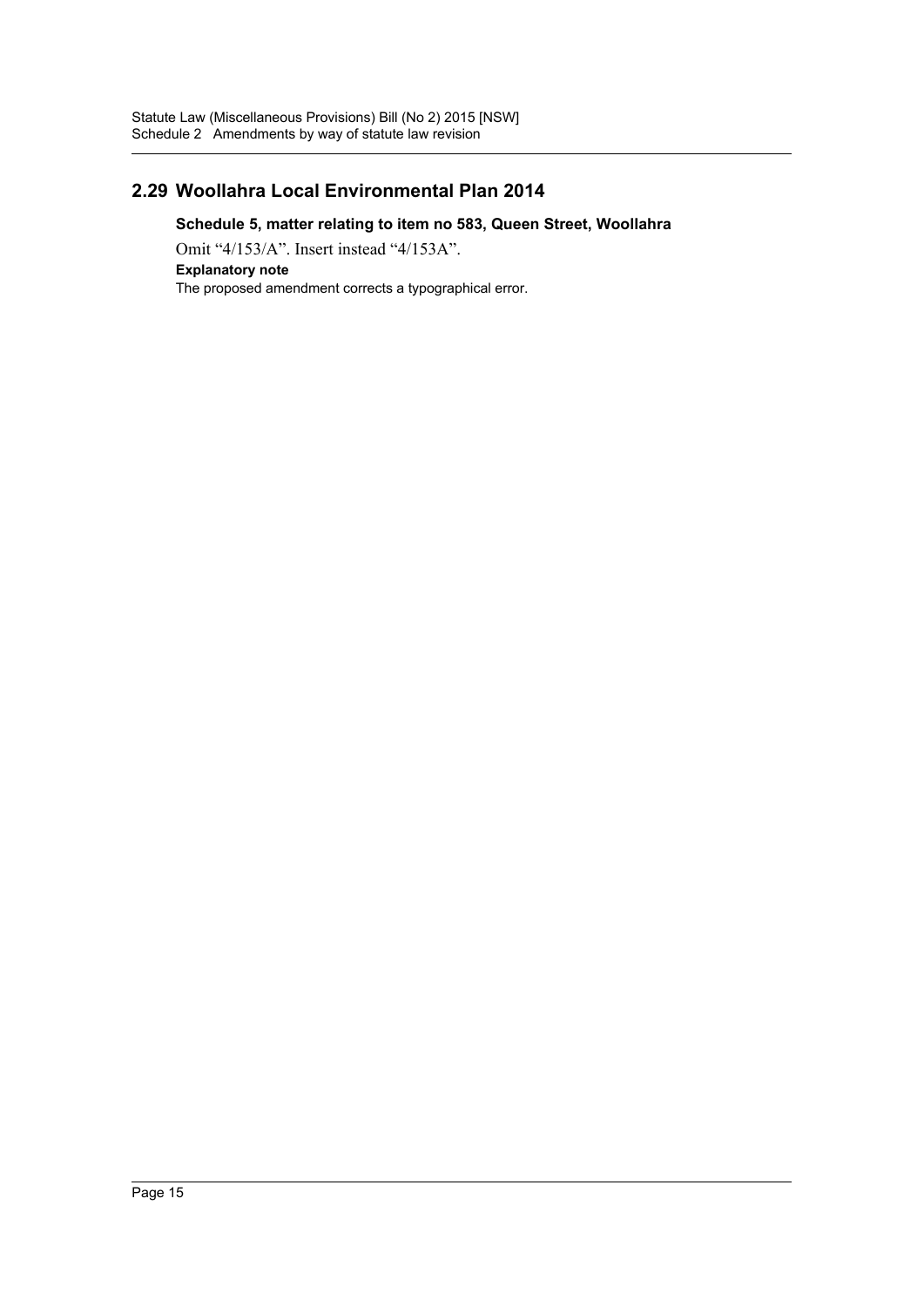# <span id="page-16-0"></span>**Schedule 3 Consequential amendments relating to enactment of Government Sector Employment Act 2013**

#### **Explanatory note**

This Schedule contains amendments that update terminology and references relating to Public Service agencies, heads of agencies and Public Service employees as a consequence of the *Government Sector Employment Act 2013*. The Schedule also includes other miscellaneous amendments that are consequential on the enactment of that Act and the making of past administrative changes orders.

# **3.1 Aboriginal Housing Act 1998 No 47**

#### **[1] Section 4, definition of "Director-General"**

Omit the definition. Insert in alphabetical order:

*agency head* means the head of the Public Service agency in which persons are employed to enable the AHO to exercise its functions.

#### **[2] Section 4, definition of "government agency"**

Omit paragraph (a). Insert instead:

- (a) a Public Service agency, or
- **[3] Section 4, definition of "relevant Government Service Division"** Omit the definition.

### **[4] Section 15**

Omit "Department of Housing". Insert instead "Department of Family and Community Services".

### **[5] Section 16 (2)**

Omit the subsection including the note.

### **[6] Sections 17 (3), 35 (3) and 40**

Omit "relevant Government Service Division" wherever occurring. Insert instead "AHO".

### **[7] Section 30 (2) (a)**

Omit the paragraph. Insert instead:

(a) the agency head or a member of staff of the AHO nominated by the agency head,

### **[8] Sections 33, 38 and 40 and clause 12 (1) of Schedule 1**

Omit "Director-General" and "Director-General's" wherever occurring.

Insert instead "agency head" and "agency head's", respectively.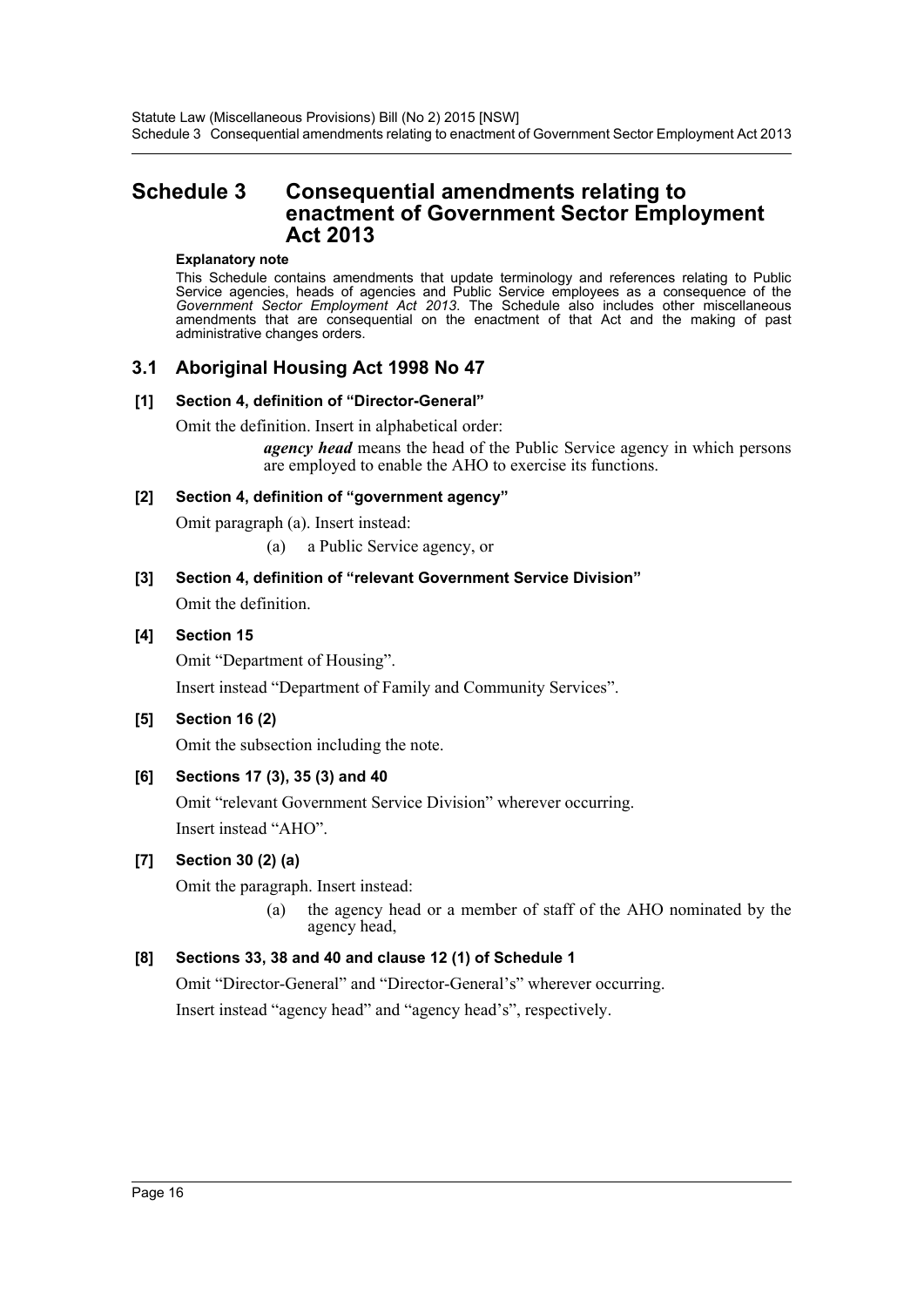### **[9] Section 34**

Insert after section 33:

#### **34 Staff**

Persons may be employed in the Public Service under the *Government Sector Employment Act 2013* to enable the AHO to exercise its functions.

**Note.** Section 59 of the *Government Sector Employment Act 2013* provides that the persons so employed (or whose services the AHO makes use of) may be referred to as officers or employees, or members of staff, of the AHO. Section 47A of the *Constitution Act 1902* precludes the AHO from employing staff.

### **[10] Schedule 1, clause 8 (1)**

Omit the subclause. Insert instead:

(1) The provisions of the *Government Sector Employment Act 2013* relating to the employment of Public Service employees do not apply to an appointed member.

# **3.2 Adoption Act 2000 No 75**

# **Sections 75 (2) and 136A (7)**

Omit "an officer of" wherever occurring. Insert instead "a person employed in".

# **3.3 Agricultural Industry Services Act 1998 No 45**

### **[1] Whole Act (except Schedule 4 and where otherwise amended by this subschedule)**

Omit "Director-General" and "Director-General's" wherever occurring.

Insert instead "Secretary" and "Secretary's", respectively.

### **[2] Section 3, definitions of "Department" and "Director-General"**

Omit the definitions. Insert in alphabetical order:

*Department* means the Department of Industry, Skills and Regional Development.

*Secretary* means the Secretary of the Department.

### **[3] Schedule 1, clause 8 (1)**

Omit the subclause. Insert instead:

(1) The provisions of the *Government Sector Employment Act 2013* relating to the employment of Public Service employees do not apply to a member.

# **3.4 Agricultural Livestock (Disease Control Funding) Act 1998 No 139**

**[1] Whole Act (except Schedule 2 and where otherwise amended by this subschedule)** Omit "Director-General" wherever occurring. Insert instead "Secretary".

### **[2] Section 3, definitions of "Department" and "Director-General"**

Omit the definitions. Insert in alphabetical order:

*Department* means the Department of Industry, Skills and Regional Development.

*Secretary* means the Secretary of the Department.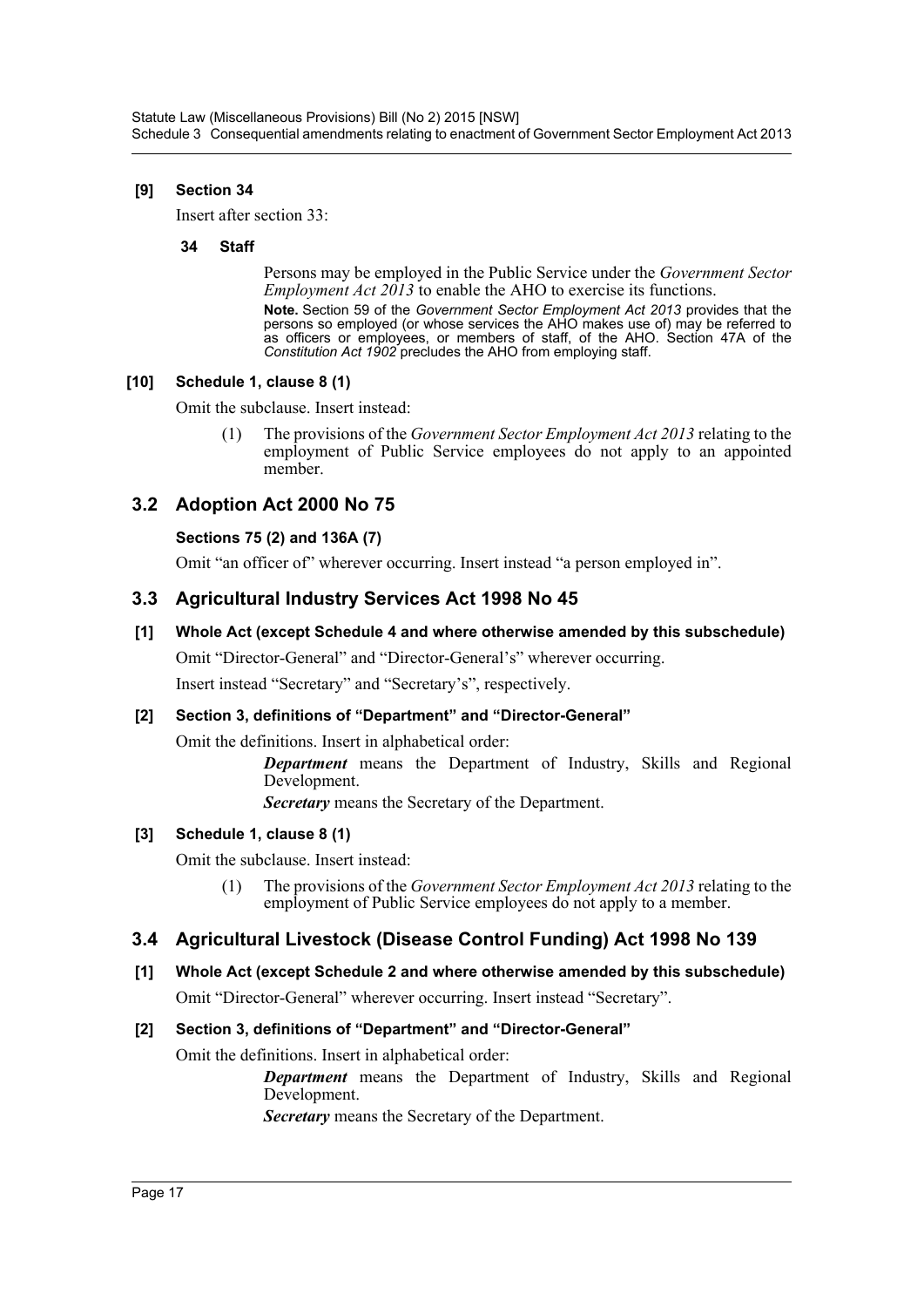Statute Law (Miscellaneous Provisions) Bill (No 2) 2015 [NSW] Schedule 3 Consequential amendments relating to enactment of Government Sector Employment Act 2013

### **[3] Schedule 1, clause 7 (1)**

Omit the subclause. Insert instead:

(1) The provisions of the *Government Sector Employment Act 2013* relating to the employment of Public Service employees do not apply to a member.

### **3.5 Agricultural Scientific Collections Trust Act 1983 No 148**

#### **[1] Section 4 (1), definitions of "Department" and "Director"**

Omit the definitions. Insert instead:

*Department* means the Department of Industry, Skills and Regional Development.

**Director** means the person employed in the Public Service as the Director of the Agricultural Scientific Collections.

### **[2] Section 12**

Omit the section. Insert instead:

### **12 Staff**

Persons may be employed in the Public Service under the *Government Sector Employment Act 2013* to enable the Trust to exercise its functions.

**Note.** Section 59 of the *Government Sector Employment Act 2013* provides that the persons so employed (or whose services the Trust makes use of) may be referred to as officers or employees, or members of staff, of the Trust. Section 47A of the *Constitution Act 1902* precludes the Trust from employing staff.

### **[3] Section 14 (1) (a)–(c)**

Omit the paragraphs. Insert instead:

- (a) a trustee, or
- (b) a member of staff of the Trust (including the Director),

### **[4] Schedule 1, clause 3 (1)**

Omit the subclause. Insert instead:

(1) The provisions of the *Government Sector Employment Act 2013* relating to the employment of Public Service employees do not apply to the office of a prescribed person.

#### **[5] Schedule 1, clause 5 (a) and (b)**

Omit the paragraphs. Insert instead:

- (a) if the person is a Public Service employee (other than a person employed in the Department)—such travelling and subsistence allowances, and
- (b) if the person is not a Public Service employee—such remuneration (including travelling and subsistence allowances),

### **3.6 Air Transport Act 1964 No 36**

#### **[1] Whole Act (except where otherwise amended by this subschedule)**

Omit "Director-General" and "Director-General's" wherever occurring.

Insert instead "Secretary" and "Secretary's", respectively.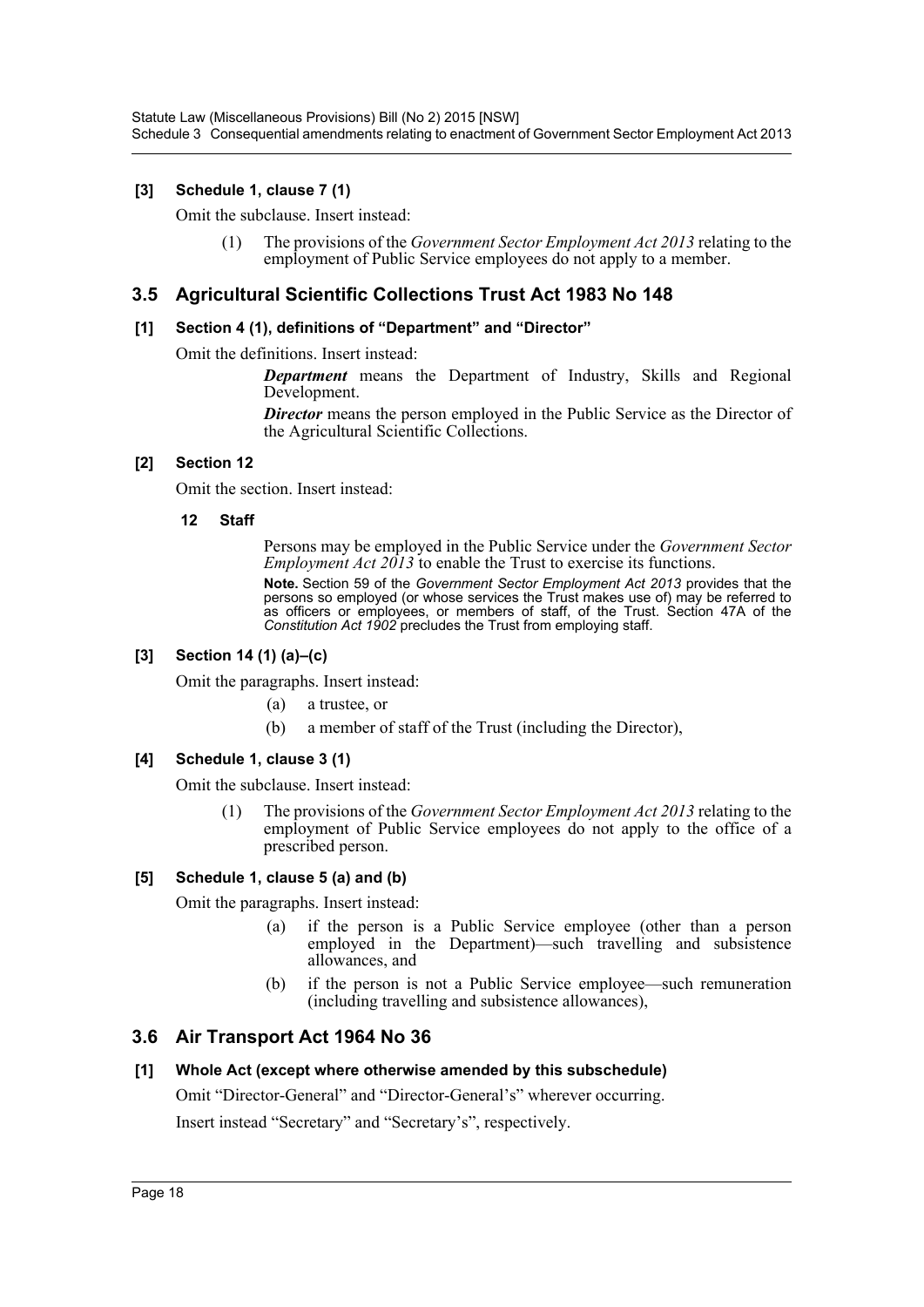# **[2] Section 2 (1), definition of "Director-General"**

Omit the definition. Insert in alphabetical order:

*Secretary* means the Secretary of the Department of Transport.

# **[3] Section 12A (1) (a)–(d)**

Omit the paragraphs. Insert instead:

- (a) a person employed in the Transport Service who is appointed by the Secretary,
- (b) a person employed in the Department of Planning and Environment who is appointed by the Secretary of that Department,
- (c) a member of staff of Destination NSW who is appointed by the Chief Executive Officer of Destination NSW,
- (d) a person employed in the Department of Industry, Skills and Regional Development who is appointed by the Secretary of that Department,

# **[4] Schedule 1, clause 5 (1) (d)**

Omit "Chapter 5 of the *Public Sector Employment and Management Act 2002*".

Insert instead "Part 6 of the *Government Sector Employment Act 2013*".

### **[5] Schedule 1, clause 8 (1)**

Omit the subclause. Insert instead:

(1) The provisions of the *Government Sector Employment Act 2013* relating to the employment of Public Service employees do not apply to a Ministerial appointee.

# **3.7 Animal Research Act 1985 No 123**

### **[1] Whole Act (except where otherwise amended by this subschedule)**

Omit "Director-General" and "Director-General's" wherever occurring.

Insert instead "Secretary" and "Secretary's", respectively.

### **[2] Section 3 (1), definition of "corporation"**

Omit paragraph (a). Insert instead:

(a) a Public Service agency, and

### **[3] Section 3 (1), definitions of "Department" and "Director-General"**

Omit the definitions. Insert in alphabetical order:

*Department* means the Department of Industry, Skills and Regional Development.

*Secretary* means the Secretary of the Department.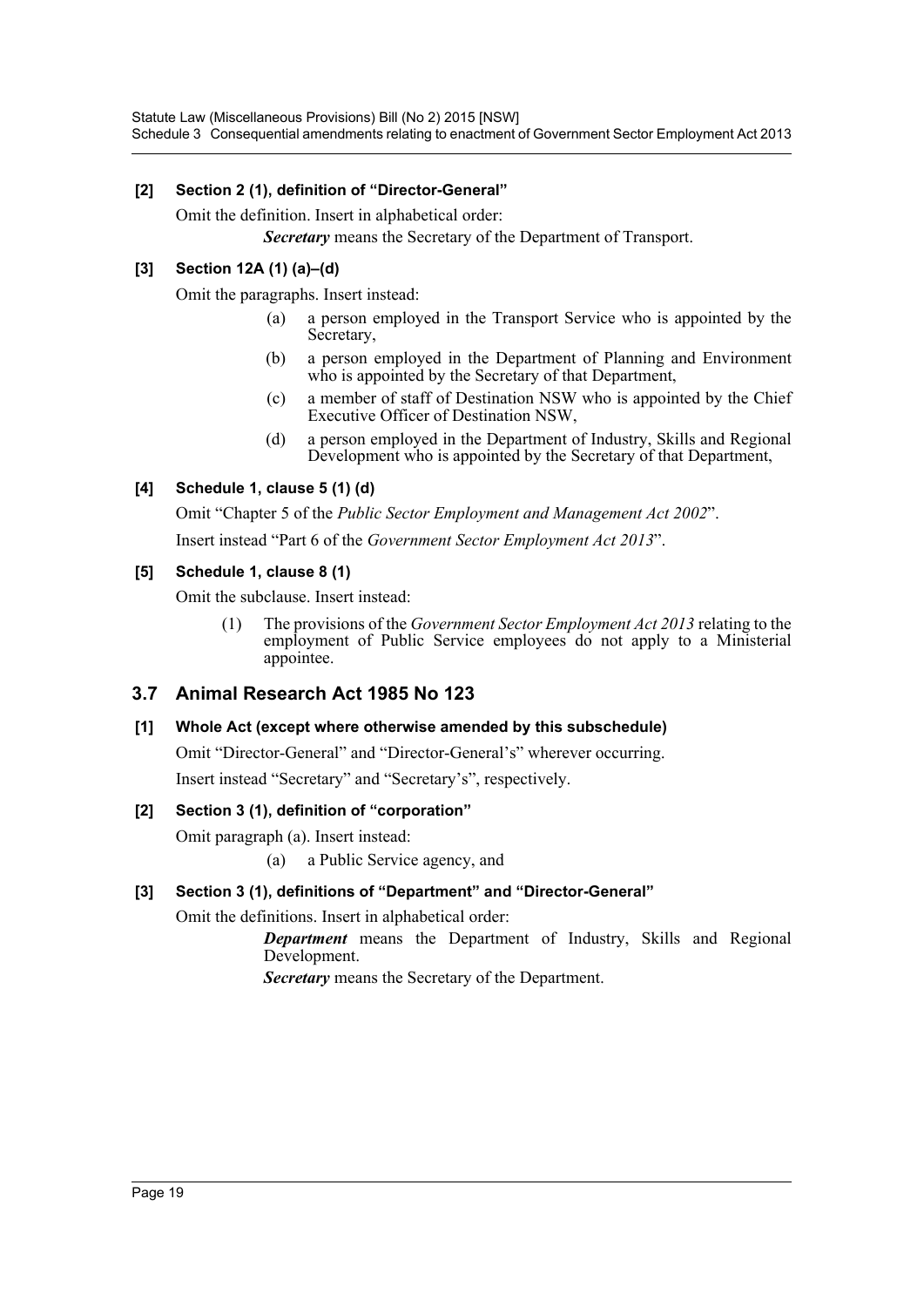# **[4] Section 7**

Omit the section. Insert instead:

### **7 Staff**

Persons may be employed in the Public Service under the *Government Sector Employment Act 2013* to enable the Panel to exercise its functions.

**Note.** Section 59 of the *Government Sector Employment Act 2013* provides that the persons so employed (or whose services the Panel makes use of) may be referred to as officers or employees, or members of staff, of the Panel. Section 47A of the *Constitution Act 1902* precludes the Panel from employing staff.

### **[5] Section 49 (1)**

Omit the subsection. Insert instead:

The Secretary may appoint a Public Service employee to be an inspector for the purposes of this Act.

# **[6] Schedule 1, clause 9 (1)**

Omit "*Public Service Act 1979*".

Insert instead "*Government Sector Employment Act 2013*".

# **3.8 Anti-Discrimination Act 1977 No 48**

### **[1] Section 4 (1), definitions of "Department" and "Department Head"**

Omit the definitions. Insert in alphabetical order:

*head* of a Public Service agency has the same meaning as in the *Government Sector Employment Act 2013*.

*Public Service agency* has the same meaning as in the *Government Sector Employment Act 2013*.

### **[2] Section 4B (1) (a)**

Omit the paragraph. Insert instead:

(a) in relation to employment in a Public Service agency, is a reference to the head of the agency, and

### **[3] Section 4B (1) (c)**

Omit "Director-General of the Department of Education and Training".

Insert instead "Secretary of the Department of Education".

### **[4] Section 4B (2)**

Omit the subsection. Insert instead:

(2) Any thing determined or done with respect to any matter concerning any such employment by a person who is employed in any Public Service agency, the NSW Police Force or the Teaching Service and who is authorised to determine and do things in that respect is taken to have been determined or done by the head of the agency, the Commissioner of Police or the Secretary of the Department of Education, respectively.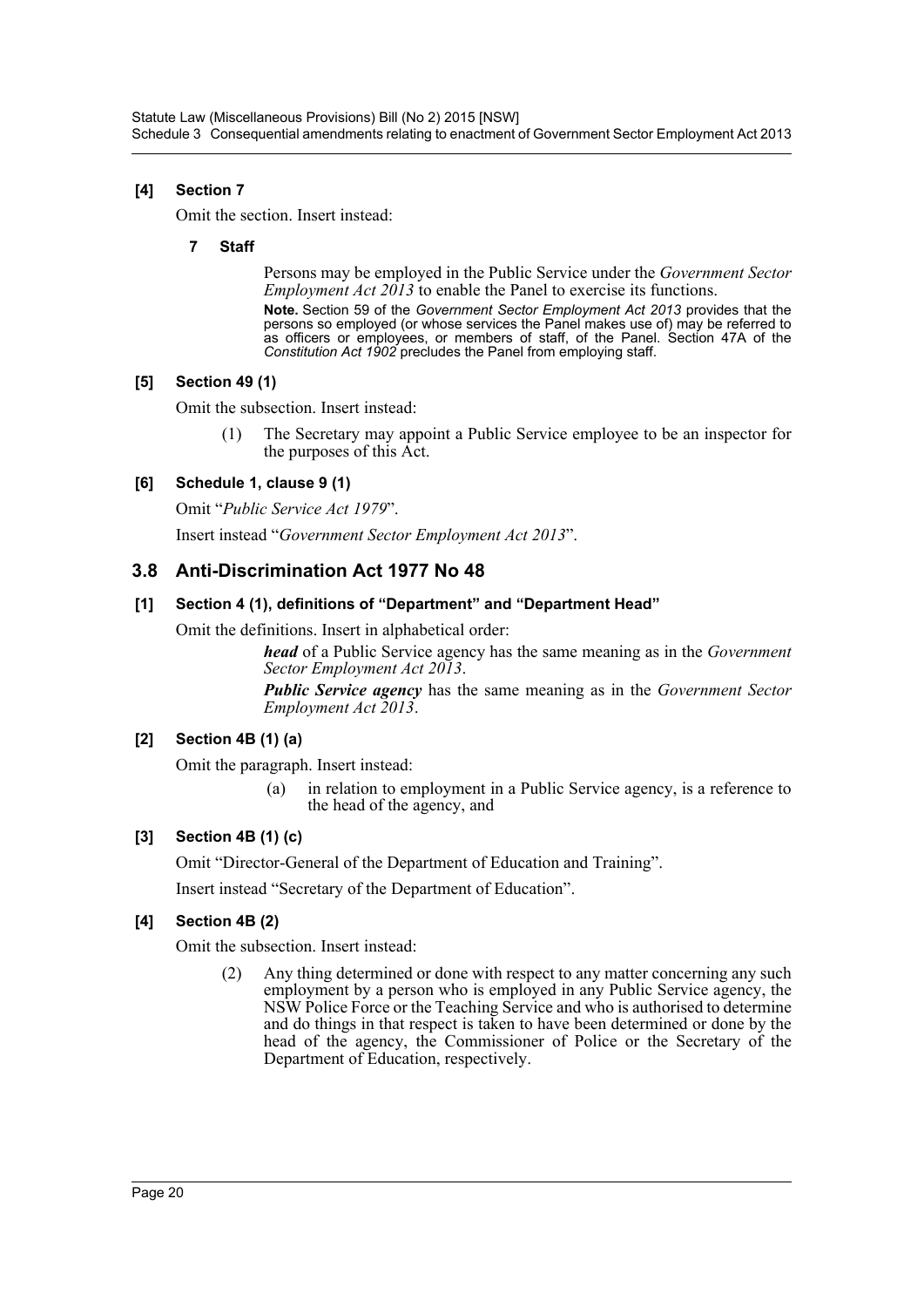### **[5] Section 78**

Omit "The provisions of Part 2 of the *Public Sector Management Act 1988*". Insert instead "The *Government Sector Employment Act 2013*".

### **[6] Section 84 (2)**

Omit the subsection. Insert instead:

- Subject to subsection (3) and to the terms of appointment, if the President was, immediately before appointment as the President:
	- (a) a Public Service employee, or
	- (b) a contributor to a superannuation scheme,

the President:

- (c) retains any rights accrued or accruing to the President as such an employee or contributor, and
- (d) may continue to contribute to any superannuation scheme to which the President was a contributor immediately before appointment as the President, and
- (e) is entitled to receive any deferred or extended leave and any payment, pension or gratuity,

as if the President had continued to be such an employee or contributor during his or her service as the President, and:

- (f) his or her service as the President is taken to be service as an employee for the purpose of any law under which those rights accrued or were accruing, under which the President continues to contribute or by which that entitlement is conferred, and
- (g) the President is taken to be an employee, and the Board is taken to be the President's employer, for the purpose of the superannuation scheme to which the President is entitled to contribute under this subsection.

#### **[7] Section 84 (4)**

Omit "officer or".

#### **[8] Section 86**

Omit the section. Insert instead:

#### **86 Staff**

Persons may be employed in the Public Service under the *Government Sector Employment Act 2013* to enable the President and the Board to exercise their functions.

**Note.** Section 59 of the *Government Sector Employment Act 2013* provides that the persons so employed (or whose services the President or the Board makes use of) may be referred to as officers or employees, or members of staff, of the President or Board. Section 47A of the *Constitution Act 1902* precludes the President and the Board from employing staff.

#### **[9] Sections 94C (2), 99, 122T (3), 122V–122X, 124 (a) and 124A (1) (b) and (c)**

Omit "an officer", "An officer" and "any officer", wherever occurring.

Insert instead "a member of staff", "A member of staff" and "any member of staff", respectively.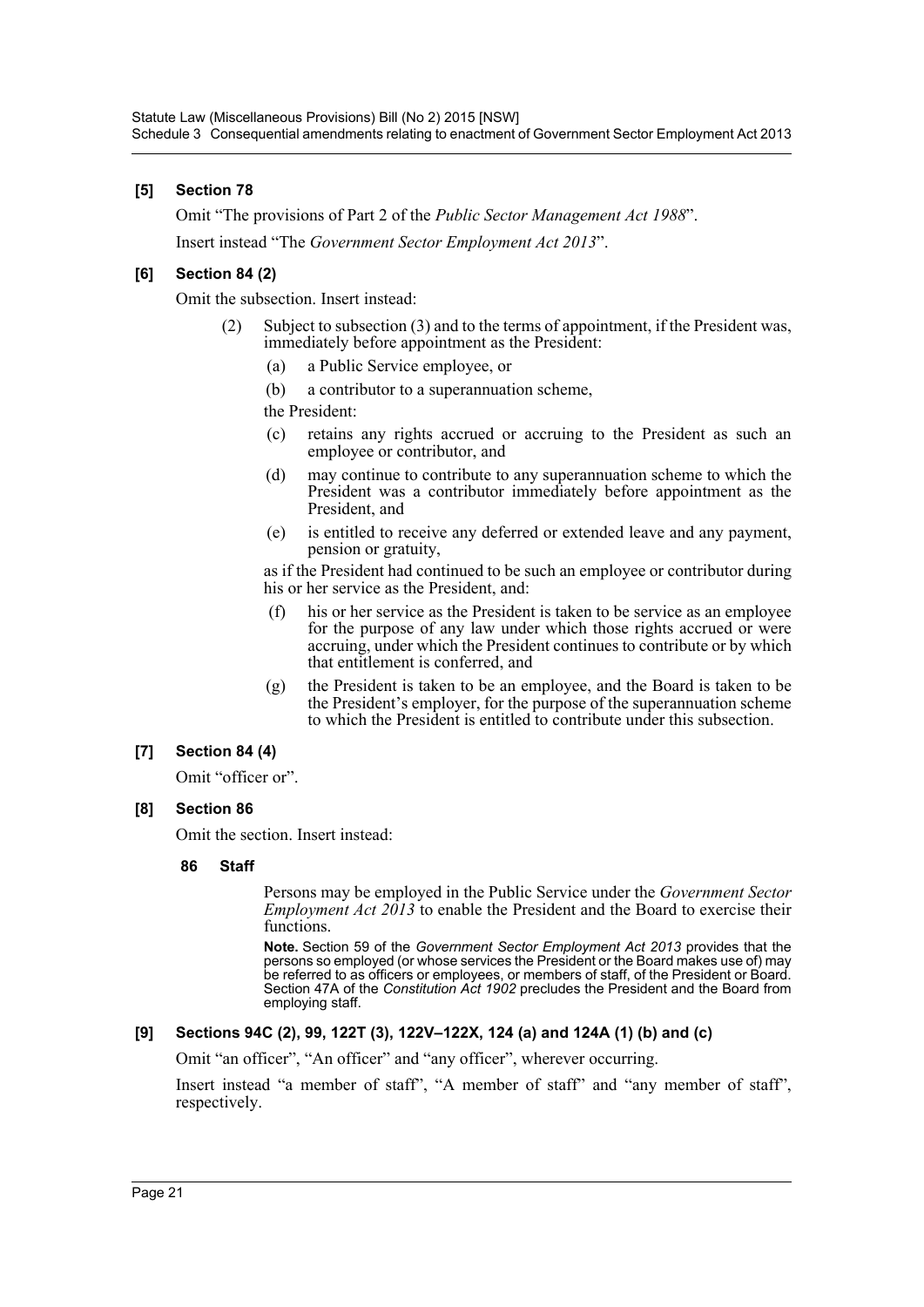# **3.9 Architects Act 2003 No 89**

### **[1] Section 36 (2) (d)**

Omit the paragraph. Insert instead:

(d) the Secretary of the Department of Finance, Services and Innovation, or

### **[2] Section 63 (b)**

Omit "government department, an administrative office". Insert instead "Public Service agency".

### **[3] Schedule 1, clause 9 (1)**

Omit the subclause. Insert instead:

(1) The provisions of the *Government Sector Employment Act 2013* relating to the employment of Public Service employees do not apply to an appointed member.

# **3.10 Barangaroo Delivery Authority Act 2009 No 2**

### **[1] Section 4 (1), definition of "Chief Executive Officer"**

Omit the definition. Insert instead:

*Chief Executive Officer* means the person employed in the Public Service as the Chief Executive Officer of the Authority.

### **[2] Section 11A**

Insert after section 11:

#### **11A Staff**

Persons may be employed in the Public Service under the *Government Sector Employment Act 2013* to enable the Authority to exercise its functions. **Note.** Section 59 of the *Government Sector Employment Act 2013* provides that the persons so employed (or whose services the Authority makes use of) may be referred to as officers or employees, or members of staff, of the Authority. Section 47A of the *Constitution Act 1902* precludes the Authority from employing staff.

### **[3] Section 14 (2)**

Omit the subsection including the note.

### **[4] Section 29 (6), definition of "public authority"**

Omit paragraph (a). Insert instead:

(a) a Public Service agency, and

### **[5] Section 43 (6) (c)**

Omit "officer". Insert instead "employee".

### **[6] Section 43 (6) (e)**

Insert "and Environment" after "Planning".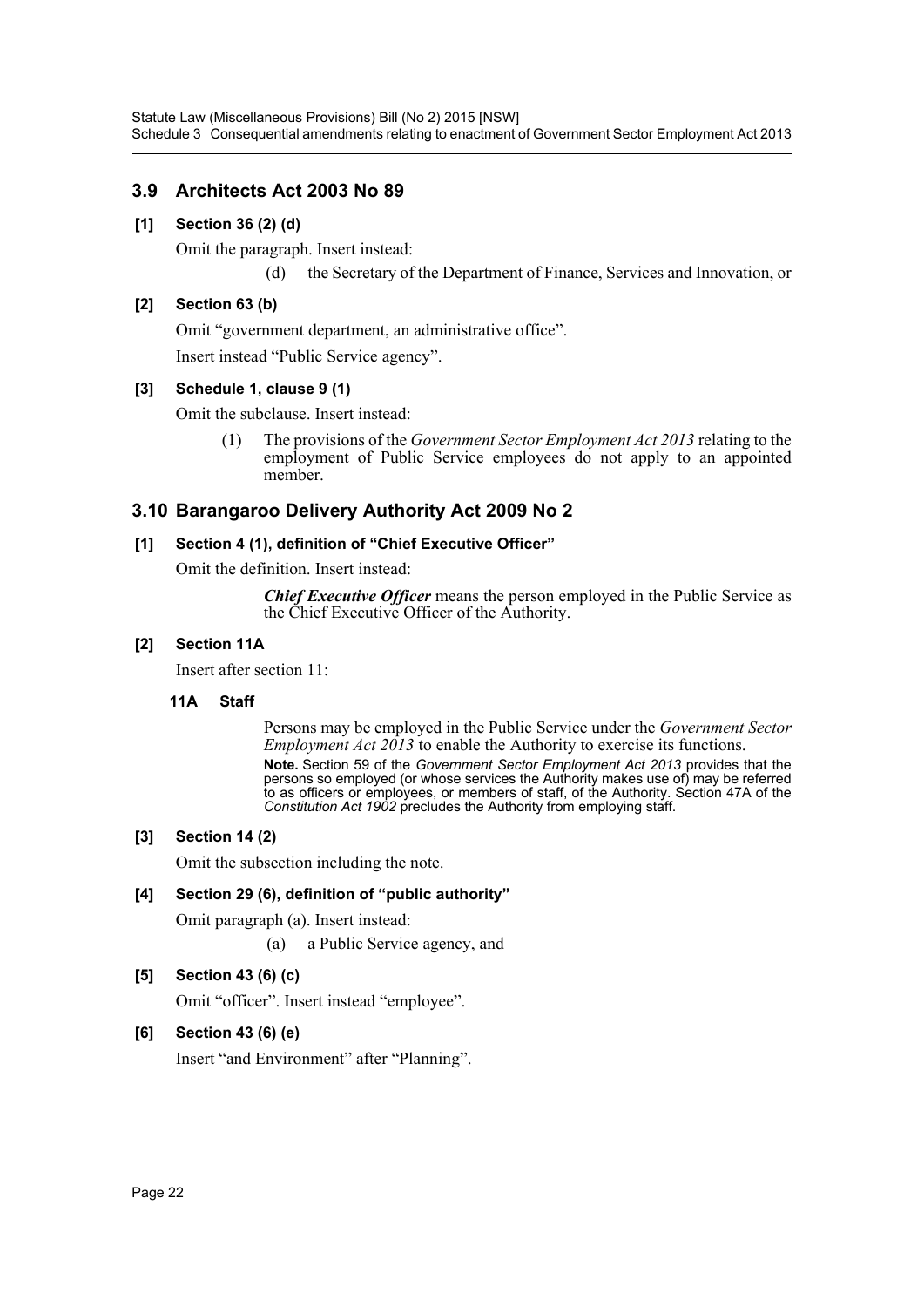Statute Law (Miscellaneous Provisions) Bill (No 2) 2015 [NSW] Schedule 3 Consequential amendments relating to enactment of Government Sector Employment Act 2013

### **[7] Schedule 1, clause 11 (1)**

Omit the subclause. Insert instead:

(1) The provisions of the *Government Sector Employment Act 2013* relating to the employment of Public Service employees do not apply to an appointed member.

# **3.11 Biofuels Act 2007 No 23**

#### **[1] Section 3 (1), definition of "Department"**

Omit the definition. Insert instead:

*Department* means the Department of Industry, Skills and Regional Development.

#### **[2] Section 24 (1) (a) and (a1)**

Omit the paragraphs. Insert instead:

- (a) the Secretary or the Secretary's nominee,
- (a1) a person employed in the Department with expertise in regional industry development nominated by the Secretary,

#### **[3] Section 24 (1) (a3)**

Insert "within the Department of Industry, Skills and Regional Development" after "Industries".

#### **[4] Section 24 (1) (a5)**

Omit the paragraph. Insert instead:

(a5) the Secretary of the Department of Finance, Services and Innovation or the Secretary's nominee,

#### **[5] Section 24 (2)**

Omit "of the Department".

#### **[6] Schedule 2, clause 7 (1)**

Omit the subclause. Insert instead:

(1) The provisions of the *Government Sector Employment Act 2013* relating to the employment of Public Service employees do not apply to an appointed member.

### **3.12 Building Professionals Act 2005 No 115**

#### **[1] Section 45**

Omit "Director-General of the Department of Local Government" wherever occurring. Insert instead "Chief Executive of the Office of Local Government".

#### **[2] Section 78 (1)**

Omit the subsection. Insert instead:

(1) Persons may be employed in the Public Service under the *Government Sector Employment Act 2013* to enable the Board to exercise its functions. **Note.** Section 59 of the *Government Sector Employment Act 2013* provides that the persons so employed (or whose services the Board makes use of) may be referred to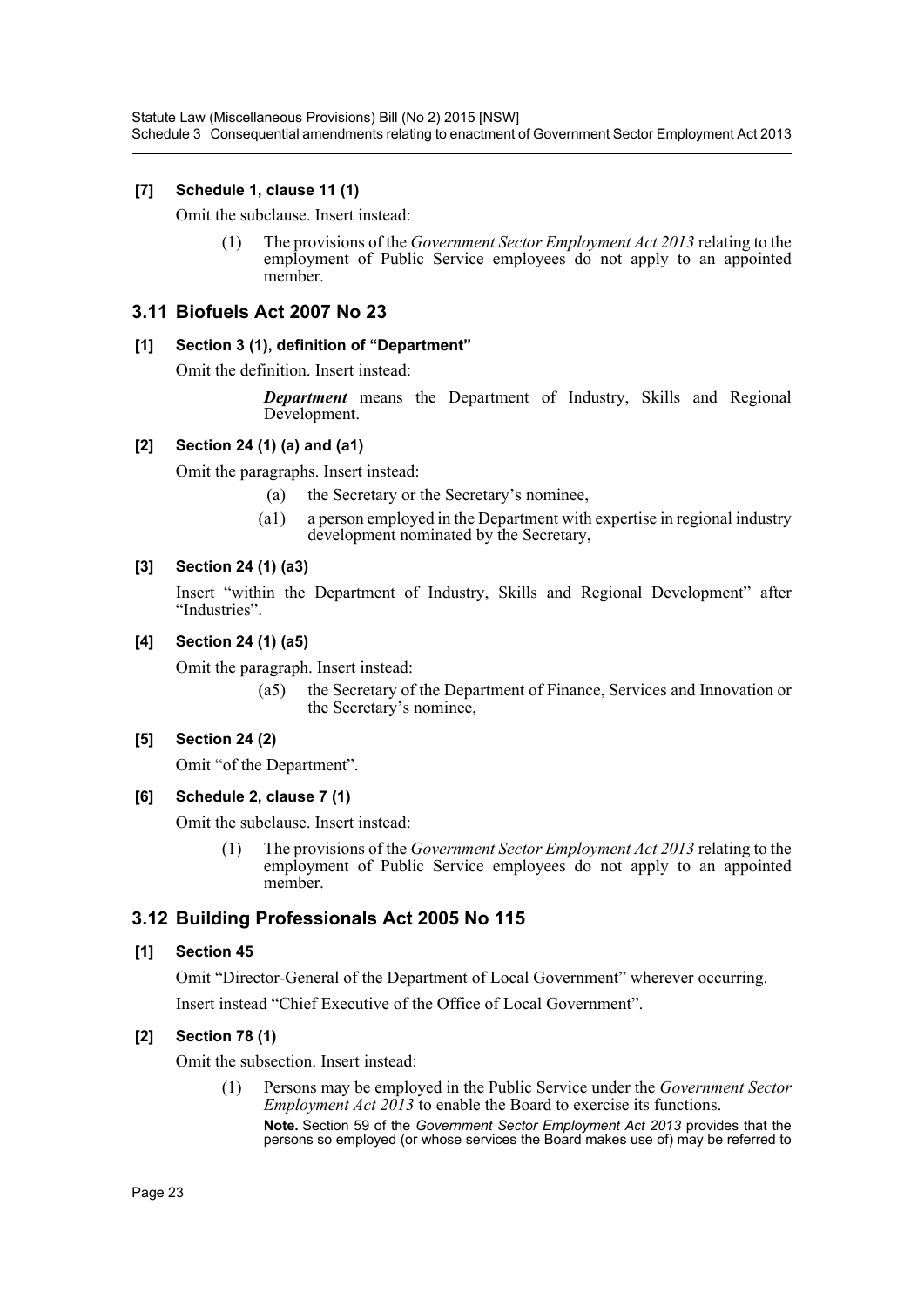as officers or employees, or members of staff, of the Board. Section 47A of the *Constitution Act 1902* precludes the Board from employing staff.

### **[3] Schedule 1, clause 11 (1)**

Omit the subclause. Insert instead:

(1) The provisions of the *Government Sector Employment Act 2013* relating to the employment of Public Service employees do not apply to a member.

# **3.13 Cancer Institute (NSW) Act 2003 No 14**

### **[1] Section 3 (1), definition of "Director-General"**

Omit the definition. Insert in alphabetical order:

*Secretary* means the Secretary of the Ministry of Health.

### **[2] Sections 12 (2) (i) and 13 (2)**

Omit "Department" wherever occurring. Insert instead "Ministry".

### **[3] Sections 12 (2) (k) and (l) and 13 (2)**

Omit "Director-General" wherever occurring. Insert instead "Secretary".

### **[4] Schedule 1, clause 9 (1)**

Omit the subclause. Insert instead:

(1) The provisions of the *Government Sector Employment Act 2013* relating to the employment of Public Service employees do not apply to an appointed member.

# **3.14 Child Protection (Working with Children) Act 2012 No 51**

### **Section 35 (4), definition of "reporting body"**

Omit paragraph (b). Insert instead:

(b) a government sector agency within the meaning of the *Government Sector Employment Act 2013*,

# **3.15 Children and Young Persons (Care and Protection) Act 1998 No 157**

**[1] Section 27A (1), definition of "relevant agency"** Omit "and Training" from paragraph (e).

### **[2] Section 185 (2) and (2A)**

Omit "Department of the Public Service" wherever occurring. Insert instead "Public Service agency".

# **3.16 Children (Community Service Orders) Act 1987 No 56**

**[1] Whole Act (except Schedule 1 and where otherwise amended by this subschedule)** Omit "Director-General" wherever occurring. Insert instead "Secretary".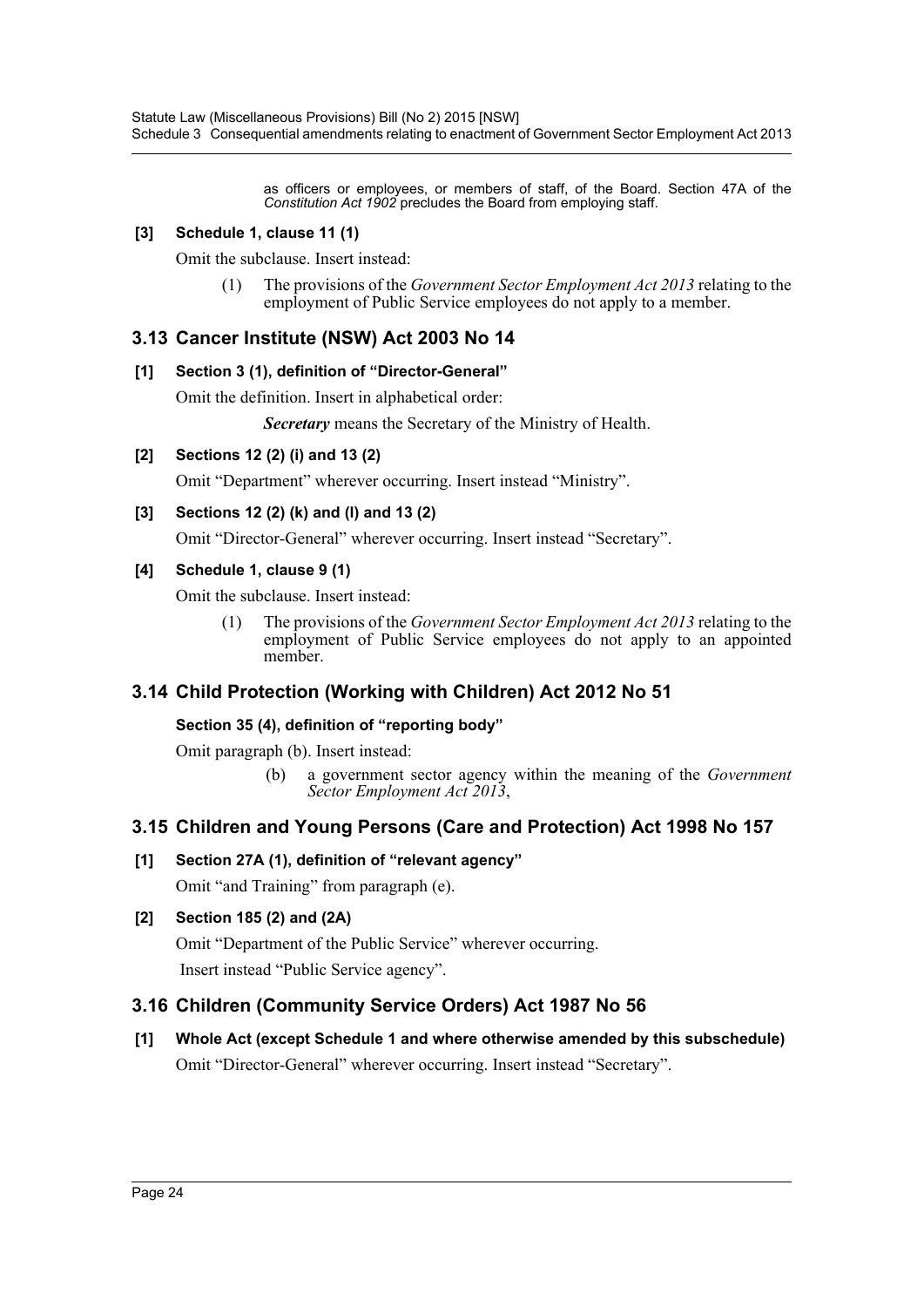### **[2] Section 3 (1), definitions of "Department" and "Director-General"**

Omit the definitions. Insert in alphabetical order:

*Department* means the Department of Justice. *Secretary* means the Secretary of the Department.

# **[3] Section 3 (1), definition of "officer"**

Omit the definition. Insert instead:

*officer* means a person employed in the Department.

# **3.17 Children (Detention Centres) Act 1987 No 57**

**[1] Whole Act (except where otherwise amended by this subschedule)**

Omit "Director-General" wherever occurring. Insert instead "Secretary".

# **[2] Section 3 (1), definitions of "Department" and "Director-General"**

Omit the definitions. Insert in alphabetical order:

*Department* means the Department of Justice. *Secretary* means the Secretary of the Department.

# **[3] Section 14 (2)**

Omit "Department". Insert instead "Ministry".

# **[4] Schedule 1A, clause 10 (1)**

Omit the subclause. Insert instead:

(1) The provisions of the *Government Sector Employment Act 2013* relating to the employment of Public Service employees do not apply to a member.

# **3.18 City of Sydney Act 1988 No 48**

# **[1] Section 34 (3)**

Omit the subsection. Insert instead:

(3) At least one of the senior State government employees appointed under subsection (1) (c) must be either the Secretary of the Department of Planning and Environment or another Public Service senior executive (within the meaning of the *Government Sector Employment Act 2013*) employed in the Department of Planning and Environment.

### **[2] Section 51G (1) (a) and clause 2 (1) of Schedule 2**

Omit "Director-General" wherever occurring. Insert instead "Secretary".

### **[3] Schedule 2, clause 13 (1)**

Omit the subclause. Insert instead:

(1) The provisions of the *Government Sector Employment Act 2013* relating to the employment of Public Service employees do not apply to an appointed member.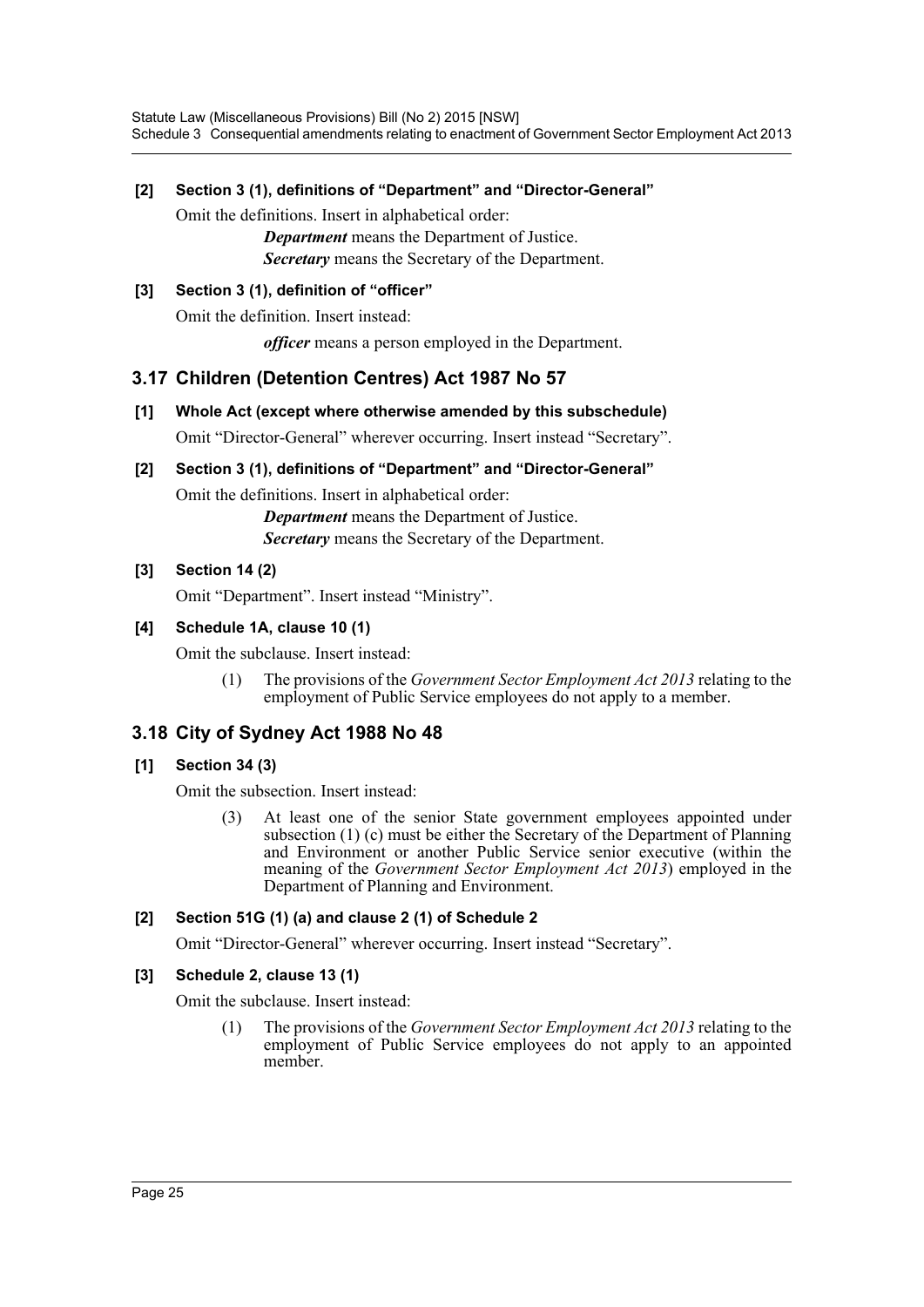# **3.19 Coastal Protection Act 1979 No 13**

# **[1] Section 4 (1), definitions of "Department" and "Director-General"**

Omit the definitions. Insert in alphabetical order:

*Chief Executive* means the Chief Executive of the Office. *Office* means the Office of Environment and Heritage.

# **[2] Section 4A (4)**

Omit "Department" wherever occurring. Insert instead "Public Service agency".

# **[3] Sections 4B (1) and 12 (2) (b)**

Omit "Director-General of the Department of Planning" wherever occurring. Insert instead "Secretary of the Department of Planning and Environment".

# **[4] Section 12 (2) (a)**

Omit "Director-General". Insert instead "Chief Executive".

# **[5] Section 12 (2) (d)**

Omit the paragraph. Insert instead:

(d) one is to be a person nominated by the Secretary of the Department of Industry, Skills and Regional Development, and

# **[6] Sections 13 (3) (a), 55D (4) and 63**

Omit "Department" wherever occurring. Insert instead "Office".

### **[7] Sections 55T (2) and (8), 55V (a) and (b) and 55ZG (5)**

Omit "Director-General" wherever occurring. Insert instead "Chief Executive".

### **[8] Section 55V (c)**

Omit "Chief Executive of the Land and Property Management Authority".

Insert instead "Secretary of the Department of Industry, Skills and Regional Development".

### **[9] Schedule 2, clause 8 (1)**

Omit the subclause. Insert instead:

(1) The provisions of the *Government Sector Employment Act 2013* relating to the employment of Public Service employees do not apply to a member.

# **3.20 Commons Management Act 1989 No 13**

### **[1] Section 3 (1), definition of "Director-General"**

Omit the definition. Insert in alphabetical order:

*Secretary* means the Secretary of the Department of Industry, Skills and Regional Development.

### **[2] Sections 51 (1) (b), 52 and 53 (1)**

Omit "Director-General" wherever occurring. Insert instead "Secretary".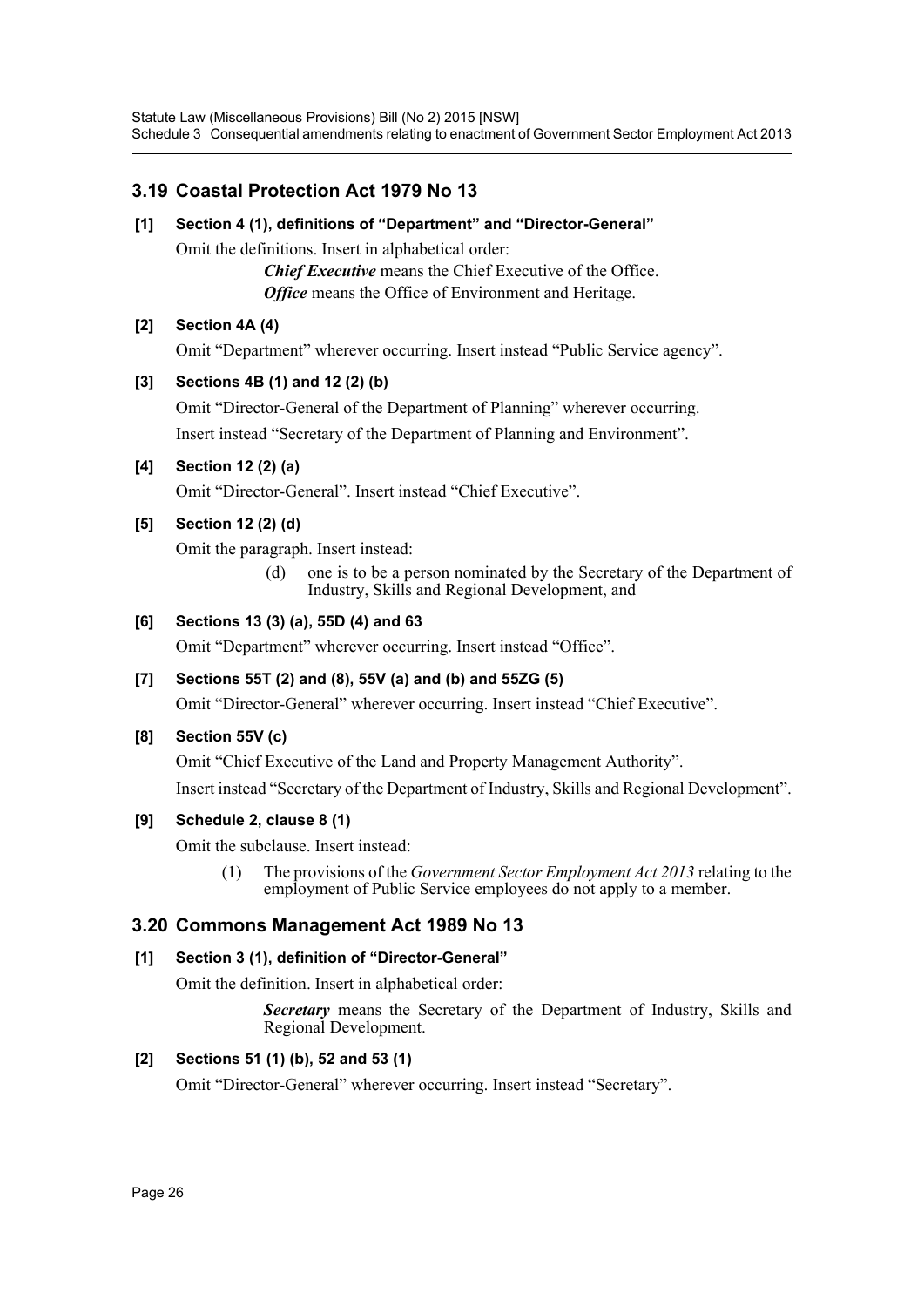### **[3] Schedule 1, clause 4 (1)**

Omit "*Public Sector Management Act 1988*".

Insert instead "*Government Sector Employment Act 2013*".

# **[4] Schedule 2, clause 3 (6)**

Omit "Director-General constituted for the land district in which the common for which the trust is established is located".

Insert instead "Secretary".

# **[5] Schedule 2, clause 3 (7)**

Omit "Director-General concerned". Insert instead "Secretary".

# **3.21 Community Justice Centres Act 1983 No 127**

# **[1] Section 4 (1), definitions of "Director" and "Director-General"**

Omit the definitions. Insert in alphabetical order:

*Director* means the Director of Community Justice Centres. *Secretary* means the Secretary of the Department of Justice.

# **[2] Sections 5 (1), 7 and 8**

Omit "Director-General" wherever occurring. Insert instead "Secretary".

# **[3] Section 5 (2)**

Omit "*Public Sector Employment and Management Act 2002*". Insert instead "*Government Sector Employment Act 2013*".

# **[4] Section 11**

Omit the section. Insert instead:

### **11 Staff**

The Director and the staff of Community Justice Centres are to be employed under the *Government Sector Employment Act 2013*.

# **[5] Section 18**

Omit "Attorney General's Department". Insert instead "Department of Justice".

# **3.22 Community Services (Complaints, Reviews and Monitoring) Act 1993 No 2**

### **Section 34C (4) (d)**

Omit "and Communities".

# **3.23 Contract Cleaning Industry (Portable Long Service Leave Scheme) Act 2010 No 122**

# **[1] Section 3 (1), definition of "Chief Executive Officer"**

Omit the definition. Insert in alphabetical order:

*Secretary* means the Secretary of the Treasury.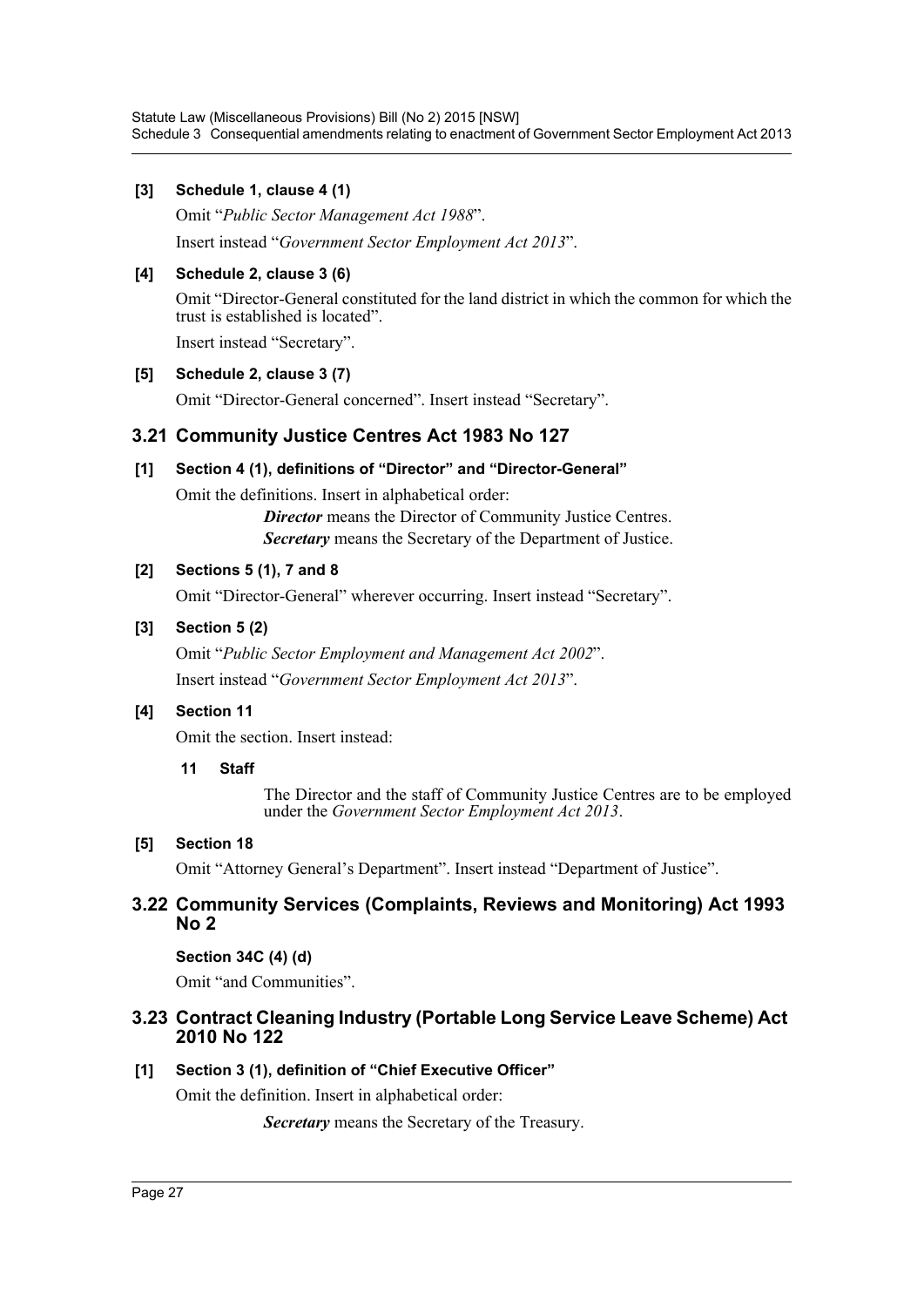### **[2] Sections 9 (2) (a), 97, 107 and 115**

Omit "Chief Executive Officer" wherever occurring. Insert instead "Secretary".

### **[3] Schedule 1, clause 9 (1)**

Omit the subclause. Insert instead:

(1) The provisions of the *Government Sector Employment Act 2013* relating to the employment of Public Service employees do not apply to an appointed member.

# **3.24 Co-operative Housing and Starr-Bowkett Societies Act 1998 No 11**

# **[1] Sections 29 (1) and 43 (14)**

Omit "officer of the Department of Fair Trading" wherever occurring. Insert instead "employee of the Department of Finance, Services and Innovation".

# **[2] Section 29 (2), (4) and (6)**

Omit "officer" and "officer's" wherever occurring. Insert instead "employee" and "employee's", respectively.

# **[3] Section 47A**

Omit "Director-General of the Department of Fair Trading" wherever occurring. Insert instead "Secretary of the Department of Finance, Services and Innovation".

### **[4] Section 191 (1) (a)**

Omit "an officer". Insert instead "a person".

# **[5] Section 191 (1) (b) and (c)**

Omit the paragraphs. Insert instead:

- (b) the Secretary of the Department of Family and Community Services or his or her nominee (being a person employed in the Department of Family and Community Services or a member of staff of the New South Wales Land and Housing Corporation),
- (c) the Secretary of the Department of Finance, Services and Innovation or his or her nominee (being a person employed in the Department of Finance, Services and Innovation),

# **[6] Schedule 4, clause 7 (1)**

Omit the subclause. Insert instead:

(1) The provisions of the *Government Sector Employment Act 2013* relating to the employment of Public Service employees do not apply to an appointed member.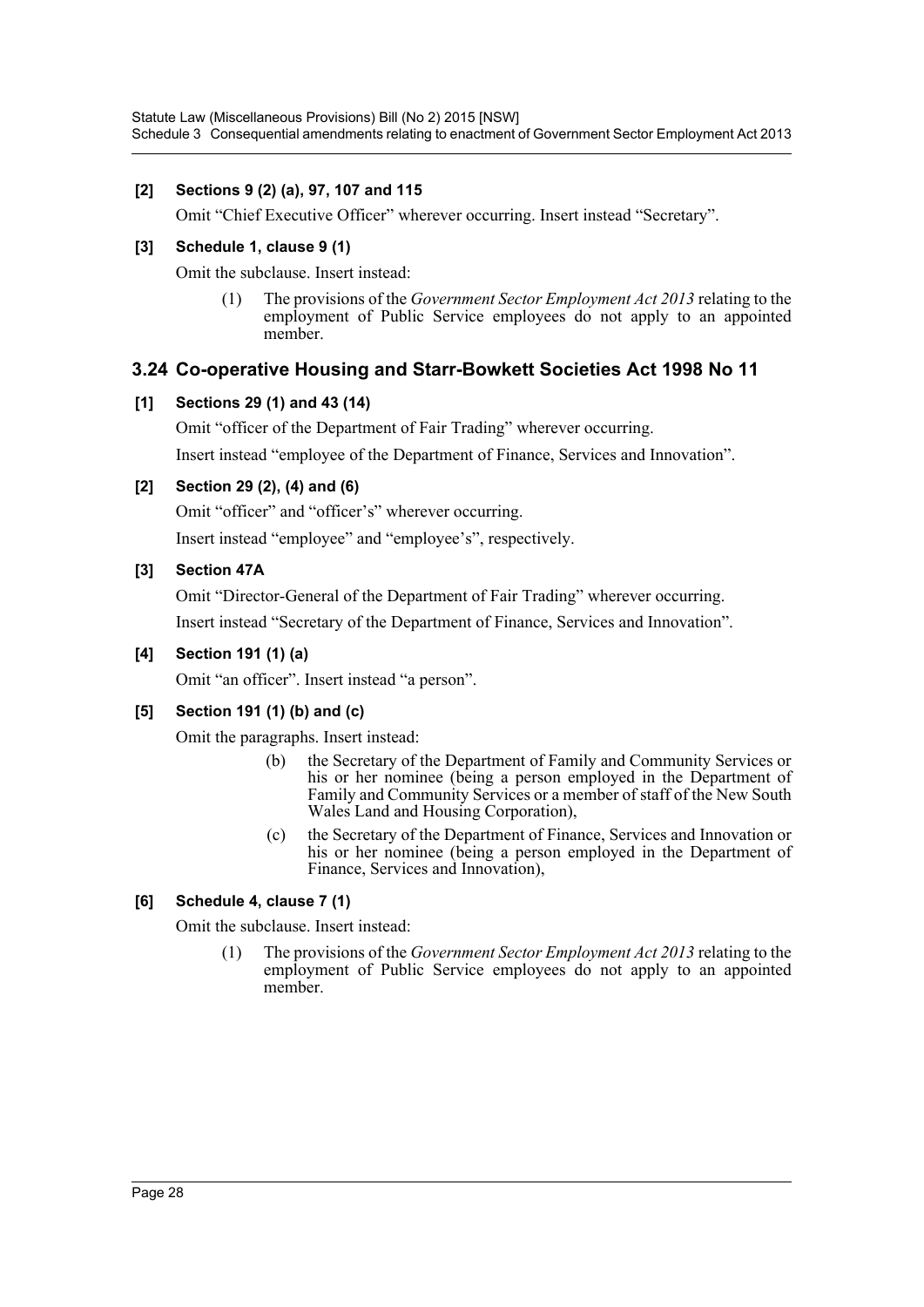# **3.25 Co-operatives (Adoption of National Law) Act 2012 No 29**

# **[1] Section 3 (2), definition of "Director-General"**

Omit the definition. Insert in alphabetical order:

### *Secretary* means:

- (a) the Commissioner for Fair Trading, Department of Finance, Services and Innovation, or
- (b) if there is no person employed as Commissioner for Fair Trading—the Secretary of the Department of Finance, Services and Innovation.

### **[2] Section 5, definition of "public sector official"**

Omit the definition. Insert instead:

*public sector official* means a person employed in the Public Service.

# **[3] Sections 5, 7 (1) (b) and 24**

Omit "Director-General" wherever occurring. Insert instead "Secretary".

# **3.26 Coroners Act 2009 No 41**

# **[1] Section 13 (1)**

Omit "any member of staff of the Attorney General's Department". Insert instead "a person employed in the Department of Justice".

# **[2] Section 24 (3), definition of "child in care"**

Omit "Director-General of the Department of Community Services" from paragraph (b). Insert instead "Secretary of the Department of Family and Community Services".

### **[3] Section 51 (3)**

Omit "Director-General of the Attorney General's Department". Insert instead "Secretary of the Department of Justice".

### **[4] Section 92**

Omit "Director-General of the Department of Health" and "the Director-General". Insert instead "Secretary of the Ministry of Health" and "the Secretary", respectively.

# **[5] Section 101E (3)**

Omit "and Communities" wherever occurring.

### **[6] Section 101E (3)**

Omit "Attorney General and" wherever occurring.

# **[7] Section 101L (1) (a)**

Omit "Department Head, chief executive officer or senior member of any department of the Government".

Insert instead "head, chief executive officer, senior executive or senior member of any Public Service agency".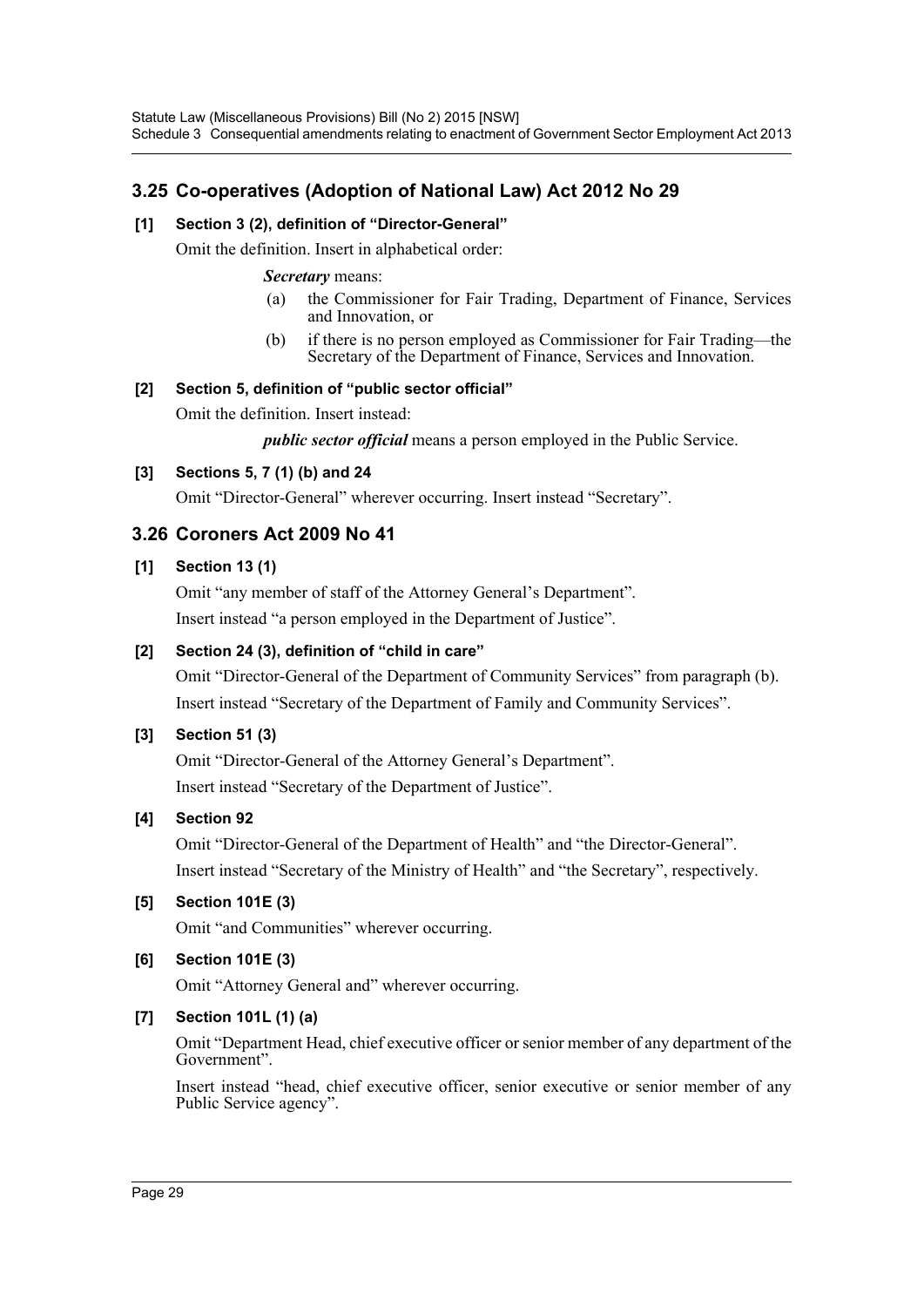### **[8] Section 101M (1) (c) (ii)**

Omit "Director-General". Insert instead "Secretary".

### **[9] Section 101M (1) (d)**

Omit "a Department Head, chief executive officer or senior member of any department of the Government".

Insert instead "the head, chief executive officer, senior executive or senior member of any Public Service agency".

### **[10] Schedule 1, clause 1**

Omit the clause. Insert instead:

### **1 Public Service employment provisions excluded**

The offices of State Coroner and Deputy State Coroner are statutory offices and the *Government Sector Employment Act 2013* (including Part 6) does not apply to those offices.

### **[11] Schedule 1, clause 5 (1) (g) (ii)**

Omit "a member of staff of the Attorney General's Department".

Insert instead "employed in the Department of Justice".

### **[12] Schedule 1, clause 7 (3), definition of "public servant"**

Omit the definition. Insert instead:

*public servant* means a person employed in the Public Service.

### **[13] Schedule 3, clause 3**

Omit "department of the Government". Insert instead "Public Service agency".

### **[14] Schedule 3, clause 7 (1)**

Omit the subclause. Insert instead:

(1) The provisions of the *Government Sector Employment Act 2013* relating to the employment of Public Service employees do not apply to a member.

# **3.27 Crown Lands Act 1989 No 6**

# **[1] Whole Act (except Schedule 8 and where otherwise amended by this subschedule)**

Omit "Director-General" and "Director-General's" wherever occurring.

Insert instead "Secretary" and "Secretary's", respectively.

### **[2] Section 3 (1), definitions of "Department" and "Director-General"**

Omit the definitions. Insert in alphabetical order:

*Department* means the Department of Industry, Skills and Regional Development.

*Secretary* means the Secretary of the Department.

### **[3] Section 3 (1), definition of "government agency"**

Omit "government department" from paragraph (a). Insert instead "Public Service agency".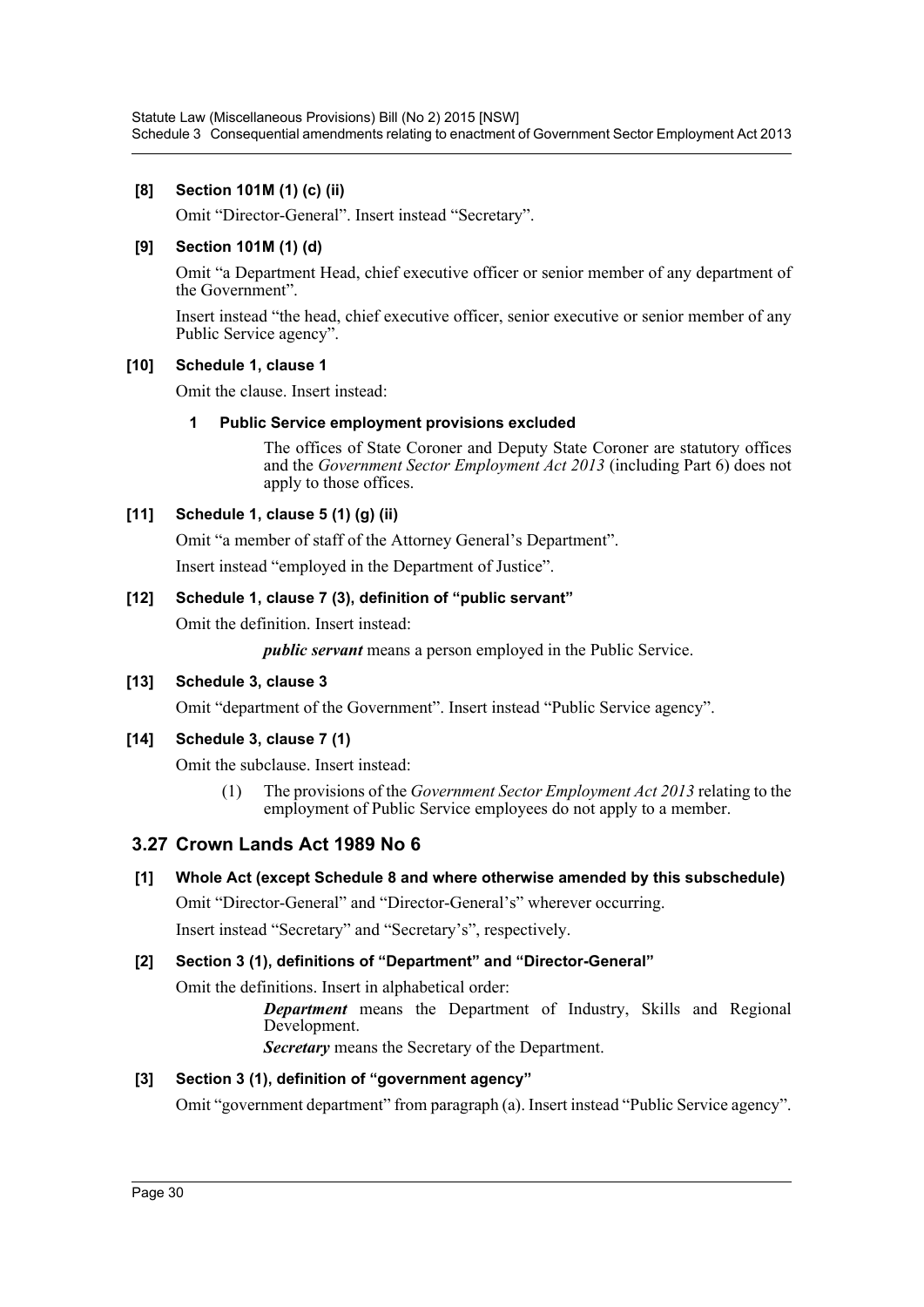### **[4] Section 16 (b)**

Omit "government department or of an administrative office or". Insert instead "Public Service agency or of a".

# **[5] Section 33 (1) (d)**

Omit "government department, administrative office". Insert instead "Public Service agency".

# **3.28 District Court Act 1973 No 9**

# **[1] Section 18E (1)–(3)**

Omit the subsections. Insert instead:

- (1) A person may be employed in the Public Service under the *Government Sector Employment Act 2013* as the Secretary to the Rule Committee.
- (2) The employment of a person as Secretary is subject to the prior approval of the Chief Judge.
- (3) A person may be employed as Secretary in conjunction with some other office or role in the Public Service, including the office of registrar.

# **[2] Section 18FA (4)**

Omit the subsection. Insert instead:

(4) The office of Judicial Registrar is a statutory office and the *Government Sector Employment Act 2013* (including Part 6) does not apply to that office.

# **[3] Section 18G (2)**

Omit "shall be appointed subject to and in accordance with the *Public Service Act 1979*".

Insert instead "may be employed in the Public Service under the *Government Sector Employment Act 2013*".

# **[4] Section 18I (1)**

Omit the subsection. Insert instead:

(1) One or more assistant registrars may be employed in the Public Service under the *Government Sector Employment Act 2013* for a proclaimed place.

### **[5] Section 18K (2)**

Omit "Director-General of the Attorney General's Department". Insert instead "Secretary of the Department of Justice".

# **3.29 Drug and Alcohol Treatment Act 2007 No 7**

### **[1] Whole Act (except where otherwise amended by this subschedule)**

Omit "Director-General" wherever occurring. Insert instead "Secretary".

### **[2] Section 5 (1), definition of "Director-General"**

Omit the definition. Insert in alphabetical order:

*Secretary* means the Secretary of the Ministry of Health.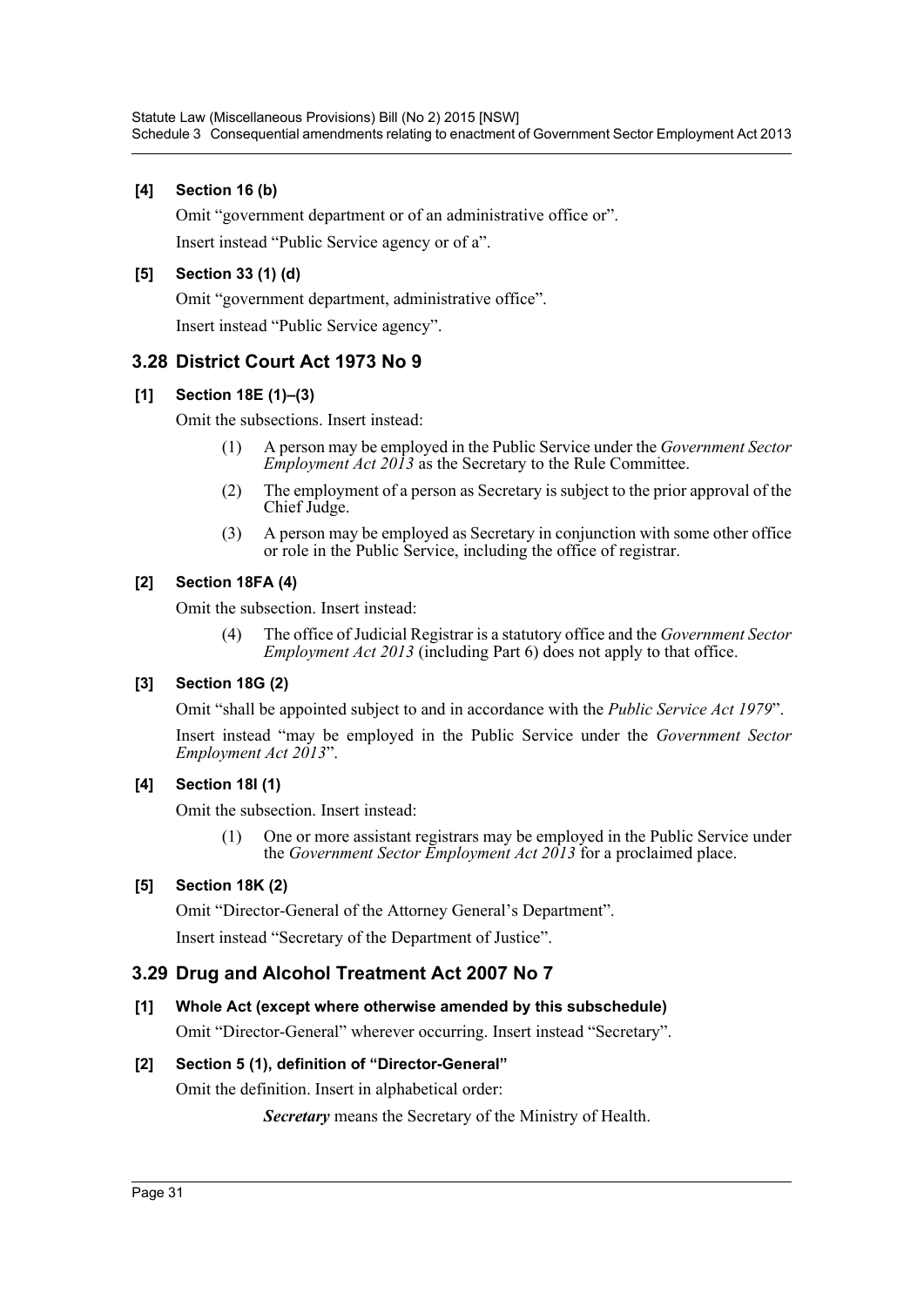Statute Law (Miscellaneous Provisions) Bill (No 2) 2015 [NSW] Schedule 3 Consequential amendments relating to enactment of Government Sector Employment Act 2013

### **[3] Schedule 3, clause 4 (1) (d)**

Omit "Chapter 5 of the *Public Sector Employment and Management Act 2002*". Insert instead "Part 6 of the *Government Sector Employment Act 2013*".

#### **[4] Schedule 3, clause 6 (1)**

Omit the subclause. Insert instead:

(1) The provisions of the *Government Sector Employment Act 2013* relating to the employment of Public Service employees do not apply to an official visitor.

### **3.30 Education (School Administrative and Support Staff) Act 1987 No 240**

### **[1] Whole Act (except where otherwise amended by this subschedule)**

Omit "Director-General" and "Director-General's" wherever occurring.

Insert instead "Secretary" and "Secretary's", respectively.

### **[2] Long title**

Omit "and Training".

### **[3] Section 3 (1), definitions of "Department" and "Director-General"**

Omit the definitions. Insert in alphabetical order:

*Department* means the Department of Education. *Secretary* means the Secretary of the Department.

### **[4] Section 4 (2)**

Omit the subsection. Insert instead:

(2) The provisions of the *Government Sector Employment Act 2013* relating to the employment of Public Service employees do not apply to a member of the school administrative and support staff.

# **[5] Sections 33 and 37**

Omit the sections.

# **3.31 Electricity (Consumer Safety) Regulation 2015**

#### **Clause 3 (1)**

Omit the definition of *Secretary*.

### **3.32 Environmental Trust Act 1998 No 82**

### **[1] Section 6 (2) (c)**

Omit the paragraph. Insert instead:

(c) the Chief Executive of the Office of Environment and Heritage, and

### **[2] Schedule 1, clause 5 (2)**

Omit "public servant". Insert instead "Public Service employee".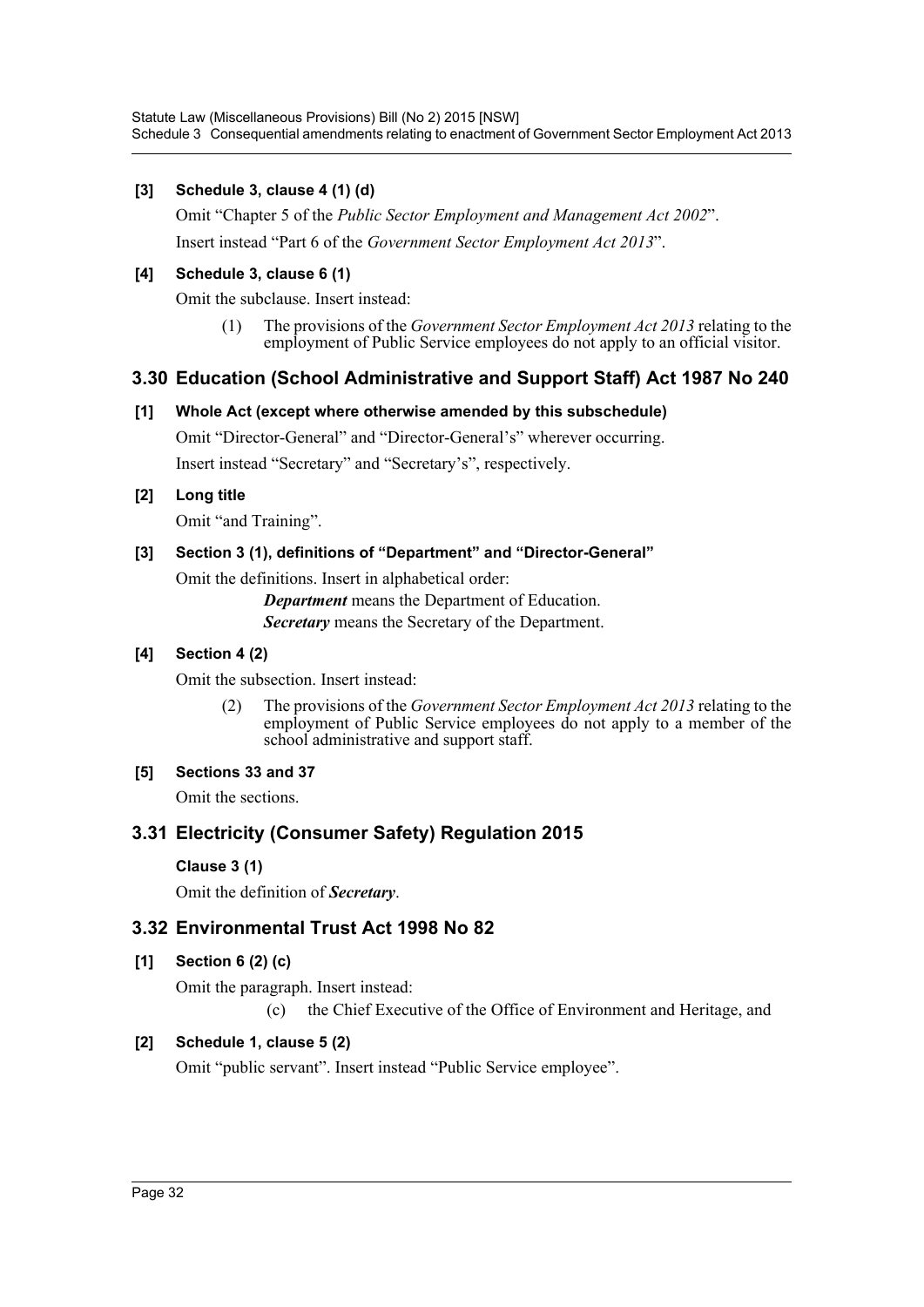Statute Law (Miscellaneous Provisions) Bill (No 2) 2015 [NSW] Schedule 3 Consequential amendments relating to enactment of Government Sector Employment Act 2013

### **[3] Schedule 1, clause 8 (1)**

Omit the subclause. Insert instead:

(1) The provisions of the *Government Sector Employment Act 2013* relating to the employment of Public Service employees do not apply to a member.

### **3.33 Exhibited Animals Protection Act 1986 No 123**

#### **[1] Whole Act (except where otherwise amended by this subschedule)**

Omit "Director-General" wherever occurring. Insert instead "Secretary".

#### **[2] Section 5 (1), definitions of "Department" and "Director-General"**

Omit the definitions. Insert in alphabetical order:

*Department* means the Department of Industry, Skills and Regional Development.

*Secretary* means the Secretary of the Department.

### **[3] Section 7 (1) (b)**

Omit "Board". Insert instead "Commissioner".

#### **[4] Section 7 (1)**

Omit "government department, administrative office". Insert instead "Public Service agency".

#### **[5] Section 38 Inspectors**

Omit section 38 (1). Insert instead:

(1) The Secretary may appoint a Public Service employee to be an inspector for the purposes of this Act.

#### **[6] Section 49A**

Omit "member of staff of". Insert instead "person employed in".

#### **[7] Schedule 1, clause 8 (1)**

Omit "*Public Service Act 1979*". Insert instead "*Government Sector Employment Act 2013*".

### **3.34 First State Superannuation Act 1992 No 100**

#### **[1] Schedule 1**

Omit "A Government Department or Administrative Office".

Insert instead "A Public Service agency within the meaning of the *Government Sector Employment Act 2013*".

#### **[2] Dictionary, definitions of "chief executive officer" and "senior executive officer"**

Omit the definitions.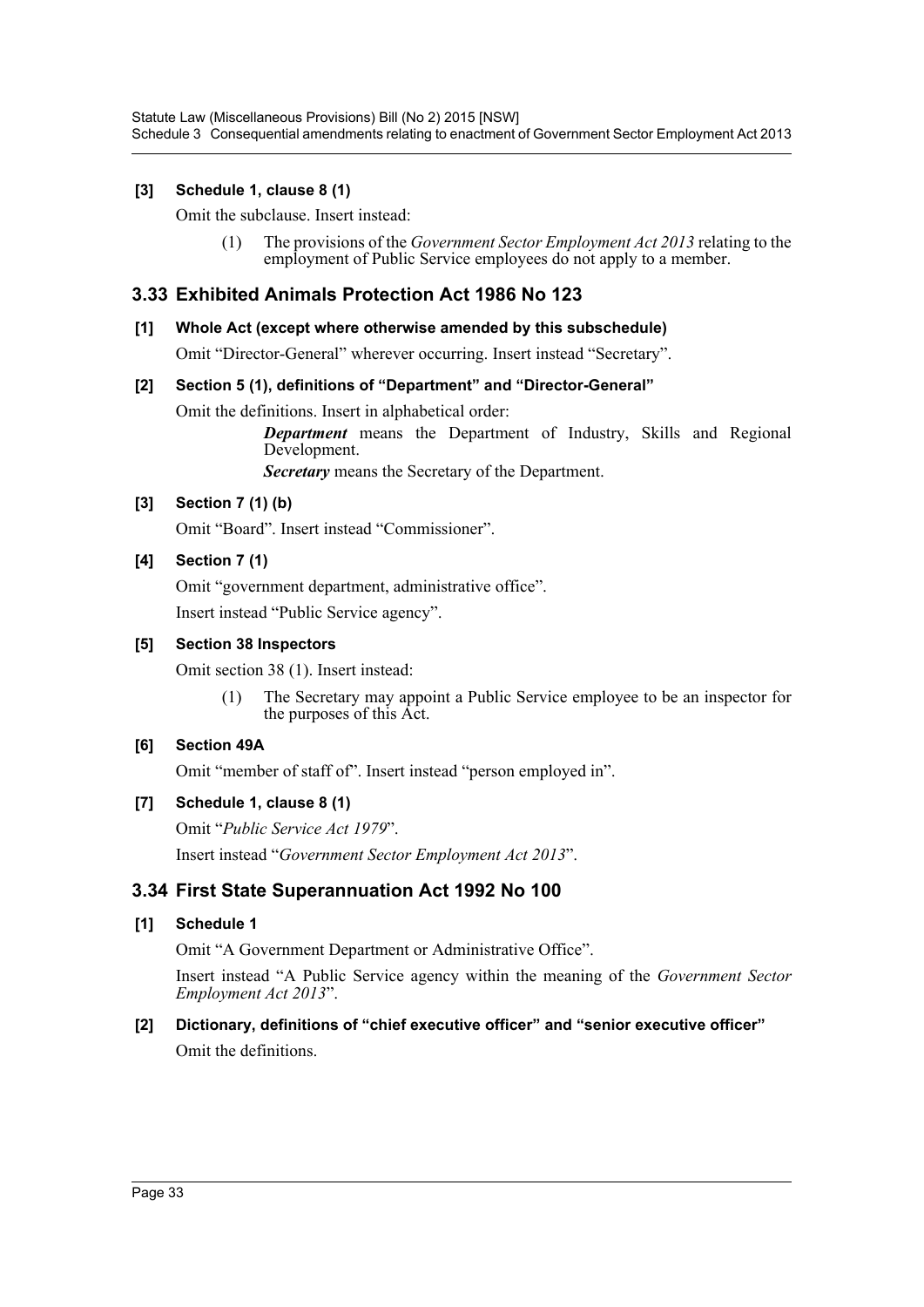### **[3] Dictionary, definition of "executive officer"**

Omit paragraphs (a) and (b). Insert instead:

- (a) a Public Service senior executive within the meaning of the *Government Sector Employment Act 2013*, or
- (b) an employee (not being a Public Service senior executive) of an employer specified in Schedule 1 and who holds an office designated by the Secretary of the Treasury as the office of an executive officer, or

# **3.35 Food Act 2003 No 43**

#### **[1] Section 4 (1), definition of "Chief Executive Officer"**

Omit the definition. Insert instead:

*Chief Executive Officer* means the person employed in the Public Service as the Chief Executive Officer of the Food Authority.

**[2] Section 4 (1), definition of "member of staff of the Food Authority"**

Omit the definition.

### **[3] Section 108 (3)**

Omit the subsection including the note.

#### **[4] Section 109A**

Insert after section 109:

#### **109A Staff**

Persons may be employed in the Public Service under the *Government Sector Employment Act 2013* to enable the Food Authority to exercise its functions. **Note.** Section 59 of the *Government Sector Employment Act 2013* provides that the persons so employed (or whose services the Authority makes use of) may be referred to as officers or employees, or members of staff, of the Authority. Section 47A of the *Constitution Act 1902* precludes the Authority from employing staff.

#### **[5] Section 110, definition of "relevant body"**

Omit "Director-General of the Department of Environment and Climate Change".

Insert instead "Chief Executive of the Office of Environment and Heritage".

### **[6] Section 136A (4) (a)**

Omit "Director-General of the Department of Health".

Insert instead "Secretary of the Ministry of Health".

# **3.36 Forestry Act 2012 No 96**

### **[1] Section 3 (1), definition of "government agency"**

Omit "public sector agency within the meaning of the *Public Sector Employment and Management Act 2002*".

Insert instead "government sector agency within the meaning of the *Government Sector Employment Act 2013*".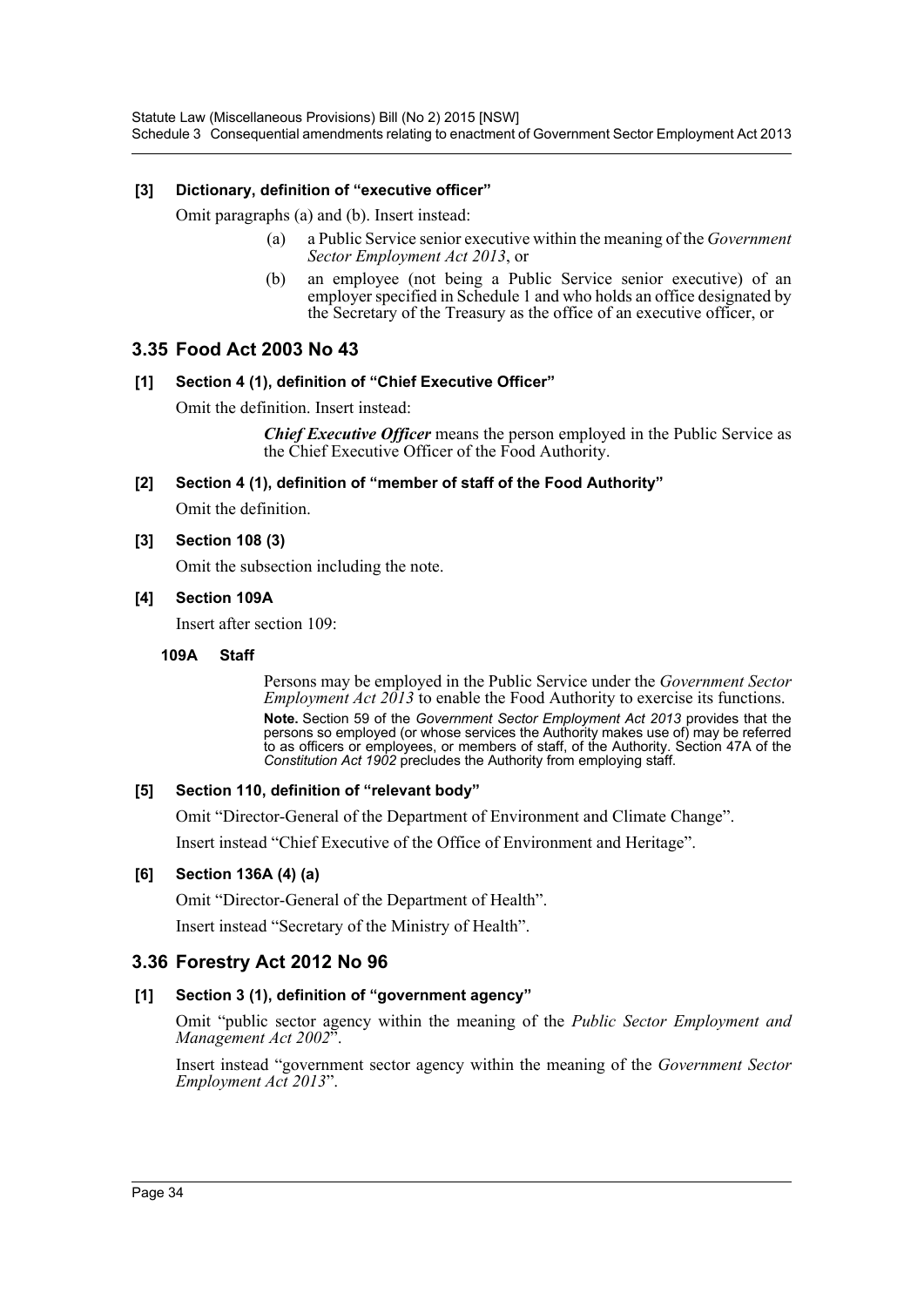# **[2] Section 7 (8)**

Omit "*Public Sector Employment and Management Act 2002* (Chapter 5 included)". Insert instead "*Government Sector Employment Act 2013* (Part 6 included)".

# **[3] Section 69I (2) and (6)**

Omit "Department of Premier and Cabinet" wherever occurring. Insert instead "Office of Environment and Heritage".

# **[4] Section 69I (2)**

Omit "head of the Department" wherever occurring. Insert instead "Chief Executive of the Office".

# **[5] Section 69I (3)**

Omit "head of the Department of Premier and Cabinet". Insert instead "Chief Executive of the Office of Environment and Heritage".

# **[6] Section 70 (1) (b)**

Omit the paragraph. Insert instead:

(b) a person employed in the Public Service,

# **[7] Section 70 (3)**

Omit "public sector agency" wherever occurring. Insert instead "government sector agency".

- **[8] Schedule 1, clause 2, definition of "prescribed officer"** Omit "Director-General" wherever occurring in paragraph (a). Insert instead "Secretary".
- **[9] Schedule 1, clause 2, definition of "prescribed officer"** Omit "Trade and Investment, Regional Infrastructure and Services" from paragraph (a). Insert instead "Industry, Skills and Regional Development".

# **[10] Schedule 1, clause 2, definition of "prescribed officer"** Omit "officer" from paragraph (a). Insert instead "employee".

**[11] Schedule 1, clause 2, definition of "prescribed officer"** Omit "officer" from paragraph (b). Insert instead "person".

# **3.37 Funeral Funds Act 1979 No 106**

**[1] Whole Act (except Part 10 and where otherwise amended by this subschedule)** Omit "Director-General" and "Director-General's" wherever occurring. Insert instead "Secretary" and "Secretary's", respectively.

# **[2] Section 4 (1), definitions of "Department" and "Director-General"** Omit the definitions. Insert in alphabetical order: *Department* means the Department of Finance, Services and Innovation.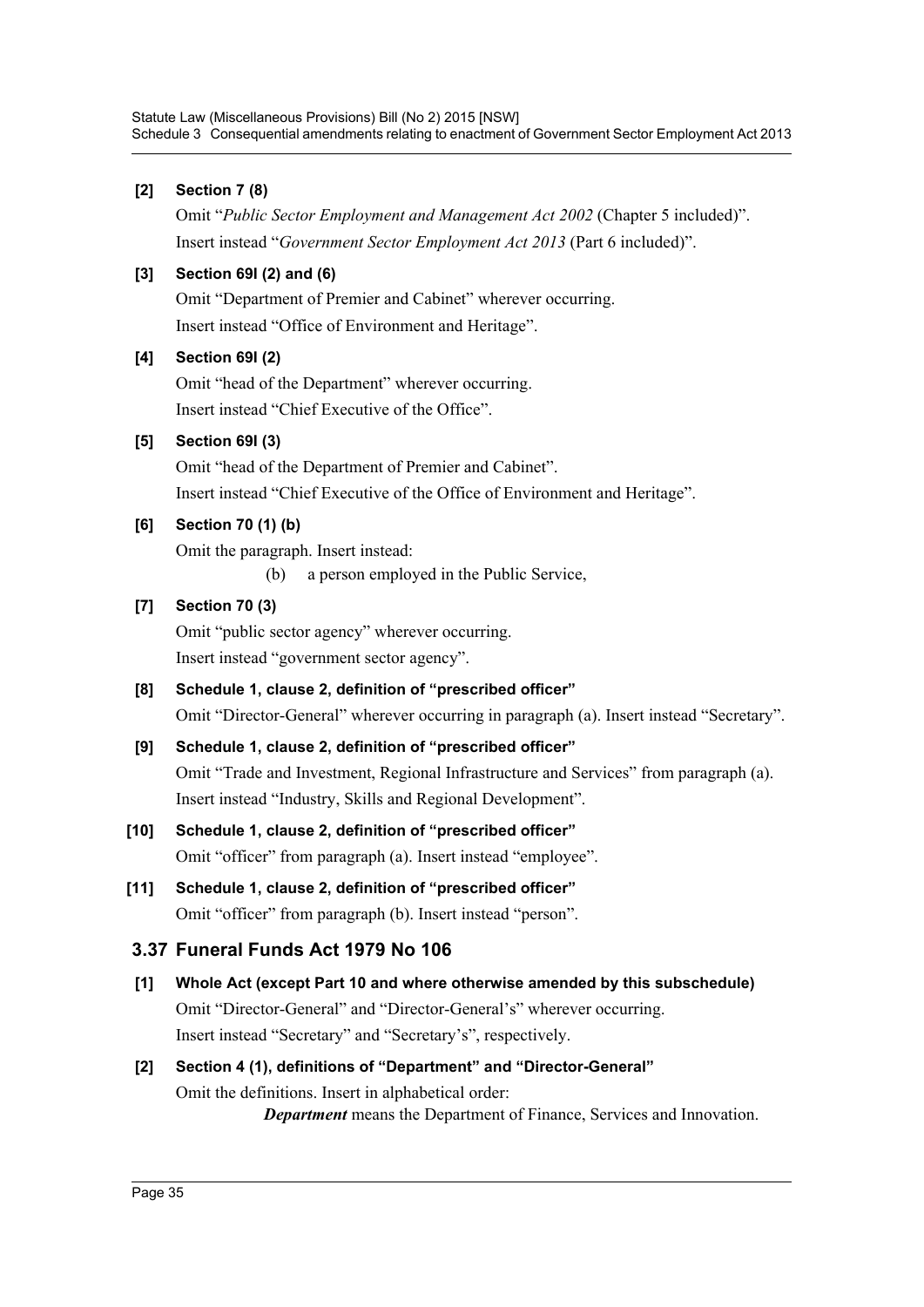*Secretary* means:

- (a) the Commissioner for Fair Trading, Department of Finance, Services and Innovation, or
- (b) if there is no person employed as Commissioner for Fair Trading—the Secretary of the Department of Finance, Services and Innovation.

## **[3] Section 8 (2)**

Omit "appointed and employed under the *Public Sector Employment and Management Act 2002*".

Insert instead "employed under the *Government Sector Employment Act 2013*".

## **[4] Section 8 (2) (a)**

Omit the paragraph. Insert instead:

(a) with the approval of the Public Service Commissioner and on such terms and conditions as may be approved by the Commissioner, and

### **[5] Section 8 (3)**

Omit the subsection. Insert instead:

(3) A person, other than a person employed under the *Government Sector Employment Act 2013*, who is appointed as an inspector under subsection (1) is not, in his or her capacity as an inspector, a Public Service employee within the meaning of that Act but, if the terms and conditions on which the person is appointed so provide, any specified provisions of that Act or the regulations or rules under that Act, whether with or without specified modifications, apply to and in respect of the person as if the person were a Public Service employee within the meaning of that Act.

## **[6] Section 9 (1)**

Omit "officer or employee". Insert instead "person".

## **3.38 Geographical Names Act 1966 No 13**

### **[1] Section 2, definitions of "Department" and "Director-General"**

Omit the definitions. Insert in alphabetical order:

*Department* means the Department of Finance, Services and Innovation. *Secretary* means the Secretary of the Department.

## **[2] Section 3 (2) (b)–(d)**

Omit the paragraphs. Insert instead:

- (b) one is to be the Secretary of the Department of Planning and Environment or an employee of that Department nominated by the Secretary,
- (c) one is to be the person employed in the Public Service as the State Librarian or a member of staff of the Library Council of New South Wales nominated by the State Librarian,
- (d) one is to be a person employed in the Department nominated by the Secretary, and

## **[3] Section 3 (14)**

Omit "a member of". Insert instead "employed in".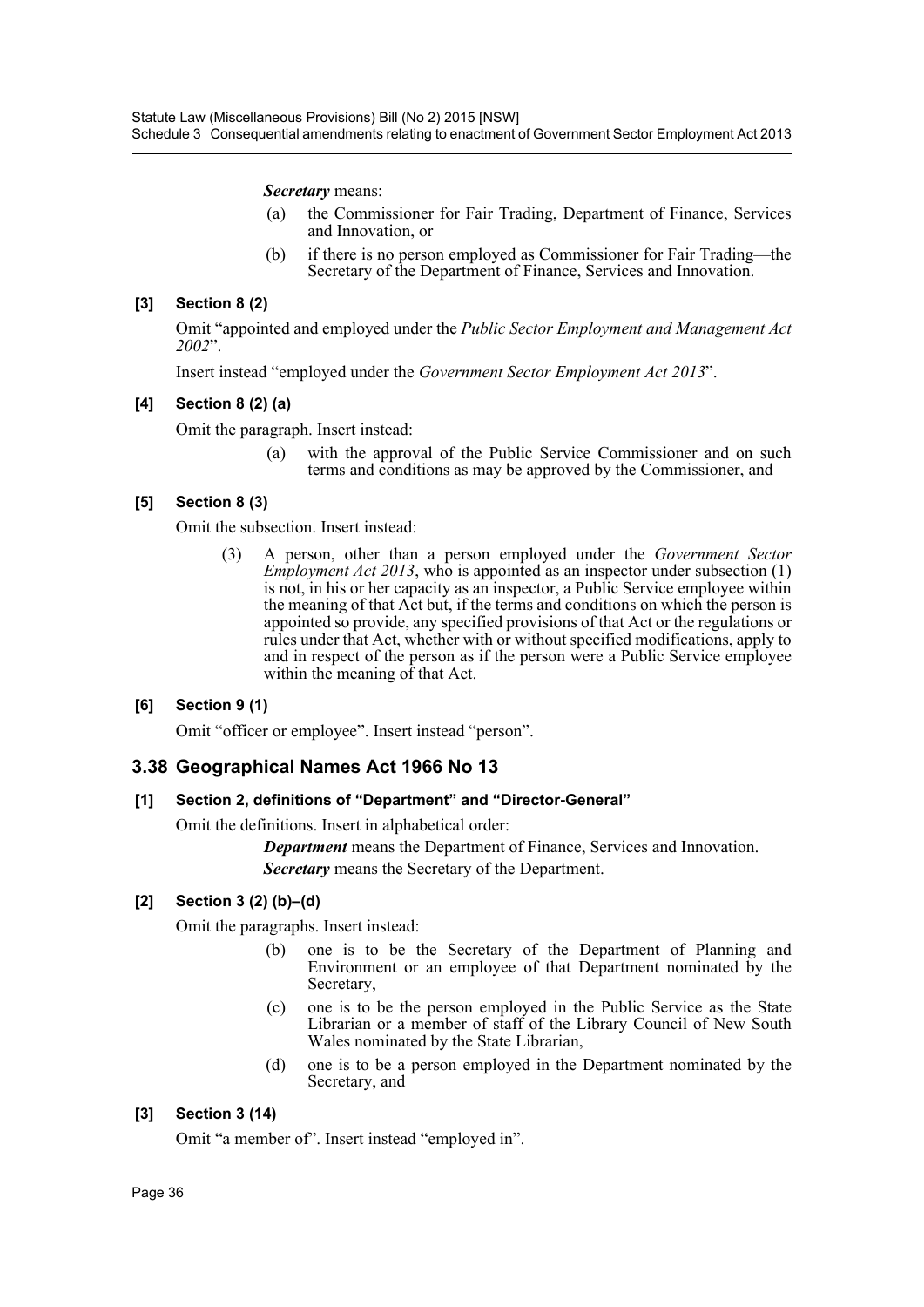# **[4] Section 3 (16)**

Omit "provisions of the *Public Service Act 1902*, as amended by subsequent Acts,". Insert instead "*Government Sector Employment Act 2013*".

## **[5] Section 4**

Omit the section. Insert instead:

### **4 Staff**

Persons may be employed in the Public Service under the *Government Sector Employment Act 2013* to enable the board to exercise its functions. **Note.** Section 59 of the *Government Sector Employment Act 2013* provides that the persons so employed (or whose services the board makes use of) may be referred to as officers or employees, or members of staff, of the board.

## **[6] Section 18 (2)**

Omit "Director-General" wherever occurring. Insert instead "Secretary".

# **[7] Section 18 (2) (a)**

Omit "other officer of". Insert instead "person employed in".

## **[8] Section 18 (2) (c)**

Omit "officer". Insert instead "other person".

# **3.39 Guardianship Act 1987 No 257**

# **[1] Sections 3 (1) (definition of "authorised officer") and (3), 12 (2) and 102 (2)**

Omit "an officer", "class of officers" and "any officer" wherever occurring.

Insert instead "an employee", "class of employees" and "any employee", respectively.

# **[2] Section 3 (1), definitions of "Department" and "Director-General"**

Omit the definitions. Insert in alphabetical order:

*Department* means the Department of Family and Community Services. *Secretary* means the Secretary of the Department.

# **[3] Section 3 (1), definition of "officer"**

Omit the definition. Insert in alphabetical order:

*employee* means a Public Service employee who is employed to enable the Tribunal to exercise its functions in the Guardianship Division of the Tribunal.

# **[4] Sections 12 (1) and (5) and 102 (1)**

Omit "An officer" and "the officer" wherever occurring. Insert instead "An employee" and "the employee", respectively.

## **[5] Sections 12 (4), 13 (1), 100, 102 (4), 105 and 107**

Omit "officer" and "officer's" wherever occurring.

Insert instead "employee" and "employee's", respectively.

# **[6] Sections 13, 33A, 98 (1), 100 and 107 (1)**

Omit "Director-General" wherever occurring. Insert instead "Secretary".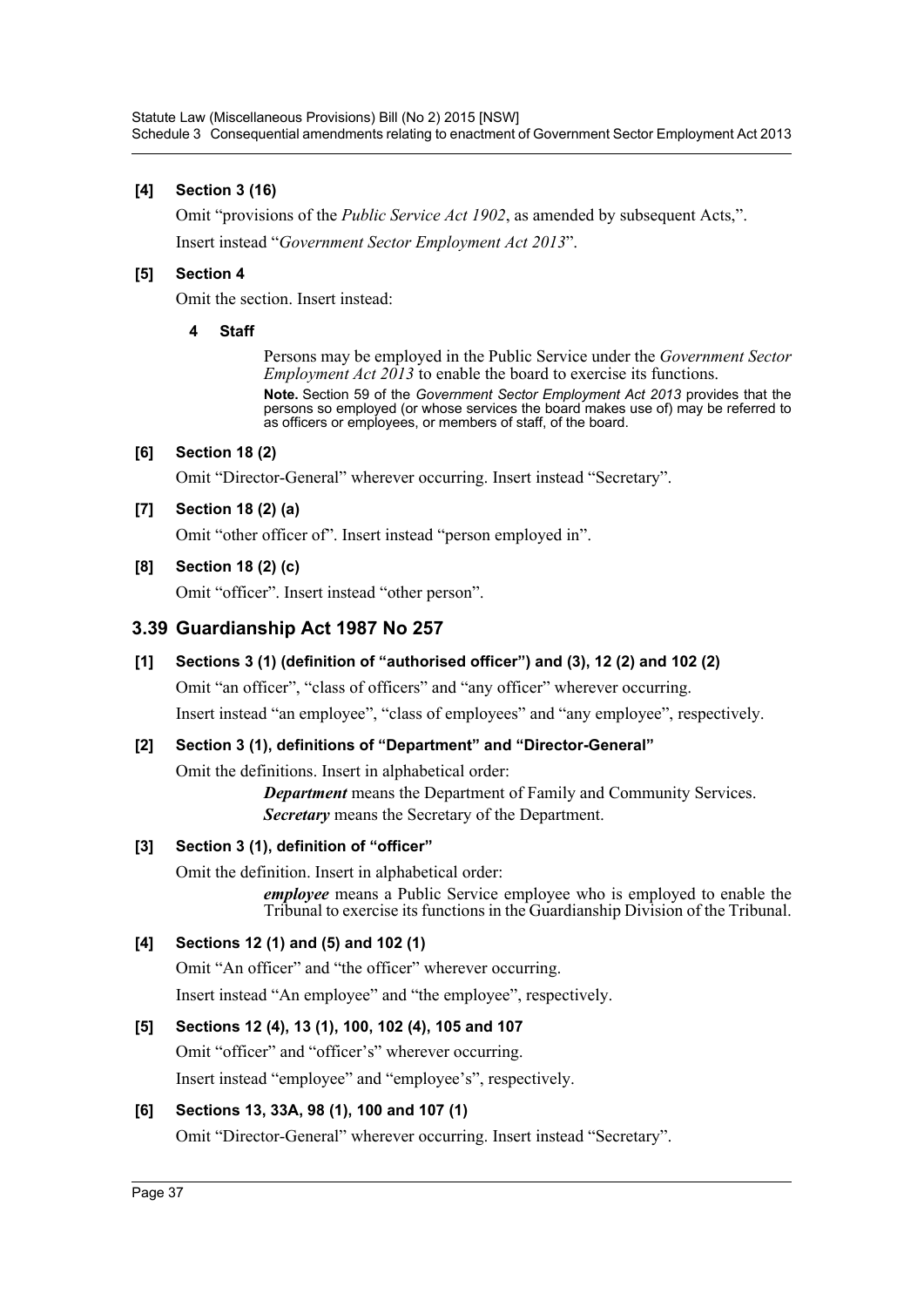# **[7] Section 77 (2)**

Omit the subsection. Insert instead:

(2) The Public Guardian is to be the person employed in the Public Service as the Public Guardian.

## **[8] Section 78 (1) (a)**

Omit the paragraph. Insert instead:

(a) to any person employed in the Department, or

## **[9] Section 78 (2)**

Omit "member of the staff of the office of the Public Guardian".

Insert instead "person employed in the Department of Justice".

## **[10] Section 104**

Omit the section. Insert instead:

## **104 Person falsely representing to be an employee**

A person who is not an employee must not:

- (a) assume or use the designation of an employee or falsely represent himself or herself to be officially associated in any capacity with the Tribunal, or
- (b) use, for any fraudulent purpose, any designation which that person previously held as an employee.

Maximum penalty: 10 penalty units or imprisonment for 12 months, or both.

# **3.40 Health Practitioner Regulation (Adoption of National Law) Act 2009 No 86**

## **[1] Section 7 (1) (j)**

Omit the paragraph. Insert instead:

(j) the *Government Sector Employment Act 2013*,

# **[2] Schedule 1 [13]**

Omit the definition of *Director-General* from section 138 (1).

Insert in alphabetical order:

*Secretary* means the Secretary of the Ministry of Health.

## **[3] Schedule 1 [15]**

Omit "Director-General" wherever occurring in sections 144B (2), 144D (1) and 164. Insert instead "Secretary".

## **[4] Schedule 1 [25]**

Omit "an officer of" wherever occurring in clauses  $2(2)$  (a),  $3(2)$  (a),  $6(2)$  (i),  $7(2)$  (a), 8 (2) (a) and 9 (2) (a) of Schedule 5C and clause 10 of Schedule 5D.

Insert instead "a person employed in".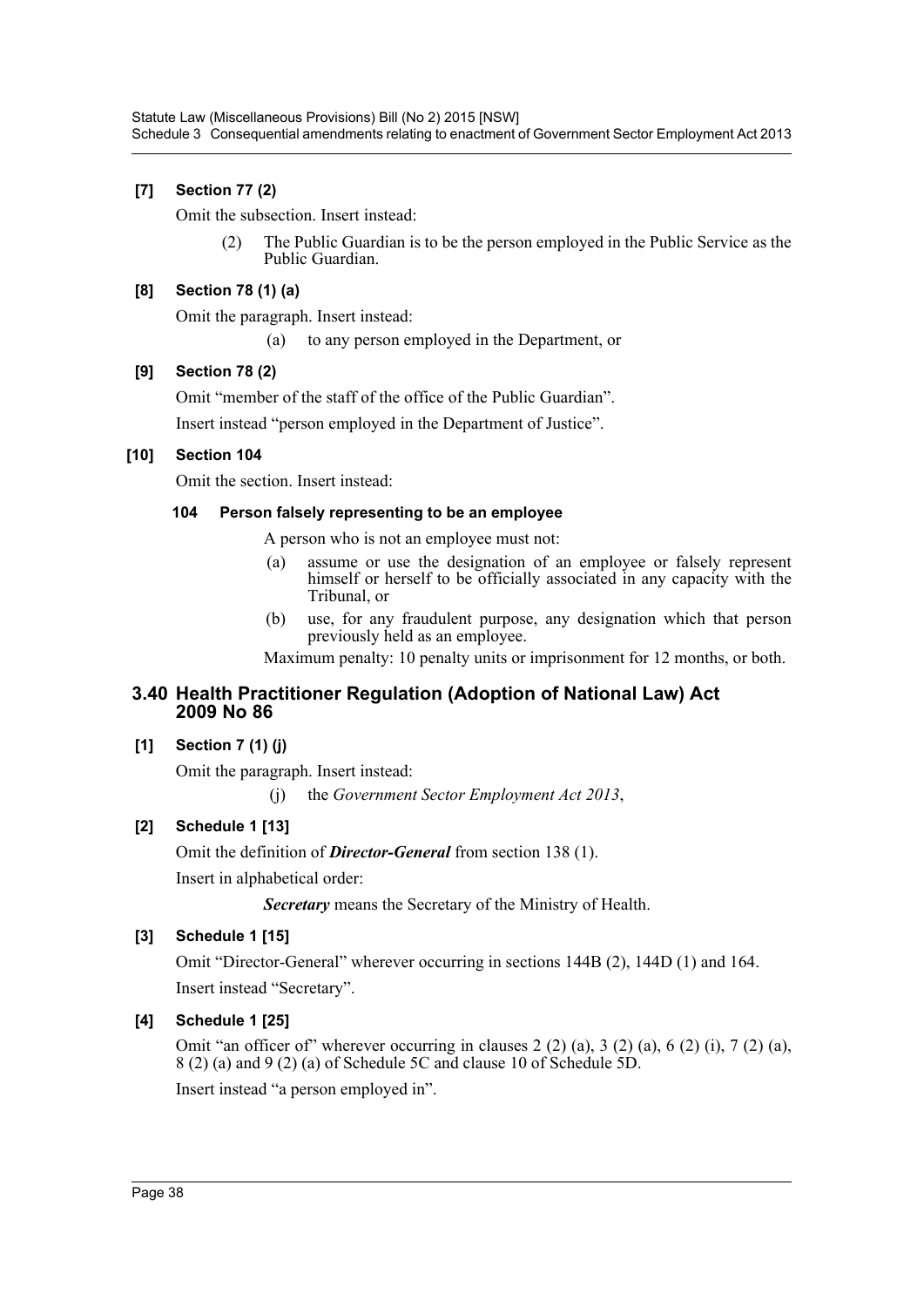## **[5] Schedule 1 [25]**

Omit "Chapter 2 of the *Public Sector Employment and Management Act 2002*" from clause  $17 \overline{1}$  of Schedule 5C.

Insert instead "Part 4 of the *Government Sector Employment Act 2013*".

# **[6] Schedule 1 [25]**

Omit "Director-General" wherever occurring in clause 10 of Schedule 5D. Insert instead "Secretary".

# **3.41 Health Services Act 1997 No 154**

**[1] Section 5, note**

Omit the note.

**[2] Section 10 (h) (i) and Schedule 3** Omit "Department" wherever occurring. Insert instead "Ministry".

# **3.42 Heritage Act 1977 No 136**

**[1] Sections 8 (2), 36 (1) (e) and 121 (5) (c)**

Omit "Director-General" wherever occurring. Insert instead "Secretary".

# **[2] Sections 8 (2) and 121 (5) (c)**

Omit "Infrastructure" wherever occurring. Insert instead "Environment".

# **[3] Sections 23 (4) and 151 (2) (b) and (3)**

Insert "and Environment" after "Planning" wherever occurring.

## **[4] Section 151 (2) (b)**

Omit "an officer of". Insert instead "a person employed in".

## **[5] Schedule 2, clause 10 (1)**

Omit the subclause. Insert instead:

(1) The provisions of the *Government Sector Employment Act 2013* relating to the employment of Public Service employees do not apply to an appointed member.

# **3.43 Home Care Service Act 1988 No 6**

# **[1] Section 3 (1), definition of "Director-General"**

Omit the definition. Insert in alphabetical order:

*Secretary* means the Secretary of the Department.

# **[2] Sections 3 (3), 4 and 5 and clause 7 of Schedule 1**

Omit "Director-General" wherever occurring. Insert instead "Secretary".

# **[3] Section 7 (3)**

Omit the subsection including the note.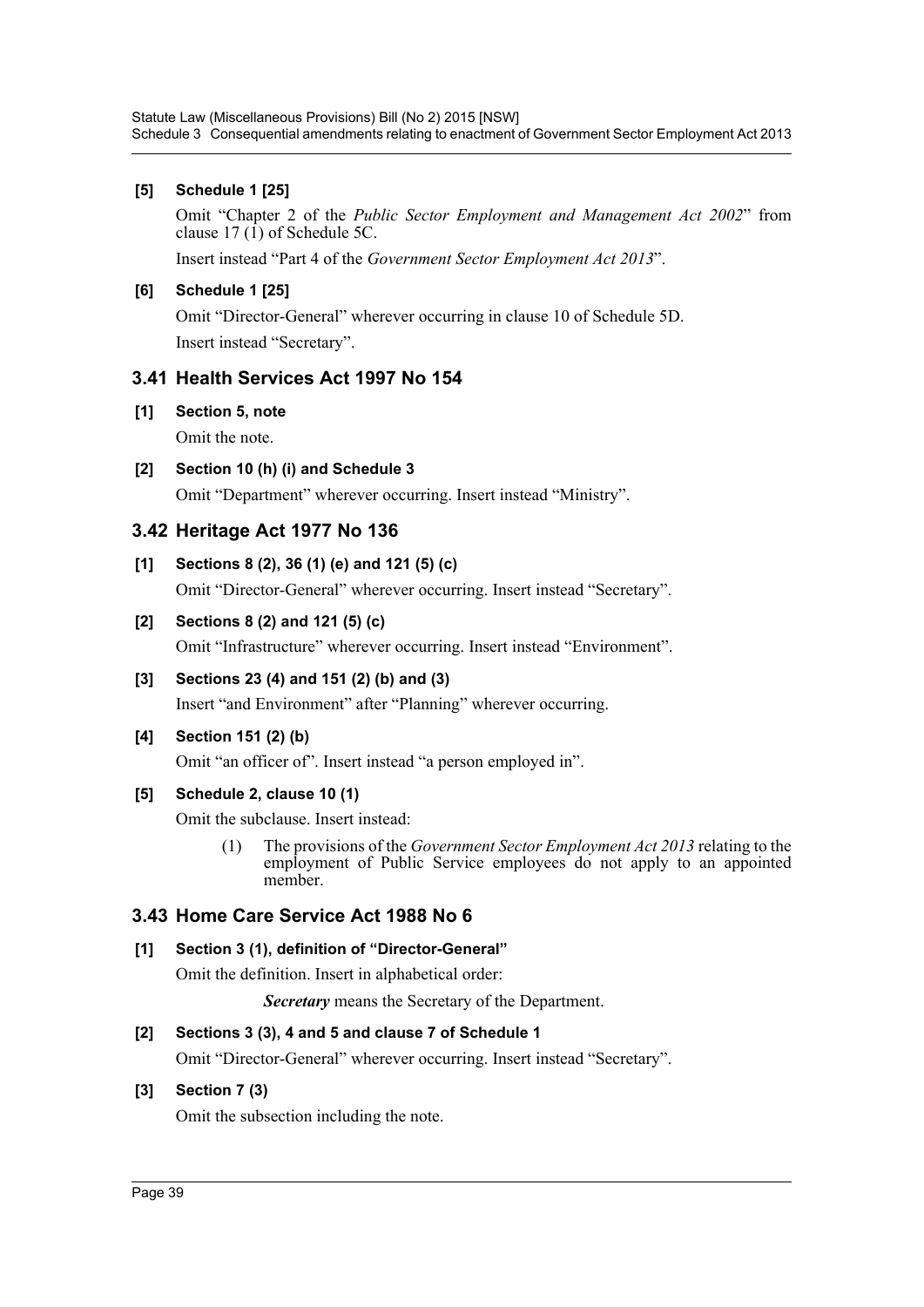## **[4] Section 8**

Insert before section 9:

### **8 Staff**

Persons may be employed in the Public Service under the *Government Sector Employment Act 2013* to enable the Service to exercise its functions.

**Note.** Section 59 of the *Government Sector Employment Act 2013* provides that the persons so employed (or whose services the Service makes use of) may be referred to as officers or employees, or members of staff, of the Service. Section 47A of the *Constitution Act 1902* precludes the Service from employing staff.

## **[5] Section 10 (1)**

Omit "officer of". Insert instead "person employed in".

## **[6] Section 10 (2)**

Omit the subsection. Insert instead:

(2) In this section, *authorised person* means a member of staff of the Service.

# **[7] Schedule 1, clause 6 (1)**

Omit "*Public Service Act 1979*". Insert instead "*Government Sector Employment Act 2013*".

# **3.44 Housing Act 2001 No 52**

## **[1] Section 3, definitions of "Department" and "Director-General"**

Omit the definitions. Insert in alphabetical order:

*Department* means the Department of Family and Community Services. *Secretary* means the Secretary of the Department.

## **[2] Sections 6, 15, 58B–58D and 58F**

Omit "Director-General" and "Director-General's" wherever occurring. Insert instead "Secretary" and "Secretary's", respectively.

## **[3] Section 7 (3)**

Omit the subsection including the note.

## **[4] Section 14**

Insert before section 15:

### **14 Staff**

Persons may be employed in the Public Service under the *Government Sector Employment Act 2013* to enable the Corporation to exercise its functions. **Note.** Section 59 of the *Government Sector Employment Act 2013* provides that the persons so employed (or whose services the Corporation makes use of) may be referred to as officers or employees, or members of staff, of the Corporation. Section 47A of the *Constitution Act 1902* precludes the Corporation from employing staff.

## **[5] Section 15 (2) and (2A)**

Omit "an officer of" wherever occurring. Insert instead "a person employed in".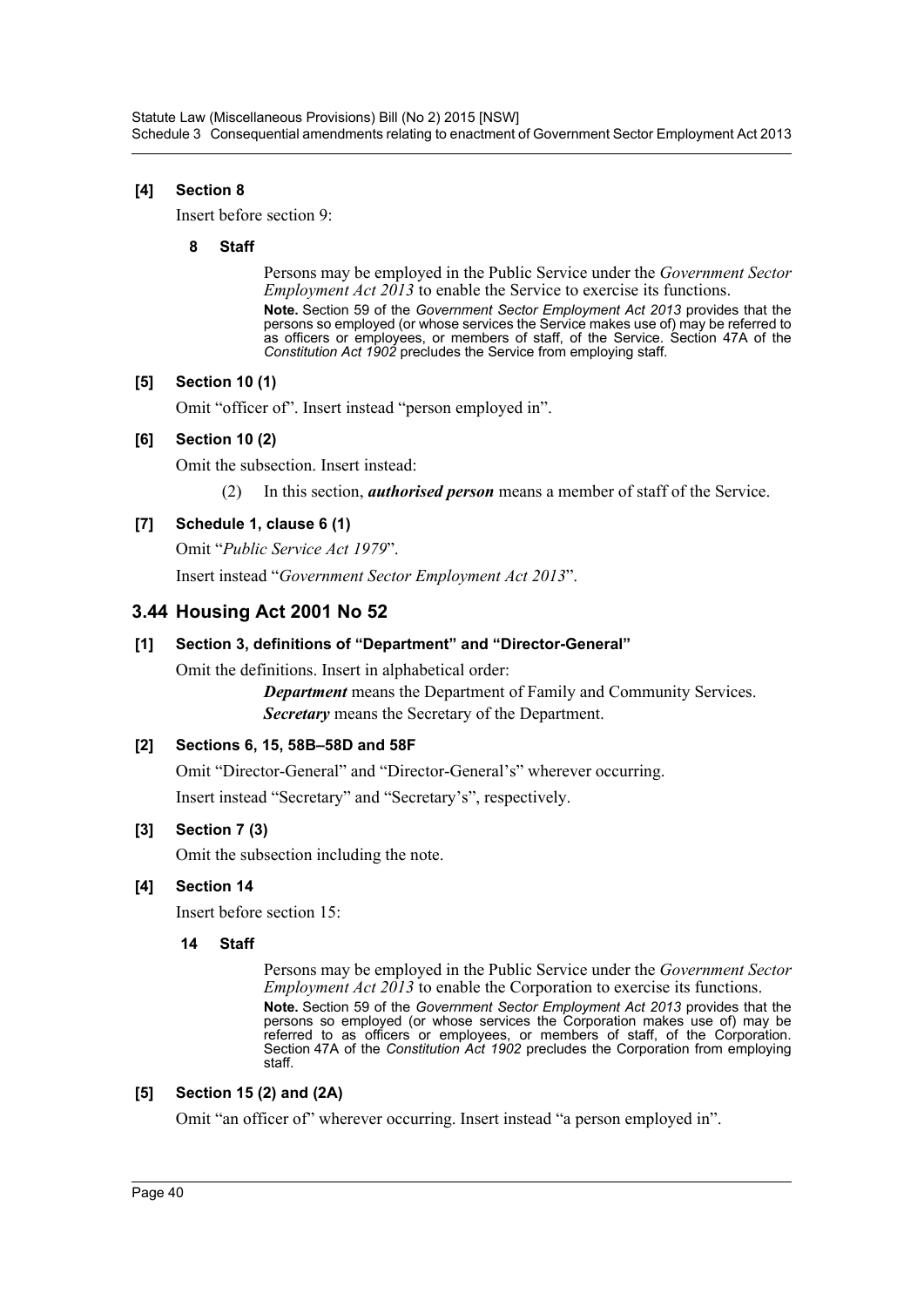## **[6] Section 31 (1) (b)**

Omit "Government Department of the State of New South Wales". Insert instead "Public Service agency".

# **[7] Section 31 (2) and (3)**

Omit "Department" wherever occurring. Insert instead "agency".

# **[8] Section 69 (1) (b)**

Omit "officer or employee". Insert instead "member of staff".

# **[9] Section 70 (6) (a)**

Omit the paragraph. Insert instead:

(a) if the person is employed in the Department or a member of staff of the Corporation, or

# **[10] Section 70 (6) (b)**

Omit "officer or".

# **[11] Section 70 (6) (b) and (d)**

Omit "Urban Affairs and Planning" wherever occurring. Insert instead "Planning and Environment".

# **3.45 Hunter Water Act 1991 No 53**

# **[1] Sections 52, 54–56, 58 (3), 59 and 60**

Omit "Director" and "Director's" wherever occurring. Insert instead "Secretary" and "Secretary's", respectively.

## **[2] Section 52**

Omit "Water Resources". Insert instead "Industry, Skills and Regional Development".

# **3.46 Impounding Act 1993 No 31**

# **[1] Section 11 (4A) (a)**

Omit "under Chapter 1A of the *Public Sector Employment and Management Act 2002* in the Government Service".

Insert instead "in the Public Service".

# **[2] Dictionary, definition of "impounding authority"**

Omit "Director of National Parks and Wildlife".

Insert instead "Chief Executive of the Office of Environment and Heritage".

# **3.47 Independent Pricing and Regulatory Tribunal Act 1992 No 39**

## **[1] Section 5 (3)**

Omit the subsection including the note.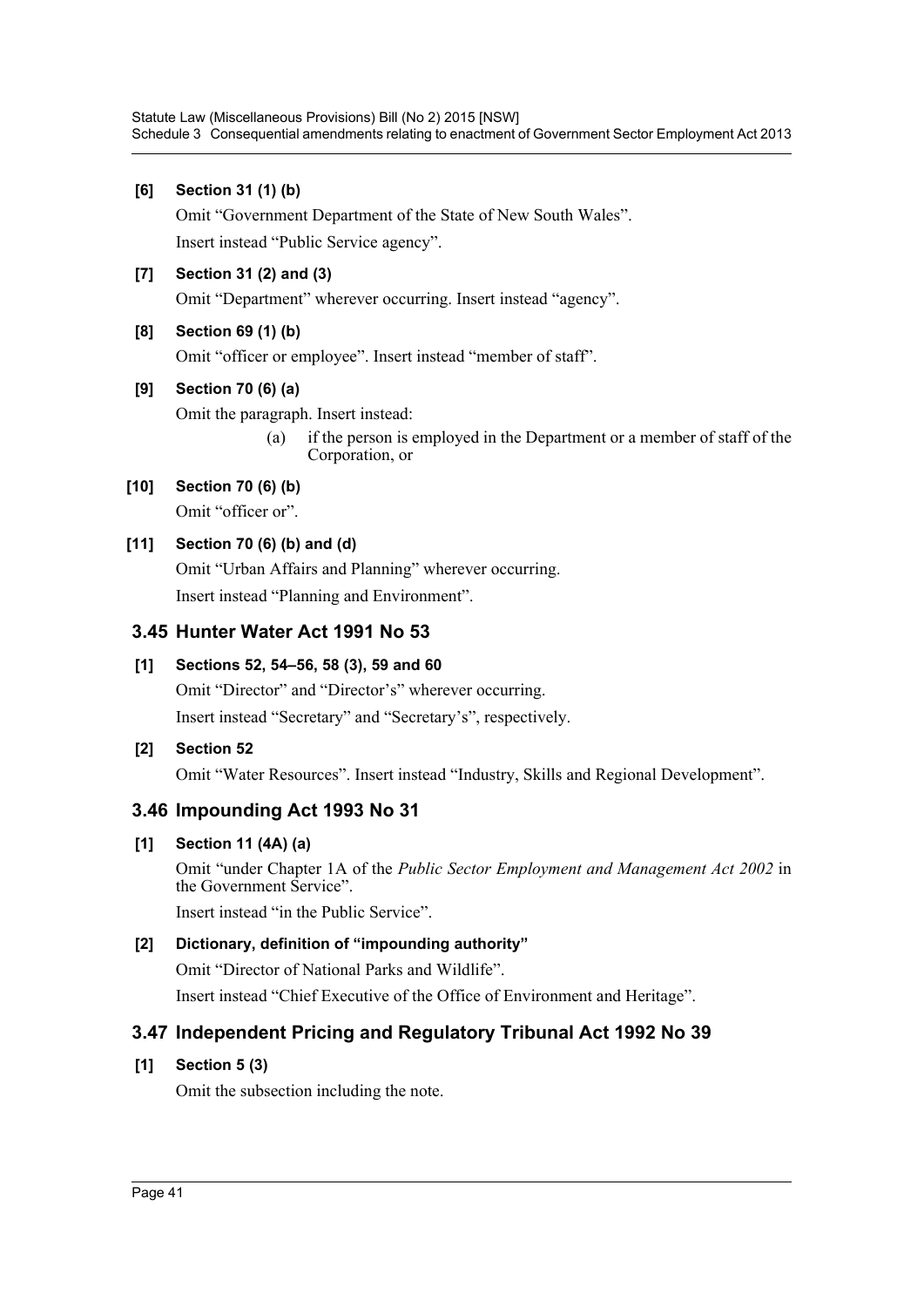# **[2] Section 8**

Insert after section 7:

### **8 Staff**

Persons may be employed in the Public Service under the *Government Sector Employment Act 2013* to enable the Tribunal to exercise its functions. **Note.** Section 59 of the *Government Sector Employment Act 2013* provides that the persons so employed (or whose services the Tribunal makes use of) may be referred to as officers or employees, or members of staff, of the Tribunal. Section 47A of the *Constitution Act 1902* precludes the Tribunal from employing staff.

## **[3] Section 24G (1)**

Omit "Department". Insert instead "Office".

## **[4] Section 25A (2)**

Omit "Director-General or Deputy Director-General (General Counsel)". Insert instead "Secretary or General Counsel".

# **[5] Schedule 1**

Omit "Department of Housing".

Insert instead "Department of Family and Community Services".

# **[6] Schedule 2, clause 5 (1) (d)**

Omit "Part 8 of the *Public Sector Management Act 1988*". Insert instead "Part 6 of the *Government Sector Employment Act 2013*".

# **[7] Schedule 2, clause 8 (1)**

Omit the subclause. Insert instead:

(1) The provisions of the *Government Sector Employment Act 2013* relating to the employment of Public Service employees do not apply to a member.

# **[8] Schedule 3A, clause 6 (1) (d)**

Omit "Part 8 of the *Public Sector Management Act 1988*". Insert instead "Part 6 of the *Government Sector Employment Act 2013*".

## **[9] Schedule 3A, clause 9 (1)**

Omit the subclause. Insert instead:

(1) The provisions of the *Government Sector Employment Act 2013* relating to the employment of Public Service employees do not apply to a member.

# **3.48 Industrial Relations Act 1996 No 17**

## **[1] Section 28A, definition of "State award"**

Omit paragraph (c). Insert instead:

(c) a determination under section 52 of the *Government Sector Employment Act 2013*, or any similar determination relating to employment in the public sector (including employment with a local health district), and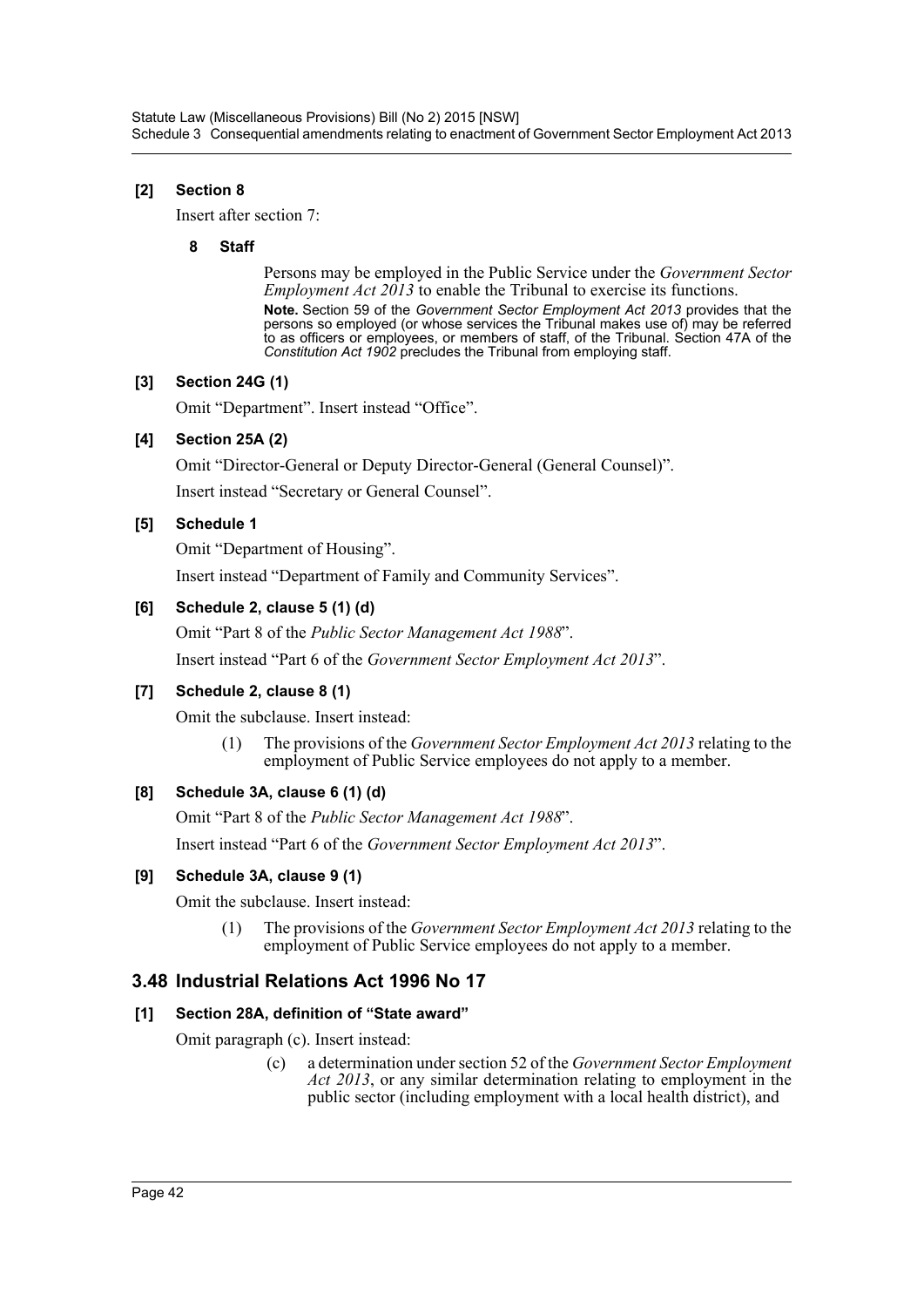# **[2] Section 91 (1), definition of "public sector employer"**

Omit paragraphs (b)–(c1). Insert instead:

- (b) for a public sector employee of the class referred to in paragraph (b) of that definition—the Secretary of the Ministry of Health,
- (c) for a public sector employee of the class referred to in paragraph (c) of that definition—the Secretary of the Department of Education,
- (c1) for a public sector employee of the class referred to in paragraph  $(c1)$  of that definition—the Secretary of the Department of Transport,

## **[3] Section 207**

Omit "Part 2 of the *Public Sector Management Act 1988*". Insert instead "Part 4 of the *Government Sector Employment Act 2013*".

## **[4] Section 210 (1) (ib)**

Omit "member of staff". Insert instead "person".

## **[5] Section 270A**

Omit "Director-General of the Department of Finance and Services". Insert instead "Secretary of the Treasury".

### **[6] Section 369 (1) (b)**

Omit "an officer of a Government Department". Insert instead "a person employed in a Public Service agency".

# **[7] Section 384 (2) (a)**

Omit the paragraph. Insert instead: (a) Public Service employees,

## **[8] Section 384 (8)**

Omit "Departmental Head of any Department". Insert instead "head of any Public Service agency".

**[9] Section 389 (1) and clause 13 (1) of Schedule 2 (definition of "eligible member")** Omit "public servant" wherever occurring. Insert instead "Public Service employee".

# **3.49 Industrial Relations (Ethical Clothing Trades) Act 2001 No 128**

**[1] Section 10**

Omit "government department". Insert instead "Public Service agency".

## **[2] Section 12 (6)**

Omit "Department of Industrial Relations". Insert instead "Treasury".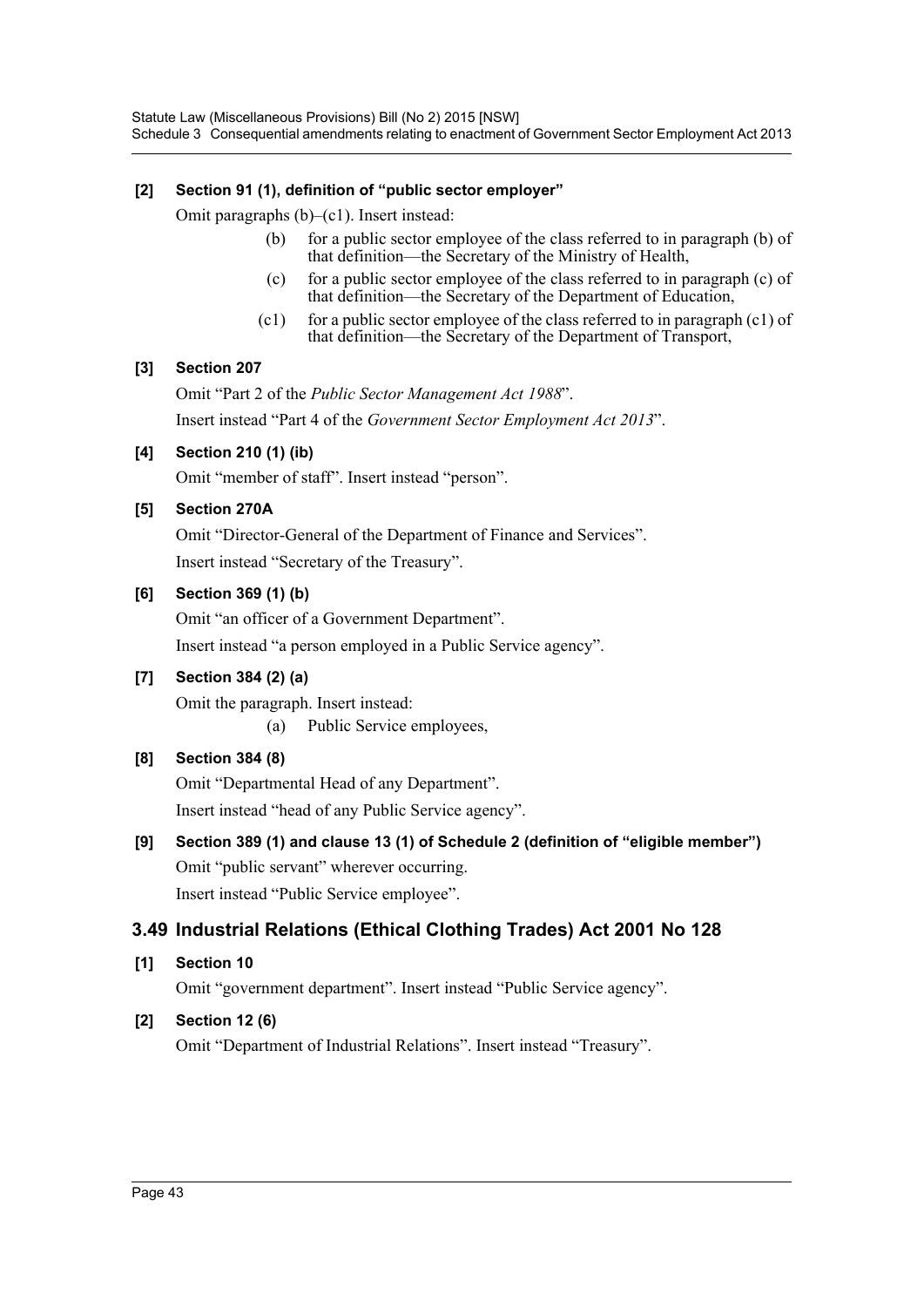Statute Law (Miscellaneous Provisions) Bill (No 2) 2015 [NSW] Schedule 3 Consequential amendments relating to enactment of Government Sector Employment Act 2013

### **[3] Schedule 1, clause 7 (1)**

Omit the subclause. Insert instead:

(1) The provisions of the *Government Sector Employment Act 2013* relating to the employment of Public Service employees do not apply to a member.

## **3.50 Infrastructure NSW Act 2011 No 23**

### **[1] Section 4 (1), definition of "government agency"**

Omit paragraph (c). Insert instead:

(c) a Public Service agency, or

### **[2] Section 8 (2) (d)**

Omit "Director-General". Insert instead "Secretary".

### **[3] Section 8 (2) (f) and (g)**

Omit the paragraphs. Insert instead:

- (f) the Secretary of the Department of Industry, Skills and Regional Development,
- (g) the Secretary of the Department of Planning and Environment.

### **[4] Section 9 (1)**

Omit the subsection. Insert instead:

(1) The Chief Executive Officer and Co-ordinator General, Infrastructure NSW, is the person employed in the Public Service as the Chief Executive Officer and Co-ordinator General, Infrastructure NSW.

### **[5] Section 10**

Omit the section. Insert instead:

**10 Staff**

Persons may be employed in the Public Service under the *Government Sector Employment Act 2013* to enable Infrastructure NSW to exercise its functions. **Note.** Section 59 of the *Government Sector Employment Act 2013* provides that the persons so employed (or whose services Infrastructure NSW makes use of) may be referred to as officers or employees, or members of staff, of Infrastructure NSW. Section 47A of the *Constitution Act 1902* precludes Infrastructure NSW from employing staff.

### **[6] Schedule 1, clause 6 (1)**

Omit the subclause. Insert instead:

(1) The provisions of the *Government Sector Employment Act 2013* relating to the employment of Public Service employees do not apply to an appointed member

## **3.51 Innovation and Productivity Council Act 1996 No 77**

### **[1] Section 3, definition of "Department"**

Omit the definition. Insert instead:

*Department* means the Department of Industry, Skills and Regional Development.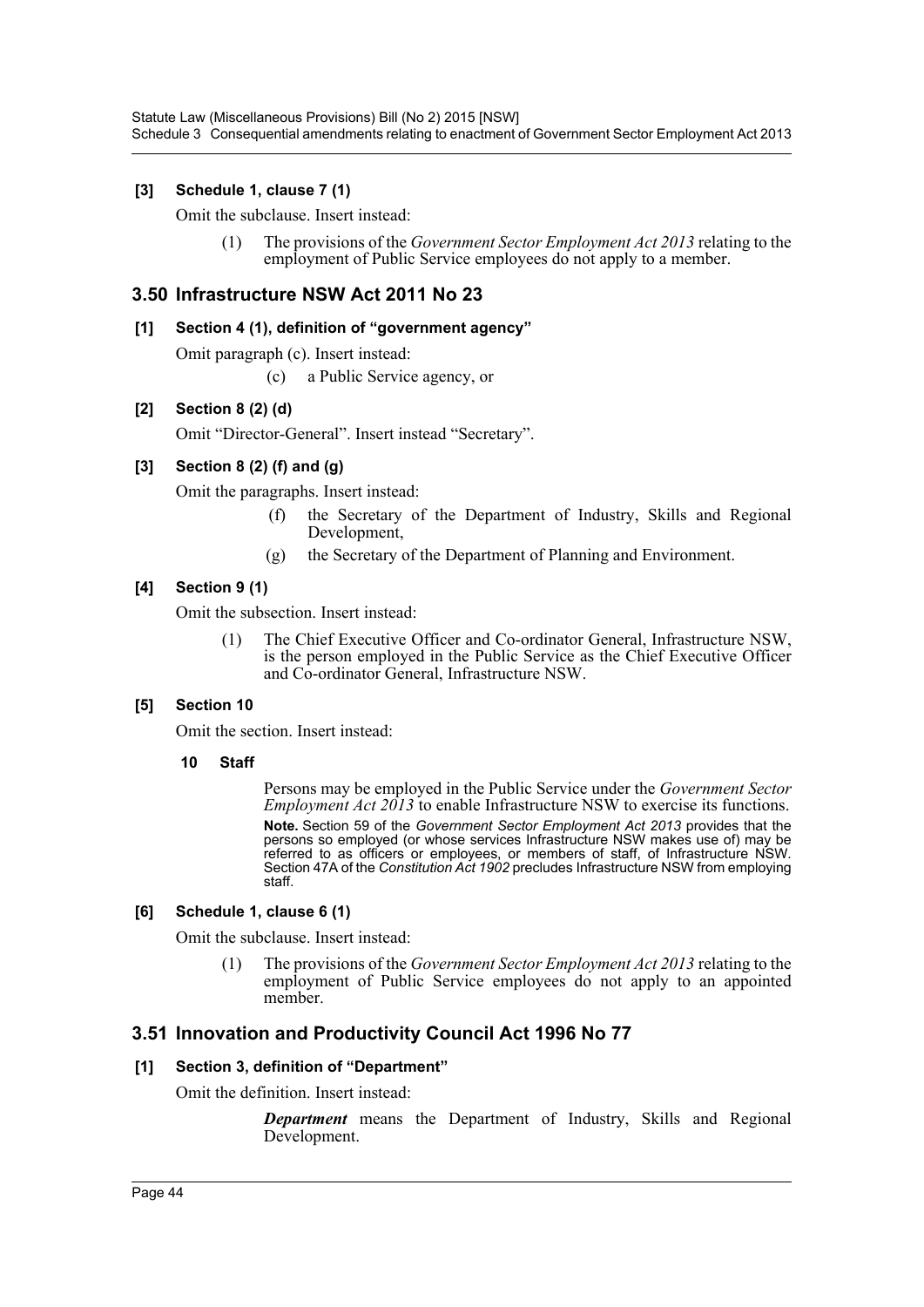## **[2] Section 3, definition of "public authority"**

Omit paragraph (b). Insert instead: (b) any Public Service agency, or

**[3] Section 6 (3) and clauses 6 (1) (i) and 7 (2) of Schedule 1** Omit "an officer of" wherever occurring. Insert instead "a person employed in".

# **[4] Section 8 (3)**

Omit "Director-General". Insert instead "Secretary".

# **[5] Schedule 1, clause 6 (1) (d)**

Omit "Chapter 5 of the *Public Sector Employment and Management Act 2002*". Insert instead "Part 6 of the *Government Sector Employment Act 2013*".

## **[6] Schedule 1, clause 8 (1)**

Omit the subclause. Insert instead:

(1) The provisions of the *Government Sector Employment Act 2013* relating to the employment of Public Service employees do not apply to a member.

# **3.52 Inspector of Custodial Services Act 2012 No 55**

## **[1] Section 3 (1), definition of "Department"**

Omit "Attorney General and".

**[2] Section 3 (1), definition of "member of staff"** Omit the definition.

## **[3] Section 9 (1)**

Omit "Director-General". Insert instead "Secretary".

# **3.53 Institute of Sport Act 1995 No 52**

## **[1] Section 3 (1), definition of "chief executive officer"**

Omit the definition. Insert instead:

*chief executive officer* means the person employed in the Public Service as the chief executive officer of the Institute.

## **[2] Section 6 (2) (b)**

Omit the paragraph. Insert instead:

(b) the Chief Executive of the Office of Sport or a person employed in the Office of Sport nominated by the Chief Executive.

## **[3] Section 14 (4)**

Omit the subsection including the note.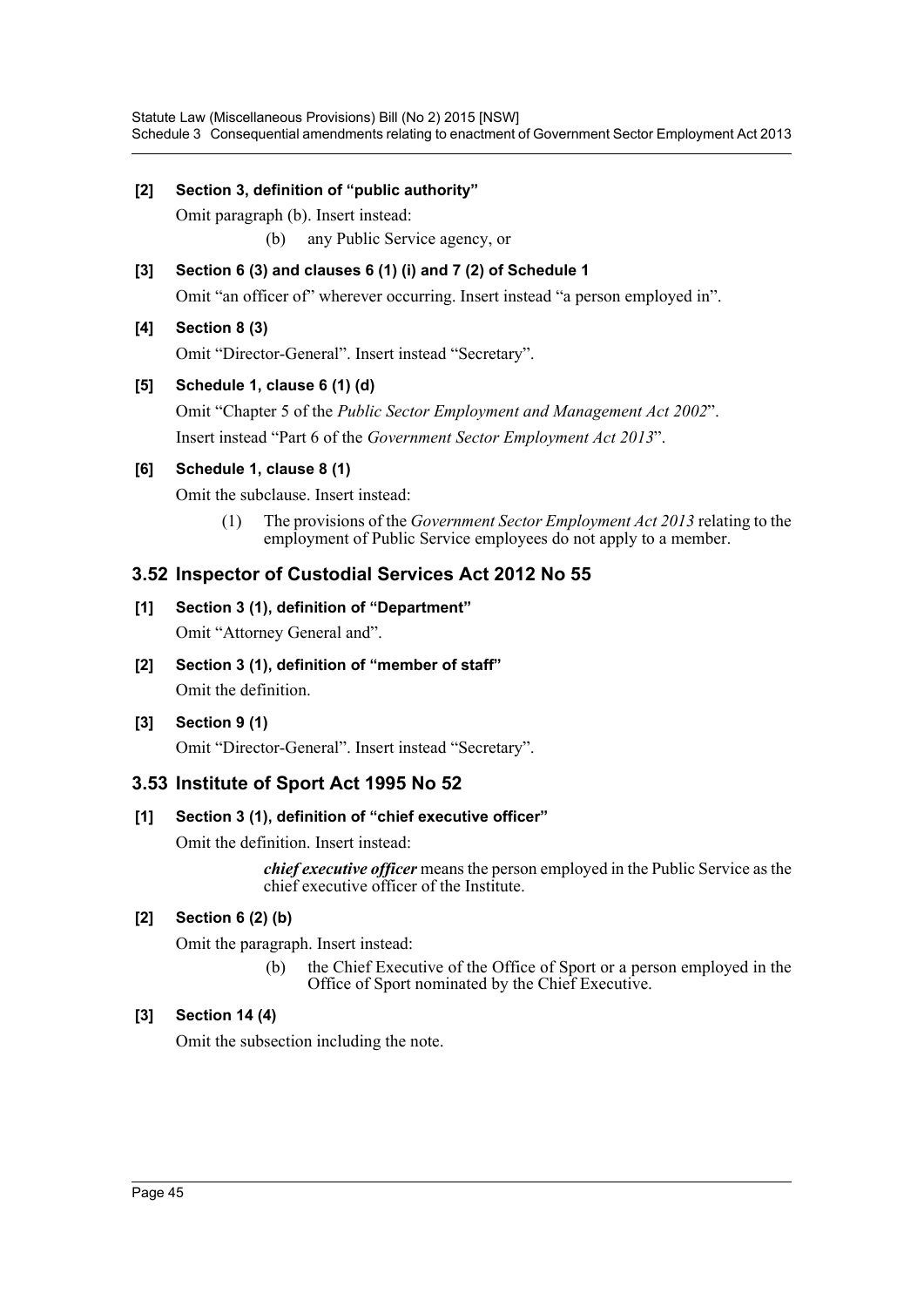## **[4] Section 17A**

Insert after section 17:

### **17A Staff**

Persons may be employed in the Public Service under the *Government Sector Employment Act 2013* to enable the Institute to exercise its functions. **Note.** Section 59 of the *Government Sector Employment Act 2013* provides that the persons so employed (or whose services the Institute makes use of) may be referred to as officers or employees, or members of staff, of the Institute. Section 47A of the

### **[5] Section 18 (1)**

Omit the subsection.

### **[6] Schedule 1, clause 5 (1) (d)**

Omit "Chapter 5 of the *Public Sector Employment and Management Act 2002*". Insert instead "Part 6 of the *Government Sector Employment Act 2013*".

*Constitution Act 1902* precludes the Institute from employing staff.

### **[7] Schedule 1, clause 8 (1)**

Omit the subclause. Insert instead:

(1) The provisions of the *Government Sector Employment Act 2013* relating to the employment of Public Service employees do not apply to an appointed member.

# **3.54 Judicial Officers Act 1986 No 100**

## **[1] Section 6 (2) and (4)**

Omit "Board" wherever occurring. Insert instead "Commissioner".

## **[2] Section 6 (3)**

Omit the subsection. Insert instead:

- (3) The Commission may:
	- (a) with the approval of the Minister to whom the agency or authority concerned is responsible, and
	- (b) on such terms and conditions as may be approved by the Public Service Commissioner,

arrange for the use of the services of any employees or facilities of a Public Service agency or public authority.

## **[3] Section 53 (1)**

Omit "*Public Service Act 1979*".

Insert instead "*Government Sector Employment Act 2013*".

## **[4] Schedule 5, clause 2 (1)**

Omit the subclause. Insert instead:

- (1) If a member of staff was, immediately before being employed as a member of staff:
	- (a) a Public Service employee or officer of the Teaching Service, or
	- (b) a contributor to a superannuation scheme, or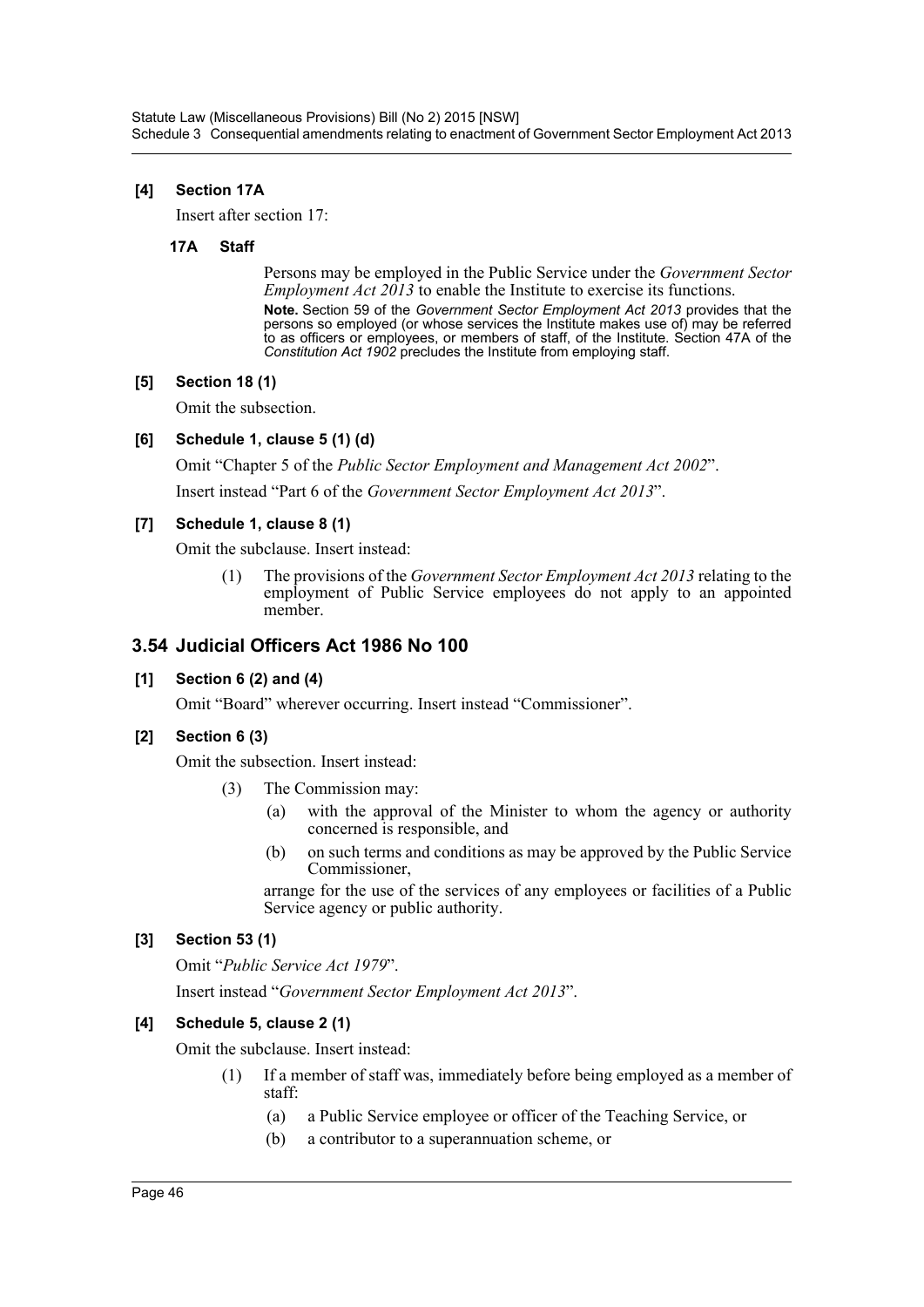- (c) a member of staff of a statutory body, or
- (d) a person in respect of whom provision was made by any Act for the retention of any rights accrued or accruing to the person as such an employee, officer or member of staff of a statutory body,

the member of staff:

- (e) retains any rights accrued or accruing to the member of staff as such an employee, officer, contributor or member of staff, and
- (f) may continue to contribute to any superannuation scheme to which the member of staff was a contributor immediately before being employed as a member of staff, and
- (g) is entitled to receive any deferred or extended leave and any payment, pension or gratuity,

as if the member of staff had continued to be such an employee, officer, contributor or member of staff during his or her service as a member of staff and:

- (h) his or her service as a member of staff is taken to be service as an employee, officer or member of staff for the purposes of any law under which those rights accrued or were accruing, under which the member of staff continues to contribute or by which that entitlement is conferred, and
- (i) the member of staff is taken to be an employee, officer or member of staff, and the Commission is taken to be the employer, for the purposes of the superannuation scheme to which the member of staff is entitled to contribute under this clause.

### **[5] Schedule 5, clause 3**

Omit the clause. Insert instead:

### **3 Staff entitled to re-appointment to former employment in certain cases**

A person who:

- (a) being a member of staff, ceases to be employed by the Commission (except through dismissal on the ground of misbehaviour), and
- (b) was, immediately before being employed as a member of staff:
	- (i) a Public Service employee or officer of the Teaching Service, or
	- (ii) a member of staff of a statutory body, and
- (c) has not reached the age at which the person would have been entitled to retire had the person continued to be such an employee, officer or member of staff,

is entitled to be employed in the Public Service, as an officer of the Teaching Service or as a member of staff of that statutory body, as the case requires, at a work level and salary not lower than the level at which the person was employed immediately before being employed as a member of staff.

## **3.55 Landcom Corporation Act 2001 No 129**

### **Sections 8 (6) and 9 (6)**

Omit "*Public Sector Management Act 1988* (Part 8 included)" wherever occurring.

Insert instead "*Government Sector Employment Act 2013* (Part 6 included)".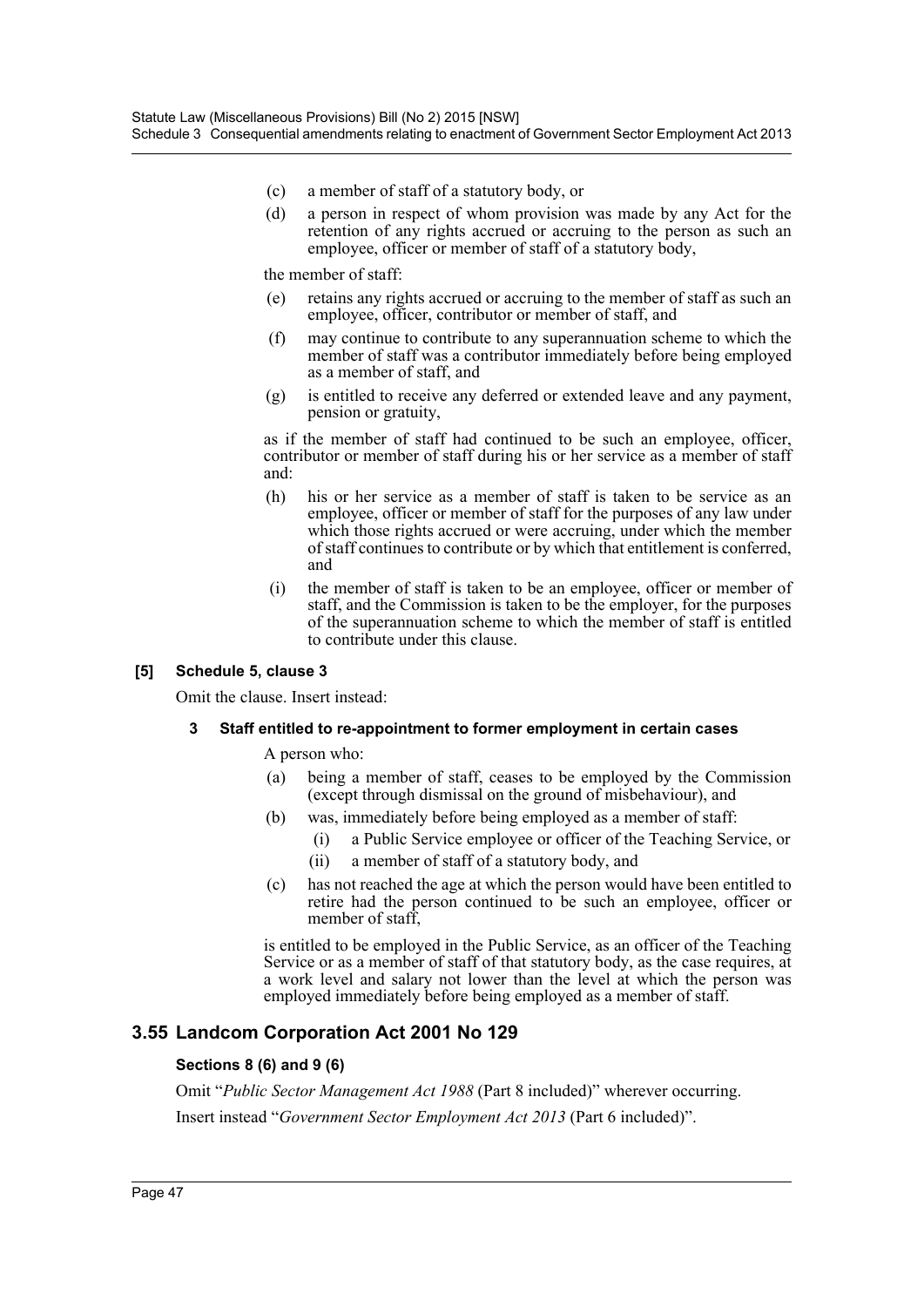# **3.56 Local Court Act 2007 No 93**

# **[1] Section 3 (1), definition of "public sector service"**

Omit the definition. Insert in alphabetical order:

*government sector* has the same meaning as it has in the *Government Sector Employment Act 2013*.

# **[2] Section 18 (1)**

Omit "under Chapter 1A of the *Public Sector Employment and Management Act 2002*". Insert instead "under Part 4 of the *Government Sector Employment Act 2013*".

## **[3] Sections 19 and 25 (2) (f) and clause 2 (1) (c) of Schedule 3**

Omit "Director-General" and "Director-General's" wherever occurring. Insert instead "Secretary" and "Secretary's", respectively.

# **[4] Sections 19 and 25 (2) (f) and clause 2 (1) (c) of Schedule 3**

Omit "Attorney General's Department" wherever occurring. Insert instead "Department of Justice".

# **[5] Schedule 1, clause 2**

Omit the clause. Insert instead:

# **2 Government Sector Employment Act 2013 not to apply**

The office of Magistrate is a statutory office and the *Government Sector Employment Act 2013* (including Part 6) does not apply to that office.

## **[6] Schedule 1, clause 7 (1), definition of "eligible member"**

Omit "member of the Government Service".

Insert instead "person employed in the Public Service".

## **[7] Schedule 1, clause 8**

Omit "a public sector service" wherever occurring. Insert instead "the government sector".

## **[8] Schedule 1, clause 9A (4)**

Omit "public sector service". Insert instead "government sector".

## **[9] Schedule 2, clause 6 (1)**

Omit the subclause. Insert instead:

(1) The office of Assessor is a statutory office and the *Government Sector Employment Act 2013* does not apply to that office.

# **3.57 Local Land Services Act 2013 No 51**

## **[1] Sections 12, 18, 63, 99 (1), 125 (2) (a), 127, 132 (2), 192 (3) and 205 and Dictionary (definition of "authorising authority")**

Omit "Director-General" and "Director-General's" wherever occurring.

Insert instead "Secretary" and "Secretary's", respectively.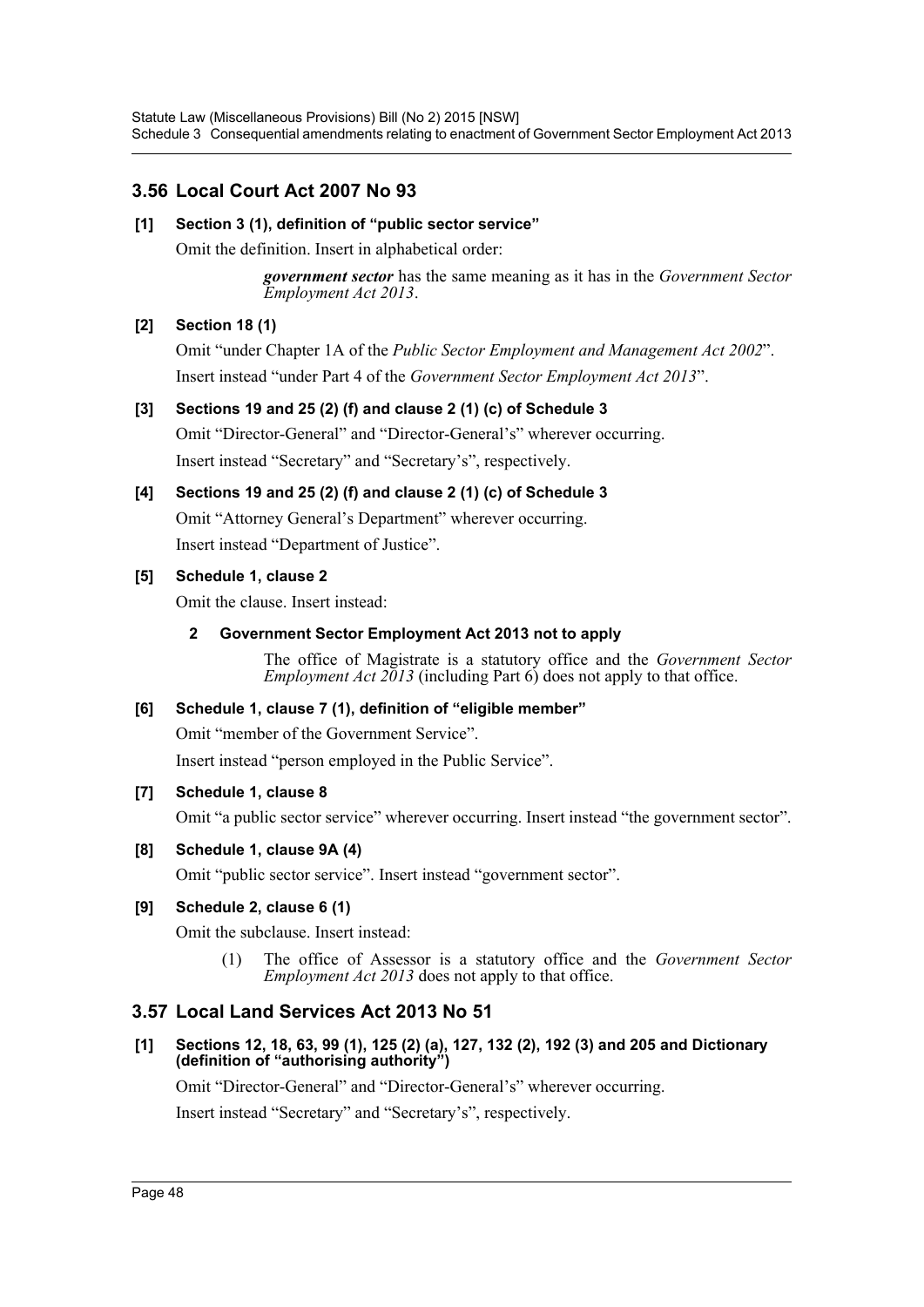# **[2] Section 13**

Omit the section. Insert instead:

### **13 Staff of Local Land Services**

Persons may be employed in the Public Service under the *Government Sector Employment Act 2013* to enable Local Land Services to exercise its functions. **Note.** Section 59 of the *Government Sector Employment Act 2013* provides that the persons so employed (or whose services Local Land Services makes use of) may be referred to as officers or employees, or members of staff, of Local Land Services. Section 47A of the *Constitution Act 1902* precludes Local Land Services from employing staff.

## **[3] Section 15 (1)**

Omit "Government Department". Insert instead "Public Service agency".

## **[4] Section 17 (4) (e)**

Omit the paragraph. Insert instead:

(e) a person employed in the Department, or

# **[5] Section 18 (3) (e)**

Omit the paragraph. Insert instead:

(e) a person employed in the Department, or

## **[6] Section 99 (2)**

Omit "Director-General concerned". Insert instead "Secretary".

## **[7] Section 197 (h)**

Omit "the Government Service employed to enable Local Land Services to carry out its functions".

Insert instead "staff of Local Land Services".

## **[8] Schedule 2, clause 9**

Omit "appointed under Part 1.3 of the *Public Sector Employment and Management Act 2002*".

## **[9] Schedule 2, clause 10 (1)**

Omit the subclause. Insert instead:

(1) The provisions of the *Government Sector Employment Act 2013* relating to the employment of Public Service employees do not apply to a member of the Board or a local board.

## **[10] Schedule 4, clause 3 (1)**

Omit the subclause. Insert instead:

(1) The provisions of the *Government Sector Employment Act 2013* relating to the employment of Public Service employees do not apply to an administrator.

## **[11] Dictionary, definition of "Chair of the Board of Chairs"**

Omit the definition. Insert instead:

*Chair of the Board of Chairs* means the person employed in the Public Service as the Chair of the Board of Chairs.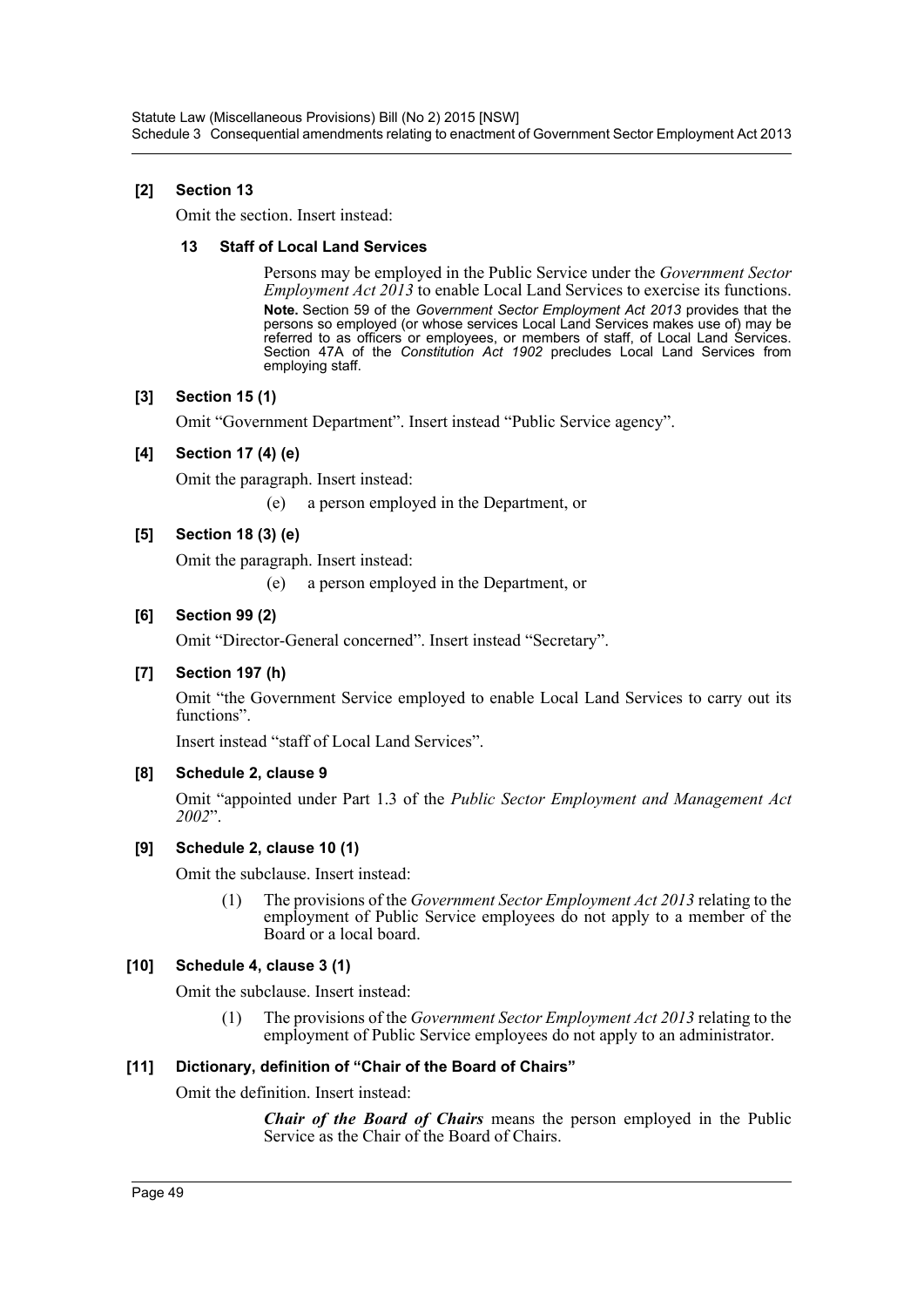Statute Law (Miscellaneous Provisions) Bill (No 2) 2015 [NSW] Schedule 3 Consequential amendments relating to enactment of Government Sector Employment Act 2013

### **[12] Dictionary, definitions of "Department" and "Director-General"**

Omit the definitions. Insert in alphabetical order:

*Department* means the Department of Industry, Skills and Regional Development.

*Secretary* means the Secretary of the Department.

# **[13] Dictionary, definition of "government agency"** Omit "government department" from paragraph (a). Insert instead "Public Service agency".

### **[14] Dictionary, definition of "public authority"**

Omit paragraph (c). Insert instead:

(c) a Public Service agency, or

# **3.58 Long Service Corporation Act 2010 No 123**

### **[1] Section 3 (1), definition of "Chief Executive Officer"**

Omit the definition. Insert in alphabetical order:

*Secretary* means the Secretary of the Treasury.

### **[2] Sections 7 and 18**

Omit "Chief Executive Officer" wherever occurring. Insert instead "Secretary".

### **[3] Section 7A**

Insert after section 7:

### **7A Staff**

Persons may be employed in the Public Service under the *Government Sector Employment Act 2013* to enable the Corporation to exercise its functions. **Note.** Section 59 of the *Government Sector Employment Act 2013* provides that the persons so employed (or whose services the Corporation makes use of) may be referred to as officers or employees, or members of staff, of the Corporation. Section 47A of the *Constitution Act 1902* precludes the Corporation from employing staff.

### **[4] Section 9 (2)**

Omit the subsection including the note.

### **[5] Section 18**

Omit "public servant" wherever occurring. Insert instead "Public Service employee".

## **3.59 Lord Howe Island Act 1953 No 39**

### **[1] Section 4 (3) (d)**

Omit "an officer of". Insert instead "a person employed in".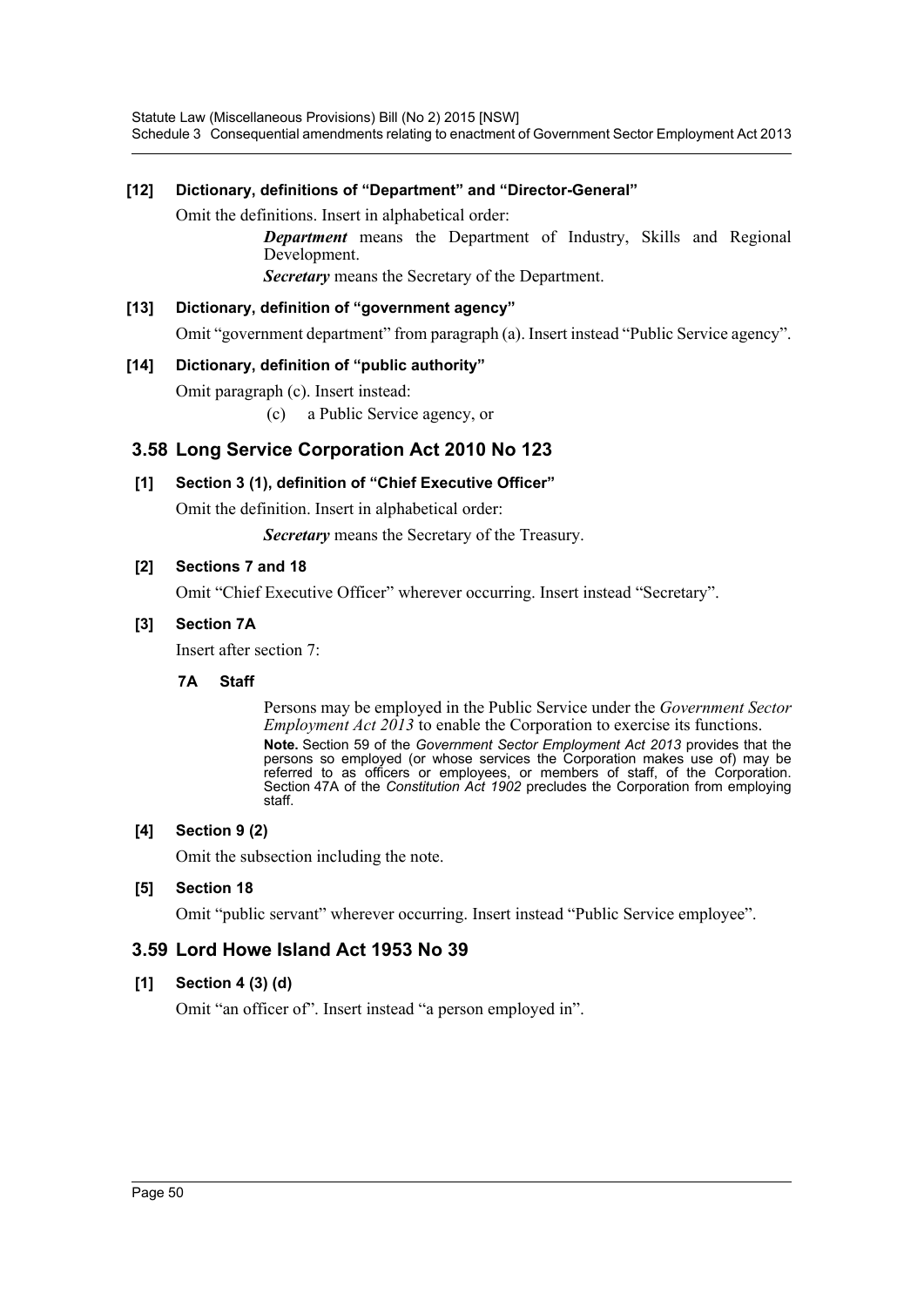## **[2] Section 6**

Insert after section 5:

### **6 Staff**

Persons may be employed in the Public Service under the *Government Sector Employment Act 2013* to enable the Board to exercise its functions.

**Note.** Section 59 of the *Government Sector Employment Act 2013* provides that the persons so employed (or whose services the Board makes use of) may be referred to as officers or employees, or members of staff, of the Board. Section 47A of the *Constitution Act 1902* precludes the Board from employing staff.

## **[3] Section 12 (1) (g)**

Omit "officers and employees". Insert instead "members of staff".

### **[4] Section 12 (3)**

Omit the subsection including the note.

### **[5] Section 14**

Omit "officer, employee or" wherever occurring.

### **[6] Section 38 (2A) (o)**

Omit "officer". Insert instead "member of staff".

### **[7] Schedule 1A, clause 6 (1) (f)**

Omit "an officer of". Insert instead "employed in".

### **[8] Schedule 1A, clause 9 (1)**

Omit the subclause. Insert instead:

(1) The provisions of the *Government Sector Employment Act 2013* relating to the employment of Public Service employees do not apply to a member.

# **3.60 Mental Health Act 2007 No 8**

### **[1] Section 107 (1) (a)**

Omit the paragraph. Insert instead:

(a) any person employed in the Ministry of Health, or

### **[2] Section 142 Registrar and other staff of the Tribunal**

Omit section 142 (1). Insert instead:

(1) A Registrar and such persons as may be necessary to enable the Tribunal to exercise its functions may be employed in the Public Service under the *Government Sector Employment Act 2013*.

**Note.** Section 59 of the *Government Sector Employment Act 2013* provides that the persons so employed (or whose services the Tribunal makes use of) may be referred to as officers or employees, or members of staff, of the Tribunal. Section 47A of the *Constitution Act 1902* precludes the Tribunal from employing staff.

### **[3] Section 162A (1)**

Omit "Juvenile".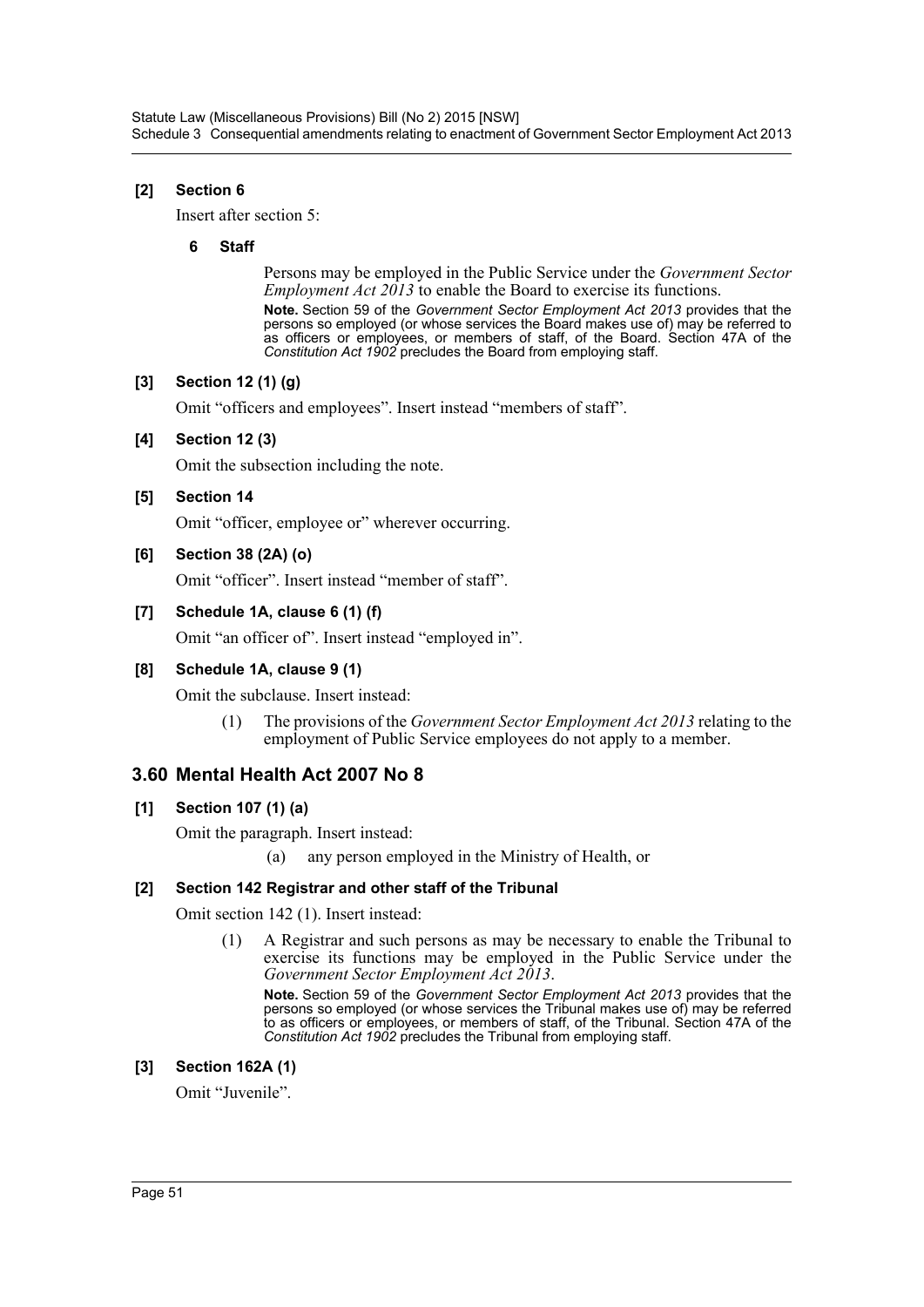Statute Law (Miscellaneous Provisions) Bill (No 2) 2015 [NSW] Schedule 3 Consequential amendments relating to enactment of Government Sector Employment Act 2013

### **[4] Schedule 4, clause 4 (1) (d)**

Omit "Chapter 5 of the *Public Sector Employment and Management Act 2002*".

Insert instead "Part 6 of the *Government Sector Employment Act 2013*".

### **[5] Schedule 4, clause 6 (1)**

Omit the subclause. Insert instead:

(1) The provisions of the *Government Sector Employment Act 2013* relating to the employment of Public Service employees do not apply to an official visitor.

### **[6] Schedule 5, clause 8 (1) (d)**

Omit "Chapter 5 of the *Public Sector Employment and Management Act 2002*".

Insert instead "Part 6 of the *Government Sector Employment Act 2013*".

## **[7] Schedule 5, clause 10 (1)**

Omit the subclause. Insert instead:

(1) The provisions of the *Government Sector Employment Act 2013* relating to the employment of Public Service employees do not apply to a member.

## **[8] Schedule 5, clause 11 (2) and (3)**

Omit the subclauses. Insert instead:

- (2) This clause applies to a member who, immediately before being appointed as a member, was:
	- (a) a Public Service employee, an officer of the Teaching Service or a member of staff of the NSW Health Service, or
	- (b) a contributor to a superannuation scheme, or
	- (c) a member of staff of a statutory body, or
	- (d) a person in respect of whom provision was made by any Act for the retention of any rights accrued or accruing to the person as such an employee, officer or member of staff.
- (3) Subject to the terms of the member's appointment, the member:
	- (a) is to retain any rights accrued or accruing to the member as such an employee, officer, contributor or member of staff, and
	- (b) may continue to contribute to any superannuation scheme to which the member was a contributor immediately before being appointed as a member, and
	- (c) is entitled to receive any deferred or extended leave and any payment, pension or gratuity,

as if the member had continued to be such an employee, officer, contributor or member of staff during his or her service as a member.

## **[9] Schedule 5, clause 11 (4), (5) and (7)**

Omit "officer or employee" wherever occurring.

Insert instead "employee, officer or member of staff".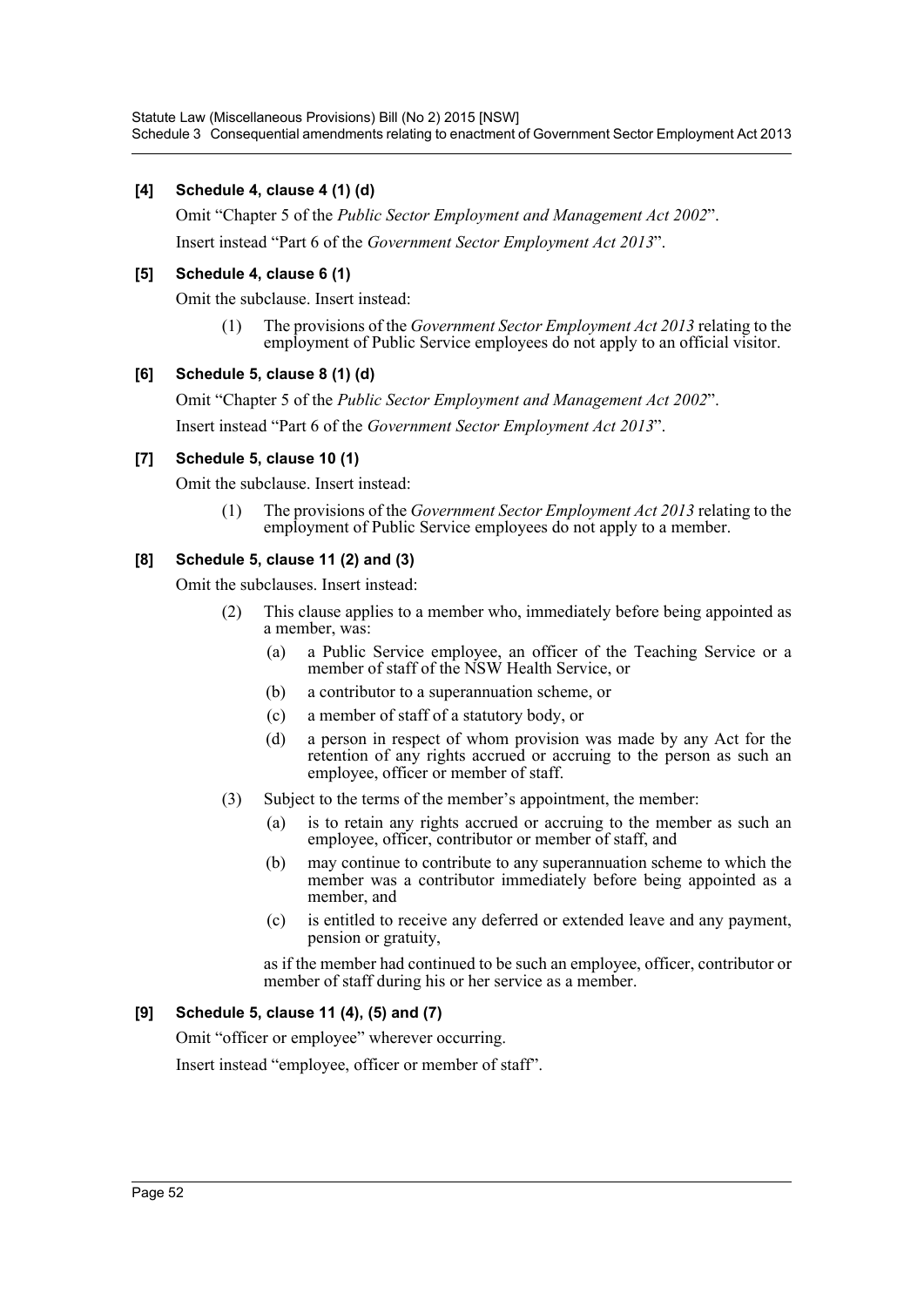# **3.61 Mine Subsidence Compensation Act 1961 No 22**

## **[1] Section 4 (1), definition of "Department"**

Omit the definition. Insert instead:

*Department* means the Department of Industry, Skills and Regional Development.

# **[2] Section 5 (2) (a)**

Omit "member of staff of". Insert instead "person employed in".

# **[3] Section 5 (2) (c) (ii)**

Insert "and Environment" after "Planning".

# **[4] Section 5 (2) (c) (iv)**

Omit "an officer of the Department of Public Works". Insert instead "a person employed in the Department of Finance, Services and Innovation".

# **[5] Section 5 (2) (c) (iv)**

Omit "Minister for Public Works". Insert instead "Minister for Finance, Services and Property".

# **[6] Section 5 (3)**

Omit "*Public Sector Management Act 1988*". Insert instead "*Government Sector Employment Act 2013*".

# **[7] Section 5 (10)**

Omit "an officer of". Insert instead "a person employed in".

## **[8] Section 6 (2)**

Omit the subsection.

## **[9] Section 6A**

Insert after section 6:

## **6A Staff**

Persons may be employed in the Public Service under the *Government Sector Employment Act 2013* to enable the Board to exercise its functions. **Note.** Section 59 of the *Government Sector Employment Act 2013* provides that the persons so employed (or whose services the Board makes use of) may be referred to as officers or employees, or members of staff, of the Board. Section 47A of the *Constitution Act 1902* precludes the Board from employing staff.

## **[10] Section 12 (2) (b)**

Omit ", an officer of the Board or some other officer in the Public Service acting for the Board".

Insert instead "or a member of staff of the Board".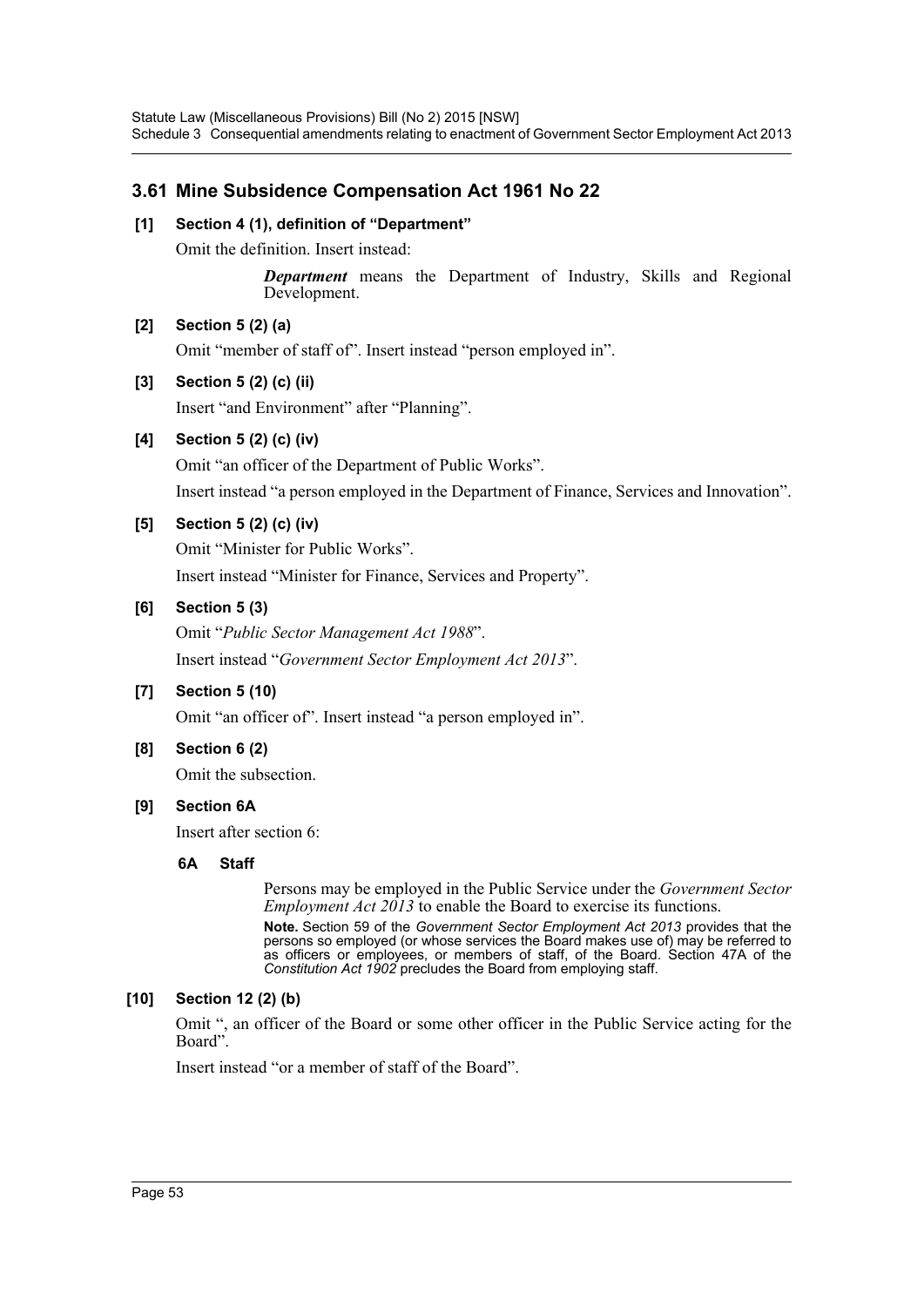Statute Law (Miscellaneous Provisions) Bill (No 2) 2015 [NSW] Schedule 3 Consequential amendments relating to enactment of Government Sector Employment Act 2013

### **[11] Section 16 Powers of members and staff**

Omit "officer or person employed by" wherever occurring in section 16 (1) and (1D). Insert instead "member of staff of".

### **[12] Section 16 (1A)**

Omit "the Board by its officers, servants and agents". Insert instead "a member of staff of the Board".

### **[13] Section 16 (1B) and (1C)**

Insert "a member of staff of" after "upon" wherever occurring.

## **3.62 Motor Accidents Compensation Act 1999 No 41**

### **[1] Sections 57A (2) and 98 (2)**

Omit "officers" wherever occurring. Insert instead "members of staff".

### **[2] Section 65 (3)**

Omit "public servant" wherever occurring. Insert instead "Public Service employee".

### **[3] Section 105 (2) and (3)**

Omit "member of staff of any Division of the Government Service" wherever occurring. Insert instead "Public Service employee".

### **[4] Section 105 (3)**

Omit "who is a member of staff". Insert instead "who is a member of staff of the Authority".

### **[5] Section 105 (5)**

Omit "*Public Sector Employment and Management Act 2002*". Insert instead "*Government Sector Employment Act 2013*".

## **[6] Schedule 3, clause 4 (1) (d)**

Omit "Chapter 5 of the *Public Sector Employment and Management Act 2002*". Insert instead "Part 6 of the *Government Sector Employment Act 2013*".

## **[7] Schedule 3, clause 7**

Omit the clause. Insert instead:

### **7 Effect of certain other Acts**

The office of Principal Claims Assessor is a statutory office and the provisions of the *Government Sector Employment Act 2013* relating to the employment of Public Service employees do not apply to that office.

# **3.63 National Parks and Wildlife Act 1974 No 80**

## **[1] Whole Act (except Schedule 3 and where otherwise amended by this subschedule)**

Omit "Director-General" and "Director-General's" wherever occurring.

Insert instead "Chief Executive" and "Chief Executive's", respectively.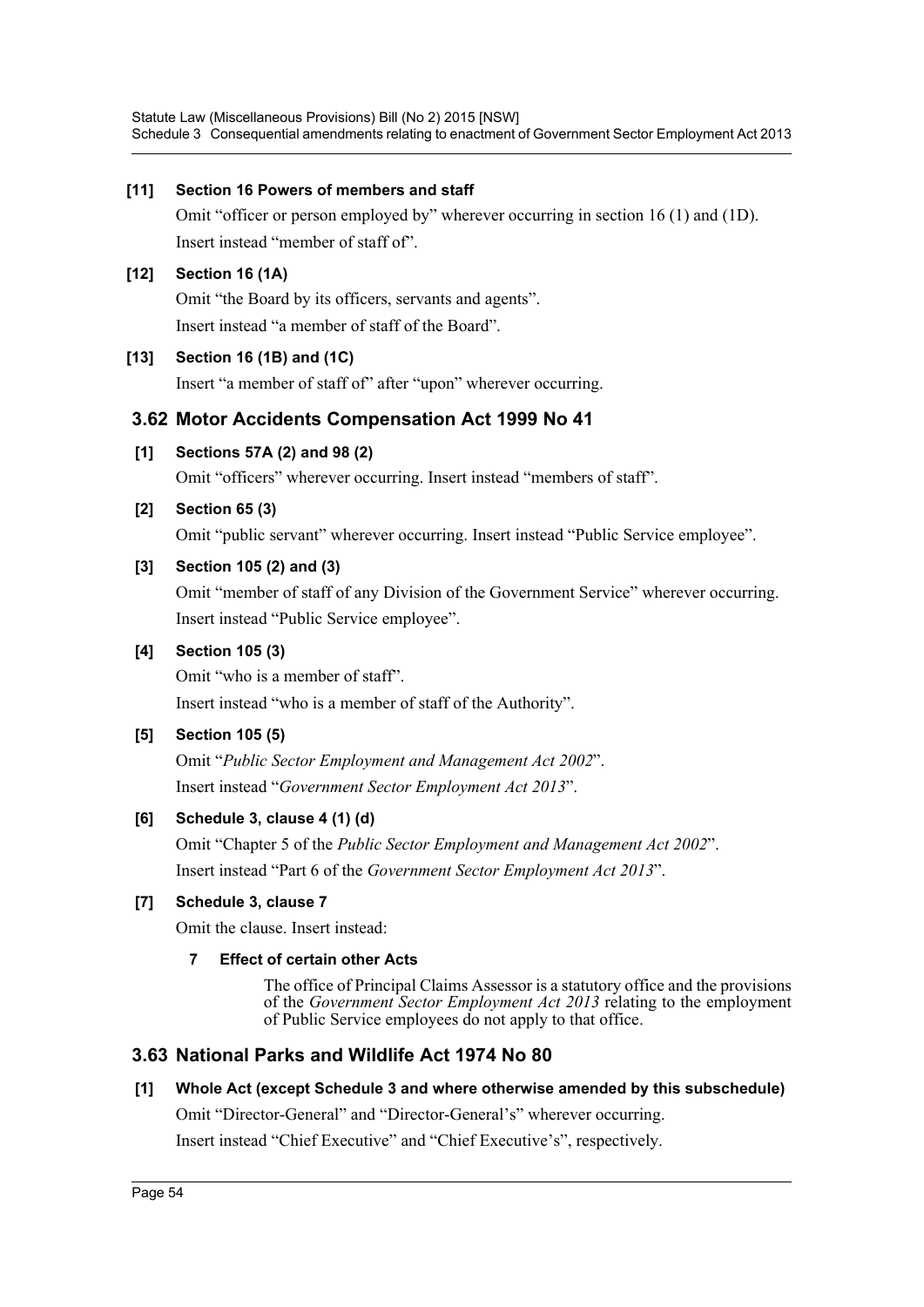# **[2] Section 5 (1), definitions of "Department" and "Director-General"** Omit the definitions. Insert in alphabetical order: *Chief Executive* means the Chief Executive of the Office. *Office* means the Office of Environment and Heritage. **[3] Section 5 (1), definition of "public authority"** Omit "Government Department". Insert instead "Public Service agency". **[4] Section 6 (b)** Omit "members of staff of the Department". Insert instead "persons employed in the Office". **[5] Section 9 (4) (c) and (e)** Omit "a member of" wherever occurring. Insert instead "a person employed in". **[6] Section 11 (1)** Omit the subsection. **[7] Sections 21 (1) (b) and (2) (a), 29 (2) (a) and 71AO (7) (b)** Omit "member of staff of the Department" wherever occurring. Insert instead "person employed in the Office". **[8] Sections 21 (1) (c3) and (2) (b2) and 192 (1)** Omit "the Office of" wherever occurring. **[9] Section 69A (1), definition of "statutory authority"** Omit paragraph (a). Insert instead: (a) a Public Service agency, **[10] Section 69B (1C) (a) and (b)** Omit "Government Department" wherever occurring. Insert instead "Public Service agency". **[11] Section 69B (1C) (b)** Omit ", the responsible Minister". Insert instead "—the Minister to whom the agency is responsible". **[12] Sections 71Q (b), 71AA (b) and 71AD (1) (h)** Omit "the Service and the officers, employees and contractors of the Minister, the Director-General and the Service" wherever occurring. Insert instead "officers of the Service". **[13] Sections 74 (2) (b) and 185 (5)** Omit "Director-General of the Department of Land and Water Conservation" wherever occurring. Insert instead "Secretary of the Department of Industry, Skills and Regional Development".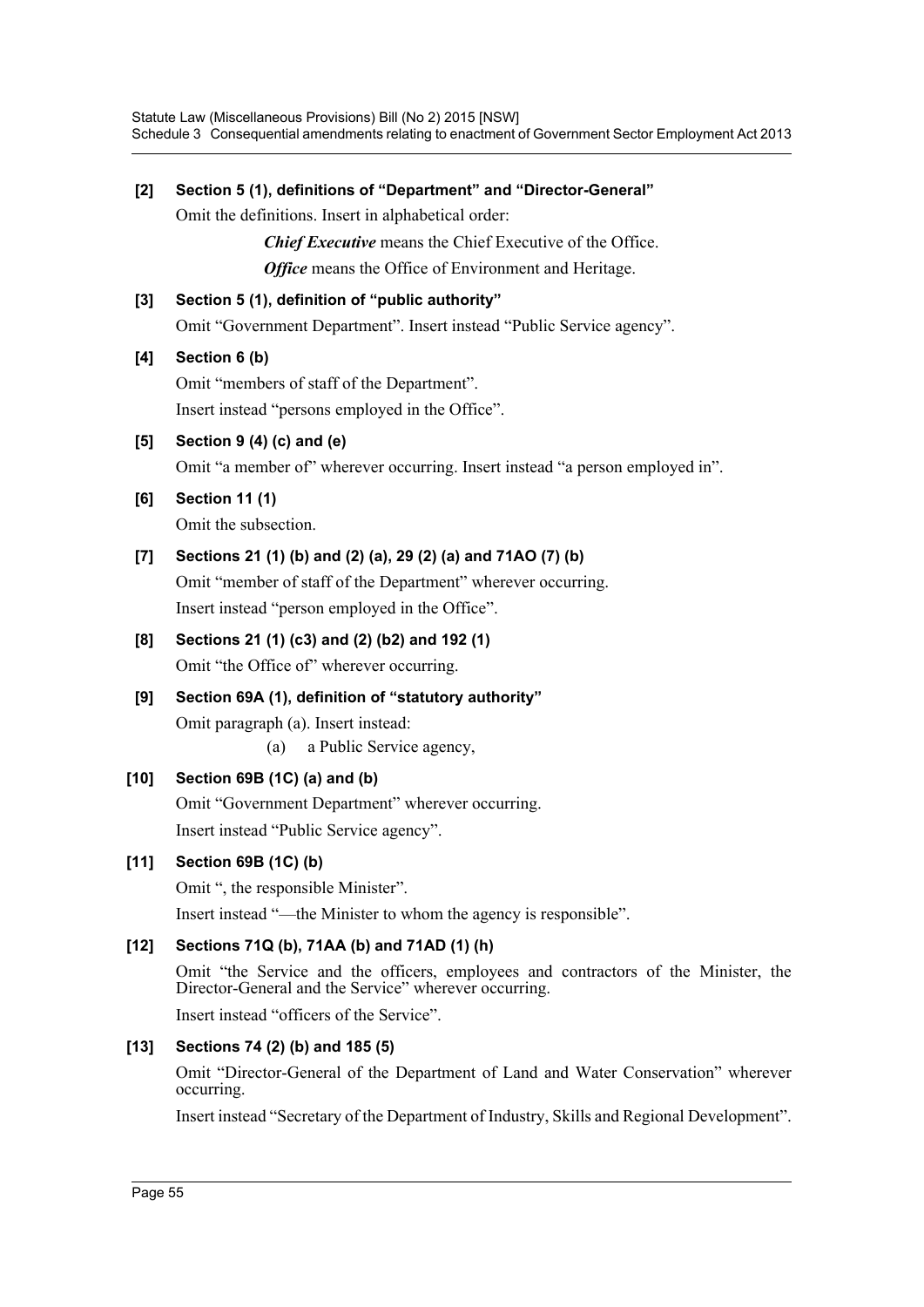## **[14] Sections 151B (4), 151D (2) (b) (ii), 151F (1) and 188G (1)**

Omit "Department" and "Department's" wherever occurring. Insert instead "Office" and "Office's", respectively.

## **[15] Sections 169 and 170**

Omit ", honorary ranger or officer of the Jenolan Caves Reserve Trust" wherever occurring. Insert instead "or honorary ranger".

# **[16] Section 185 (4) (b)**

Omit "Director-General".

Insert instead "Secretary of the Department of Industry, Skills and Regional Development".

# **[17] Clauses 5 and 11 (1) of Schedule 1 and clause 13 (1) of Schedule 2**

Omit ", Department of Premier and Cabinet" wherever occurring.

## **[18] Schedule 2, clause 7 (1)**

Omit "Department of Environment, Climate Change and Water". Insert instead "Office of Environment and Heritage".

## **[19] Schedule 14A, clause 7 (1)**

Omit the subclause. Insert instead:

(1) The provisions of the *Government Sector Employment Act 2013* relating to the employment of Public Service employees do not apply to a member.

# **3.64 Nature Conservation Trust Act 2001 No 10**

## **[1] Section 18 (1) (a)**

Omit the paragraph. Insert instead:

(a) one is to be a person employed in the Office of Environment and Heritage, and

## **[2] Section 20 (3)**

Omit the subsection. Insert instead:

(3) The provisions of the *Government Sector Employment Act 2013* relating to the employment of Public Service employees do not apply to the staff of the Trust.

## **[3] Schedule 1, clause 9 (1)**

Omit the subclause. Insert instead:

(1) The provisions of the *Government Sector Employment Act 2013* relating to the employment of Public Service employees do not apply to a member.

# **3.65 New South Wales Institute of Psychiatry Act 1964 No 44**

## **[1] Section 2 (1), definition of "Director"**

Omit the definition. Insert instead:

**Director** means the person employed in the Public Service as the Director of the Institute.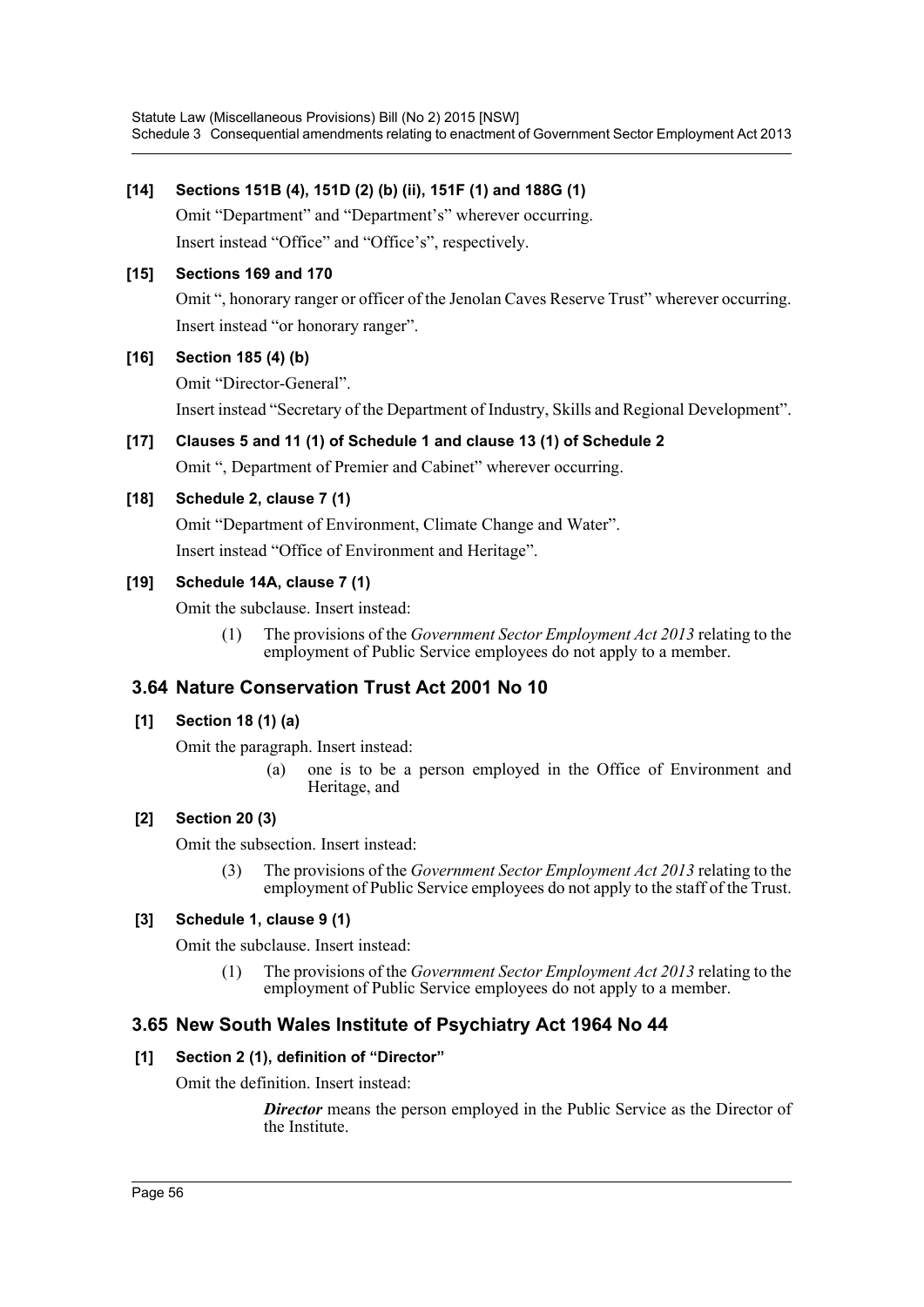## **[2] Section 3 (3)**

Omit the note.

## **[3] Section 5 (2) (c)**

Omit "officer of the Department".

Insert instead "executive employed in the Ministry".

## **[4] Section 7**

Omit "*Public Sector Employment and Management Act 2002*" wherever occurring. Insert instead "*Government Sector Employment Act 2013*".

### **[5] Section 20**

Insert after section 19:

### **20 Staff**

Persons may be employed in the Public Service under the *Government Sector Employment Act 2013* to enable the Institute to exercise its functions. **Note.** Section 59 of the *Government Sector Employment Act 2013* provides that the persons so employed (or whose services the Institute makes use of) may be referred to as officers or employees, or members of staff, of the Institute.

# **3.66 Ombudsman Act 1974 No 68**

## **[1] Section 22 (2)**

Omit "Director-General or Deputy Director-General (General Counsel)".

Insert instead "Secretary or General Counsel".

### **[2] Section 25A (1), definition of "designated government agency"**

Omit paragraph (a). Insert instead:

(a) the Department of Education (including a government school) or the Ministry of Health,

## **[3] Section 33 (2)**

Omit the subsection. Insert instead:

- (2) Subject to subsection (3) and to the terms of appointment, if the Ombudsman was, immediately before being appointed Ombudsman, a Public Service employee or a contributor to a superannuation scheme, the Ombudsman:
	- (a) retains any rights accrued or accruing to the Ombudsman as such an employee or contributor, and
	- (b) may continue to contribute to any superannuation scheme to which the Ombudsman was a contributor immediately before being appointed Ombudsman, and
	- (c) is entitled to receive any deferred or extended leave and any payment, pension or gratuity under the superannuation scheme,

as if the Ombudsman had continued to be such an employee or contributor during his or her service as Ombudsman and:

(d) the Ombudsman's service as Ombudsman is taken to be service as an employee for the purpose of any law under which those rights accrued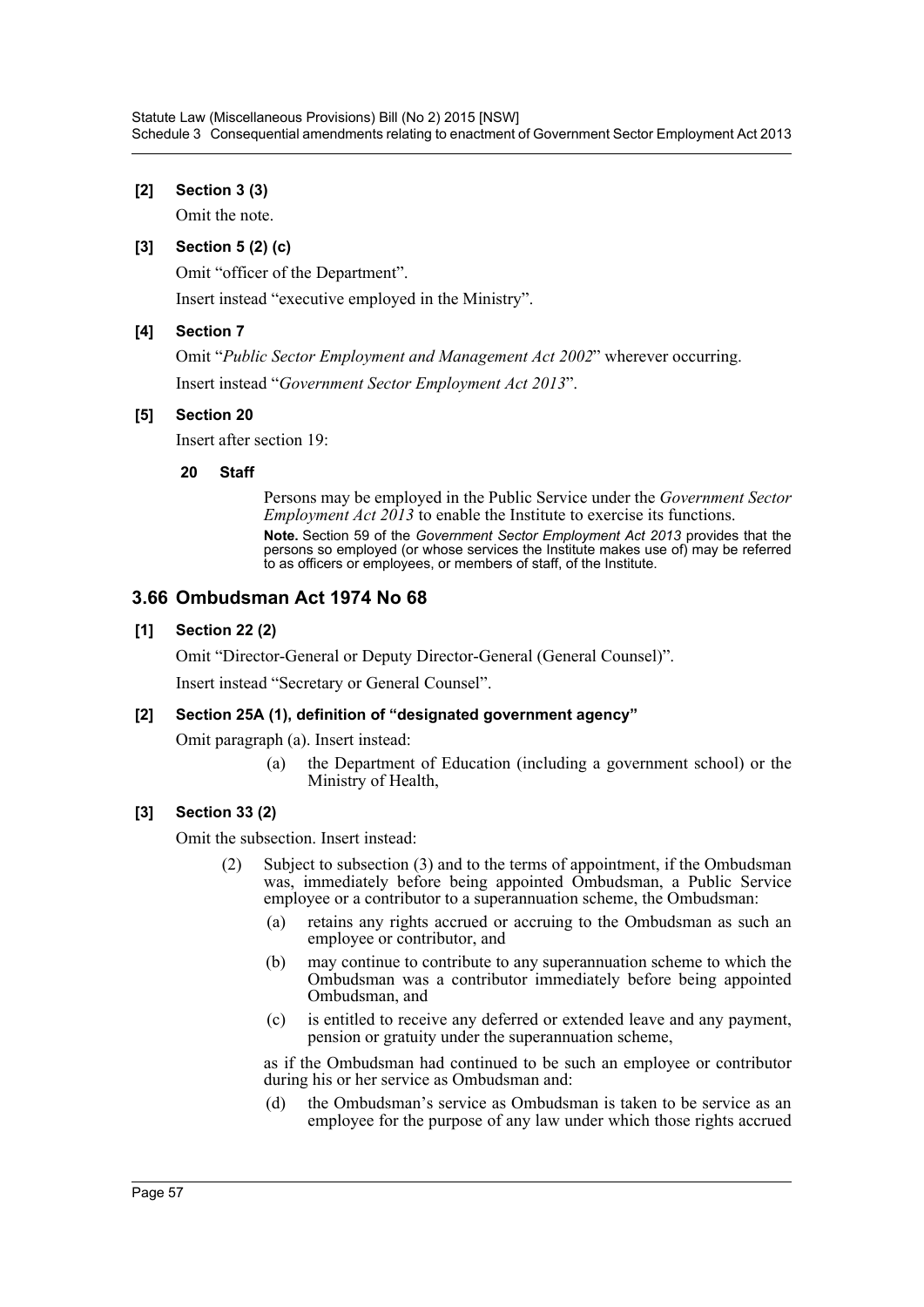or were accruing, under which the Ombudsman continues to contribute or by which that entitlement is conferred, and

 (e) the Ombudsman is taken to be an employee, and the Minister is taken to be the Ombudsman's employer, for the purposes of the superannuation scheme to which the Ombudsman is entitled to contribute under this subsection.

## **[4] Section 33 (4)**

Omit "officer or".

## **[5] Section 33 (5)**

Omit the subsection. Insert instead:

- (5) Subject to the terms of appointment, if the Ombudsman was, immediately before being appointed Ombudsman, a Public Service employee, the Ombudsman is:
	- (a) if he or she ceases to hold office as Ombudsman otherwise than pursuant to section 6 (5), and
	- (b) if he or she is under the age of sixty years,

entitled to be employed at a work level and salary not lower than the level at which he or she was employed immediately before being appointed Ombudsman.

## **[6] Section 34 (1) (b1)**

Insert "Family and" before "Community".

## **[7] Schedule 1A**

Omit "Community Services Commission".

## **[8] Schedule 1A**

Omit "Department of Local Government". Insert instead "Office of Local Government".

# **3.67 Parliamentary Electorates and Elections Act 1912 No 41**

# **[1] Section 3 (1), definition of "Member of the staff of the Commission"**

Omit the definition.

## **[2] Section 6 (2) (c)**

Omit the paragraph. Insert instead:

(c) one must be the person employed in the Public Service as the Surveyor-General.

## **[3] Section 6A**

Omit "of the department concerned, make use of the services of any of the officers and employees of the Public Service including police officers".

Insert instead "to whom the agency concerned is responsible, make use of the services of any Public Service employee or police officer".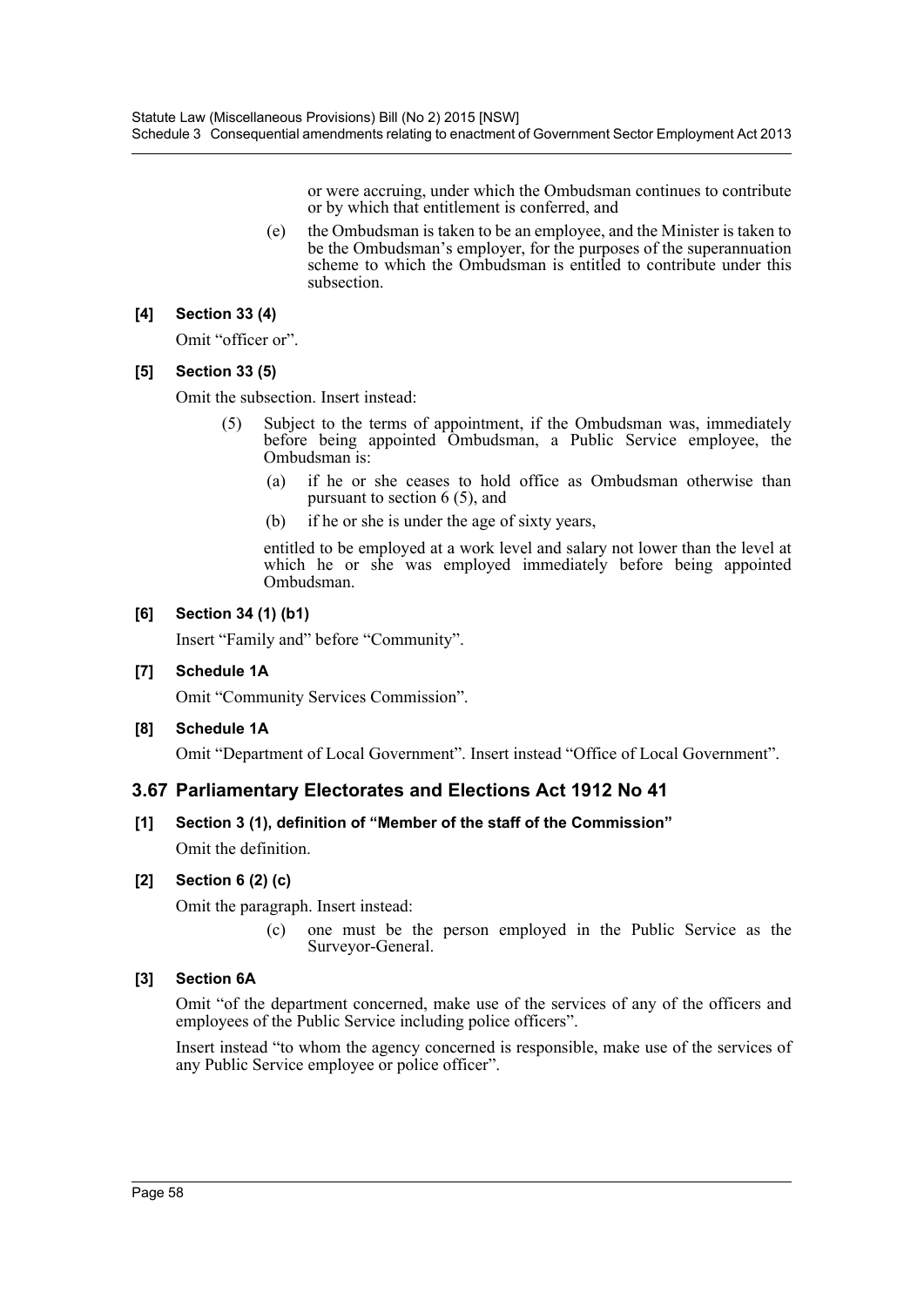# **[4] Section 21AC (1)**

Omit the subsection. Insert instead:

(1) The office of Electoral Commissioner is a statutory office and the *Government Sector Employment Act 2013* does not apply to that office.

## **[5] Section 47 (1) (a)**

Omit the paragraph. Insert instead:

(a) a person employed in a government sector agency (within the meaning of the *Government Sector Employment Act 2013*),

### **[6] Section 81NA (4), definition of "prescribed person"**

Omit paragraph (d). Insert instead:

(d) any person employed in the Public Service and assigned to a role, or holding an office, prescribed by the regulations.

# **[7] Section 81O (1) (f)**

Omit "Director-General of the Department of Community Services".

Insert instead "Secretary of the Department of Family and Community Services".

## **[8] Section 126A (3)**

Omit "an officer of". Insert instead "a person employed in".

# **3.68 Pesticides Act 1999 No 80**

## **Section 4 (1), definition of "public authority"**

Omit paragraph (a). Insert instead:

(a) a Public Service agency, or

# **3.69 Poisons and Therapeutic Goods Act 1966 No 31**

## **[1] Whole Act (except otherwise amended by this subschedule)**

Omit "Director-General" wherever occurring. Insert instead "Secretary".

## **[2] Section 4 (1), definition of "Director-General"**

Omit the definition. Insert in alphabetical order:

*Secretary* means the Secretary of the Ministry of Health.

## **[3] Section 4 (1), definition of "Public institution"**

Omit "Government Department". Insert instead "Public Service agency".

## **[4] Sections 6 (2) (a) and 39**

Omit "an officer of the Department" wherever occurring. Insert instead "a person employed in the Ministry".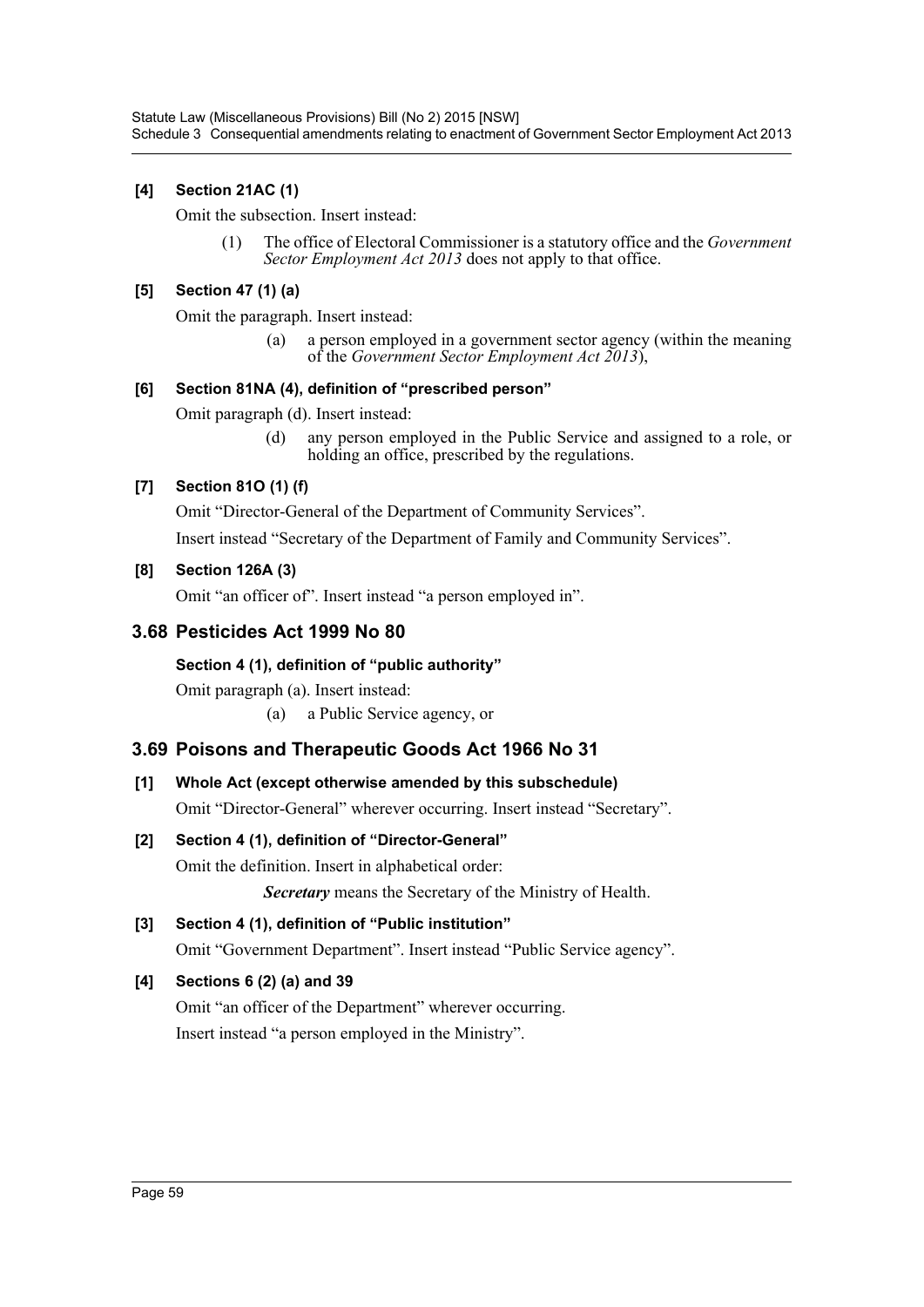# **[5] Section 6 (2) (d)**

Omit the paragraph. Insert instead:

(d) 1 is to be a person employed in the Department of Industry, Skills and Regional Development for the time being nominated by the Minister for Primary Industries,

## **[6] Section 6 (2) (e)**

Omit "an officer". Insert instead "a member of staff".

## **[7] Sections 37A (4) and 42 (3)**

Omit "Part 2 of the *Public Sector Management Act 1988*" wherever occurring.

Insert instead "Part 4 of the *Government Sector Employment Act 2013*".

### **[8] Schedule 1, clause 8 (1)**

Omit "*Public Service Act 1979*".

Insert instead "*Government Sector Employment Act 2013*".

# **3.70 Police Integrity Commission Act 1996 No 28**

## **[1] Section 10 (1)**

Omit the subsection. Insert instead:

- (1) The staff of the Commission comprises:
	- (a) those persons who are employed in the Public Service under the *Government Sector Employment Act 2013* to enable the Commission to exercise its functions, and
	- (b) the persons referred to in subsections (3) and (4).

**Note.** Section 59 of the *Government Sector Employment Act 2013* provides that the persons so employed (or whose services the Commission makes use of) may be referred to as officers or employees, or members of staff, of the Commission. Section 47A of the *Constitution Act 1902* precludes the Commission from employing staff.

### **[2] Sections 10 (4) (a) and 92 (4) (a)**

Omit "government department" wherever occurring.

Insert instead "Public Service agency".

## **[3] Section 22 (2)**

Omit the subsection including the note.

## **[4] Section 40 (3)**

Omit "disciplinary action under Part 2.7 of the *Public Sector Employment and Management Act 2002*".

Insert instead "action under section 69 of the *Government Sector Employment Act 2013*".

## **[5] Section 43 (5)**

Omit "Director-General of the Attorney General's Department".

Insert instead "Secretary of the Department of Justice".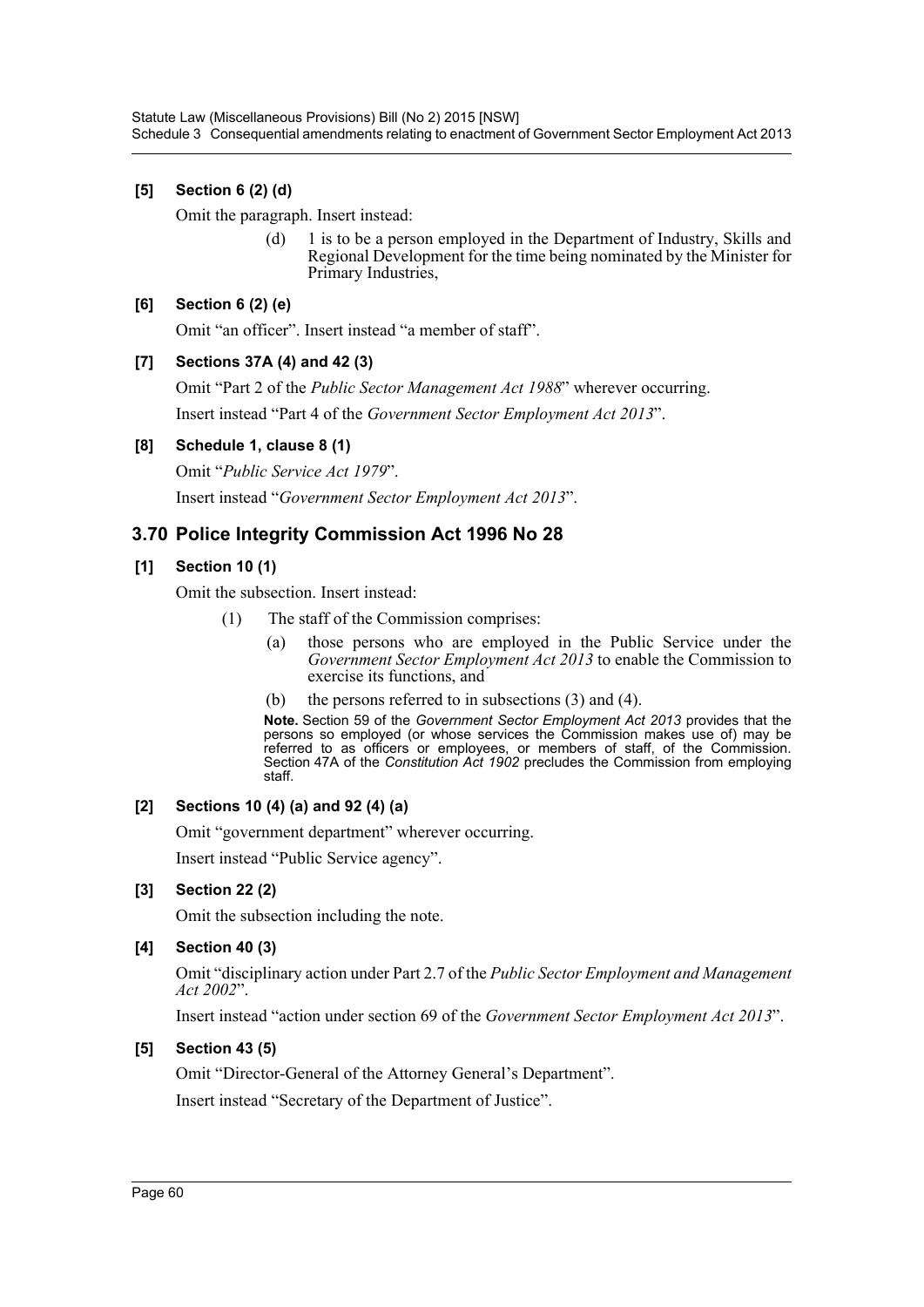# **[6] Section 136A (2) (d)**

Omit "Attorney General and".

# **[7] Section 143 (2) (a)**

Omit "public servants, provision is made for these matters by or under the *Public Sector Employment and Management Act 2002*".

Insert instead "Public Service employees, provision is made for these matters by or under the *Government Sector Employment Act 2013*".

## **[8] Schedule 1, clause 9**

Omit the clause. Insert instead:

## **9 Government Sector Employment Act 2013**

The office of Commissioner is a statutory office and the *Government Sector Employment Act 2013* does not apply to that office.

## **[9] Schedule 2, clause 9**

Omit "*Public Sector Management Act 1988*" wherever occurring.

Insert instead "*Government Sector Employment Act 2013*".

# **3.71 Police Regulation (Superannuation) Act 1906 No 28**

## **[1] Section 1 (2), definition of "executive officer"**

Omit paragraphs (c) and (d). Insert instead:

(c) a Public Service senior executive within the meaning of the *Government Sector Employment Act 2013*.

## **[2] Section 1AA (10) (a)**

Omit the paragraph. Insert instead:

(a) if the officer is a Public Service senior executive, within the meaning of the *Government Sector Employment Act 2013*, or a police executive officer, the monetary remuneration payable in accordance with the *Government Sector Employment Act 2013* or the *Police Act 1990*, as the case requires, or

## **[3] Schedule 4, clause 7 (1)**

Omit "*Public Service Act 1979*".

Insert instead "*Government Sector Employment Act 2013*".

# **3.72 Prevention of Cruelty to Animals Act 1979 No 200**

## **[1] Section 4 (1), definition of "Department"**

Omit the definition. Insert instead:

*Department* means the Department of Industry, Skills and Regional Development.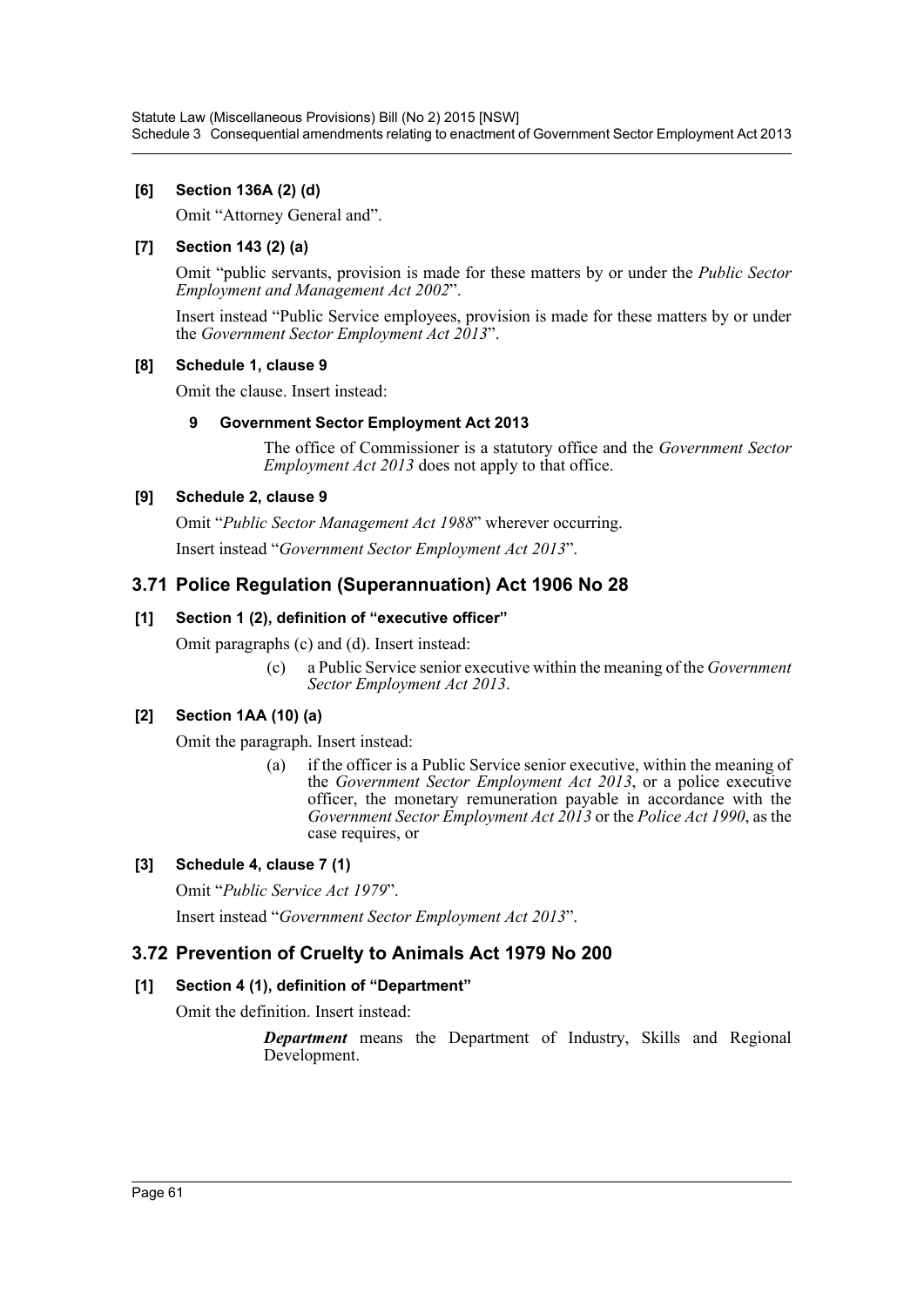Statute Law (Miscellaneous Provisions) Bill (No 2) 2015 [NSW] Schedule 3 Consequential amendments relating to enactment of Government Sector Employment Act 2013

### **[2] Section 4 (1), definition of "officer"**

Omit paragraph (c). Insert instead:

(c) a Public Service employee who is appointed by the Minister, or by a person employed in the Department authorised by the Minister, as an officer for the purposes of this Act.

### **[3] Section 24J (4) (c)**

Omit the paragraph. Insert instead:

(c) an inspector who is a Public Service employee (within the meaning of the *Government Sector Employment Act 2013*) or another person on behalf of the Crown,

### **[4] Section 24T (1) (b)**

Omit "officer of". Insert instead "person employed in".

### **[5] Section 34C**

Omit "member of staff of". Insert instead "person employed in".

### **[6] Section 35A (2) (a)**

Omit "officers of the Department of Corrective Services".

Insert instead "persons employed in Corrective Services NSW, Department of Justice".

# **3.73 Privacy and Personal Information Protection Act 1998 No 133**

### **[1] Section 3 (1), definition of "law enforcement agency"**

Omit paragraphs (f) and (g). Insert instead:

(f) the Department of Justice,

## **[2] Section 24 (5)**

Omit "Department of Local Government, or any officer of that Department". Insert instead "Office of Local Government, or any person employed in that Office".

## **[3] Section 43 (2)**

Omit "Director-General or Deputy Director-General (General Counsel)". Insert instead "Secretary or General Counsel".

# **3.74 Private Health Facilities Act 2007 No 9**

**[1] Whole Act (except Schedule 4 and where otherwise amended by this subschedule)** Omit "Director-General" and "Director-General's" wherever occurring. Insert instead "Secretary" and "Secretary's", respectively.

# **[2] Section 4 (1), definitions of "Department" and "Director-General"** Omit the definitions. Insert in alphabetical order:

*Secretary* means the Secretary of the Ministry of Health.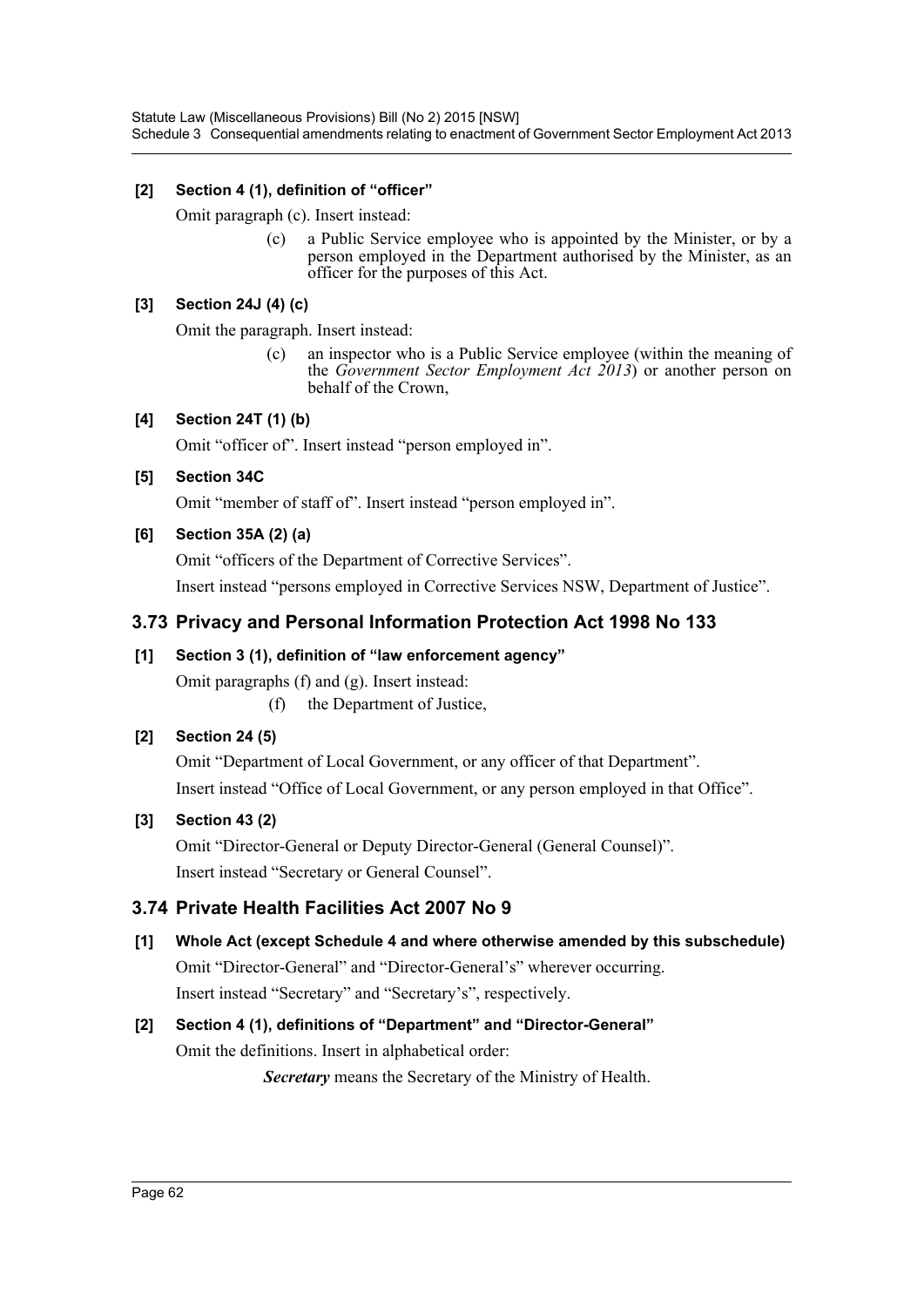Statute Law (Miscellaneous Provisions) Bill (No 2) 2015 [NSW] Schedule 3 Consequential amendments relating to enactment of Government Sector Employment Act 2013

### **[3] Sections 50 (1), 54 (3) (a) and 64 (a)**

Omit "member of staff of the Department" wherever occurring.

Insert instead "person employed in the Ministry of Health".

### **[4] Schedule 1, clause 6 (1)**

Omit the subclause. Insert instead:

(1) The provisions of the *Government Sector Employment Act 2013* relating to the employment of Public Service employees do not apply to the Chairperson.

### **[5] Schedule 3, clause 10 (1)**

Omit the subclause. Insert instead:

(1) The provisions of the *Government Sector Employment Act 2013* relating to the employment of Public Service employees do not apply to a member.

# **3.75 Radiation Control Act 1990 No 13**

### **[1] Section 5A (2)**

Omit "Trade and Investment, Regional Infrastructure and Services".

Insert instead "Industry, Skills and Regional Development".

### **[2] Section 5A (2A) (a)**

Omit the paragraph. Insert instead:

(a) a person employed in the Department of Industry, Skills and Regional Development,

### **[3] Section 29 (2) (n)**

Omit "an officer". Insert instead "a member of staff".

## **[4] Schedule 1, clause 5 (1) (d)**

Omit "Chapter 5 of the *Public Sector Employment and Management Act 2002*". Insert instead "Part 6 of the *Government Sector Employment Act 2013*".

### **[5] Schedule 1, clause 7 (1)**

Omit the subclause. Insert instead:

(1) The provisions of the *Government Sector Employment Act 2013* relating to the employment of Public Service employees do not apply to a member.

## **3.76 Rice Marketing Act 1983 No 176**

### **[1] Whole Act (except where otherwise amended by this subschedule)**

Omit "Director-General" and "Director-General's" wherever occurring. Insert instead "Secretary" and "Secretary's", respectively.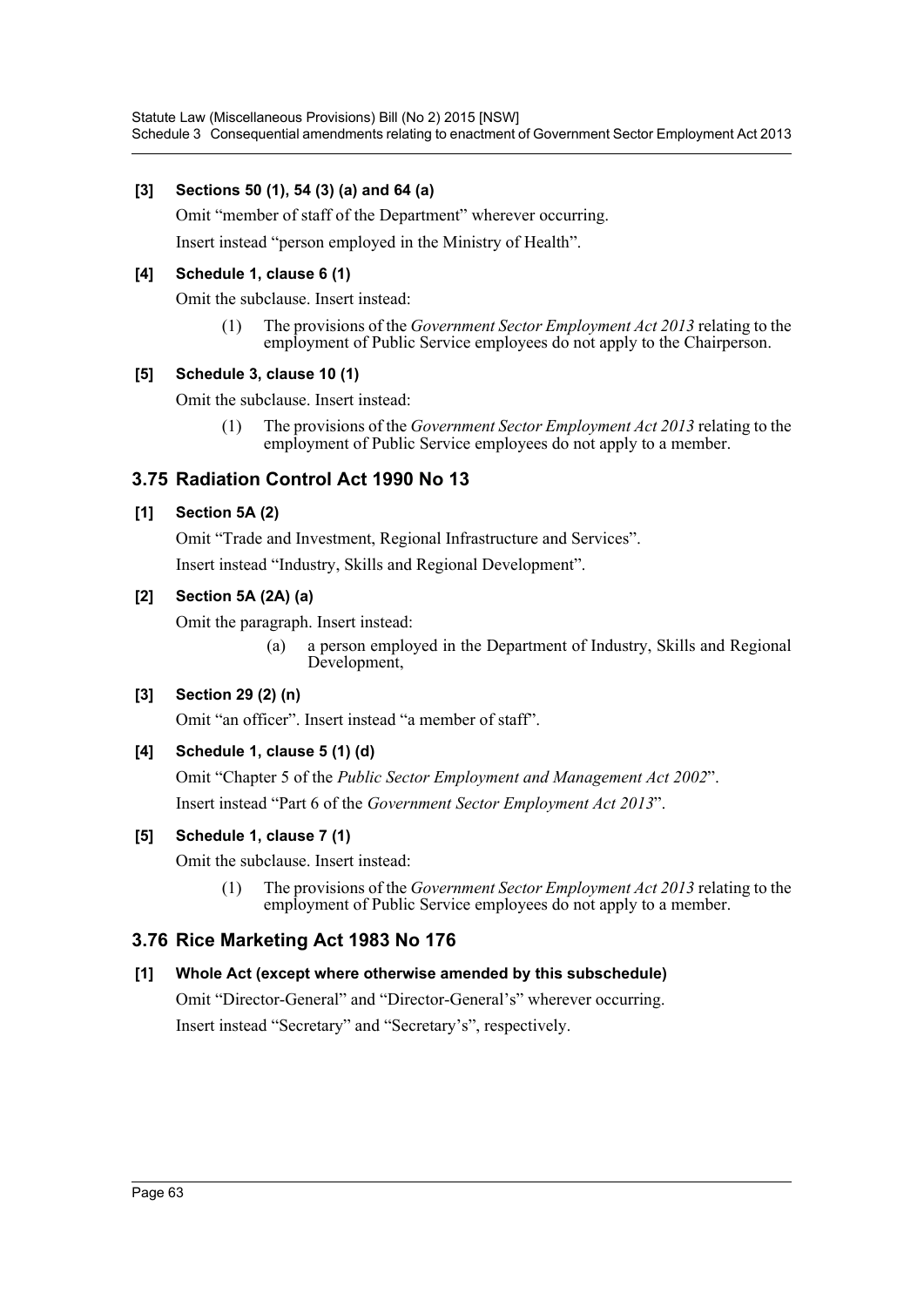## **[2] Section 4 (1), definitions of "Department" and "Director-General"**

Omit the definitions. Insert in alphabetical order:

*Department* means the Department of Industry, Skills and Regional Development.

*Secretary* means the Secretary of the Department.

## **[3] Section 5 (1)**

Omit "an officer of". Insert instead "a person employed in".

# **[4] Sections 15 (2) and 70 (2)**

Omit "of the staff of" wherever occurring. Insert instead "person employed in".

# **[5] Sections 128 (4) (b), 152 (3) (a), 153 (3) (a), 154 (3) (a) and 160 (a)**

Omit "members of the staff of" and "member of the staff of" wherever occurring. Insert instead "persons employed in" and "person employed in", respectively.

# **[6] Schedule 2, clause 9 (1)**

Omit "*Public Service Act 1979*". Insert instead "*Government Sector Employment Act 2013*".

# **3.77 Rural Fires Act 1997 No 65**

## **[1] Part 2, note**

Omit "*Public Sector Management Act 1988*". Insert instead "*Government Sector Employment Act 2013*".

# **[2] Section 10 (1)**

Omit "Part 2 of the *Public Sector Management Act 1988*". Insert instead "Part 4 of the *Government Sector Employment Act 2013*".

## **[3] Section 10 (3)**

Omit "Government Department". Insert instead "Public Service agency".

## **[4] Section 44 (2)**

Omit the subsection. Insert instead:

(2) The Commissioner may delegate the Commissioner's functions under this Division (other than this power of delegation) to an officer or member of a rural fire brigade, a person employed in Fire and Rescue NSW, a person employed in the Department of Industry, Skills and Regional Development, a person employed in the Office of Environment and Heritage or any other person.

# **[5] Section 47 (1) (c)**

Omit "Trade and Investment, Regional Infrastructure and Services".

Insert instead "Industry, Skills and Regional Development".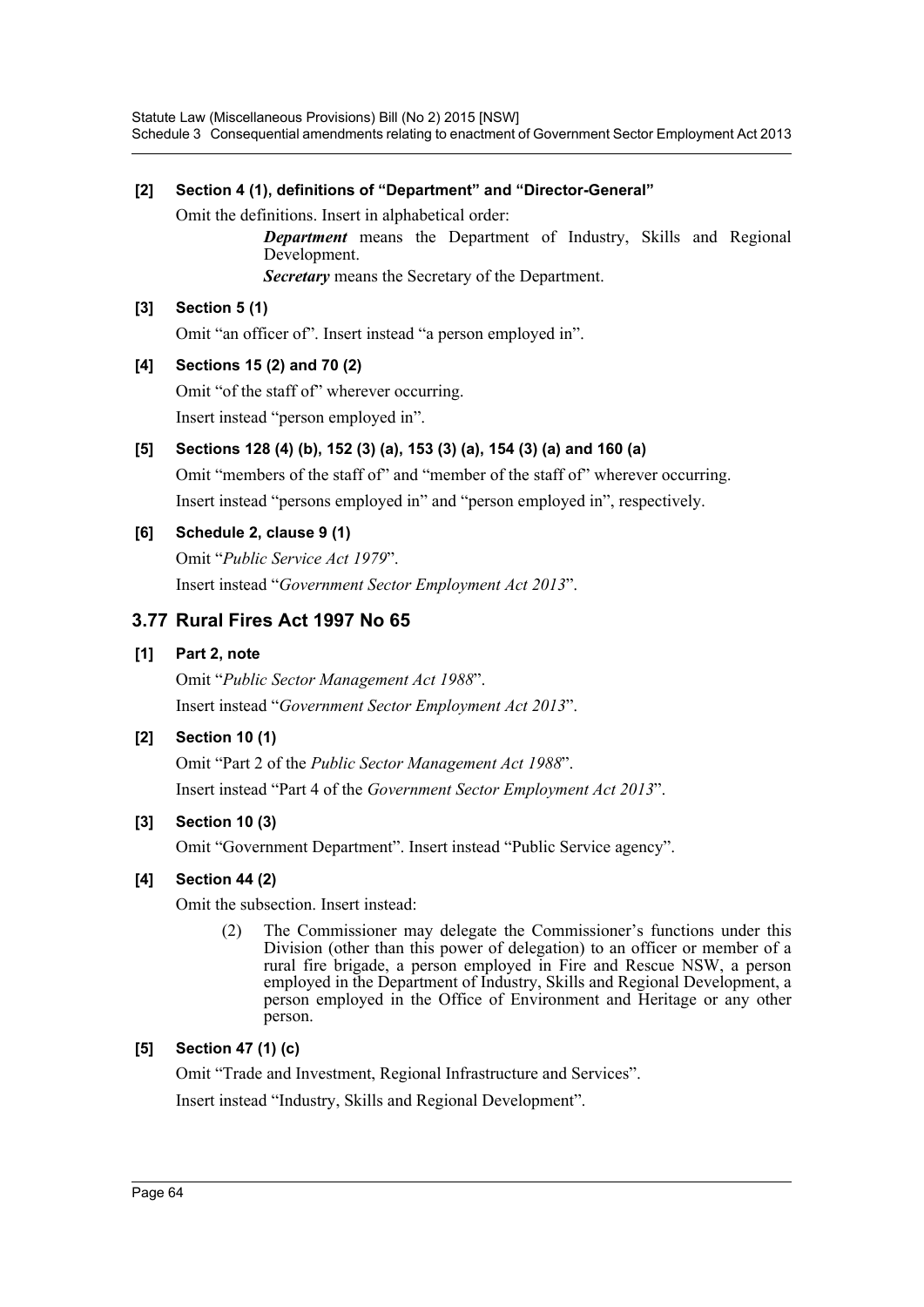# **[6] Section 55 (1) (b)**

Omit "Director-General of the Department of Environment, Climate Change and Water". Insert instead "Chief Executive of the Office of Environment and Heritage".

# **[7] Section 64 (2) (b) (iii) and (iv)**

Omit the subparagraphs. Insert instead:

- (iii) employee of the Department of Industry, Skills and Regional Development, or
- (iv) employee of the Office of Environment and Heritage.

# **[8] Section 100K (1) (a) and (b)**

Omit the paragraphs. Insert instead:

- (a) the Secretary of the Department of Planning and Environment,
- (b) the Chief Executive of the Office of Environment and Heritage,

# **[9] Section 100K (1) (f)**

Omit the paragraph. Insert instead:

(f) the Secretary of the Department of Industry, Skills and Regional Development,

## **[10] Section 128 (2)**

Omit "Director-General of the Department of Premier and Cabinet".

Insert instead "Chief Executive of the Office of Environment and Heritage".

## **[11] Schedule 1, clause 5 (1) (d)**

Omit "Part 8 of the *Public Sector Management Act 1988*".

Insert instead "Part 6 of the *Government Sector Employment Act 2013*".

## **[12] Schedule 1, clause 9 (1)**

Omit the subclause. Insert instead:

(1) The provisions of the *Government Sector Employment Act 2013* relating to the employment of Public Service employees do not apply to a member.

## **[13] Dictionary, definition of "fire fighting authority"**

Omit paragraph (c). Insert instead:

(c) the Office of Environment and Heritage,

## **[14] Dictionary, definition of "public authority"**

Omit paragraph (b). Insert instead:

(b) a Public Service agency, or

# **3.78 Skills Board Act 2013 No 99**

## **[1] Section 5 (1) (b)**

Omit the paragraph. Insert instead:

(b) the Secretary of the Department of Industry, Skills and Regional Development or a nominee of the Secretary.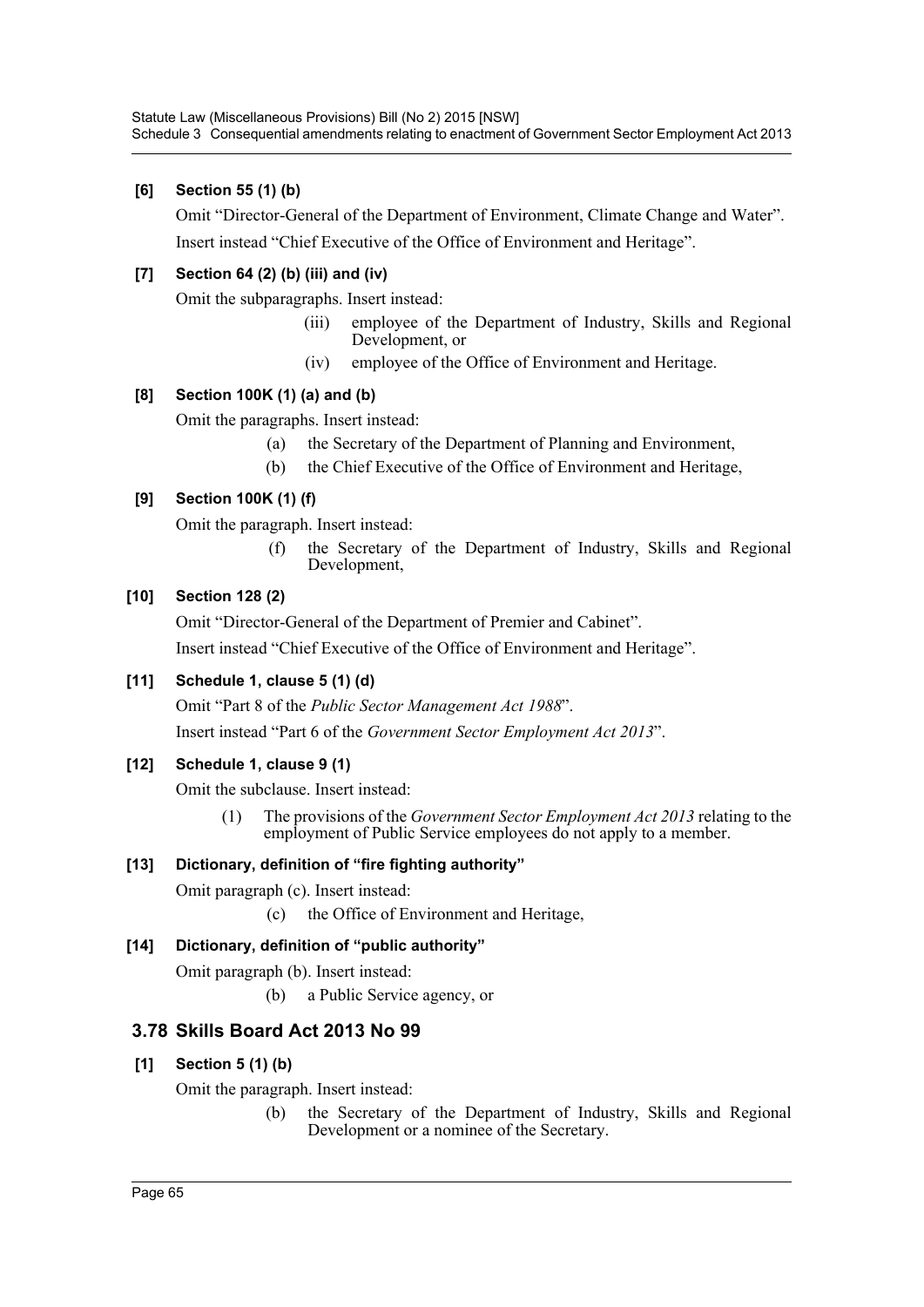## **[2] Section 9 (1)**

Omit "Education and Communities".

Insert instead "Industry, Skills and Regional Development".

# **3.79 Small Business Commissioner Act 2013 No 22**

### **[1] Section 3 (1), definition of "government agency"**

Omit paragraph (c). Insert instead:

(c) a Public Service agency within the meaning of the *Government Sector Employment Act 2013*, or

## **[2] Section 4 (2)**

Omit the subsection. Insert instead:

(2) The office of Commissioner is a statutory office and the provisions of the *Government Sector Employment Act 2013* relating to the employment of Public Service employees do not apply to that office.

## **[3] Section 12**

Omit the section. Insert instead:

### **12 Staff**

Persons may be employed in the Public Service under the *Government Sector Employment Act 2013* to enable the Commissioner to exercise his or her functions.

**Note.** Section 59 of the *Government Sector Employment Act 2013* provides that the persons so employed (or whose services the Commissioner makes use of) may be referred to as officers or employees, or members of staff, of the Commissioner. Section 47A of the *Constitution Act 1902* precludes the Commissioner from employing staff.

### **[4] Section 20**

Omit "Director-General of the Department of Finance and Services".

Insert instead "Secretary of the Department of Finance, Services and Innovation".

# **3.80 State Authorities Non-contributory Superannuation Act 1987 No 212**

# **[1] Section 3 (1), definitions of "chief executive officer" and "senior executive officer"** Omit the definitions.

### **[2] Section 3 (1), definition of "executive officer"**

Omit paragraphs (a) and (b). Insert instead:

- (a) a Public Service senior executive within the meaning of the *Government Sector Employment Act 2013*, or
- (b) an employee (not being a Public Service senior executive) of an employer specified in Schedule 1 and who holds an office designated by the Secretary of the Treasury as the office of an executive officer, or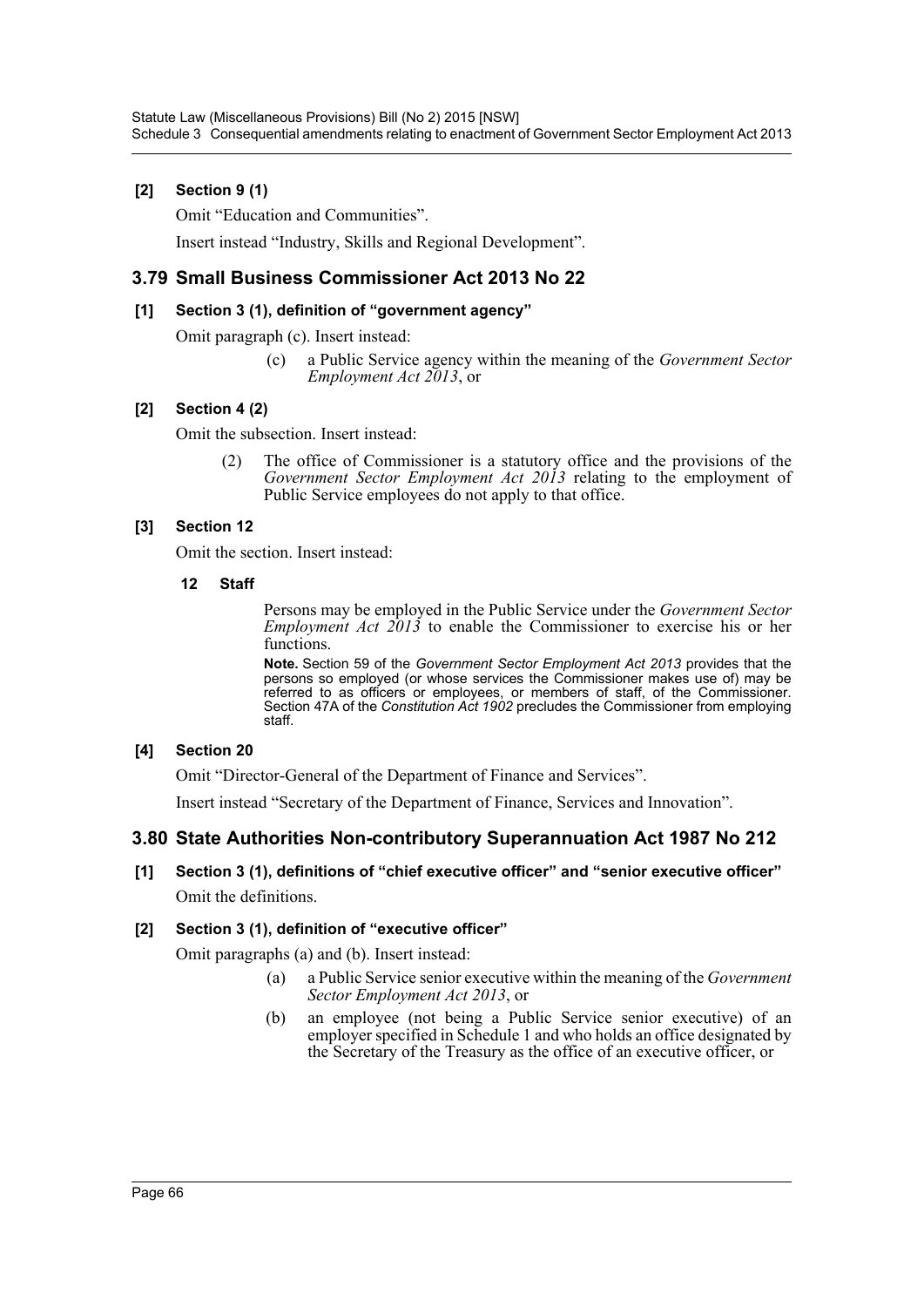# **[3] Section 4A (10) (a)**

Omit the paragraph. Insert instead:

(a) if the officer is a Public Service senior executive or a police executive officer, the monetary remuneration payable in accordance with the *Government Sector Employment Act 2013* or the *Police Act 1990*, as the case requires, or

## **[4] Section 19 (1) (c)**

Omit "Departments in the Public Service". Insert instead "Public Service agencies".

### **[5] Schedule 1**

Omit "A Government Department or Administrative Office".

Insert instead "A Public Service agency within the meaning of the *Government Sector Employment Act 2013*".

# **3.81 State Authorities Superannuation Act 1987 No 211**

**[1] Section 3 (1), definitions of "chief executive officer" and "senior executive officer"** Omit the definitions.

### **[2] Section 3 (1), definition of "executive officer"**

Omit paragraphs (a) and (b). Insert instead:

- (a) a Public Service senior executive within the meaning of the *Government Sector Employment Act 2013*, or
- (b) an employee (not being a Public Service senior executive) of an employer specified in Schedule 1 and who holds an office designated by the Secretary of the Treasury as the office of an executive officer, or

## **[3] Section 4A (10) (a)**

Omit the paragraph. Insert instead:

(a) if the officer is a Public Service senior executive or a police executive officer, the monetary remuneration payable in accordance with the *Government Sector Employment Act 2013* or the *Police Act 1990*, as the case requires, or

## **[4] Schedule 1**

Omit "A Government Department or Administrative Office".

Insert instead "A Public Service agency within the meaning of the *Government Sector Employment Act 2013*".

# **3.82 State Emergency Service Act 1989 No 164**

## **[1] Section 3 (1), definitions of "Commissioner" and "Deputy Commissioner"**

Omit the definitions. Insert in alphabetical order:

*Commissioner* means the person employed in the Public Service as the Commissioner of the State Emergency Service.

*Deputy Commissioner* means the person employed in the Public Service as the Deputy Commissioner of the State Emergency Service.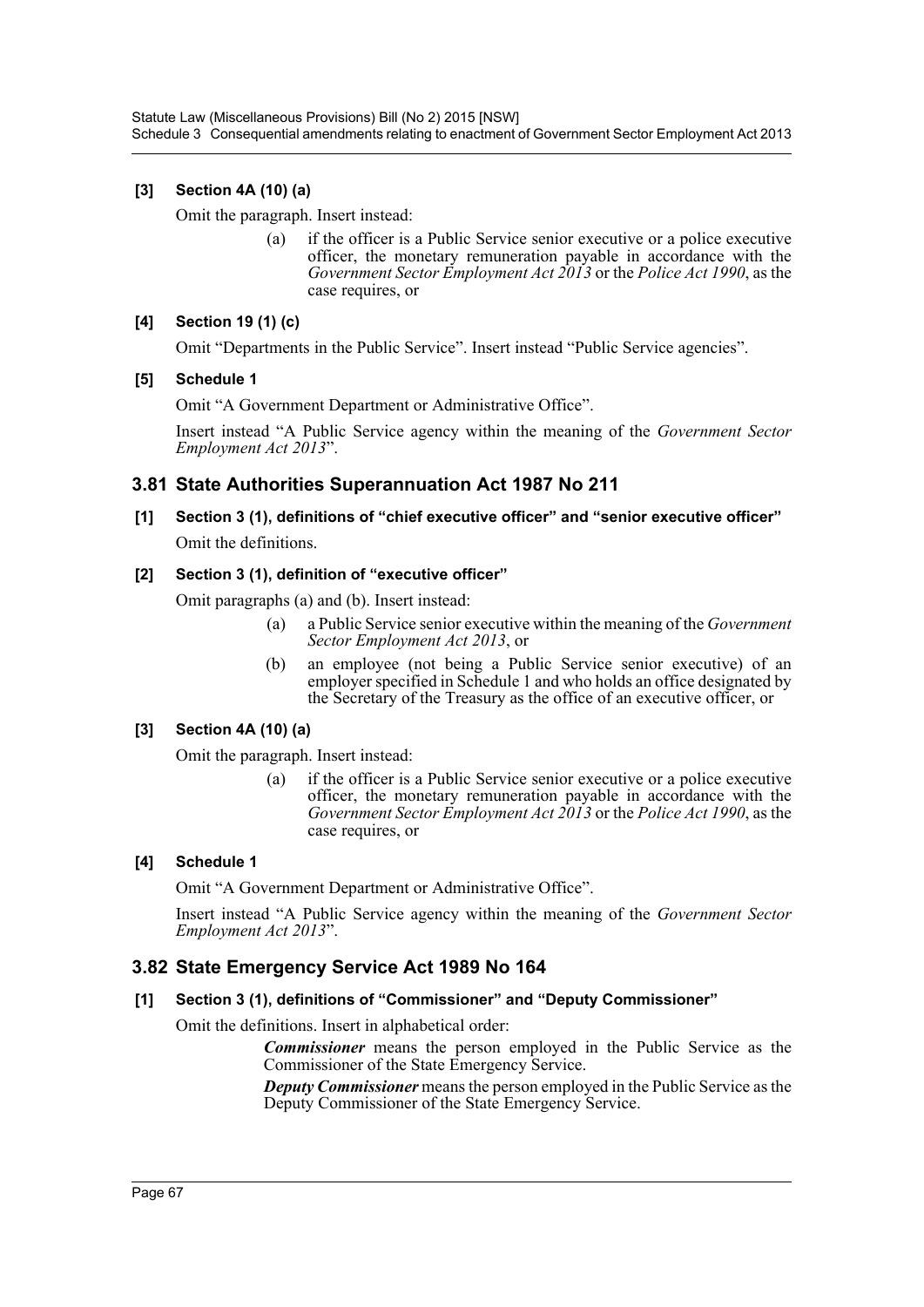## **[2] Section 9 (1)**

Omit "Chapter 2 of the *Public Sector Employment and Management Act 2002*". Insert instead "Part 4 of the *Government Sector Employment Act 2013*".

### **[3] Section 9 (3)**

Omit "government department, an administrative office".

Insert instead "Public Service agency".

### **[4] Section 9A**

Omit the section.

## **[5] Schedule 3, clause 5 (1) (d)**

Omit "Chapter 5 of the *Public Sector Employment and Management Act 2002*". Insert instead "Part 6 of the *Government Sector Employment Act 2013*".

### **[6] Schedule 3, clause 8 (1)**

Omit the subclause. Insert instead:

(1) The provisions of the *Government Sector Employment Act 2013* relating to the employment of Public Service employees do not apply to a member.

# **3.83 State Owned Corporations Act 1989 No 134**

### **[1] Section 7 (1)**

Omit ", Department or Administrative Office". Insert instead "or a Public Service agency".

## **[2] Section 7 (3) (b)**

Omit the paragraph. Insert instead:

(b) (without limiting the above) a Minister, a Public Service agency or a person employed in a Public Service agency,

## **[3] Section 20T (10), definition of "authorised person"**

Omit "an officer of the Department of Finance and Services".

Insert instead "a person employed in the Department of Finance, Services and Innovation".

## **[4] Schedule 4, clause 1, definition of "Department"**

Omit the definition.

## **[5] Schedule 4, clause 1, definition of "eligible employee"**

Omit "public servant". Insert instead "Public Service employee".

## **[6] Schedule 4, clause 5**

Omit the clause. Insert instead:

### **5 Former Public Service employees may apply for employment in the Public Service**

(1) An eligible employee who, immediately before becoming an employee of the State owned corporation, was a Public Service employee may, within the following period of 3 years, apply for employment in the Public Service as if the employee were still a Public Service employee.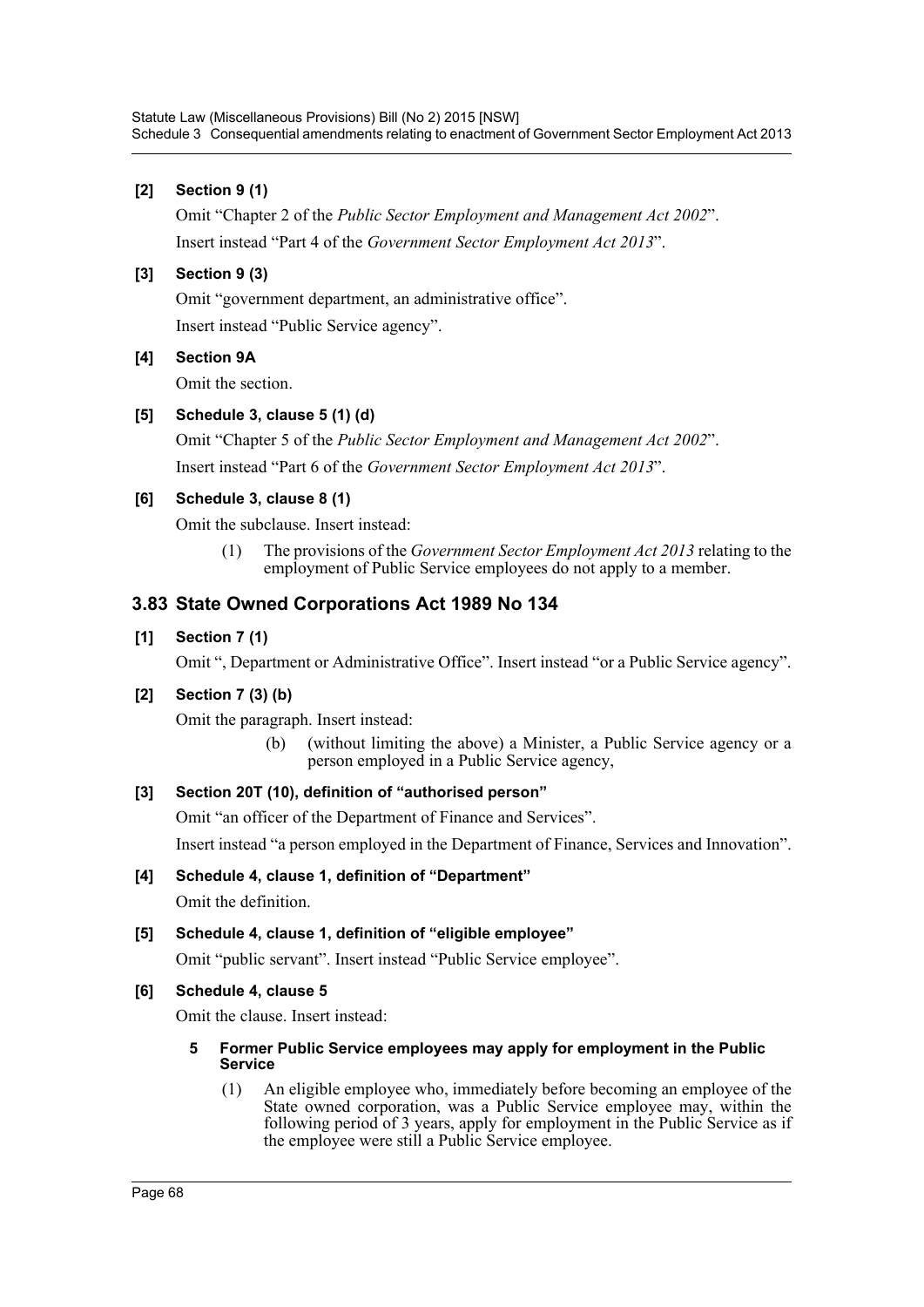- (2) An eligible employee who applies for such employment is, for the purposes of the *Government Sector Employment Act 2013* and the *Industrial Relations Act 1996*, to be taken to be a Public Service employee in relation to the employment.
- (3) There is no right of appeal under Part 7 of Chapter 2 of the *Industrial Relations Act 1996*:
	- (a) for a person against the employment in the Public Service by an eligible employee, or
	- (b) for an eligible employee against the employment in the Public Service by another person.

# **[7] Schedule 8, clause 7 (1) (d)**

Omit "Part 8 of the *Public Sector Management Act 1988*". Insert instead "Part 6 of the *Government Sector Employment Act 2013*".

# **[8] Schedule 8, clause 9 (1)**

Omit the subclause. Insert instead:

(1) The provisions of the *Government Sector Employment Act 2013* relating to the employment of Public Service employees do not apply to a director of the SOC.

# **3.84 State Records Act 1998 No 17**

# **[1] Section 3 (1), definition of "Director"**

Omit the definition. Insert instead:

**Director** means the person employed in the Public Service as the Director of the Authority.

# **[2] Section 16 (1)**

Omit "Director-General of The Cabinet Office".

Insert instead "Secretary of the Department of Premier and Cabinet".

## **[3] Section 25**

Omit "Director-General" wherever occurring. Insert instead "Chief Executive".

## **[4] Section 25 (1)**

Omit "National Parks and Wildlife".

Insert instead "the Office of Environment and Heritage".

# **[5] Section 66 (2A)**

Omit the subsection including the note.

# **[6] Section 67 (3) (a)**

Omit the paragraph. Insert instead:

(a) a member of staff of the Authority, or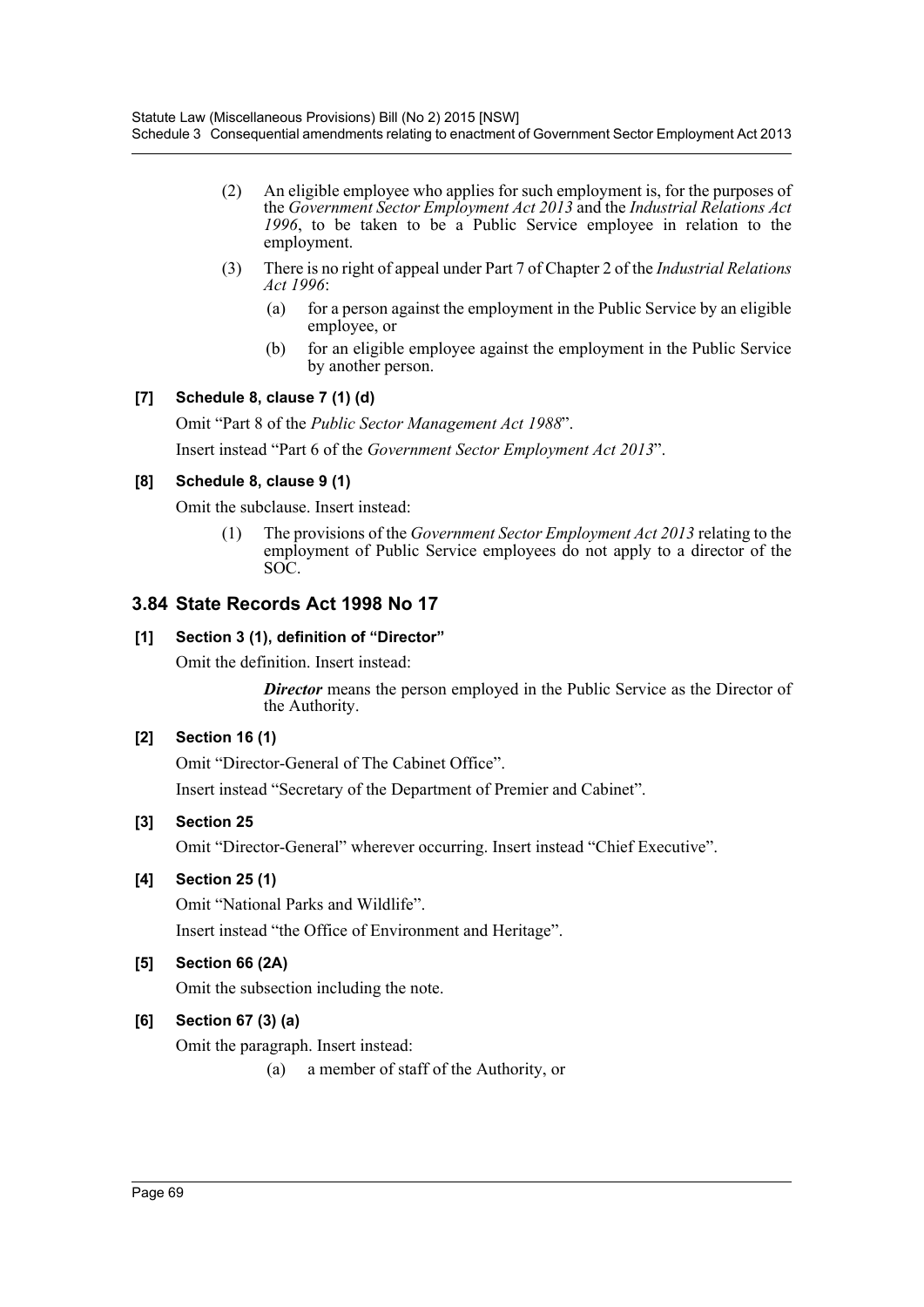## **[7] Section 68**

Insert after section 67:

### **68 Staff**

Persons may be employed in the Public Service under the *Government Sector Employment Act 2013* to enable the Authority to exercise its functions.

**Note.** Section 59 of the *Government Sector Employment Act 2013* provides that the persons so employed (or whose services the Authority makes use of) may be referred to as officers or employees, or members of staff, of the Authority. Section 47A of the *Constitution Act 1902* precludes the Authority from employing staff.

## **[8] Section 69 (2) (b)**

Omit the paragraph. Insert instead:

(b) 2 are to be persons nominated by the Minister who administers the *Government Sector Employment Act 2013*, to represent Public Service agencies, and

# **[9] Schedule 2, clause 5 (1) (d)**

Omit "Chapter 5 of the *Public Sector Employment and Management Act 2002*".

Insert instead "Part 6 of the *Government Sector Employment Act 2013*".

## **[10] Schedule 2, clause 10 (1)**

Omit the subclause. Insert instead:

(1) The provisions of the *Government Sector Employment Act 2013* relating to the employment of Public Service employees do not apply to a member.

# **3.85 Superannuation Act 1916 No 28**

- **[1] Section 3 (1), definitions of "Chief executive officer" and "Senior executive officer"** Omit the definitions.
- **[2] Section 3 (1), definition of "Civil Service Acts"**

Omit the definition.

## **[3] Section 3 (1), definition of "Executive officer"**

Omit paragraphs (a) and (b). Insert instead:

- (a) a Public Service senior executive within the meaning of the *Government Sector Employment Act 2013*, or
- (b) an employee (not being a Public Service senior executive) of an employer specified in Schedule 3 and who holds an office designated by the Secretary of the Treasury as the office of an executive officer, or

# **[4] Section 3AA (10) (a)**

Omit the paragraph. Insert instead:

(a) if the officer is a Public Service senior executive, within the meaning of the *Government Sector Employment Act 2013*, or a police executive officer, the monetary remuneration payable in accordance with the *Government Sector Employment Act 2013* or the *Police Act 1990*, as the case requires, or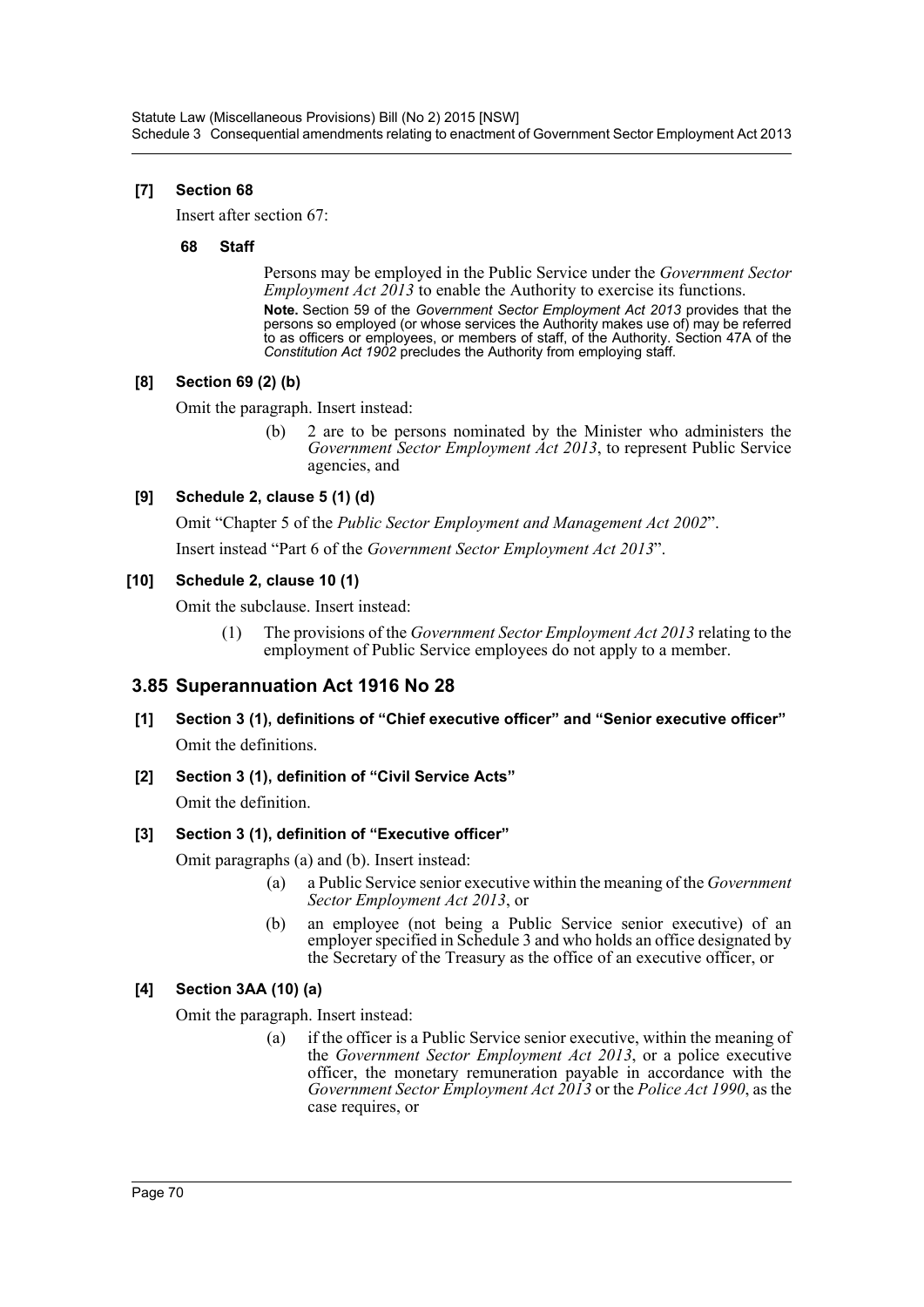### **[5] Part 4, Division 4**

Omit the Division.

### **[6] Section 84A**

Omit the section.

### **[7] Schedule 3, Part 1**

Omit "A Government Department or Administrative Office".

Insert instead "A Public Service agency within the meaning of the *Government Sector Employment Act 2013*".

# **3.86 Superannuation Administration Act 1996 No 39**

### **[1] Section 50 (3)**

Omit the subsection including the note to the subsection.

### **[2] Section 75**

Insert after section 74:

### **75 Staff**

Persons may be employed in the Public Service under the *Government Sector Employment Act 2013* to enable STC to exercise its functions.

**Note.** Section 59 of the *Government Sector Employment Act 2013* provides that the persons so employed (or whose services STC makes use of) may be referred to as officers or employees, or members of staff, of STC. Section 47A of the *Constitution Act 1902* precludes STC from employing staff (other than the chief executive officer of STC—see section 74 (1)).

### **[3] Schedule 2, clause 9 (1)**

Omit the subclause. Insert instead:

(1) The provisions of the *Government Sector Employment Act 2013* relating to the employment of Public Service employees do not apply to a member.

## **3.87 Surveying and Spatial Information Act 2002 No 83**

### **[1] Section 3 (1), definition of "Department"**

Omit the definition. Insert instead:

*Department* means the Department of Finance, Services and Innovation.

### **[2] Section 3 (1), definition of "public authority"**

Omit "any Government Department". Insert instead "a Public Service agency".

# **[3] Section 3 (1), definition of "Registrar of the Board"**

Omit the definition. Insert instead:

*Registrar of the Board* means the person employed in the Public Service as the Registrar of the Board.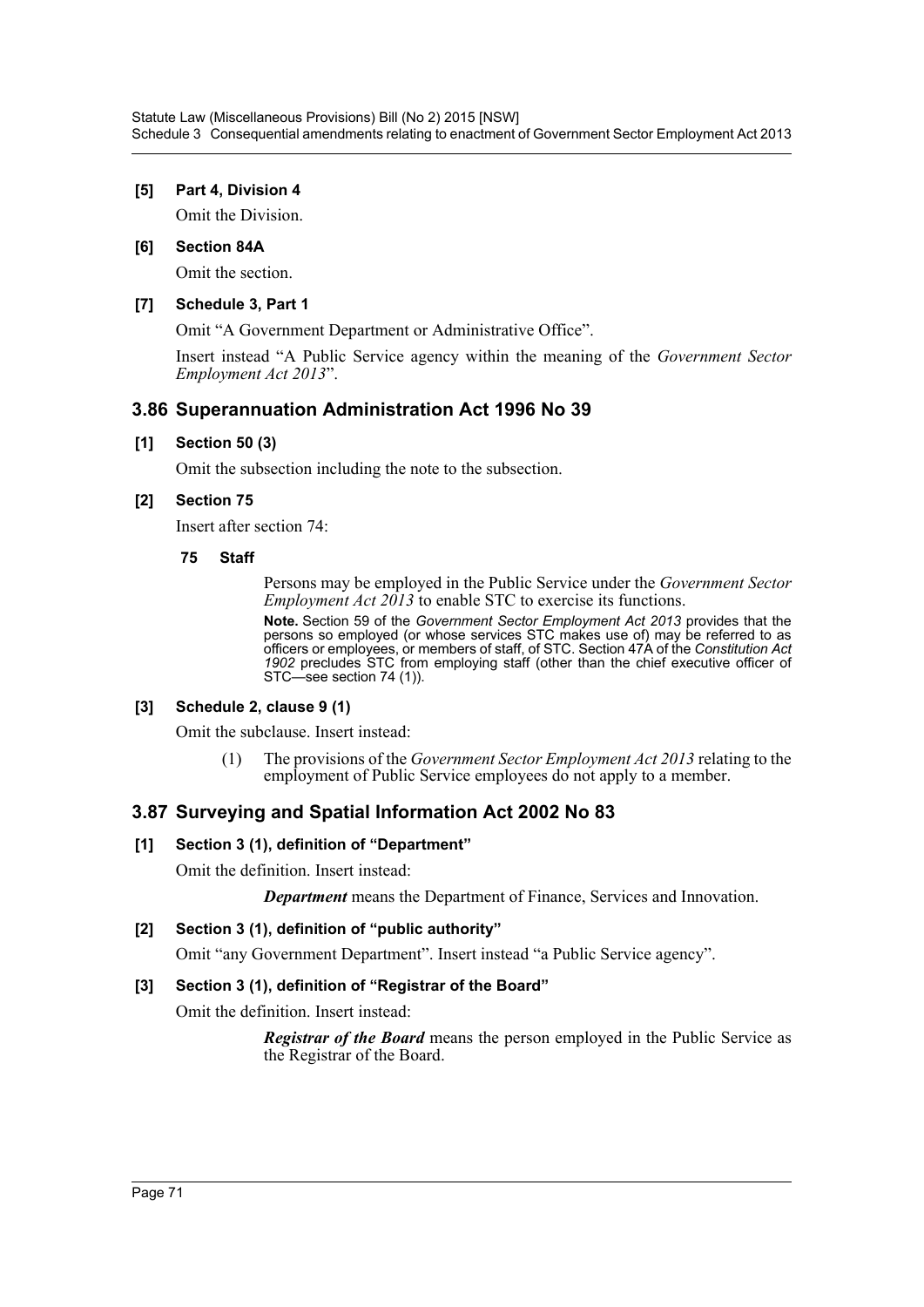#### **[4] Section 3 (1), definition of "Surveyor-General"**

Omit the definition. Insert instead:

*Surveyor-General* means the person employed in the Public Service as the Surveyor-General.

## **[5] Section 27 (2) (b)**

Omit "an officer of". Insert instead "a person employed in".

#### **[6] Section 28 (3)**

Omit the subsection including the note.

#### **[7] Section 28A**

Insert after section 28:

#### **28A Staff**

Persons may be employed in the Public Service under the *Government Sector Employment Act 2013* to enable the Board to exercise its functions.

**Note.** Section 59 of the *Government Sector Employment Act 2013* provides that the persons so employed (or whose services the Board makes use of) may be referred to as officers or employees, or members of staff, of the Board. Section 47A of the *Constitution Act 1902* precludes the Board from employing staff.

#### **[8] Section 33A (1) (a)**

Omit "member of staff of". Insert instead "person employed in".

#### **[9] Schedule 1, clause 7 (1)**

Omit the subclause. Insert instead:

(1) The provisions of the *Government Sector Employment Act 2013* relating to the employment of Public Service employees do not apply to an appointed member and the office of such a member is not, for the purposes of any Act, an office or place of profit under the Crown.

## **3.88 Sydney Harbour Foreshore Authority Act 1998 No 170**

#### **[1] Section 3, definition of "Chief Executive Officer"**

Omit the definition. Insert instead:

*Chief Executive Officer* means the person employed in the Public Service as the Chief Executive Officer of the Authority.

## **[2] Section 12 (3)**

Omit the subsection including the note.

## **[3] Section 29 (2) (b)**

Omit the paragraph. Insert instead:

(b) the Secretary of the Department of Planning and Environment or a person nominated by the Secretary,

#### **[4] Section 29 (4)**

Omit the subsection.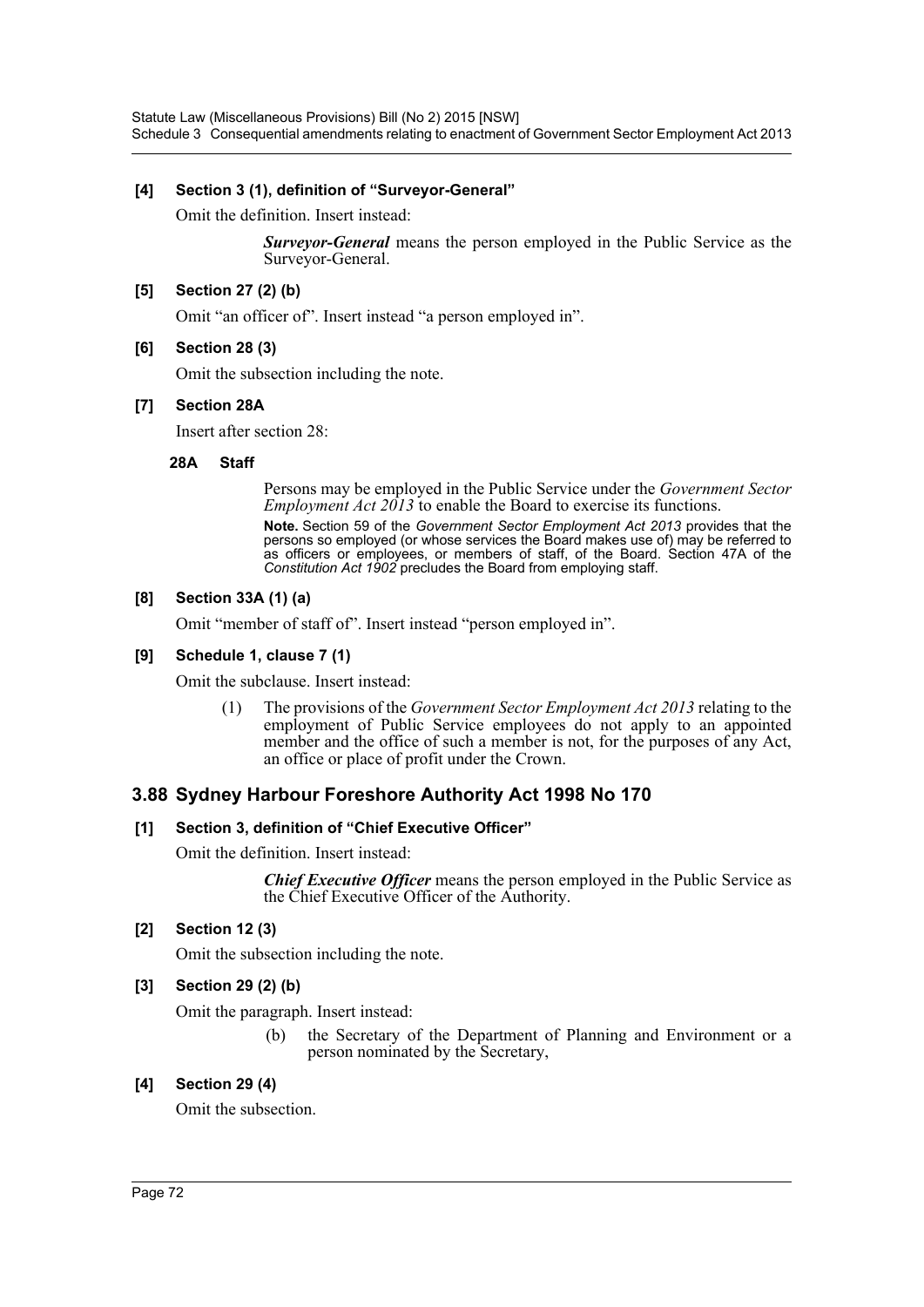## **[5] Section 31**

Insert after section 30:

#### **31 Staff**

Persons may be employed in the Public Service under the *Government Sector Employment Act 2013* to enable the Authority to exercise its functions.

**Note.** Section 59 of the *Government Sector Employment Act 2013* provides that the persons so employed (or whose services the Authority makes use of) may be referred to as officers or employees, or members of staff, of the Authority. Section 47A of the *Constitution Act 1902* precludes the Authority from employing staff.

## **[6] Section 32 (1)**

Omit "under Chapter 1A of the *Public Sector Employment and Management Act 2002* in the Government Service".

Insert instead "in the Public Service".

## **[7] Section 38 (6) (c)**

Omit "officer". Insert instead "employee".

## **[8] Section 38 (6) (e)**

Omit "Urban Affairs and Planning". Insert instead "Planning and Environment".

## **[9] Schedule 2, clause 9 (1)**

Omit the subclause. Insert instead:

(1) The provisions of the *Government Sector Employment Act 2013* relating to the employment of Public Service employees do not apply to an appointed member.

# **3.89 Sydney Olympic Park Authority Act 2001 No 57**

## **[1] Section 4 (1), definition of "Director-General"**

Omit the definition. Insert in alphabetical order:

*Chief Executive* means the Chief Executive of the Office of Sport.

# **[2] Section 4 (1), definition of "relevant Government Service Division"**

Omit the definition.

## **[3] Section 13 (2)**

Omit the subsection including the note.

## **[4] Section 21**

Omit "Director-General of the Department of Planning".

Insert instead "Secretary of the Department of Planning and Environment".

## **[5] Section 34**

Omit "Director-General of National Parks and Wildlife" wherever occurring. Insert instead "Chief Executive of the Office of Environment and Heritage".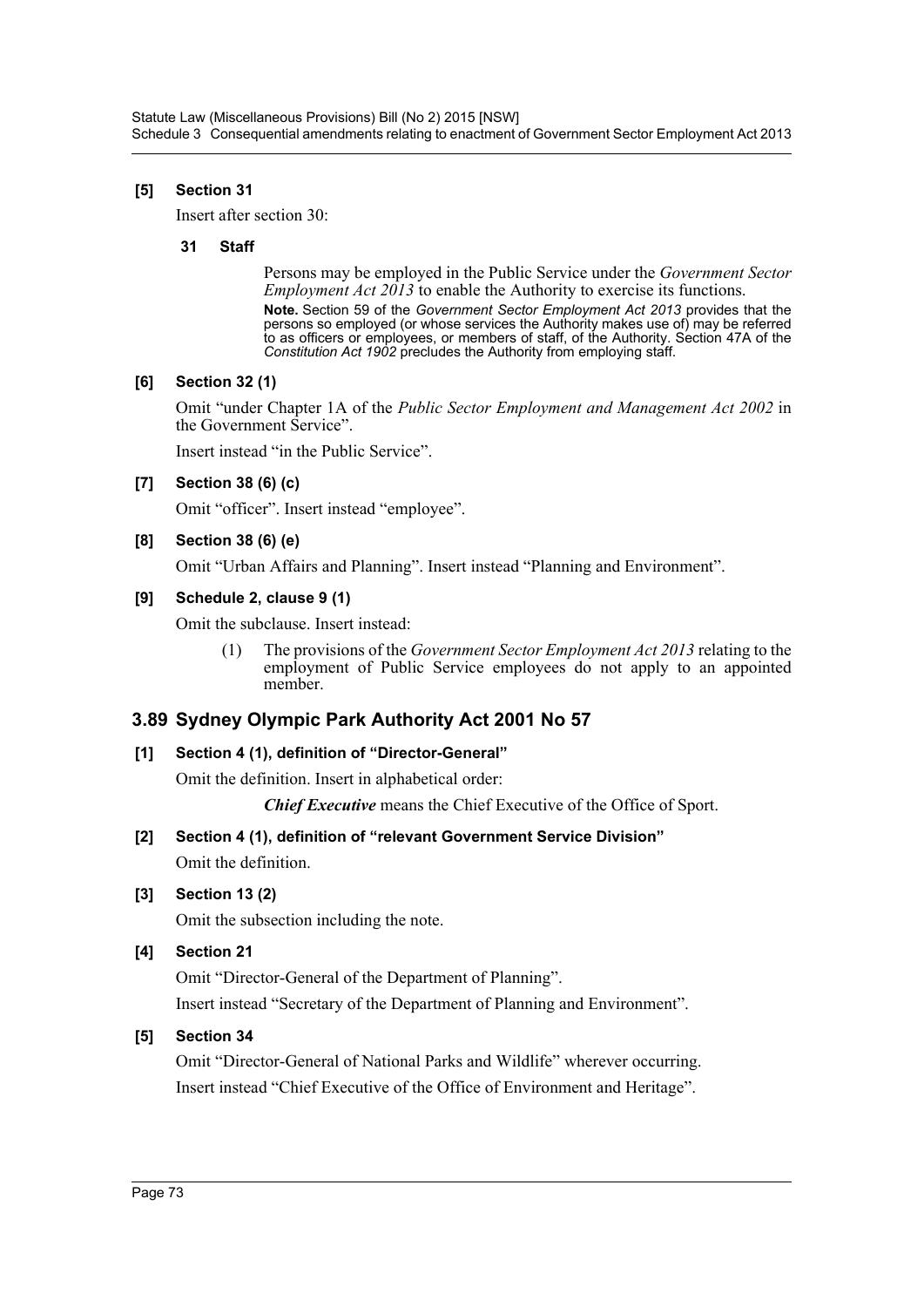## **[6] Sections 57 (3) (a), 61 (2) (a), 71 (6) (a), 74 and 82 (2) (a)**

Omit "relevant Government Service Division" wherever occurring. Insert instead "Authority".

## **[7] Sections 61 (2) (a), 63, 65, 72 and 74**

Omit "Director-General" wherever occurring. Insert instead "Chief Executive".

## **[8] Section 64**

Insert after section 63:

#### **64 Staff**

Persons may be employed in the Public Service under the *Government Sector Employment Act 2013* to enable the Authority to exercise its functions.

**Note.** Section 59 of the *Government Sector Employment Act 2013* provides that the persons so employed (or whose services the Authority makes use of) may be referred to as officers or employees, or members of staff, of the Authority. Section 47A of the *Constitution Act 1902* precludes the Authority from employing staff.

## **[9] Section 65 (1)**

Omit "under Chapter 1A of the *Public Sector Employment and Management Act 2002* in the Government Service".

Insert instead "in the Public Service".

## **[10] Section 68 (3), definition of "public authority"**

Omit paragraph (a). Insert instead:

(a) a Public Service agency, or

## **[11] Section 71 (6) (b)**

Omit "officer". Insert instead "employee".

## **[12] Section 71 (6) (d)**

Insert "and Environment" after "Planning".

## **[13] Schedule 4, clause 9 (1)**

Omit the subclause. Insert instead:

(1) The provisions of the *Government Sector Employment Act 2013* relating to the employment of Public Service employees do not apply to an appointed member.

# **3.90 Teacher Housing Authority Act 1975 No 27**

## **[1] Section 4 (1), definition of "teacher"**

Omit "Department of Youth and Community Services" from paragraph (b). Insert instead "Public Service".

## **[2] Section 7 (1) (a1)–(c)**

Omit the paragraphs. Insert instead:

(a1) one is to be a person employed in the Department of Education nominated by the Secretary of that Department,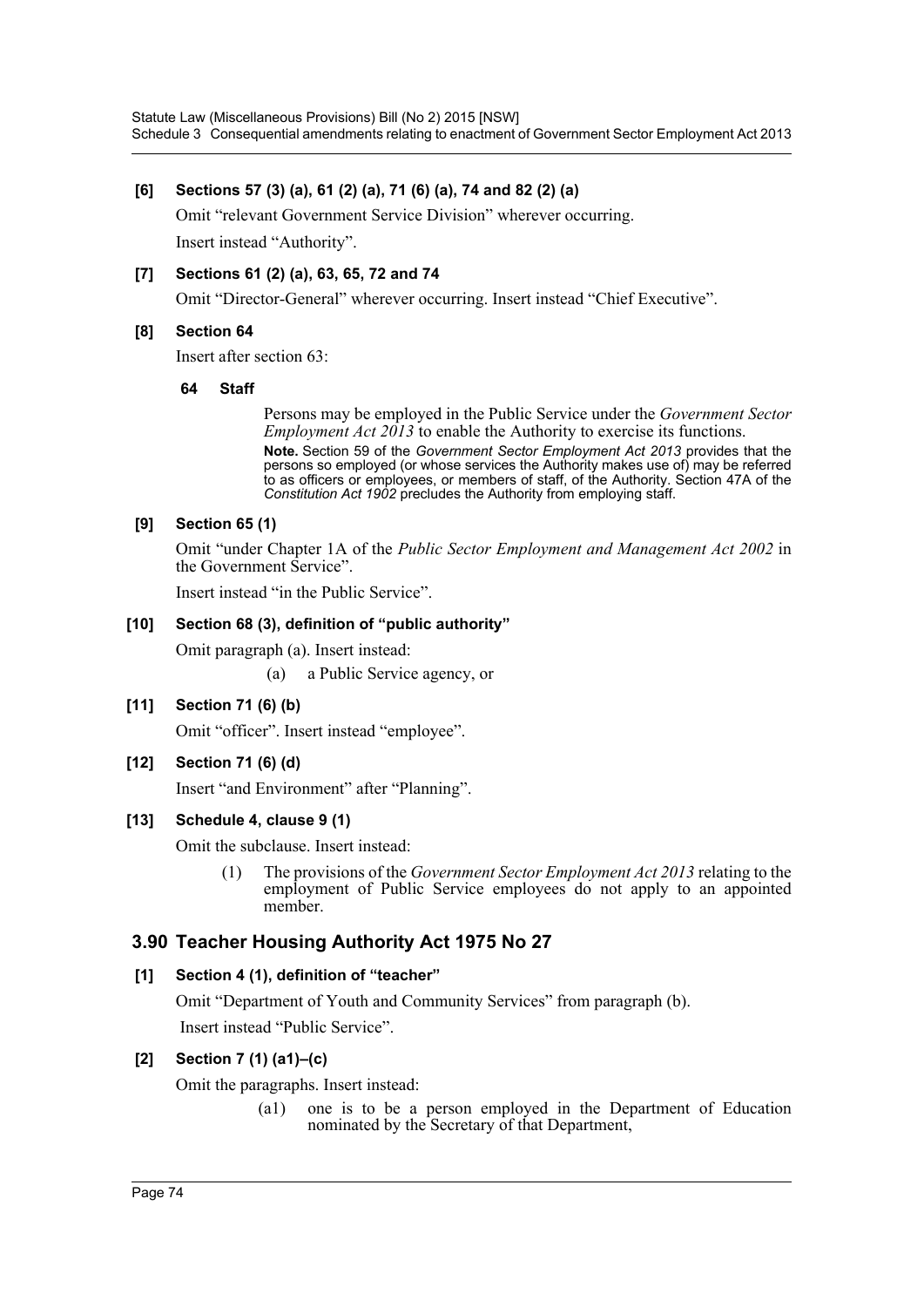- (b) one is to be the Secretary of the Department of Finance, Services and Innovation or a person employed in that Department nominated by the Secretary,
- (c) one is to be a person employed in the Public Service whose principal duty is the management of the Authority's activities.

## **[3] Section 7 (2) (a)**

Omit "Director-General of the Department of Education and Training".

Insert instead "Secretary of the Department of Education".

#### **[4] Section 7 (7)**

Omit "Director-General of the Department of Services, Technology and Administration".

Insert instead "Secretary of the Department of Finance, Services and Innovation".

#### **[5] Section 10 (5)**

Omit "*Public Service Act 1979* and the *Teaching Services Act 1980* do not apply to or in respect of the appointment of a member".

Insert instead "*Government Sector Employment Act 2013* and the *Teaching Service Act 1980* do not apply to or in respect of a member who is appointed under this Act".

#### **[6] Section 12**

Insert after section 11:

#### **12 Staff**

Persons may be employed in the Public Service under the *Government Sector Employment Act 2013* to enable the Authority to exercise its functions.

**Note.** Section 59 of the *Government Sector Employment Act 2013* provides that the persons so employed (or whose services the Authority makes use of) may be referred to as officers or employees, or members of staff, of the Authority. Section 47A of the *Constitution Act 1902* precludes the Authority from employing staff.

## **[7] Section 13 (2) (l)**

Omit "Government Department". Insert instead "Public Service agency".

## **[8] Section 13 (3)**

Omit the subsection including the note.

## **[9] Section 17 (1)**

Omit "an officer or employee appointed under the *Public Service Act 1979*". Insert instead "a member of staff of the Authority".

## **[10] Section 38 (c)**

Omit "any officer or employee". Insert instead "the employment of any member of staff".

## **[11] Section 40**

Omit "officer or employee". Insert instead "member of staff of the Authority".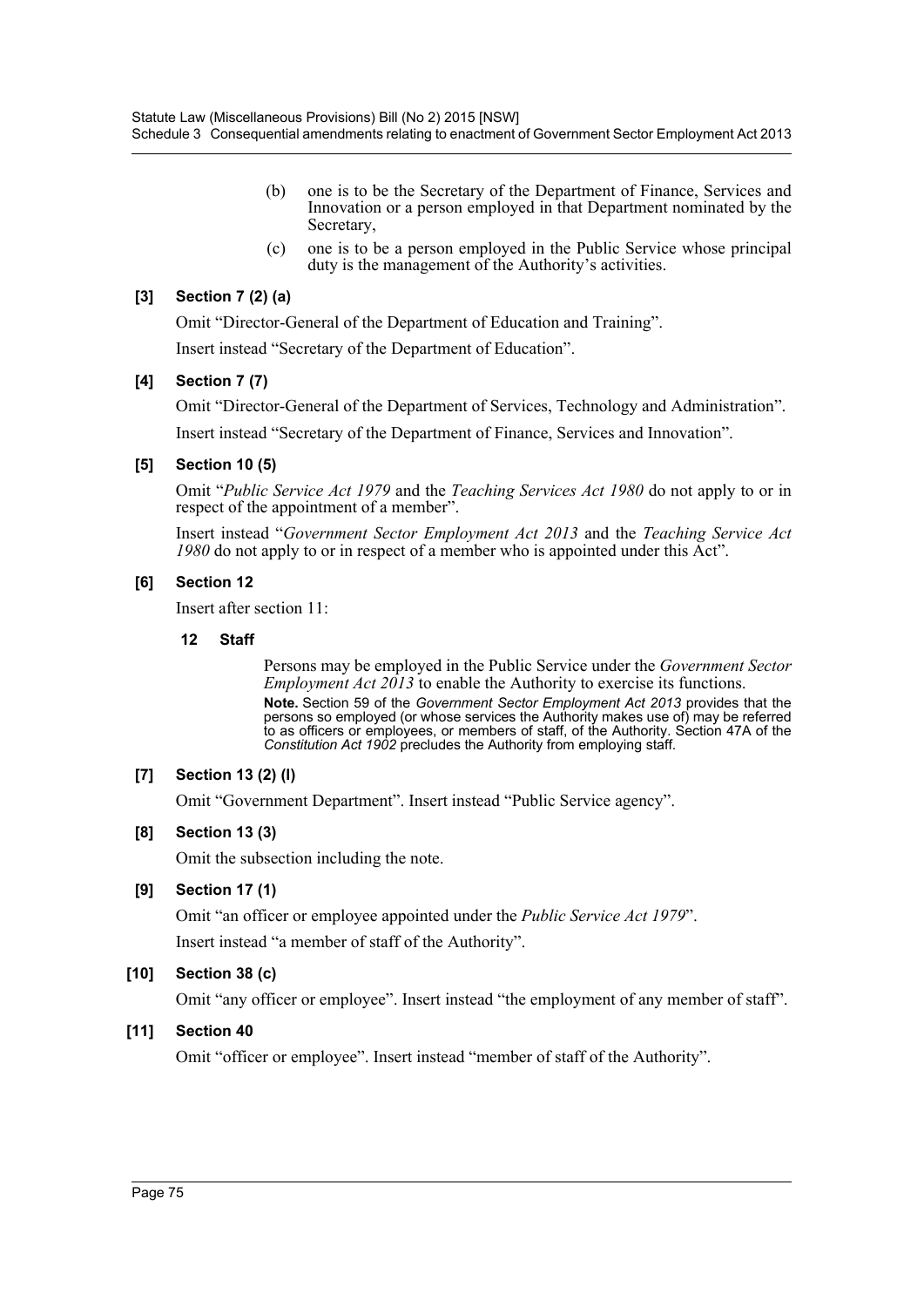# **3.91 Threatened Species Conservation Act 1995 No 101**

**[1] Whole Act (except Schedule 7 and where otherwise amended by this subschedule)** Omit "Director-General" and "Director-General's" wherever occurring. Insert instead "Chief Executive" and "Chief Executive's", respectively.

# **[2] Section 4 (1), definitions of "Department" and "Director-General"**

Omit the definitions. Insert in alphabetical order:

*Chief Executive* means the Chief Executive of the Office. *Office* means the Office of Environment and Heritage.

## **[3] Section 4 (1), definition of "public authority"**

Omit "government department" and ", department".

Insert instead "Public Service agency" and ", agency", respectively.

#### **[4] Sections 24 (3) (a), 90C (1) (b), 126F (1) (b), 126Q (3), 126V, 126X (1), 126ZU (1) (a), 127C (1), 127ZZB (4), 127ZZC (4), 127ZZD (4), 141L (1) and 142A**

Omit "Department" and "Department of Environment, Climate Change and Water" wherever occurring.

Insert instead "Office".

## **[5] Section 54 (a) and (b)**

Omit the paragraphs. Insert instead:

- (a) the Secretary of the Department of Industry, Skills and Regional Development,
- (b) the Secretary of the Department of Planning and Environment,

#### **[6] Sections 126F (1) (a), 126G (definition of "planning authority"), 126ZU (1) (b), 127ZL (5) (b) and 127ZM**

Omit "Director-General of the Department of Planning" wherever occurring. Insert instead "Secretary of the Department of Planning and Environment".

## **[7] Section 127F (2) and (3)**

Omit "Department of the Public Service" wherever occurring. Insert instead "Public Service agency".

## **[8] Section 127ZM (3), (5) and (6)**

Omit "Director-General of the Department of Environment, Climate Change and Water" wherever occurring.

Insert instead "Chief Executive of the Office".

## **[9] Section 130 (3) (d)**

Omit "Part 8 of the *Public Sector Management Act 1988*". Insert instead "Part 6 of the *Government Sector Employment Act 2013*".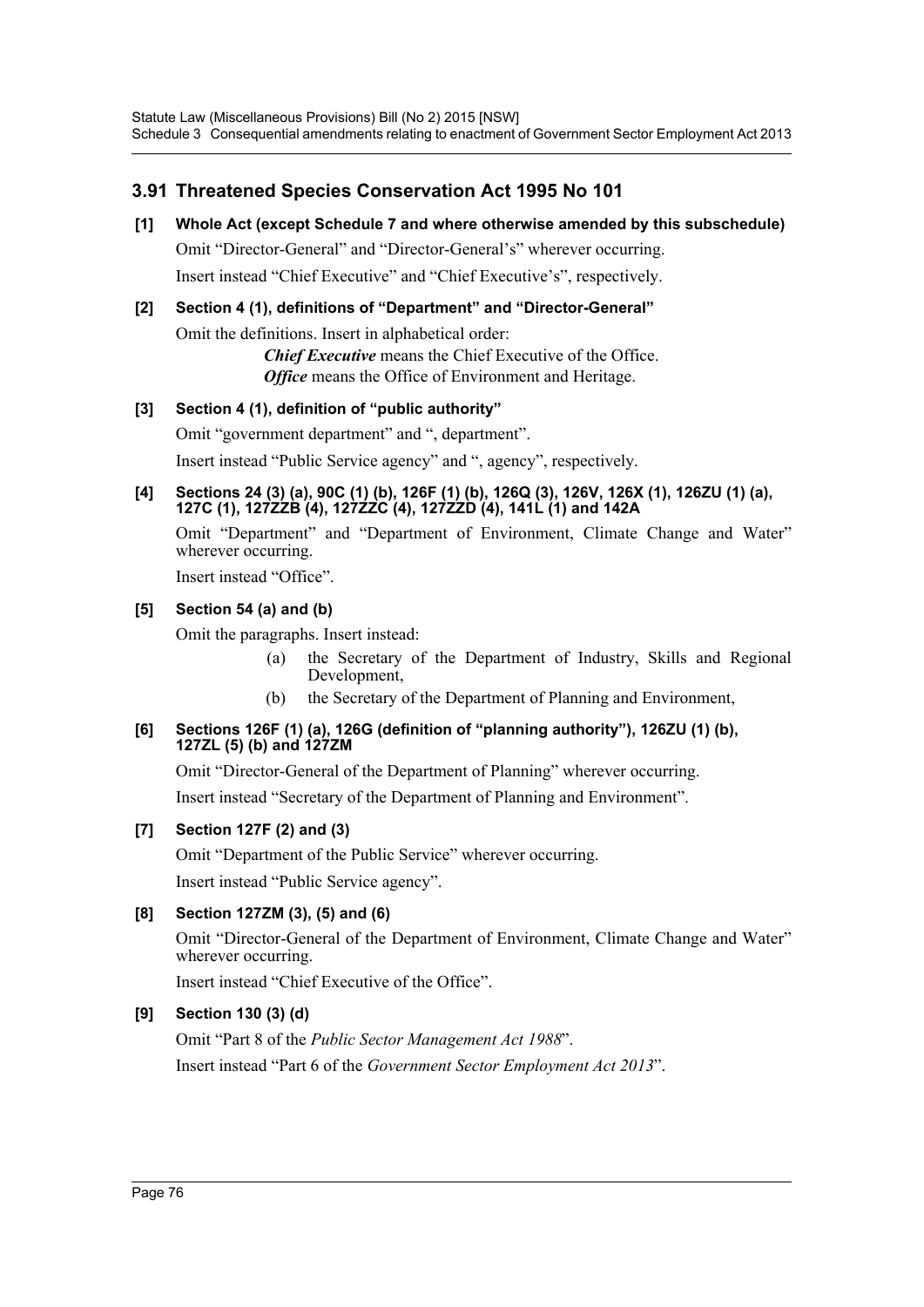## **[10] Section 130 (5)**

Omit the subsection. Insert instead:

(5) The provisions of the *Government Sector Employment Act 2013* relating to the employment of Public Service employees do not apply to a member.

## **[11] Section 141A**

Omit "Director-General of the Department of Industry and Investment" wherever occurring.

Insert instead "Secretary of the Department of Industry, Skills and Regional Development".

## **[12] Sections 141L (1) and 142A**

Omit "member of staff of" wherever occurring.

Insert instead "person employed in".

# **3.92 Valuation of Land Act 1916 No 2**

## **[1] Section 4 (1), definitions of "Department" and "Director-General"**

Omit the definitions. Insert in alphabetical order:

*Department* means the Department of Finance, Services and Innovation. *Secretary* means the Secretary of the Department.

## **[2] Section 10**

Omit the section. Insert instead:

#### **10 Staff**

Persons may be employed in the Public Service under the *Government Sector Employment Act 2013* to enable the Valuer-General to exercise his or her functions.

**Note.** Section 59 of the *Government Sector Employment Act 2013* provides that the persons so employed (or whose services the Valuer-General makes use of) may be referred to as officers or employees, or members of staff, of the Valuer-General. Section 47A of the *Constitution Act 1902* precludes the Valuer-General from employing staff.

## **[3] Section 13G**

Omit "Director-General" wherever occurring. Insert instead "Secretary".

## **[4] Section 13G (3)**

Omit "public servant employed within". Insert instead "person employed in".

## **[5] Part 6, heading**

Omit "**government departments**". Insert instead "**Public Service agencies**".

## **[6] Section 67 (1)**

Omit "NSW Fire Brigades". Insert instead "Fire and Rescue NSW".

## **[7] Section 76 (1)**

Omit "Government department" and "Department Head".

Insert instead "Public Service agency" and "head of the Public Service agency", respectively.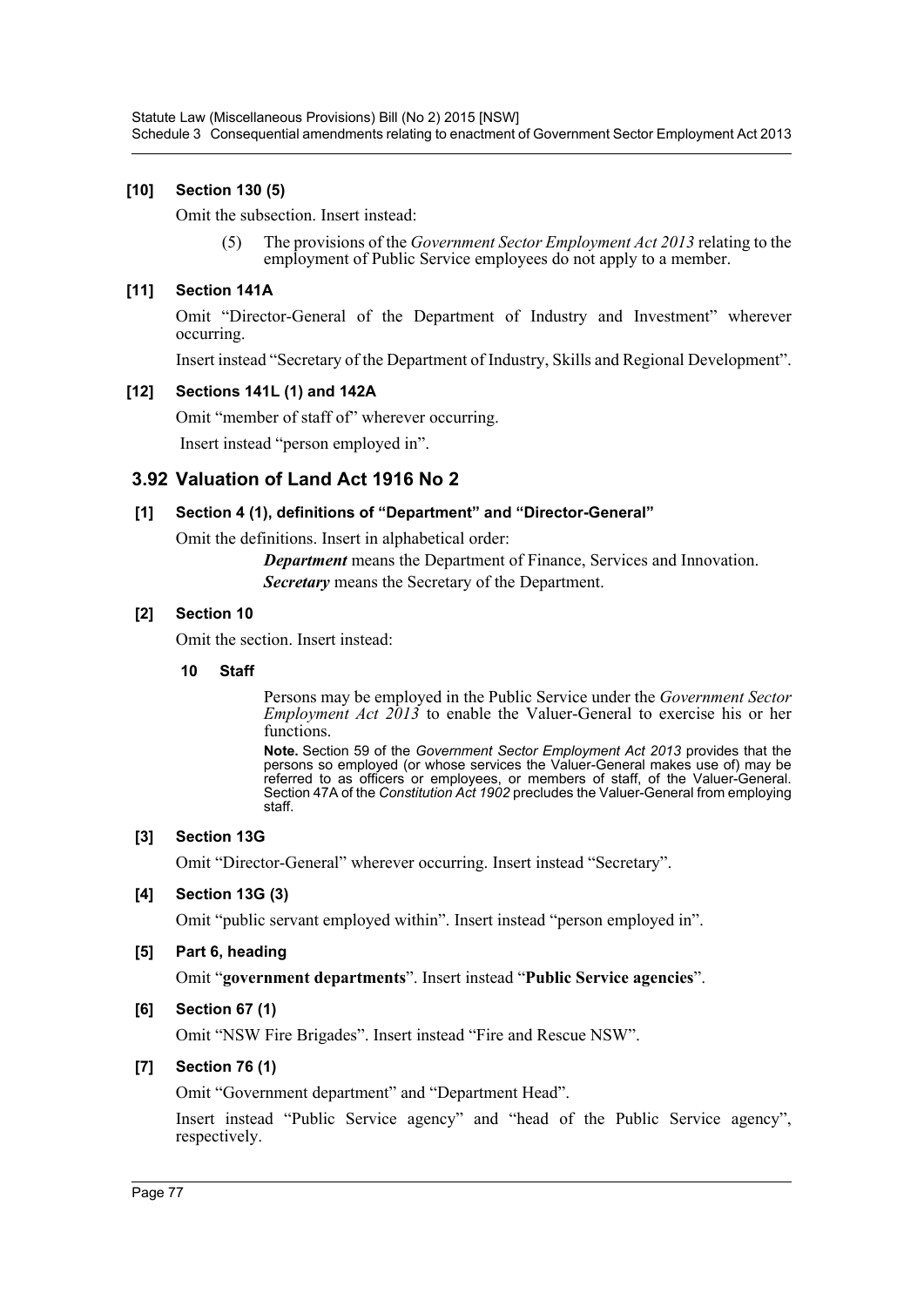## **[8] Section 79**

Omit "officer of" wherever occurring. Insert instead "person employed in".

#### **[9] Section 81 (1) (a)**

Omit "members of the staff of". Insert instead "persons employed in".

#### **[10] Schedule 1, clause 5**

Omit the clause. Insert instead:

#### **5 Application of Government Sector Employment Act 2013**

The office of Valuer-General is a statutory office and the provisions of the *Government Sector Employment Act 2013* relating to the employment of Public Service employees do not apply to that office.

#### **[11] Schedule 1, clause 10 (2)**

Omit the subclause. Insert instead:

- (2) Subject to subclause (3) and to the terms of appointment, if the Valuer-General was, immediately before appointment as the Valuer-General:
	- (a) a Public Service employee, or
	- (b) a contributor to a superannuation scheme, or
	- (c) a member of staff of a statutory body, or
	- (d) a person in respect of whom provision was made by any Act for the retention of any rights accrued or accruing to the person as a Public Service employee or member of staff of a statutory body,

the Valuer-General:

- (e) retains any rights accrued or accruing to the Valuer-General as such an employee, contributor or member of staff, and
- (f) may continue to contribute to any superannuation scheme to which the Valuer-General was a contributor immediately before appointment as the Valuer-General, and
- (g) is entitled to receive any deferred or extended leave and any payment, pension or gratuity,

as if the Valuer-General had continued to be such an employee, contributor or member of staff during his or her service as the Valuer-General, and:

- (h) his or her service as the Valuer-General is taken to be service as an employee or member of staff for the purpose of any law under which those rights accrued or were accruing, under which the Valuer-General continues to contribute or by which that entitlement is conferred, and
- (i) the Valuer-General is taken to be an employee or member of staff, and the Government of New South Wales is taken to be the Valuer-General's employer, for the purpose of the superannuation scheme to which the Valuer-General is entitled to contribute under this clause.

## **[12] Schedule 1, clause 10 (4)**

Omit "officer or employee". Insert instead "employee or member of staff".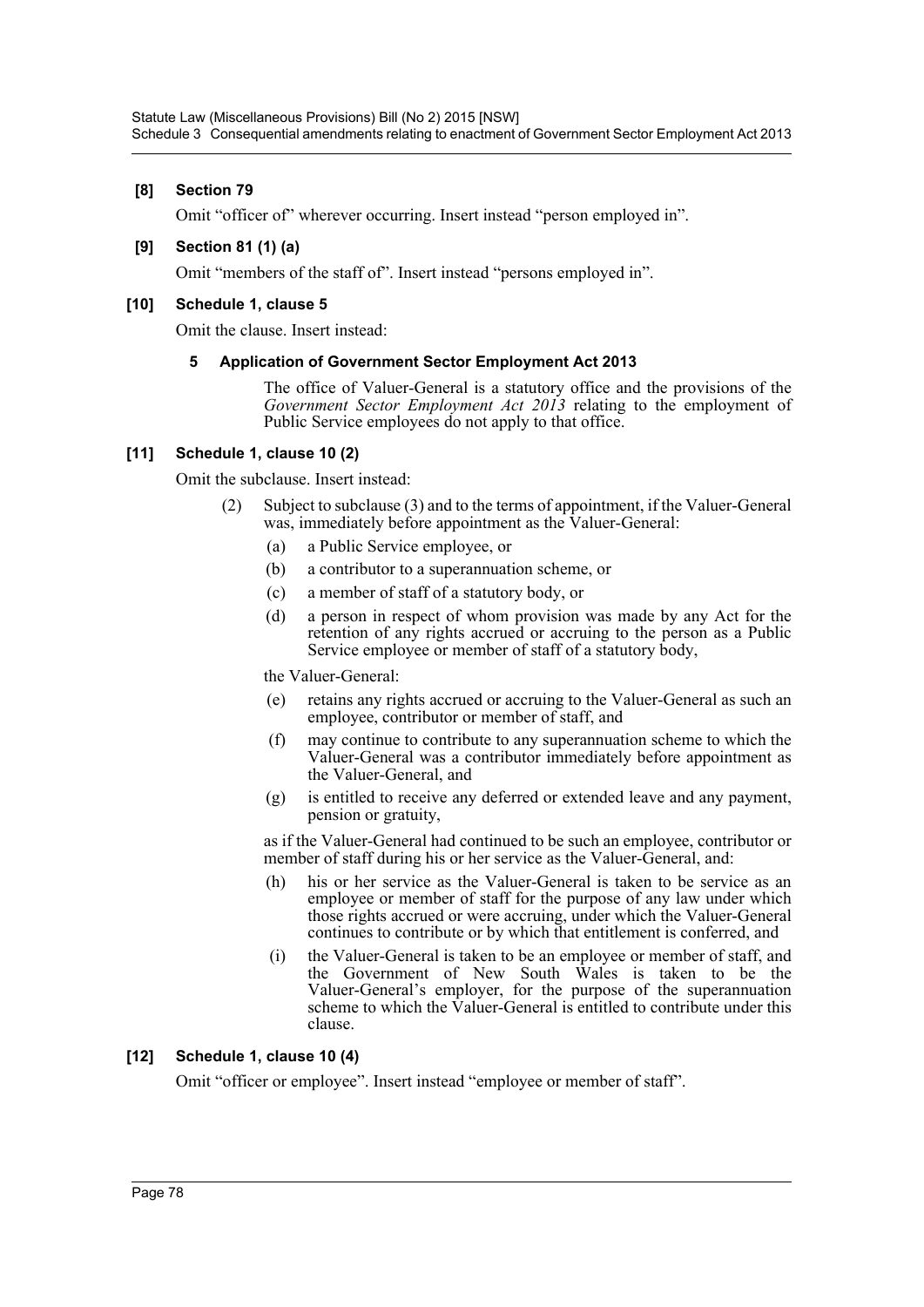## **[13] Schedule 1, clause 11 (2)**

Omit the subclause. Insert instead:

- (2) A person who ceases to be the Valuer-General, otherwise than pursuant to clause 7 (paragraph (g) excepted), is entitled to be employed, if, immediately before appointment as the Valuer-General, the person was:
	- (a) a person employed in the Public Service—in the Public Service, or
	- (b) a member of staff of a statutory body—as a member of staff of that body,

at a work level and salary not lower than the level at which the person was employed immediately before appointment as the Valuer-General.

## **3.93 Victims Rights and Support Act 2013 No 37**

## **[1] Section 3 (1), definition of "Director-General"**

Omit the definition. Insert in alphabetical order:

*Secretary* means the Secretary of the Department of Justice.

## **[2] Section 8 (1)**

Omit "under Chapter 1A of the *Public Sector Employment and Management Act 2002*". Insert instead "under Part 4 of the *Government Sector Employment Act 2013*".

## **[3] Sections 8 (2), 14, 42 (2) and 73 (4) (definition of "relevant custodial officer")**

Omit "Director-General" wherever occurring. Insert instead "Secretary".

## **[4] Section 10 (2)**

Omit "Director-General under the *Public Sector Employment and Management Act 2002*". Insert instead "Secretary under the *Government Sector Employment Act 2013*".

## **[5] Sections 13 (5), 14 (3) (b) and 110 (c)**

Omit "Attorney General and" wherever occurring.

## **[6] Section 42 (2)**

Omit "public servant". Insert instead "Public Service employee".

## **[7] Schedule 1, clause 7 (1)**

Omit the subclause. Insert instead:

(1) The provisions of the *Government Sector Employment Act 2013* relating to the employment of Public Service employees do not apply to a member.

## **3.94 Water Management Act 2000 No 92**

**[1] Sections 47 (8) (definition of "designated person"), 359 (3) (b), 389 (2) and 397 (1)** Omit "Director-General" wherever occurring. Insert instead "Secretary".

## **[2] Section 285 (3)**

Omit the subsection including the note.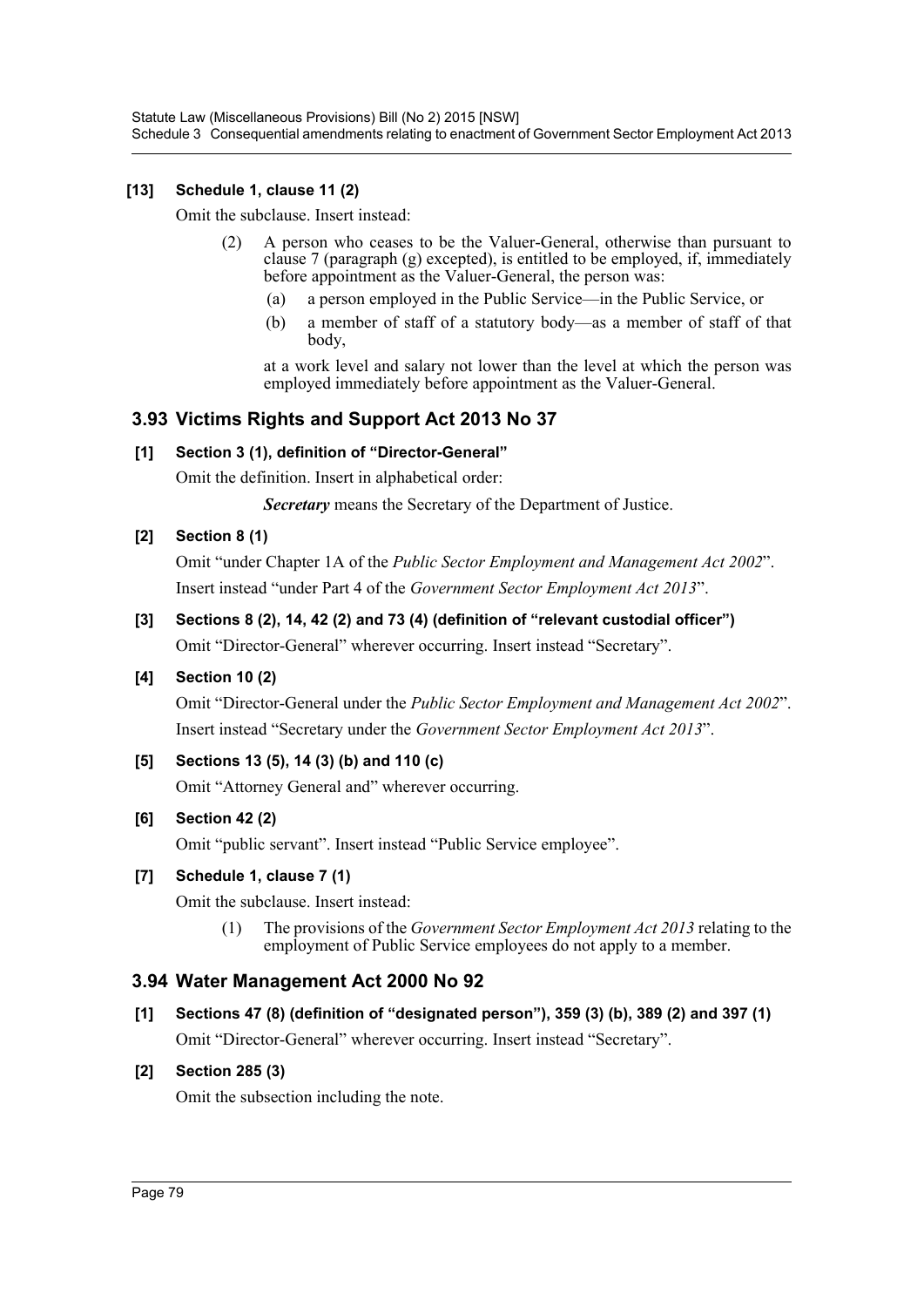#### **[3] Section 290**

Insert after section 289:

#### **290 Staff**

Persons may be employed in the Public Service under the *Government Sector Employment Act 2013* to enable a corporation listed in Part 1 of Schedule 3 to exercise its functions.

**Note.** Section 59 of the *Government Sector Employment Act 2013* provides that the persons so employed (or whose services a water supply authority makes use of) may be referred to as officers or employees, or members of staff, of the water supply authority. Section 47A of the *Constitution Act 1902* precludes a water supply authority from employing staff.

#### **[4] Sections 376 and 382 (1)**

Omit "government department" wherever occurring.

Insert instead "Public Service agency".

#### **[5] Schedule 5, clause 1**

Omit the clause.

#### **[6] Schedule 5, clause 9 (1)**

Omit the subclause. Insert instead:

(1) The provisions of the *Government Sector Employment Act 2013* relating to the employment of Public Service employees do not apply to a member and the office of a member is not, for the purposes of any Act, an office or place of profit under the Crown.

## **[7] Schedule 6, clause 8 (1)**

Omit the subclause. Insert instead:

(1) The provisions of the *Government Sector Employment Act 2013* relating to the employment of Public Service employees do not apply to a member of a management committee and the office of such a member is not, for the purposes of any Act, an office or place of profit under the Crown.

#### **[8] Dictionary, definitions of "Department" and "Director-General"**

Omit the definitions. Insert in alphabetical order:

*Department* means the Department of Industry, Skills and Regional Development.

*Secretary* means the Secretary of the Department.

#### **[9] Dictionary, definition of "public authority"**

Omit paragraph (b). Insert instead:

(b) a Public Service agency, or

## **3.95 Western Lands Act 1901 No 70**

## **[1] Section 3 (1), definitions of "Assistant Commissioner" and "Commissioner"**

Omit the definitions. Insert in alphabetical order:

*Assistant Commissioner* means a person employed in the Public Service as an Assistant Western Lands Commissioner.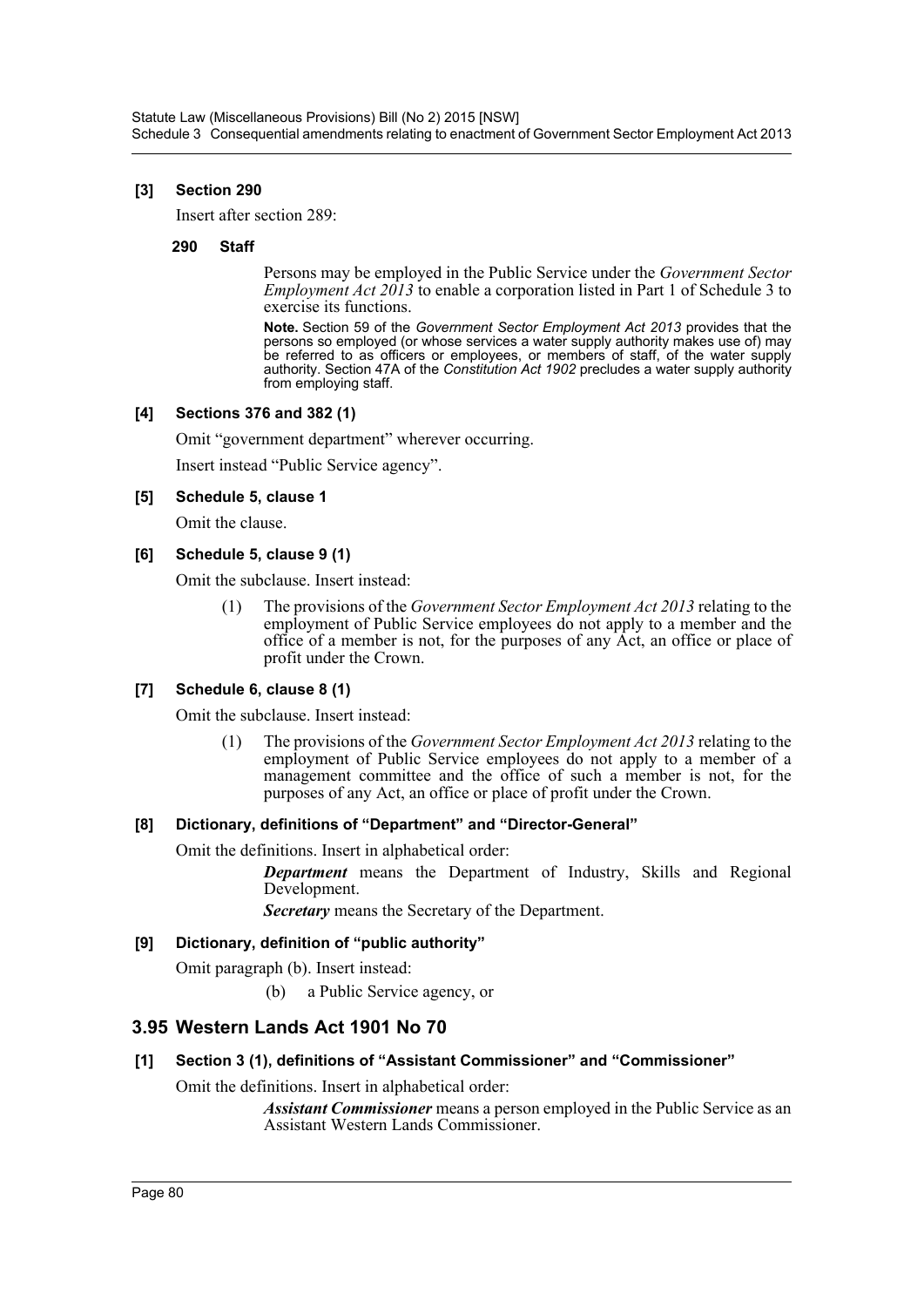*Commissioner* means the person employed in the Public Service as the Western Lands Commissioner.

#### **[2] Section 3 (1), definitions of "Department" and "Director-General"**

Omit the definitions. Insert in alphabetical order:

*Department* means the Department of Industry, Skills and Regional Development.

*Secretary* means the Secretary of the Department.

#### **[3] Section 8A (a)**

Omit the paragraph. Insert instead:

(a) any person employed in the Department, or

#### **[4] Section 11**

Omit the section. Insert instead:

#### **11 Staff**

Persons may be employed in the Public Service under the *Government Sector Employment Act 2013* to enable the Commissioner to exercise his or her functions.

**Note.** Section 59 of the *Government Sector Employment Act 2013* provides that the persons so employed (or whose services the Commissioner makes use of) may be referred to as officers or employees, or members of staff, of the Commissioner. Section 47A of the *Constitution Act 1902* precludes the Commissioner from employing staff.

## **[5] Section 12A (a)**

Omit the paragraph. Insert instead:

(a) any person employed in the Department, or

## **[6] Sections 18E and 35A and Part 2 of Schedule 2**

Omit "Director-General" wherever occurring. Insert instead "Secretary".

## **[7] Section 18E (2) (c) (iii)**

Omit "of the Department of Industry and Investment".

#### **[8] Schedule 1**

Omit "Director-General of the Department of Industry and Investment".

Insert instead "Secretary of the Department of Industry, Skills and Regional Development".

## **[9] Schedule 5, clause 7 (1)**

Omit the subclause. Insert instead:

(1) The provisions of the *Government Sector Employment Act 2013* relating to the employment of Public Service employees do not apply to a member of the Western Lands Advisory Council and the office of such a member is not, for the purposes of any Act, an office or place of profit under the Crown.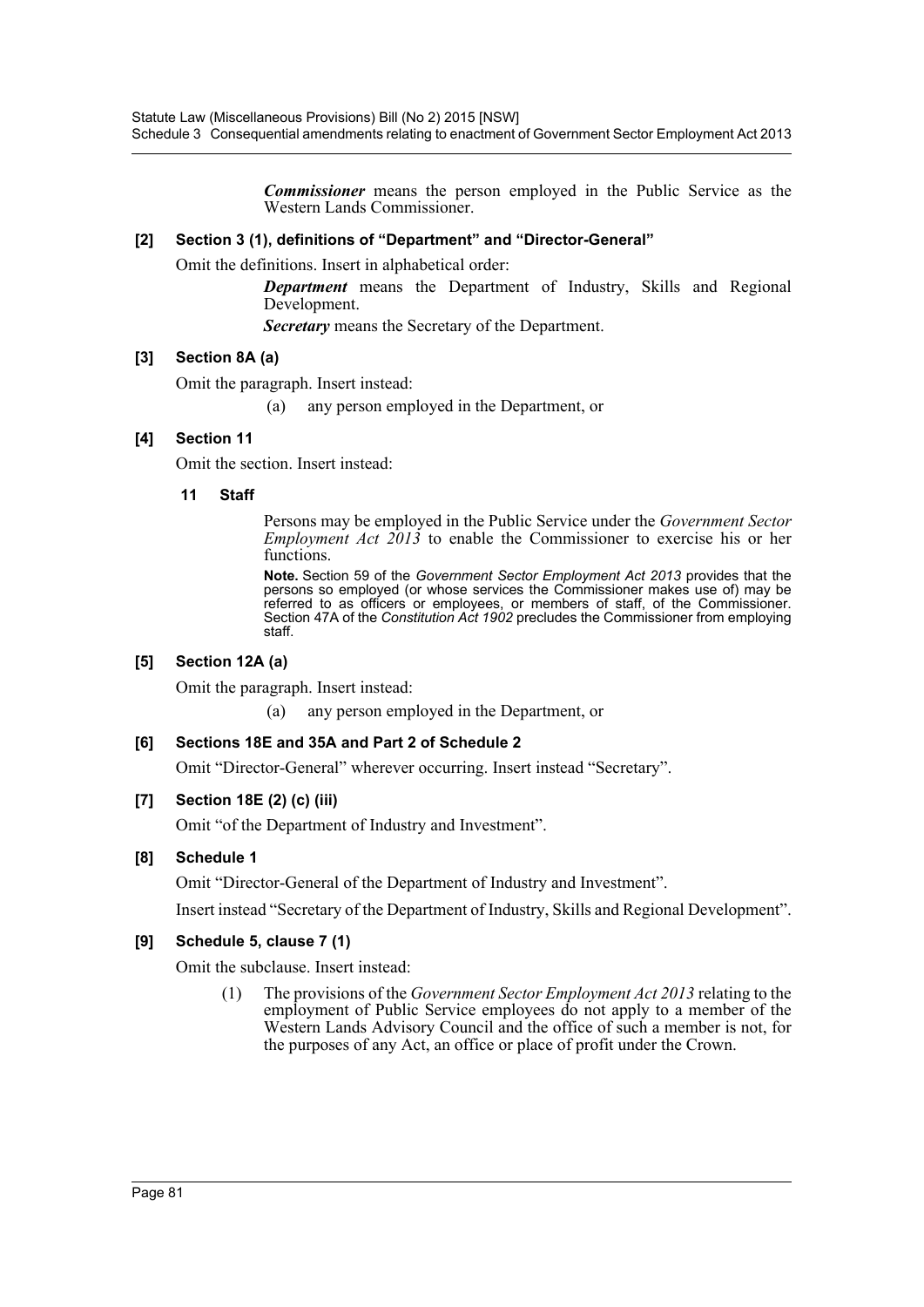# **3.96 Western Sydney Parklands Act 2006 No 92**

#### **[1] Section 3 (1), definition of "Director"**

Omit the definition. Insert instead:

**Director** means the person employed in the Public Service as the Director of the Trust.

#### **[2] Section 3 (1), definition of "government agency"**

Omit paragraph (c). Insert instead:

(c) a Public Service agency within the meaning of the *Government Sector Employment Act 2013*,

## **[3] Section 3 (1), definition of "member of staff of the Trust"**

Omit the definition.

## **[4] Section 7 (2) (a1)–(c)**

Omit the paragraphs. Insert instead:

- (a1) the Secretary of the Department of Premier and Cabinet or his or her nominee,
- (b) the Secretary of the Department of Planning and Environment or his or her nominee,
- (c) the Chief Executive of the Office of Environment and Heritage or his or her nominee,

#### **[5] Section 9A**

Insert after section 9:

#### **9A Staff**

Persons may be employed in the Public Service under the *Government Sector Employment Act 2013* to enable the Trust to exercise its functions.

**Note.** Section 59 of the *Government Sector Employment Act 2013* provides that the persons so employed (or whose services the Trust makes use of) may be referred to as officers or employees, or members of staff, of the Trust. Section 47A of the *Constitution Act 1902* precludes the Trust from employing staff.

#### **[6] Section 12 (4)**

Omit the subsection including the note.

## **[7] Sections 31 and 37 (2)**

Omit "Director-General" and "Department of Environment and Conservation" wherever occurring.

Insert instead "Chief Executive" and "Office of Environment and Heritage", respectively.

#### **[8] Section 31 (7)**

Omit "an officer of". Insert instead "a person employed in".

## **[9] Section 47 (1)**

Omit "under Chapter 1A of the *Public Sector Employment and Management Act 2002* in the Government Service".

Insert instead "in the Public Service".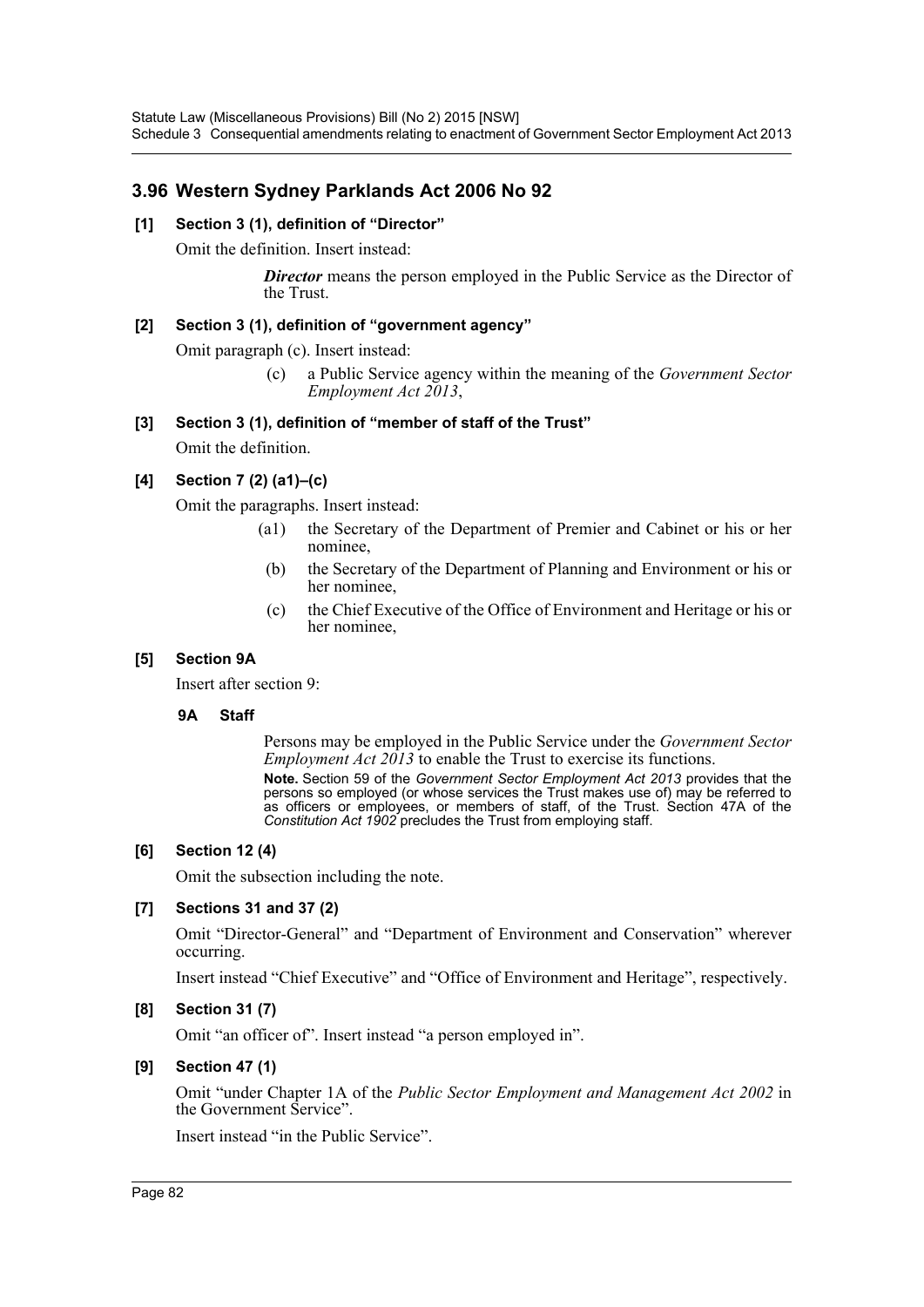Statute Law (Miscellaneous Provisions) Bill (No 2) 2015 [NSW] Schedule 3 Consequential amendments relating to enactment of Government Sector Employment Act 2013

#### **[10] Schedule 1, clause 9 (1)**

Omit the subclause. Insert instead:

(1) The provisions of the *Government Sector Employment Act 2013* relating to the employment of Public Service employees do not apply to an appointed member.

## **3.97 Young Offenders Act 1997 No 54**

#### **[1] Section 4, definition of "Director-General"**

Omit the definition. Insert in alphabetical order:

*Secretary* means the Secretary of the Department of Justice.

#### **[2] Sections 46 (1), 47 (2) (e), 62A and 66**

Omit "Attorney General and" wherever occurring.

**[3] Sections 48 (2), 49, 60 (1), 62A, 66 (4), 72 (1) and 73 (2) and clause 3 of Schedule 1**

Omit "Director-General" and "Director-General's" wherever occurring. Insert instead "Secretary" and "Secretary's", respectively.

**[4] Section 61**

Omit "appointed under Part 2 of the *Public Sector Management Act 1988*". Insert instead "employed under Part 4 of the *Government Sector Employment Act 2013*".

- **[5] Section 66 (4), definition of "authorised officer of the Department of Justice"** Omit "officers of". Insert instead "persons employed in".
- **[6] Section 66 (4), definition of "authorised officer of the Department of Justice"**

Omit paragraph (e). Insert instead:

(e) such other persons employed in the Department (or persons belonging to a class of employee) as may be prescribed by the regulations.

#### **[7] Schedule 1, clause 4 (1)**

Omit the subclause. Insert instead:

(1) The provisions of the *Government Sector Employment Act 2013* relating to the employment of Public Service employees do not apply to a conference convenor.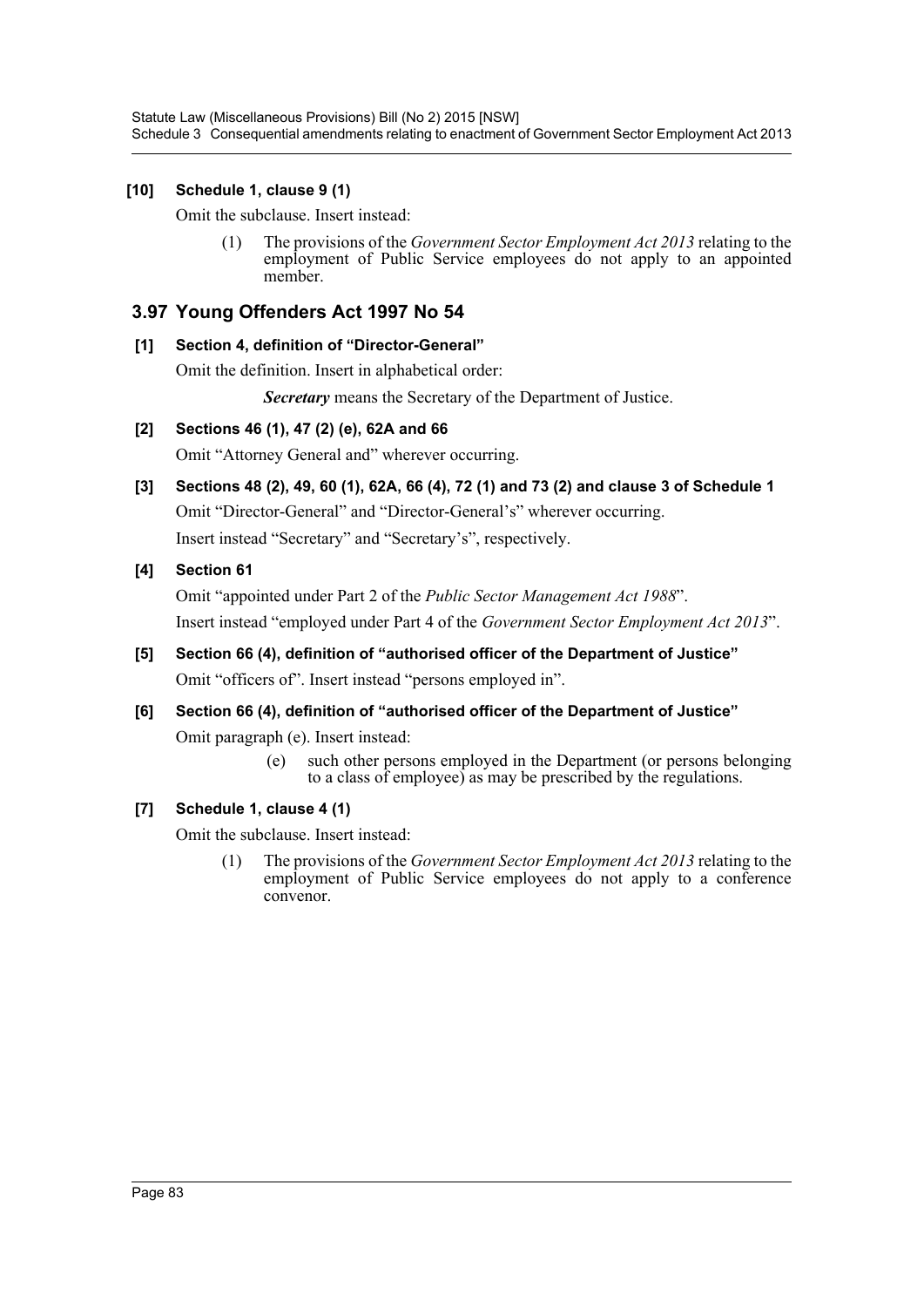# **Schedule 4 General savings, transitional and other provisions**

#### **1 Effect of amendment of amending provisions**

- (1) An amendment made by Schedule 1 or 2 to an amending provision contained in an Act or instrument is, if the amending provision has commenced before the Schedule 1 or 2 amendment concerned, taken to have effect as from the commencement of the amending provision (whether or not the amending provision has been repealed).
- (2) In this clause:

*amending provision* means a provision of an Act or instrument that makes a direct amendment to an Act or instrument by:

- (a) the repeal or omission of matter contained in the amended Act or instrument without the insertion of any matter instead of the repealed or omitted matter, or
- (b) the omission of matter contained in the amended Act or instrument and the insertion of matter instead of the omitted matter, or
- (c) the insertion into the amended Act or instrument of matter, not being matter inserted instead of matter omitted from the Act or instrument.

#### **Explanatory note**

This clause ensures that certain amendments, including amendments correcting errors in technical provisions (for example, headings indicating the section to be amended or directions as to where a new section is to be inserted) and rectifying minor drafting errors (for example, corrections in numbering of provisions, correction or insertion of cross-references, omission of unnecessary matter or insertion of omitted matter), will be taken to have commenced on the date the amendments to which they relate commenced.

#### **2 Effect of amendment or repeal on acts done or decisions made**

Except where it is expressly provided to the contrary, if this Act:

- (a) amends a provision of an Act or an instrument, or
- (b) repeals and re-enacts (with or without modification) a provision of an Act or an instrument,

any act done or decision made under the provision amended or repealed has effect after the amendment or repeal as if it had been done or made under the provision as so amended or repealed.

#### **Explanatory note**

This clause ensures that the amendment or repeal of a provision will not, unless expressly provided, vitiate any act done or decision made under the provision as in force before the amendment or repeal.

#### **3 Effect of amendment on instruments**

Except where expressly provided to the contrary, any instrument made under an Act amended by this Act, that is in force immediately before the commencement of the amendment, is taken to have been made under the Act as amended.

#### **Explanatory note**

This clause ensures that, unless expressly provided, any instrument that is in force and made under a provision of an Act that is amended or substituted by the proposed Act will be taken to have been made under the Act as amended.

#### **4 Regulations**

(1) The Governor may make regulations containing provisions of a savings or transitional nature consequent on the enactment of this Act.